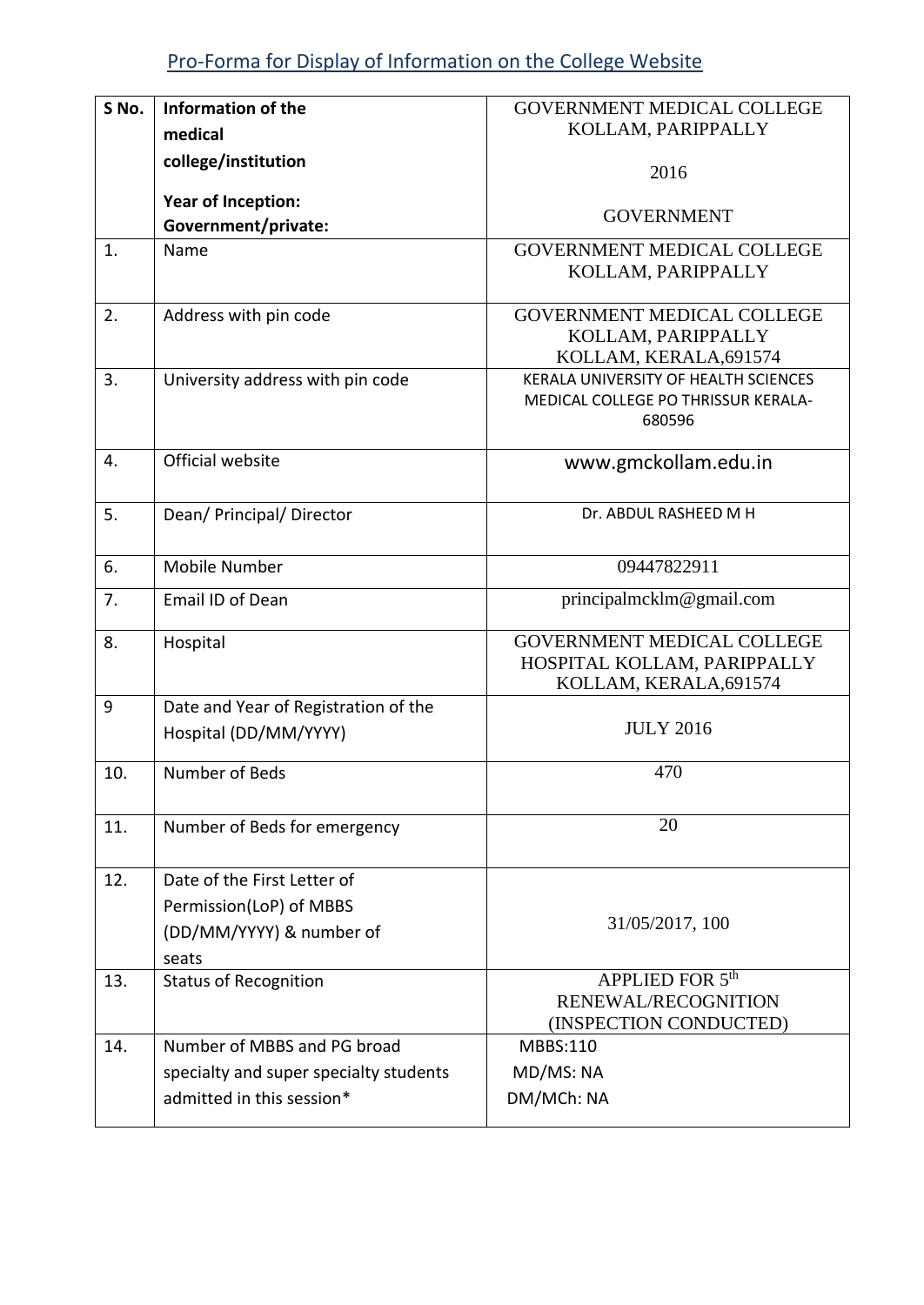| 15. | Inpatients registered and admitted      | $2021 - 8,665$                                                   |
|-----|-----------------------------------------|------------------------------------------------------------------|
|     | (01.01.2021-31.12.2021)**               | 2020 - 8,033                                                     |
|     |                                         | 2019 -17,819                                                     |
| 16. | Outpatients registered                  | 2021-2,12,829                                                    |
|     | $(01.01.2021 - 31.12.2021)$ **          | 2020 - 1,58,753                                                  |
|     |                                         | $2019 - 5,37,273$                                                |
| 17. | Number of Deaths reported to the        | 2021-1053                                                        |
|     | Municipality/ village register          | 2020-388                                                         |
|     |                                         | 2019-413                                                         |
| 18. | Address and pin code of the             | Kalluvathukkal Grama Panchayath                                  |
|     | Corporation/village where the Death     | Nadakkal-Kalluvathukkal Rd 22,                                   |
|     | records are reported                    | Kalluvathukkal, Kerala 691578                                    |
| 19. | Website link/ email ID/ hyperlink of    | http://lsgkerala.gov.in/kalluvathukkalpanc                       |
|     | the corporation in case Death Records   | hayath                                                           |
|     | are reported                            |                                                                  |
| 20. | Number of Births reported               | 2021-633                                                         |
|     |                                         | $2020 - 590$                                                     |
|     |                                         | 2019 - 1645                                                      |
| 21. | Address and pin code of the             | Kalluvathukkal Grama Panchayath                                  |
|     | Corporation/village where the Birth     | Nadakkal-Kalluvathukkal Rd 22,                                   |
|     | records are reported                    | Kalluvathukkal, Kerala 691578                                    |
| 22. | Website link/email ID/hyperlink of      | http://lsgkerala.gov.in/kalluvathukkalpanc                       |
|     | the corporation in case Birth Records   | hayath                                                           |
|     | are reported                            |                                                                  |
| 23. | Number of Rooms in Men's Hostel and     | 80 & 149                                                         |
|     | students accommodated                   |                                                                  |
| 24. | <b>Total Number of Rooms in Women's</b> | 83 & 271                                                         |
|     | Hostel and students accommodated        |                                                                  |
| 25. | Name of the Grievance Redressal         | 1) Dr.Laila Raji N, Vice Principal                               |
|     | Officer (PIO & CPIO):                   | <b>CHAIRPERSON, GENDER</b>                                       |
|     |                                         | HARASSMENT COMMITTEE (GHC)                                       |
|     |                                         |                                                                  |
|     |                                         | 2) Dr.Archana Jayan, Assistant Professor                         |
|     |                                         | NODAL OFFICER, STUDENTS SUPPORT<br>AND GUIDANCE PROGRAMME (SSGP) |
| 26. | Address with Pin code                   | <b>GOVERNMENT MEDICAL COLLEGE</b>                                |
|     |                                         | KOLLAM, PARIPPALLY                                               |
|     |                                         | KOLLAM, KERALA, 691574                                           |
|     |                                         |                                                                  |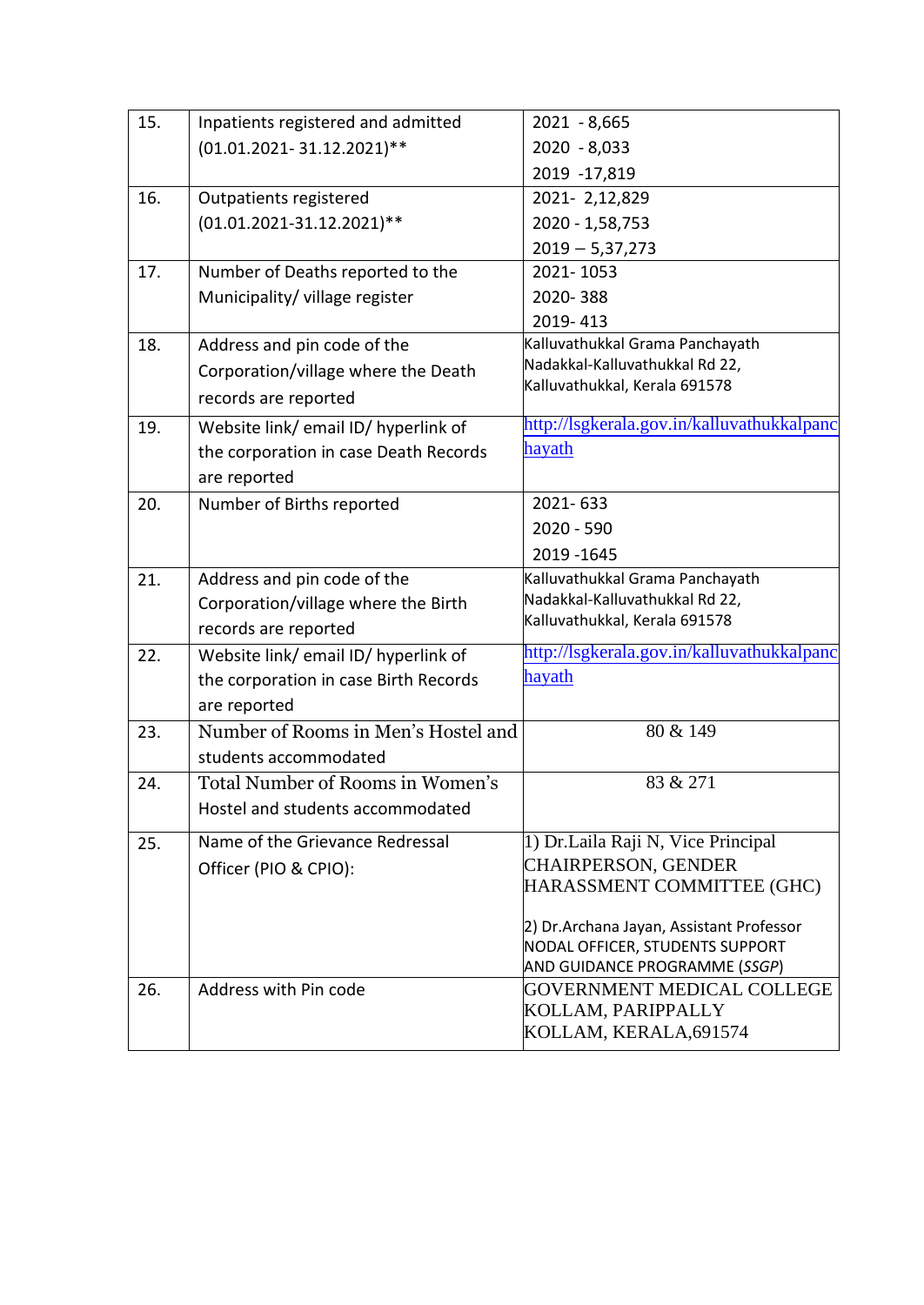| 27. | <b>Telephone Number</b><br>Email Id | 0474 257 2572<br>grmckollam@gmail.com<br>$\alpha$ academicgmcklm@gmail.com |
|-----|-------------------------------------|----------------------------------------------------------------------------|
| 28. | Grievances reported                 | 2021 GHC-1, SSGP-0<br>2020 GHC-1, SSGP-0                                   |
|     |                                     | 2019 GHC-0, SSGP-0                                                         |

### 29. Details of Post- Graduation Courses offered –NOT APPLICABLE

| Post-    | Year of         | Number of Students     | Number of         |
|----------|-----------------|------------------------|-------------------|
| Graduate | Commencement of | Currently pursuing the | Students admitted |
| Course   | the Course      | Course                 | in the current    |
|          |                 |                        | session           |
|          |                 |                        |                   |
|          |                 |                        |                   |
|          |                 |                        |                   |
|          |                 |                        |                   |
|          |                 |                        |                   |
|          |                 |                        |                   |
|          |                 |                        |                   |
|          |                 |                        |                   |
|          |                 |                        |                   |
|          |                 |                        |                   |
|          |                 |                        |                   |
|          |                 |                        |                   |
|          |                 |                        |                   |
|          |                 |                        |                   |
|          |                 |                        |                   |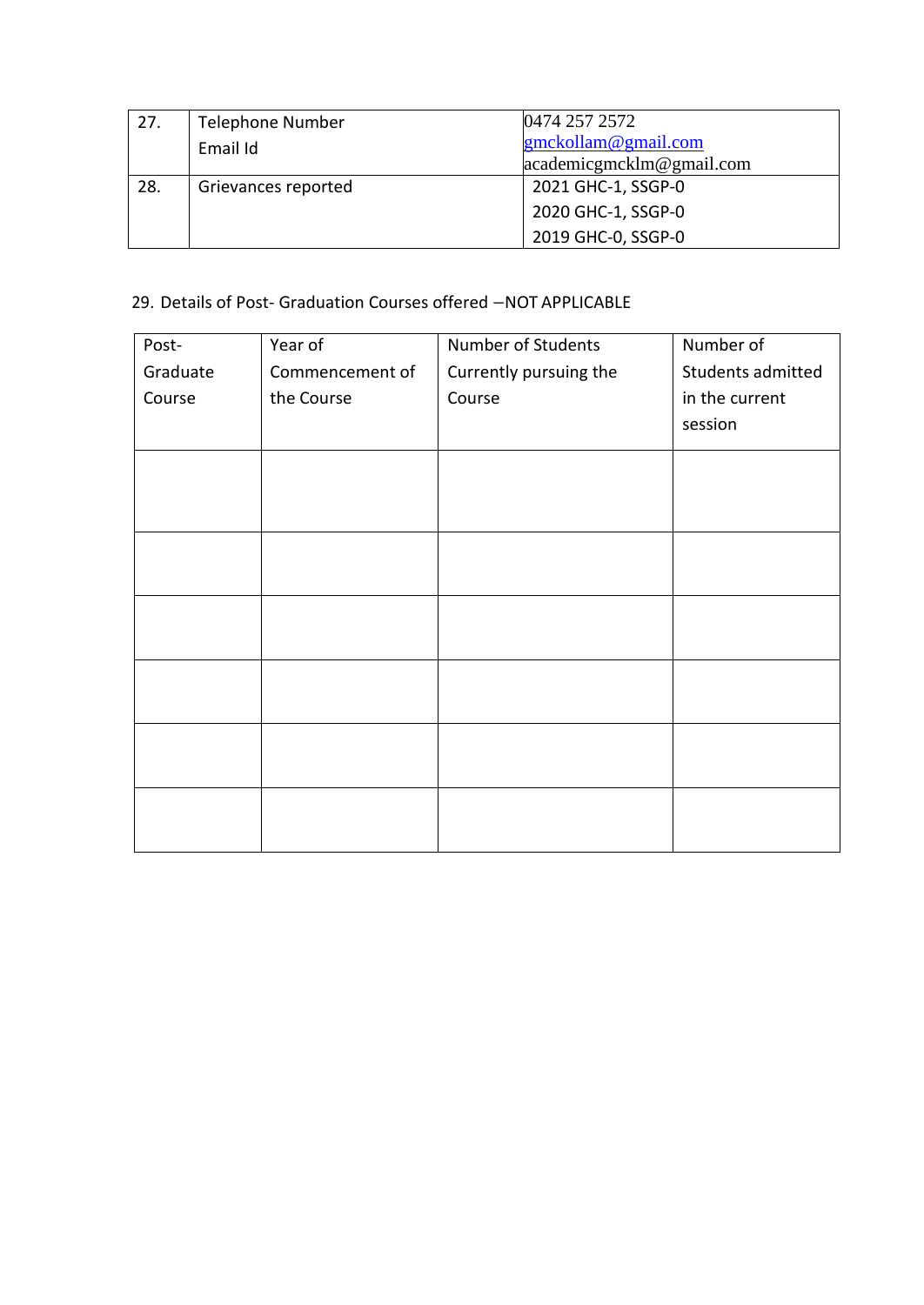# **30. Department wise list of Faculty Members**

# **30.Department wise list of Faculty Members**

| <b>Depart</b>                                                             | Name                                                                                  | <b>Current</b>                    | Nature of        |                                                          | Details of Service in the Last 5 years                                                      |                                          |                                                             |                                            | <b>Number of</b>                                                                 |  |  |
|---------------------------------------------------------------------------|---------------------------------------------------------------------------------------|-----------------------------------|------------------|----------------------------------------------------------|---------------------------------------------------------------------------------------------|------------------------------------------|-------------------------------------------------------------|--------------------------------------------|----------------------------------------------------------------------------------|--|--|
| m ent                                                                     | of the                                                                                | Designa                           | employmentRegul  |                                                          |                                                                                             |                                          |                                                             |                                            | <b>lectures</b>                                                                  |  |  |
|                                                                           | faculty                                                                               | ti on &                           | ar/ permanent or |                                                          |                                                                                             |                                          |                                                             |                                            | taken/yea                                                                        |  |  |
|                                                                           | Qualificat                                                                            | Date of                           | contract/        |                                                          |                                                                                             |                                          |                                                             |                                            |                                                                                  |  |  |
|                                                                           | ion                                                                                   | promot                            | outsourced       |                                                          |                                                                                             |                                          |                                                             |                                            |                                                                                  |  |  |
|                                                                           | <b>IMR</b><br>Number                                                                  | io n                              |                  | $\mathbf{1}$<br>2017                                     | $\overline{2}$<br>2018                                                                      | 3<br>2019                                | $\overline{4}$<br>2020                                      | 5<br>2021                                  | <b>Topics</b><br>covered                                                         |  |  |
| <b>ANATOM</b><br>Y<br>(Topics 82,<br><b>Teaching</b><br><b>Hours 675)</b> | Dr.Lathi<br>Kumari K<br><b>MBBS MS</b><br><b>ANA</b><br>152903                        | Professor<br>29/05/2018           | Regular          | Asso Prof<br>GMC,TVM                                     | Professor(from May)<br>GMC, KONNI(Workin KOLLAM(Wor Oct)(GMC<br>g arrangement at<br>Kollam) | king<br>arrangement)                     | Professor GMC Professor (from<br>KOLLAM(Regul KOLLAM<br>ar) | Professor<br><b>GMC</b><br>Continuing.     | (Topics 82,<br>Teaching<br>Hours $675$ )<br>Anatomy -<br>Theory and<br>Practical |  |  |
|                                                                           | Dr Susan<br>Varghese<br><b>MBBS</b><br>MD(Anatom 24/09/2016<br>y)<br><b>ANA 22069</b> | Associate<br>Professor            | Regular          | Asso Prof<br><b>GTDMC</b><br>Alappuzha                   | <b>Asso Prof GTDMC</b><br>Alappuzha & Kollam                                                | Asso Prof<br><b>GMC Kollam</b>           | Asso Prof<br><b>GMC Kollam</b>                              | Asso Prof<br><b>GMC</b><br>Kollam          | Lectures - 25<br>Anatomy -<br>Theory and<br>Practical<br>Continuing Lecture - 27 |  |  |
|                                                                           | Dr Geetha<br>Jayachandra<br><b>MBBS</b><br>MD(Anatom<br>y)<br><b>ANA</b><br>2307308   | Assist<br>Professor<br>13/02/2009 | Regular          | <b>Assist Prof</b><br><b>GMC TVM</b><br>& GMC<br>Manjeri | <b>Assist Prof</b><br><b>GMC</b> Manjeri                                                    | <b>Assist Prof</b><br><b>GMC</b> Manjeri | <b>Assist Prof</b><br>GMC Manjeri &<br><b>GMC Kollam</b>    | <b>Assist Prof</b><br><b>GMC</b><br>Kollam | Anatomy -<br>Theory and<br>Practical<br>Continuing Lecture - 29                  |  |  |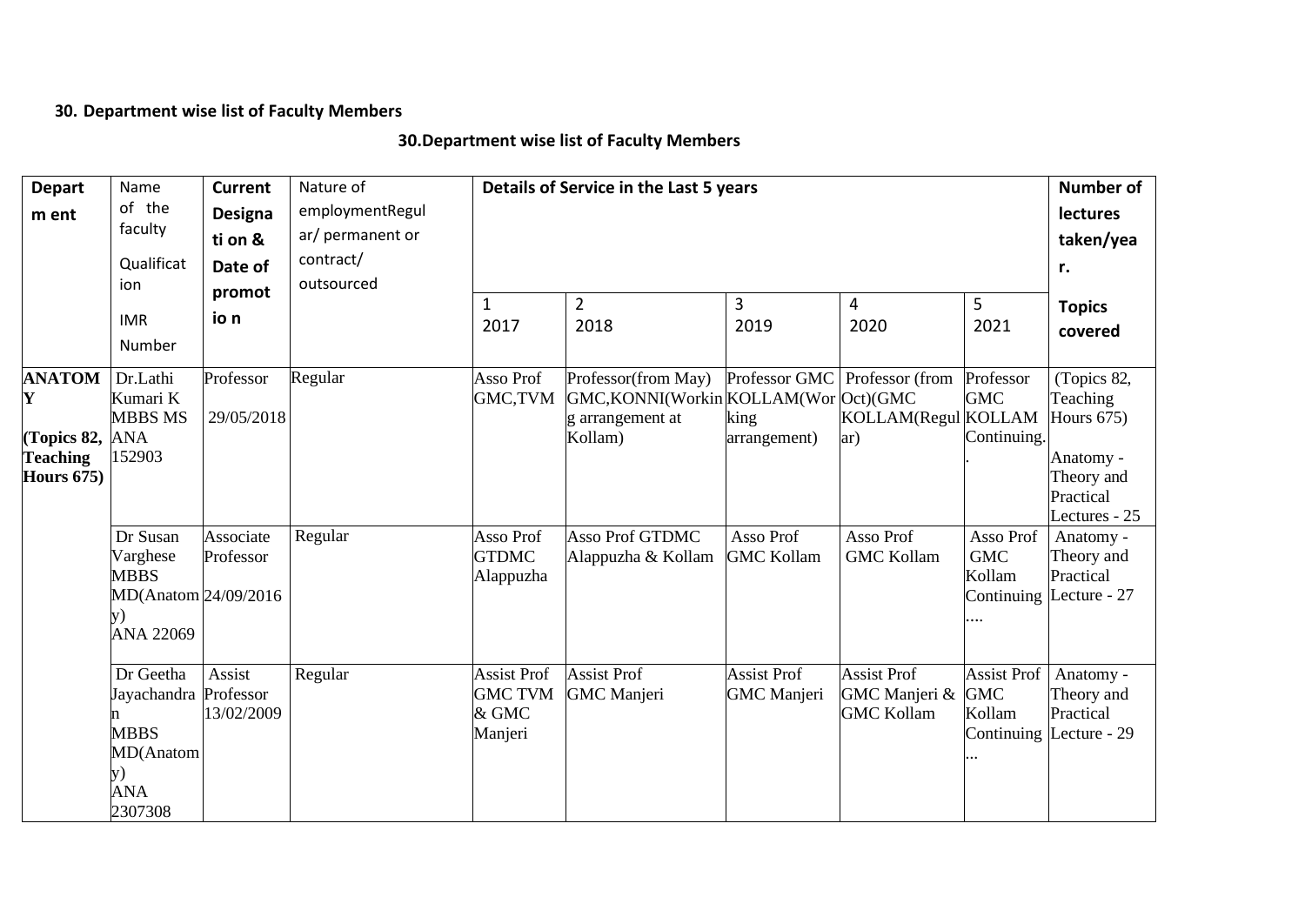| M<br><b>y</b> )   | Dr Shihas P Assist<br><b>MBBS</b><br><b>ANA</b><br>2139796              | Professor<br>MD(Anatom 04/04/2011        | Regular                                                | <b>Assist Prof</b><br><b>GTDMC</b><br>,Alappuzha<br>&GMC<br>Kollam | Kollam                                                     | <b>Assist Prof GMC</b>                       | <b>Assist Prof</b><br><b>GMC Kollam</b>                        |                        | Kollam                                 |                        | Assist Prof GMC Assist Prof   Anatomy -<br><b>GMC</b><br>Kollam<br>Continuing Lecture - 34 | Practical | Theory and                                                               |  |
|-------------------|-------------------------------------------------------------------------|------------------------------------------|--------------------------------------------------------|--------------------------------------------------------------------|------------------------------------------------------------|----------------------------------------------|----------------------------------------------------------------|------------------------|----------------------------------------|------------------------|--------------------------------------------------------------------------------------------|-----------|--------------------------------------------------------------------------|--|
| y)                | Dr Mohan<br>Nelson<br><b>MBBS</b><br>MD(Anatom<br><b>ANA</b><br>2240925 | <b>Assist Prof Regular</b><br>19/09/2015 |                                                        | <b>Assist Prof</b><br><b>GTDMC</b><br>Alappuzha,<br>&GMC<br>Kollam | Kollam                                                     | <b>Assist Prof GMC</b>                       | <b>Assist Prof</b><br><b>GMC Kollam</b>                        |                        | Kollam                                 |                        | Assist Prof GMC Assist Prof Anatomy -<br><b>GMC</b><br>Kollam<br>Continuing Lecture - 35   | Practical | Theory and                                                               |  |
| y)                | Dr Maya S<br><b>MBBS</b><br>MD(Anatom<br><b>TCMC Reg</b><br>no 32993    | Assist Prof Regular<br>14/01/2020        |                                                        | Junior<br>Resident<br><b>GMC TVM</b>                               | <b>TVM</b>                                                 | Junior Resident , GMC Assist Prof on         | Deputation<br><b>GMC</b><br><b>KOLLAM</b>                      |                        | <b>KOLLAM</b>                          | <b>Assist Prof GMC</b> | Assist Prof Anatomy -<br><b>GMC</b><br>KOLLAM Practical<br>Continuing Lecture - 35         |           | Theory and                                                               |  |
| M<br>y)           | Dr Shefna<br><b>MBBS</b><br>MD(Anatom<br><b>TCMC Reg</b><br>no 42656    | Assist Prof   Regular<br>16/01/2020      |                                                        | <b>Assist Prof</b><br>Travancore<br>Medical<br>College,<br>Kollam  | <b>Assist Prof</b>                                         | <b>Travancore Medical</b><br>College, Kollam | <b>Assist Prof</b><br>Travancore<br>Medical<br>College, Kollam |                        | <b>Assist Prof</b>                     | GMC, Kollam            | Assist Prof   Anatomy -<br>GMC,<br>Kollam                                                  | Practical | Theory and<br>Lecture - 35                                               |  |
| <b>Department</b> | Name of the<br>faculty<br><b>Qualificat ion</b>                         |                                          | <b>Current Designati</b><br>on & Date of<br>promotio n |                                                                    | <b>Nature of</b><br>employment<br>Regular/<br>permanent or |                                              |                                                                |                        | Details of Service in the Last 5 years |                        |                                                                                            |           | Number of<br><b>lectures</b><br>taken/ye ar.<br><b>Topics</b><br>covered |  |
|                   | <b>IMR Number</b>                                                       |                                          |                                                        | contract/outso<br>u rced                                           |                                                            | 2017                                         | 2018                                                           | 2019                   |                                        | 2020                   | 2021                                                                                       |           |                                                                          |  |
| <b>Physiology</b> | <b>TCMC16092</b>                                                        | Dr. GEETHAN<br><b>MD Physiology</b>      | Professor<br>18-8-2012                                 | Regular<br>Permanent                                               |                                                            | Prof<br><b>GMC Tvm</b>                       | Prof<br><b>GMC Tvm</b>                                         | Prof<br><b>GMC Tvm</b> |                                        | Prof<br><b>GMC Tvm</b> | Prof<br><b>GMC Kollam</b>                                                                  |           | 41<br><b>CNS</b>                                                         |  |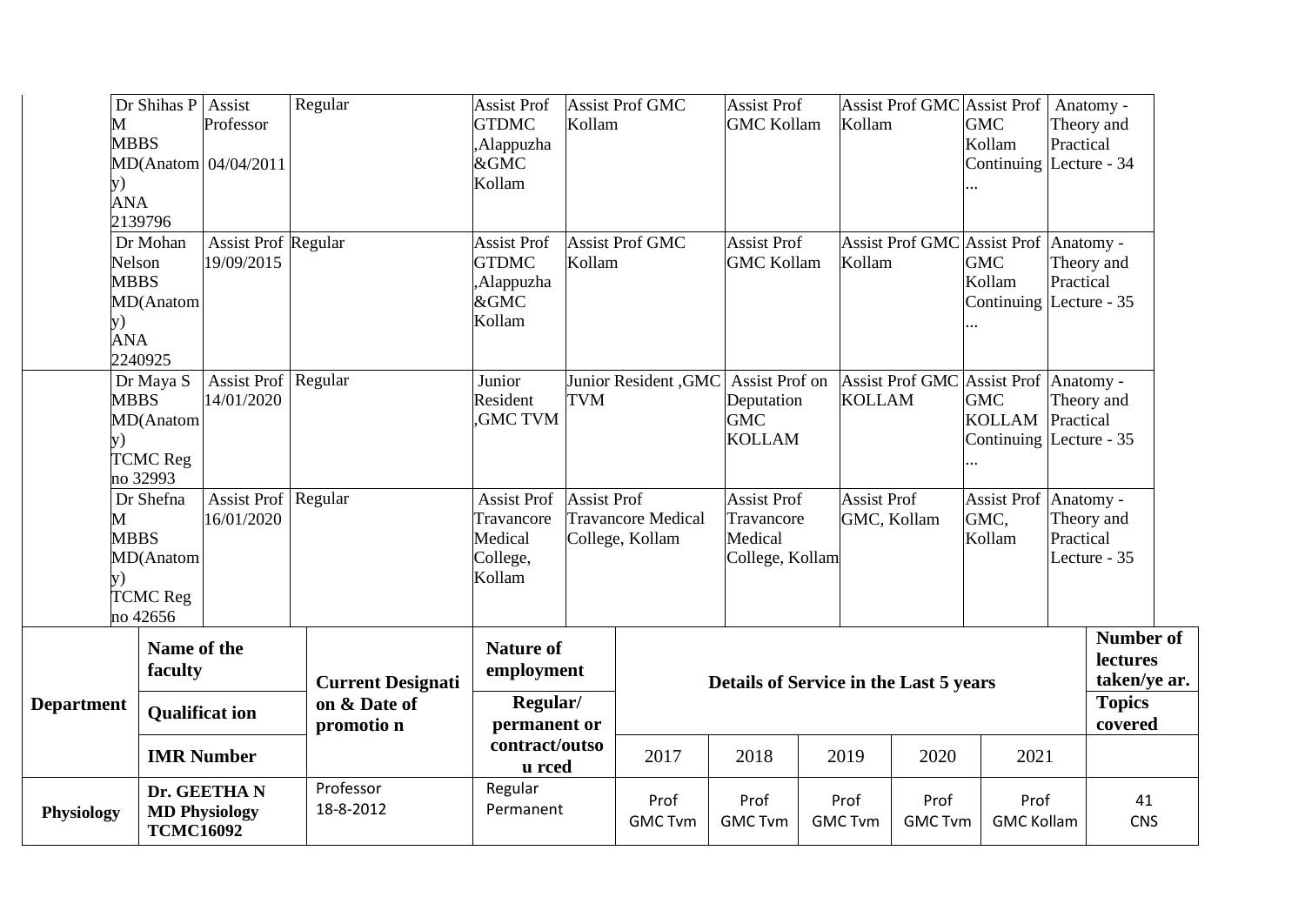| Dr. BINDU<br><b>SUNDAR</b><br><b>MD Physiology</b><br><b>TCMC 23406</b>       | Associate Professor<br>04-08-2016 | Regular<br>Permanent | Assoc<br><b>GMC KTM</b>      | Assoc<br><b>GMC Tvm</b>      | Assoc<br><b>GMC Tvm</b>      | Assoc<br><b>GMC</b><br>Kollam | Assoc GMC<br>Kollam       | 55<br><b>RS</b>  |
|-------------------------------------------------------------------------------|-----------------------------------|----------------------|------------------------------|------------------------------|------------------------------|-------------------------------|---------------------------|------------------|
| Dr. JESSY JOHN<br><b>MD Physiology</b><br><b>TCMC 30050</b>                   | <b>Assistant Professor</b>        | Regular<br>Permanent | Asst<br>GMC Alp              | Asst<br><b>GMC</b><br>Kollam | Asst<br><b>GMC</b><br>Kollam | Asst<br><b>GMC</b><br>Kollam  | Asst<br><b>GMC Kollam</b> | 42<br>GIT        |
| DR. MEENA<br><b>CHERIAN</b><br><b>MD Physiology</b><br><b>TCMC23653</b>       | <b>Assistant Professor</b>        | Regular<br>Permanent | Asst<br><b>GMC Alp</b>       | Asst<br><b>GMC Alp</b>       | Asst<br><b>GMC Alp</b>       | Asst<br><b>GMC Alp</b>        | Asst<br><b>GMC Kollam</b> | 31<br>SS         |
| <b>ANEESH JOSEPH</b><br><b>MD Physiology</b><br><b>TCMC 38114</b>             | <b>Assistant Professor</b>        | Regular<br>Permanent | Asst<br><b>GMC</b><br>Kollam | Asst<br><b>GMC</b><br>Kollam | Asst<br><b>GMC</b><br>Kollam | Asst<br><b>GMC</b><br>Kollam  | Asst<br><b>GMC Kollam</b> | 34<br><b>NMP</b> |
| DR.GEESHMAKG<br><b>MD Physiology</b><br><b>TCMC39025</b>                      | <b>Assistant Professor</b>        | Regular<br>Permanent | Asst<br>SGMC                 | Asst<br><b>GMC</b><br>Kollam | Asst<br><b>GMC</b><br>Kollam | Asst<br><b>GMC</b><br>Kollam  | Asst<br><b>GMC Kollam</b> | 47<br><b>CVS</b> |
| <b>DR.SAYAM</b><br><b>SUBHASH</b><br><b>MD Physiology</b><br><b>TCMC42133</b> | <b>Assistant Professor</b>        | Regular<br>Permanent | Asst<br><b>SMCI</b>          | Asst<br><b>SMCI</b>          | Assoc<br><b>SMCI</b>         | Asst<br><b>GMC</b><br>Kollam  | Asst<br><b>GMC Kollam</b> | 37<br>Renal      |

| <b>Depart</b> | Name of the    | Curren        | <b>Nature</b> | Details of Service in the Last 5 years | <b>Numb</b> |
|---------------|----------------|---------------|---------------|----------------------------------------|-------------|
| ment          | faculty, Quali |               | οt            |                                        | er of       |
|               | fication, and  | <b>Design</b> | emplo         |                                        | lectur      |
|               | <b>IMR</b>     | ation &       | yment         |                                        | es          |
|               |                |               |               |                                        |             |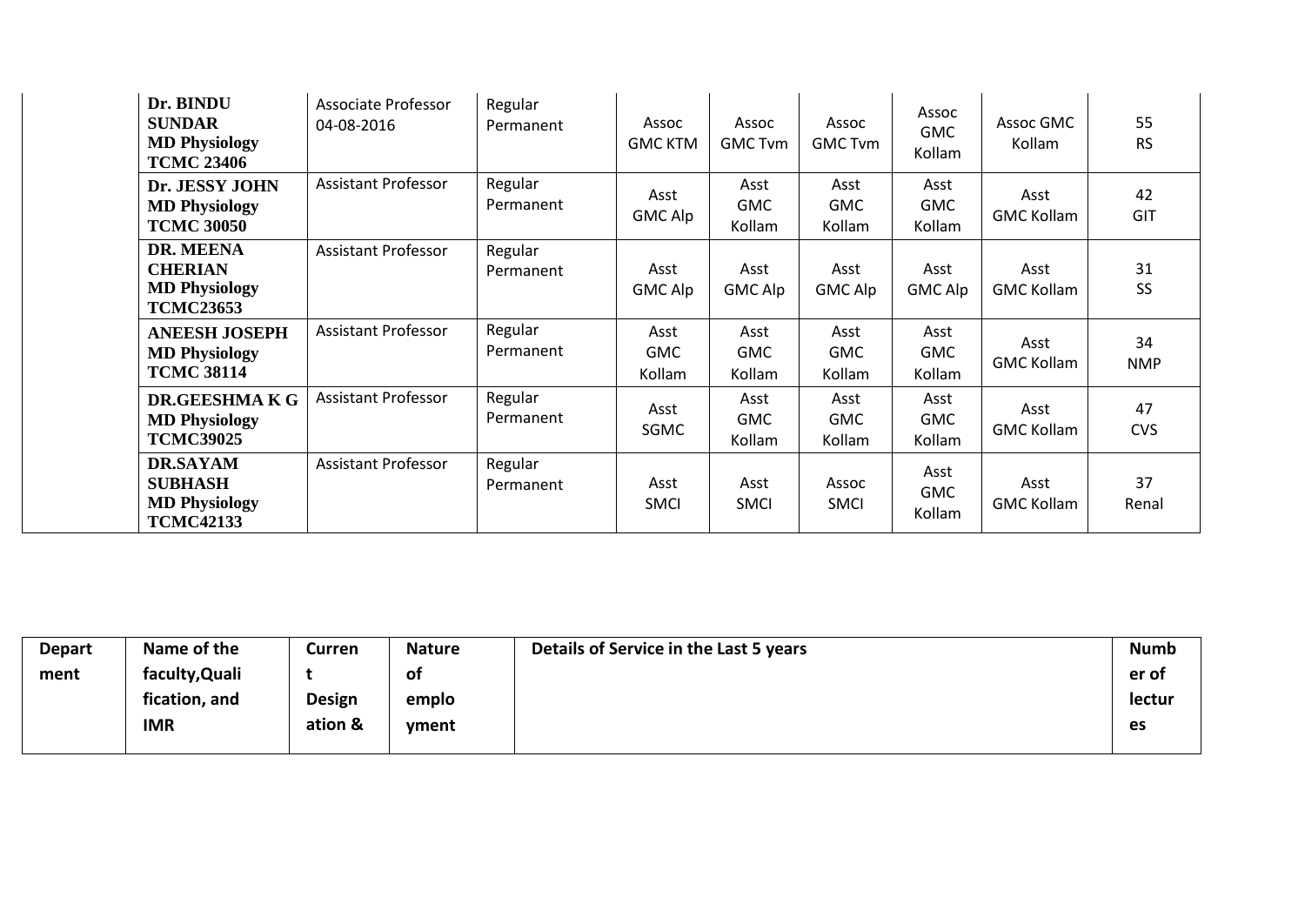|                  | <b>Number</b>                                               | Date of                                        |                       | $\mathbf{1}$                                                                                                       | $\overline{2}$                                                                                                     | 3                                                                                    | $\overline{4}$                                                                                                            | 5                                                                                                                                   | 6                                                                                              | taken                                                                                                                                                                                                    |
|------------------|-------------------------------------------------------------|------------------------------------------------|-----------------------|--------------------------------------------------------------------------------------------------------------------|--------------------------------------------------------------------------------------------------------------------|--------------------------------------------------------------------------------------|---------------------------------------------------------------------------------------------------------------------------|-------------------------------------------------------------------------------------------------------------------------------------|------------------------------------------------------------------------------------------------|----------------------------------------------------------------------------------------------------------------------------------------------------------------------------------------------------------|
|                  |                                                             | promot                                         |                       |                                                                                                                    |                                                                                                                    |                                                                                      |                                                                                                                           |                                                                                                                                     |                                                                                                | /ye                                                                                                                                                                                                      |
|                  |                                                             | ion                                            |                       |                                                                                                                    |                                                                                                                    |                                                                                      |                                                                                                                           |                                                                                                                                     |                                                                                                | ar.                                                                                                                                                                                                      |
|                  |                                                             |                                                |                       |                                                                                                                    |                                                                                                                    |                                                                                      |                                                                                                                           |                                                                                                                                     |                                                                                                |                                                                                                                                                                                                          |
|                  |                                                             |                                                |                       |                                                                                                                    |                                                                                                                    |                                                                                      |                                                                                                                           |                                                                                                                                     |                                                                                                | <b>Topi</b>                                                                                                                                                                                              |
|                  |                                                             |                                                |                       |                                                                                                                    |                                                                                                                    |                                                                                      |                                                                                                                           |                                                                                                                                     |                                                                                                | $\mathsf{CS}\xspace$                                                                                                                                                                                     |
|                  |                                                             |                                                |                       |                                                                                                                    |                                                                                                                    |                                                                                      |                                                                                                                           |                                                                                                                                     |                                                                                                | cove                                                                                                                                                                                                     |
|                  |                                                             |                                                |                       |                                                                                                                    |                                                                                                                    |                                                                                      |                                                                                                                           |                                                                                                                                     |                                                                                                | red                                                                                                                                                                                                      |
| Biochemistr<br>y | Dr.Sandhya CV<br>MBBS, MD<br>Biochemistry<br>26613(BIO22094 | Professor of<br>Biochemist<br>ry<br>08-01-2018 | Regular,<br>permanent | 2017<br>Additional<br>Professor of<br>Biochemistry,<br>Government<br>medical<br>college,<br>Thiruvananth<br>apuram | 2018<br>Professor of<br>Biochemistry,<br>Government<br>medical<br>college<br>Manjeri from<br>21/01/2018<br>onwards | 2019<br>Professor of<br>Biochemistry,<br>Government<br>medical<br>college<br>Manjeri | 2020<br>Professor<br>of<br>Biochemi<br>stry,<br>Governm<br>ent<br>medical<br>college<br>Manjeri<br>till<br>27/10/20<br>20 | 2020<br>Professor<br>of<br>Biochemi<br>stry,<br>Governm<br>ent<br>medical<br>college<br>Kollam<br>from<br>28/10/20<br>20<br>onwards | 2021<br>Professor<br>of<br>Biochemi<br>stry,<br>Governm<br>ent<br>medical<br>college<br>Kollam | 40<br>Carbohyd<br>rate<br>chemistry<br>and<br>metabolis<br>m,<br><b>Diabetes</b><br>Mellitus<br>and<br>related<br>topics,<br>Acid base<br>balance<br>and pH,<br>Electrolyt<br>es and<br>water<br>balance |
|                  | Dr.Asha NS<br>MBBS, MD<br>Biochemistry<br>30860             | Assistant<br>Professor<br>Biochemist<br>ry     | Regular,<br>permanent | 02/08/2008-<br>01/08/2015<br>Assistant<br>professor,<br><b>Govt Medical</b><br>College<br>Thiruvananth<br>apuram   | $02/08/2015$ -<br>27/10/2020<br>Associate<br>Professsor(C<br>AP)<br>GMC,<br>Thiruvananth<br>apuram                 | $28/10/2020$ -<br>Continuing<br><b>Govt Medical</b><br>College,<br>Kollam            |                                                                                                                           |                                                                                                                                     |                                                                                                | 40<br>Protein<br>Chemistry<br>Protein<br>Metabolis<br>m<br>Nucleotid<br>e<br>chemistry                                                                                                                   |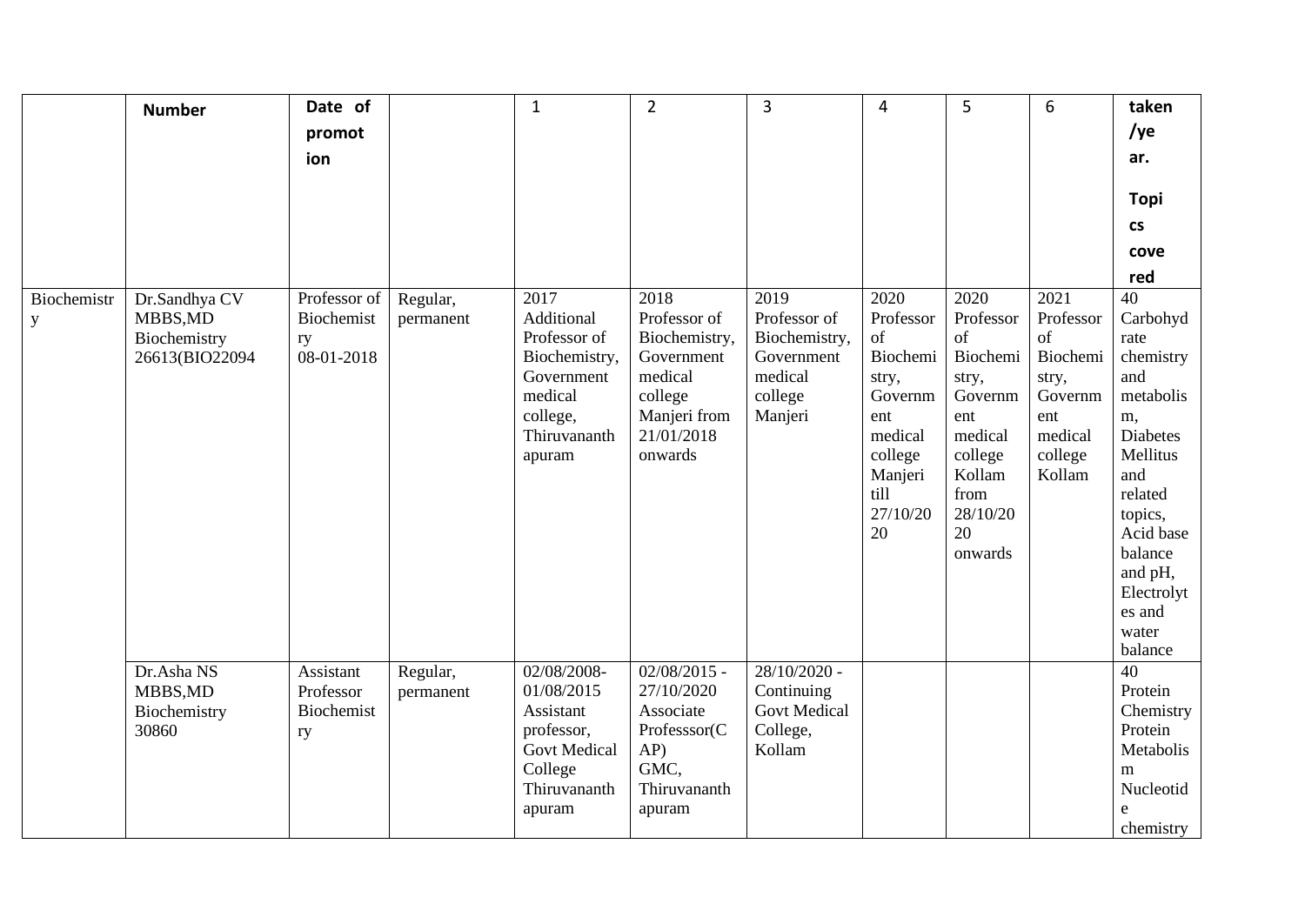|                         |                                                                |                                            |                        |                                                                                                                |                                                                                                             |                                                                                                        |                                                                                                         |  | $\&$<br>Metabolis<br>m<br>Molecular<br><b>Biology</b><br>Advanced<br>technique<br>S                                             |
|-------------------------|----------------------------------------------------------------|--------------------------------------------|------------------------|----------------------------------------------------------------------------------------------------------------|-------------------------------------------------------------------------------------------------------------|--------------------------------------------------------------------------------------------------------|---------------------------------------------------------------------------------------------------------|--|---------------------------------------------------------------------------------------------------------------------------------|
|                         | Dr. Neelima<br>Chakrapani<br>MBBS, MD<br>Biochemistry<br>40372 | Assistant<br>Professor<br>Biochemist<br>ry | Regular,<br>Permanent  | $01/09/2015$ -<br>03/01/2016<br>Senior<br>resident.<br>Govt. M<br>edical<br>College,<br>Thiruvananth<br>apuram | 15/02/2016-<br>31/05/2016<br>Assistant<br>professor,<br>Travancore<br>Medical<br>College,<br>Kollam         | 01/06/2016<br>20/01/2017<br>Senior<br>resident,<br>Govt. Medical<br>College,<br>Thiruvananth<br>apuram | 03/01/20<br>$18-$<br>continuin<br>g<br>Assistant<br>professor<br>Govt.<br>Medical<br>College,<br>Kollam |  | 30 hours,<br>Cell,<br>Lipid<br>Chemistry<br>Lipid<br>Metabolis<br>m                                                             |
|                         | Dr. Archana Jayan<br>MBBS, MD<br>Biochemistry<br>40301         | Assistant<br>Professor<br>Biochemist<br>ry | Regular, Perma<br>nent | $01/01/2018$ -<br>continuing<br>Assistant<br>professor<br>Govt. Medical<br>College,<br>Kollam                  |                                                                                                             |                                                                                                        |                                                                                                         |  | $\overline{15}$ hours,<br>Nutrition,<br>Extracellu<br>lar matrix,<br><b>CSF</b>                                                 |
| <b>Biochemistr</b><br>y | Dr.Al-Ameen A S<br>MBBS, MD<br>Biochemistry<br>45223           | Assistant<br>Professor<br>Biochemist<br>ry | Regular,<br>Permanent  | $03/08/2017$ -<br>31/05/2019<br>Assistant<br>Professor<br><b>Mount Zion</b><br>Medical<br>College<br>Adoor     | $24/06/2019$ -<br>30/09/2020<br>Assistant<br>Professor<br>Pushpagiri<br>Institute Of<br>Medical<br>Sciences | $01/10/2020$ -<br>continuing<br>Assistant<br>Professor<br>Govt.<br>Medical,<br>Kollam                  |                                                                                                         |  | 31 hours,<br>Enzymes,<br>Iron,<br>Calcium,<br>Fat<br>Soluble<br>Vitamins,<br>Detoxific<br>ation,<br>Antioxida<br>nts,<br>Cancer |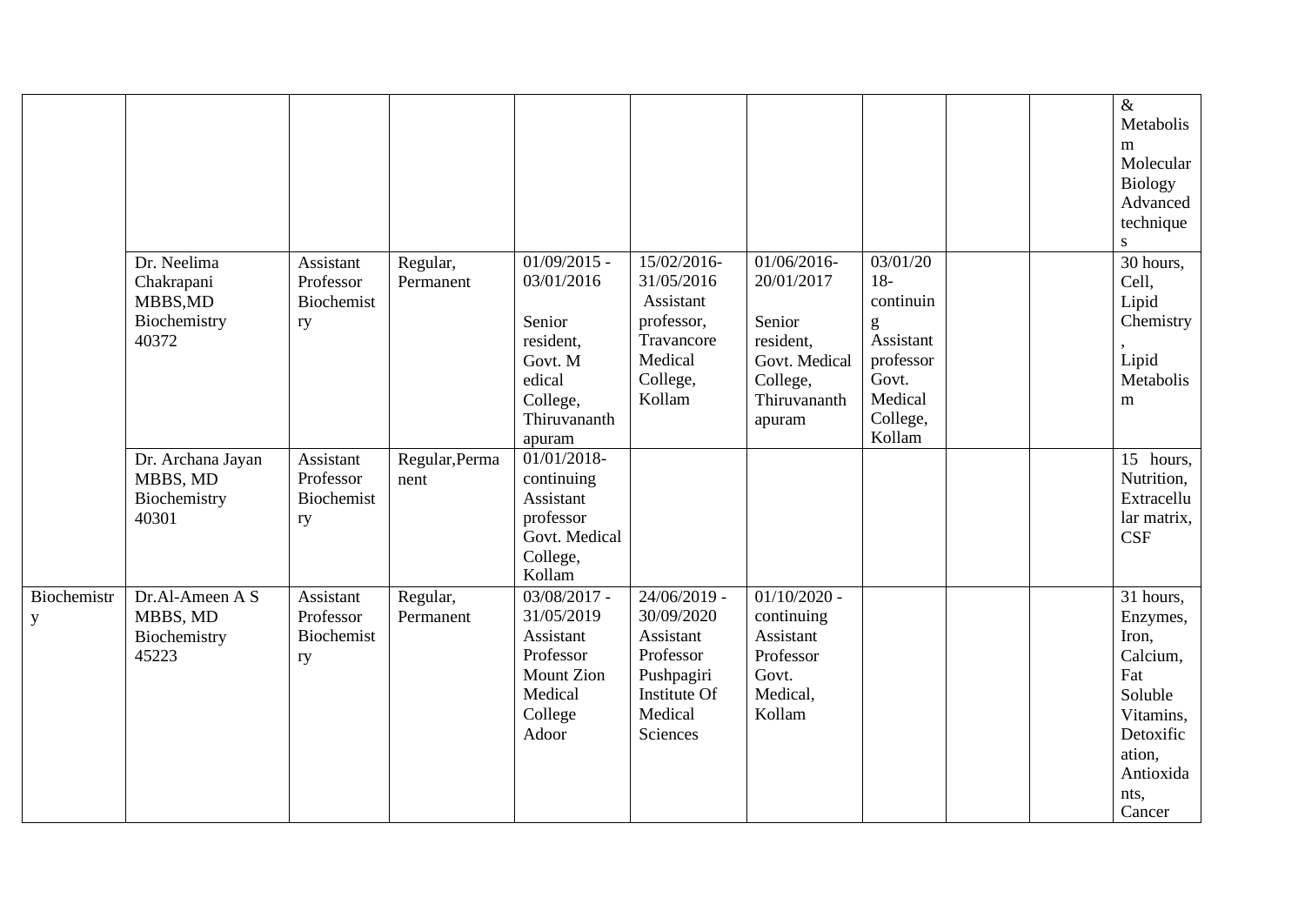| Biochemistr | Dr.Nila.S.G  | Assistant  | Regular,  | 8.11.2018- | $1.03.22021 -$ |  |  | 28 hours   |
|-------------|--------------|------------|-----------|------------|----------------|--|--|------------|
|             | MBBS,MD      | Professor  | Permanent | 3.08.2020- | continuing     |  |  | Heme       |
|             | Biochemistry | Biochemist |           | Senior     | Assistant      |  |  | metabolis  |
|             | 48840        | ry         |           | Resident   | Professor      |  |  | m, ETC     |
|             |              |            |           | Govt. TD   | Govt. Medical  |  |  | and        |
|             |              |            |           | medical    | College,       |  |  | biological |
|             |              |            |           | College,   | Kollam         |  |  | oxidation, |
|             |              |            |           | Alleppy    |                |  |  | Organ      |
|             |              |            |           |            |                |  |  | function   |
|             |              |            |           |            |                |  |  | tests -    |
|             |              |            |           |            |                |  |  | RFT,       |
|             |              |            |           |            |                |  |  | TFT,       |
|             |              |            |           |            |                |  |  |            |
|             |              |            |           |            |                |  |  |            |
|             |              |            |           |            |                |  |  |            |

| De<br>pt | Name of the<br>faculty<br>Qualification                 | Current<br>Designation &<br>Date of<br>promotion | Nature of<br>employment<br>permanent or<br>contract/ |                                      | Details of Service in the Last 5 years  |                                         | <b>Number of lectures</b><br>taken/year.<br><b>Topics covered</b> |                                       |                                                                                                          |
|----------|---------------------------------------------------------|--------------------------------------------------|------------------------------------------------------|--------------------------------------|-----------------------------------------|-----------------------------------------|-------------------------------------------------------------------|---------------------------------------|----------------------------------------------------------------------------------------------------------|
|          | <b>IMR Number</b>                                       |                                                  |                                                      | 1                                    | $\overline{2}$                          | 3                                       | 4                                                                 | 5                                     | <b>Total - 230</b>                                                                                       |
|          | Dr Jayan P.S<br><b>M.D Pharmacology</b><br>TCMC-23056   | Professor                                        | Permanent                                            | Assoc<br>Prof<br><b>GMC</b><br>Konni | Assoc<br>Prof<br><b>GMC</b><br>Thrissur | Assoc<br>Prof<br><b>GMC</b><br>Thrissur | Prof<br>(CAP)<br><b>GMC</b><br>Calicut                            | Prof<br>(CAP)<br><b>GMC</b><br>Kollam | GP, ANS, CVS, CNS,<br>Resp, Blood, GIT,<br>Autacoids, Endocrine,<br>Antibiotics<br>Chemotherapy $&$ Misc |
|          | Dr Reeja R.<br><b>M.D Pharmacology</b><br>TCMC-27901    | Associate<br>Professor                           | Permanent                                            | Assoc<br>Prof<br><b>GMCK</b>         | Assoc<br>Prof<br><b>GMCK</b>            | Assoc<br>Prof<br><b>GMCK</b>            | Assoc<br>Prof<br><b>GMCK</b>                                      | Assoc<br>Prof<br><b>GMCK</b>          | GP, ANS, CVS, CNS,<br>Resp, Blood, GIT,<br>Autacoids, Endocrine,<br>Antibiotics<br>Chemotherapy & Misc   |
|          | Dr Prasanth M.<br><b>M.D Pharmacology</b><br>TCMC-27129 | <b>Assistant</b>                                 | Permanent                                            | Asst<br>Prof<br><b>GMCT</b>          | Asst<br>Prof<br><b>GMCT</b>             | Asst<br>Prof<br><b>GMCT</b>             | Asst<br>Prof<br><b>GMCT</b>                                       | Asst<br>Prof<br><b>GMCK</b>           | GP, ANS, CVS, CNS,<br>Resp, Blood,<br>Autacoids, GIT,                                                    |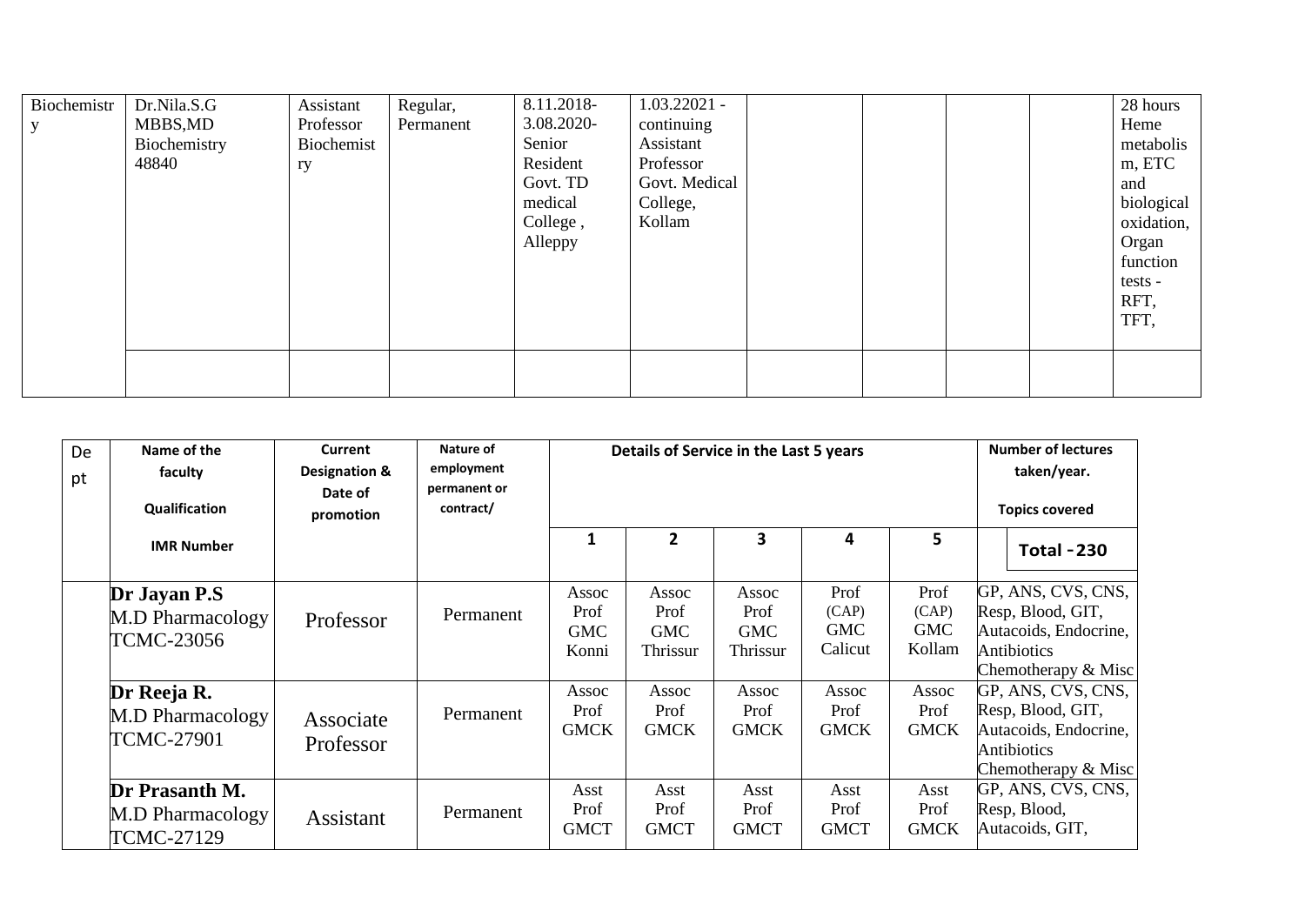|                      |                         | Professor        |           |              |              |              |              |              | Endocrine, Antibiotics<br>Chemotherapy & Misc |
|----------------------|-------------------------|------------------|-----------|--------------|--------------|--------------|--------------|--------------|-----------------------------------------------|
|                      |                         |                  |           |              |              |              |              |              |                                               |
|                      | Dr Ahmed A.K            |                  |           | Asst<br>Prof | Asst<br>Prof | Asst<br>Prof | Asst<br>Prof | Asst<br>Prof | GP, ANS, CVS, CNS,<br>Resp, Blood, GIT,       |
|                      | <b>M.D Pharmacology</b> | <b>Assistant</b> | Permanent | <b>GMCT</b>  | <b>GMCT</b>  | <b>GMCT</b>  | <b>GMCT</b>  | <b>GMCK</b>  | Autacoids, Endocrine,                         |
|                      | TCMC-34914              | Professor        |           |              |              |              |              |              | <b>Antibiotics</b>                            |
|                      |                         |                  |           |              |              |              |              |              | Chemotherapy & Misc                           |
|                      | Dr Sonish S             |                  |           | Asst<br>Prof | Asst<br>Prof | Asst<br>Prof | Asst<br>Prof | Asst<br>Prof | GP, ANS, CVS, CNS,<br>Resp, Blood, GIT,       |
|                      | Prabhakaran             | Assistant        | Permanent | <b>GMCT</b>  | <b>GMCT</b>  | <b>GMCT</b>  | <b>GMCT</b>  | <b>GMCK</b>  | Autacoids, Endocrine,                         |
|                      | <b>M.D Pharmacology</b> | Professor        |           |              |              |              |              |              | Antibiotics                                   |
|                      | <b>TCMC-31945</b>       |                  |           |              |              |              |              |              | Chemotherapy & Misc                           |
| $\mathbf{\tilde{S}}$ | Dr Angel Das Y.L        |                  |           |              |              |              |              | Tutor        | GP, ANS, CVS, CNS,                            |
|                      | <b>MBBS TCMC-</b>       | Tutor            | Contract  |              |              |              |              | <b>GMCK</b>  | Resp, Blood, GIT,                             |
|                      | 71070                   |                  |           |              |              |              |              |              | Autacoids, Endocrine,<br><b>Antibiotics</b>   |
|                      |                         |                  |           |              |              |              |              |              | Chemotherapy & Misc                           |
|                      |                         |                  |           |              |              |              |              |              |                                               |
| PHARMACOLO           |                         |                  |           |              |              |              |              |              |                                               |
|                      |                         |                  |           |              |              |              |              |              |                                               |
|                      |                         |                  |           |              |              |              |              |              |                                               |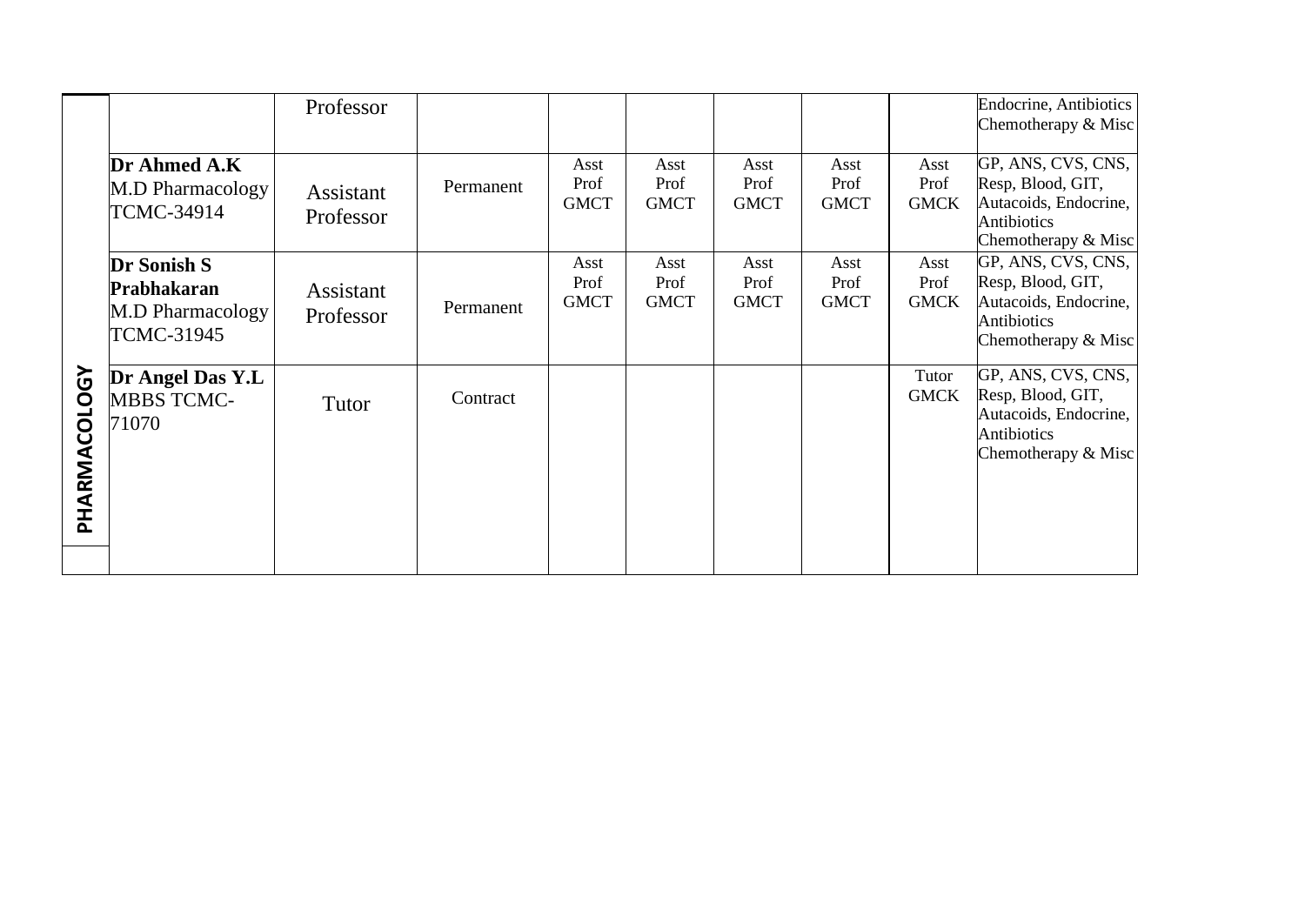| <b>Department</b> | Name of the                                                              | <b>Current</b>                                                  | <b>Nature of</b>        |                                                     | Details of service in last 5 years                  |                                                     |                                                     |                                                | <b>Number of</b>          |
|-------------------|--------------------------------------------------------------------------|-----------------------------------------------------------------|-------------------------|-----------------------------------------------------|-----------------------------------------------------|-----------------------------------------------------|-----------------------------------------------------|------------------------------------------------|---------------------------|
|                   | faculty                                                                  | <b>Designation &amp;</b><br>Date of                             | employment<br>Regular / |                                                     |                                                     |                                                     |                                                     |                                                | lectures taken<br>/ year. |
|                   | Qualification                                                            | promotion                                                       | permanent or            |                                                     |                                                     |                                                     |                                                     |                                                | Topics covered.           |
|                   | <b>IMR Number</b>                                                        |                                                                 | contract/<br>outsider   | $\mathbf{1}$<br>2017                                | $\overline{2}$<br>2018                              | $\mathbf{3}$<br>2019                                | 4<br>2020                                           | 5<br>2021                                      |                           |
| Pathology         | Dr.Laila Raji N<br>MBBS, MD<br>Pathology<br><b>TCMC 15135</b>            | Professor &<br><b>HOD</b><br>D.O.P<br>23/10/2008                | Regular                 | <b>GMC</b><br>Kottayam<br>Professor                 | <b>GMC</b><br>Kollam<br>Professor                   | <b>GMC</b><br>Kollam<br>Professor                   | <b>GMC</b><br>Kollam<br>Professor                   | <b>GMC</b><br>Kollam<br>Professor              | 43                        |
|                   | Dr.Seena A R<br>MBBS, MD<br>Pathology<br><b>TCMC 19044</b>               | Associate<br>Professor<br>D.O.P<br>24/06/2014                   | Regular                 | <b>GMC</b><br>Trivandrum<br>Associate<br>Professor  | <b>GMC</b><br>Trivandrum<br>Associate<br>Professor  | <b>GMC</b><br>Trivandrum<br>Associate<br>Professor  | <b>GMC</b><br>Trivandrum<br>Associate<br>Professor  | <b>GMC</b><br>Kollam<br>Associate<br>Professor | 40                        |
|                   | Dr.Sushma<br>MBBS, MD<br>Pathology<br><b>TCMC 27595</b>                  | Assistant<br>Professor(CAP<br>Associate)<br>D.O.P<br>11/06/2016 | Regular                 | <b>GTDMC</b><br>Alappuzha<br>Assistant<br>Professor | <b>GTDMC</b><br>Alappuzha<br>Assistant<br>Professor | <b>GTDMC</b><br>Alappuzha<br>Assistant<br>Professor | <b>GTDMC</b><br>Alappuzha<br>Assistant<br>Professor | <b>GMC</b><br>Kollam<br>Assistant<br>Professor | $\overline{38}$           |
|                   | Dr.Siji Mathew<br>MBBS, MD<br>Pathology<br><b>TCMC 32224</b>             | Assistant<br>Professor                                          | Regular                 | <b>GTDMC</b><br>Alappuzha<br>Assistant<br>Professor | <b>GTDMC</b><br>Alappuzha<br>Assistant<br>Professor | <b>GMC</b><br>Kollam<br>Assistant<br>Professor      | <b>GMC</b><br>Kollam<br>Assistant<br>Professor      | <b>GMC</b><br>Kollam<br>Assistant<br>Professor | $\overline{36}$           |
|                   | Dr.Ashley Ann<br>Varughese<br>MBBS, MD<br>Pathology<br><b>TCMC 41449</b> | Assistant<br>Professor                                          | Regular                 |                                                     |                                                     | <b>GMC</b><br>Kollam<br>Assistant<br>Professor      | <b>GMC</b><br>Kollam<br>Assistant<br>Professor      | <b>GMC</b><br>Kollam<br>Assistant<br>Professor | 34                        |
|                   | Dr.Suma S<br>MBBS, MD<br>Pathology<br><b>TCMC 43639</b>                  | Assistant<br>Professor                                          | Regular                 |                                                     |                                                     |                                                     | <b>GMC</b><br>Kollam<br>Assistant                   | GMC<br>Kollam<br>Assistant                     | $\overline{32}$           |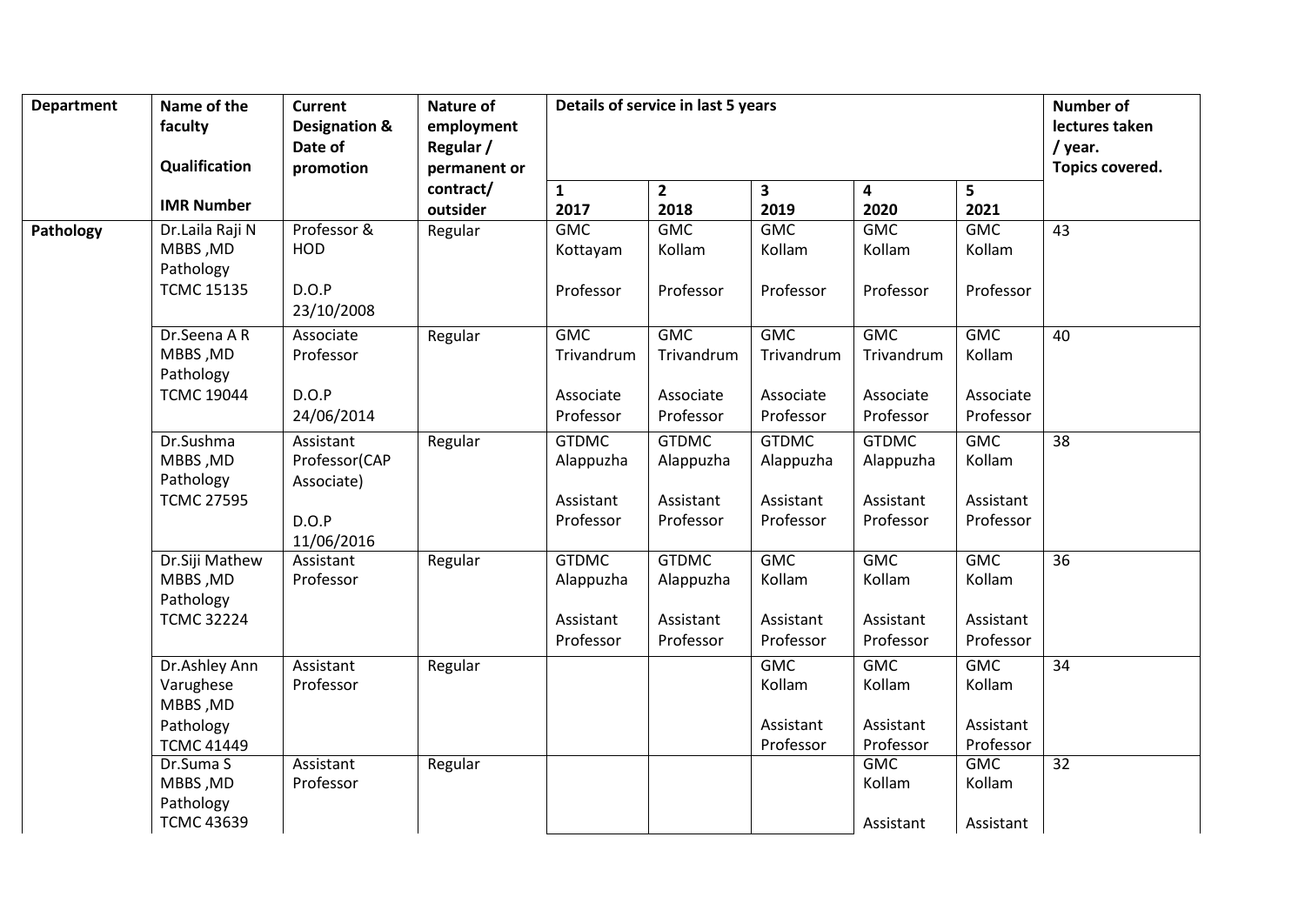|--|

#### **MEDICAL EDUCATOR TRAINING/RESEARCH METHODOLOGY**

| Sl.No           | NAME                    | <b>COURSE</b>                   | <b>DATES</b>    |
|-----------------|-------------------------|---------------------------------|-----------------|
| $\mathbf{1}$    | Dr.Laila Raji N         | AETCOM                          | Jan 2019        |
|                 |                         | CISP <sub>1</sub>               | 8-10/05/2019    |
|                 |                         | ETHICAL GUIDELINES IN           |                 |
|                 |                         | <b>BIOMEDICAL RESEARCH incl</b> | 27/07/2021      |
|                 |                         | <b>ICMR Guidelines</b>          |                 |
| $\overline{2}$  | Dr.Seena A R            | <b>BCBR Cycle III</b>           |                 |
|                 |                         |                                 |                 |
| $\overline{3}$  | Dr.Sushma               | CISP II                         | Nov 2020        |
|                 |                         |                                 |                 |
| $\overline{4}$  | Dr.Siji Mathew          | CISP II                         | 20-22/12/2020   |
|                 |                         | BCBR Cycle II                   | Dec 2020        |
|                 |                         | Revised Basic                   | $1 - 3/11/2021$ |
|                 |                         | course                          |                 |
| $5\overline{)}$ | Dr.Ashley Ann Varughese | CISP II                         | 20-22/12/2020   |
|                 |                         | <b>BCBR Cycle II</b>            | Dec 2020        |
|                 |                         | <b>Revised Basic</b>            | $1 - 3/11/2021$ |
|                 |                         | course                          |                 |
| 6               | Dr.Suma S               | <b>BCBR Cycle IV</b>            | Sept 2021       |
|                 |                         |                                 |                 |

| <b>Departm</b> | Name of the faculty   | <b>Current Designation</b> |               | Details of Service in the Last 5 | <b>Number of</b>                |
|----------------|-----------------------|----------------------------|---------------|----------------------------------|---------------------------------|
| ent            | <b>Qualificat ion</b> | & Date of promotion        | ω<br>$\Omega$ | vears                            | <b>lectures</b><br>taken/ye ar. |
|                | <b>IMR</b>            |                            | ത<br>o        |                                  |                                 |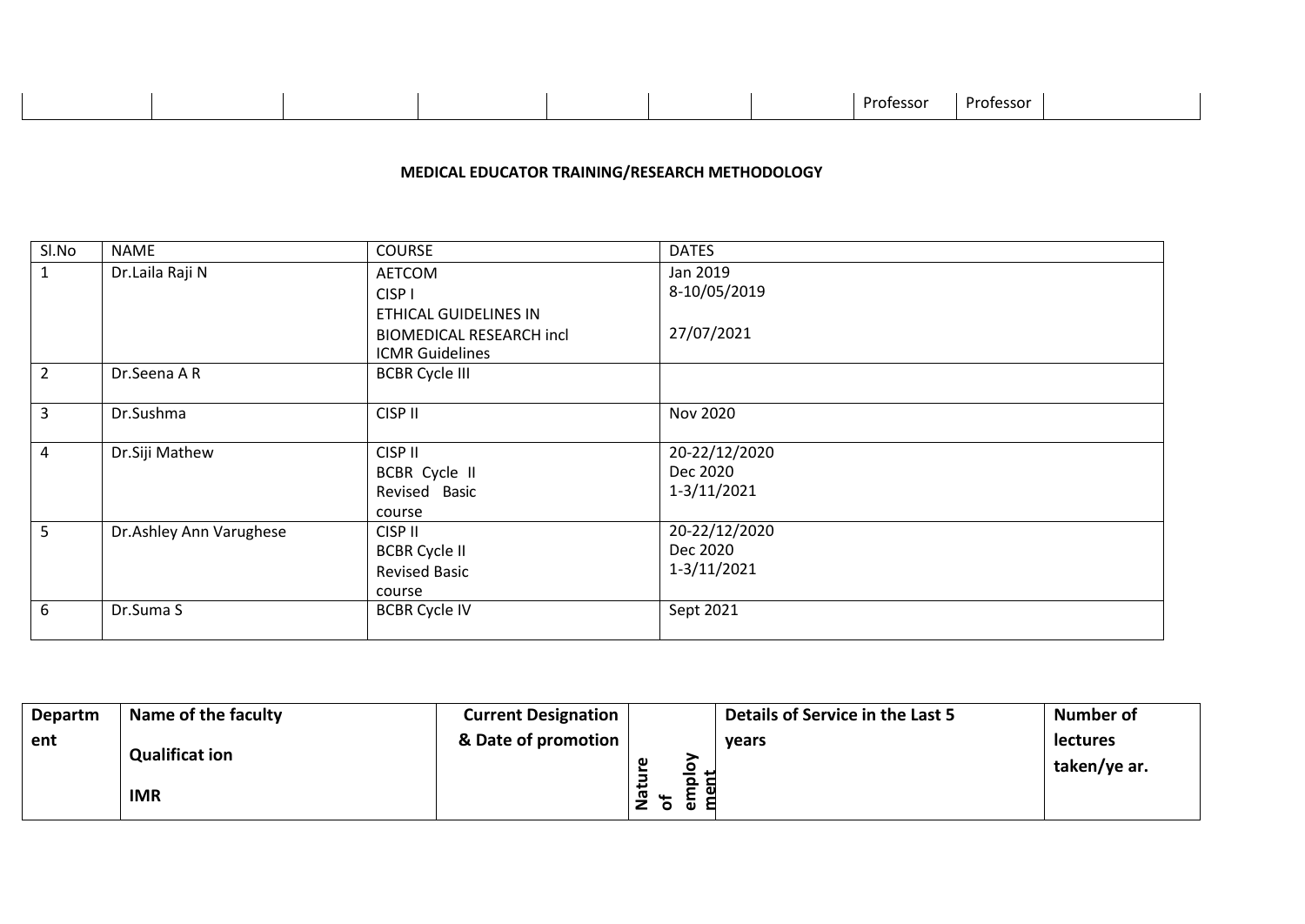|                     | <b>Number</b>                                                  |                                                    |         | 2017<br>$\div$              | 2018<br>$\overline{\mathbf{c}}$        | 2019<br>ന്                                           | 2020<br>4.        | 2021<br>ம்           | <b>Topics</b><br>covered<br>(From 2018-<br>19 academic<br>year)                                                                             |
|---------------------|----------------------------------------------------------------|----------------------------------------------------|---------|-----------------------------|----------------------------------------|------------------------------------------------------|-------------------|----------------------|---------------------------------------------------------------------------------------------------------------------------------------------|
|                     | Dr. GEETHA RAVEENDRAN<br><b>MD</b> Microbiology<br>MIC-2222805 | <b>PROFESSOR</b><br>16-07-2015                     | regular | GMC Manjeri &<br>GMC Kollam | <b>GMC Kollam</b>                      | <b>GMC Kollam</b>                                    | <b>GMC Kollam</b> | Kollam<br><b>GMC</b> | 15/batch<br>General Microbiology<br>Immunology<br>Systematic<br>bacteriology<br><b>Virology Parasitology</b><br><b>Applied Microbiology</b> |
| <b>MICROBIOLOGY</b> | Dr. NIZAMUDDIN M<br><b>MD</b> Microbiology<br>MIC-2138439      | <b>ASSOCIATE</b><br><b>PROFESSOR</b><br>15/12/2014 | regular | GMC Kottayam                | GMC Kottayam $\&$<br><b>GMC Kollam</b> | <b>GMC Kollam</b>                                    | <b>GMC Kollam</b> | Kollam<br>GMC        | 15/batch<br><b>General Microbiology</b><br>Immunology<br>Systematic<br>bacteriology<br><b>Virology Parasitology</b><br>Applied Microbiology |
|                     | Dr. SASIKUMARI O<br><b>MD</b> Microbiology<br>MIC-2152335      | <b>ASSOCIATE</b><br><b>PROFESSOR</b>               | regular | <b>GMC TRIVANDRUM</b>       | TRIVANDRUM<br>GMC                      | <b>TRIVANDRUM</b><br><b>GMC TRIVAN</b><br>GMC Kollam | <b>GMC Kollam</b> | Kollam<br>GMC        | 15/batch<br><b>General Microbiology</b><br>Immunology<br>Systematic<br>bacteriology<br>Virology Parasitology<br>Applied Microbiology        |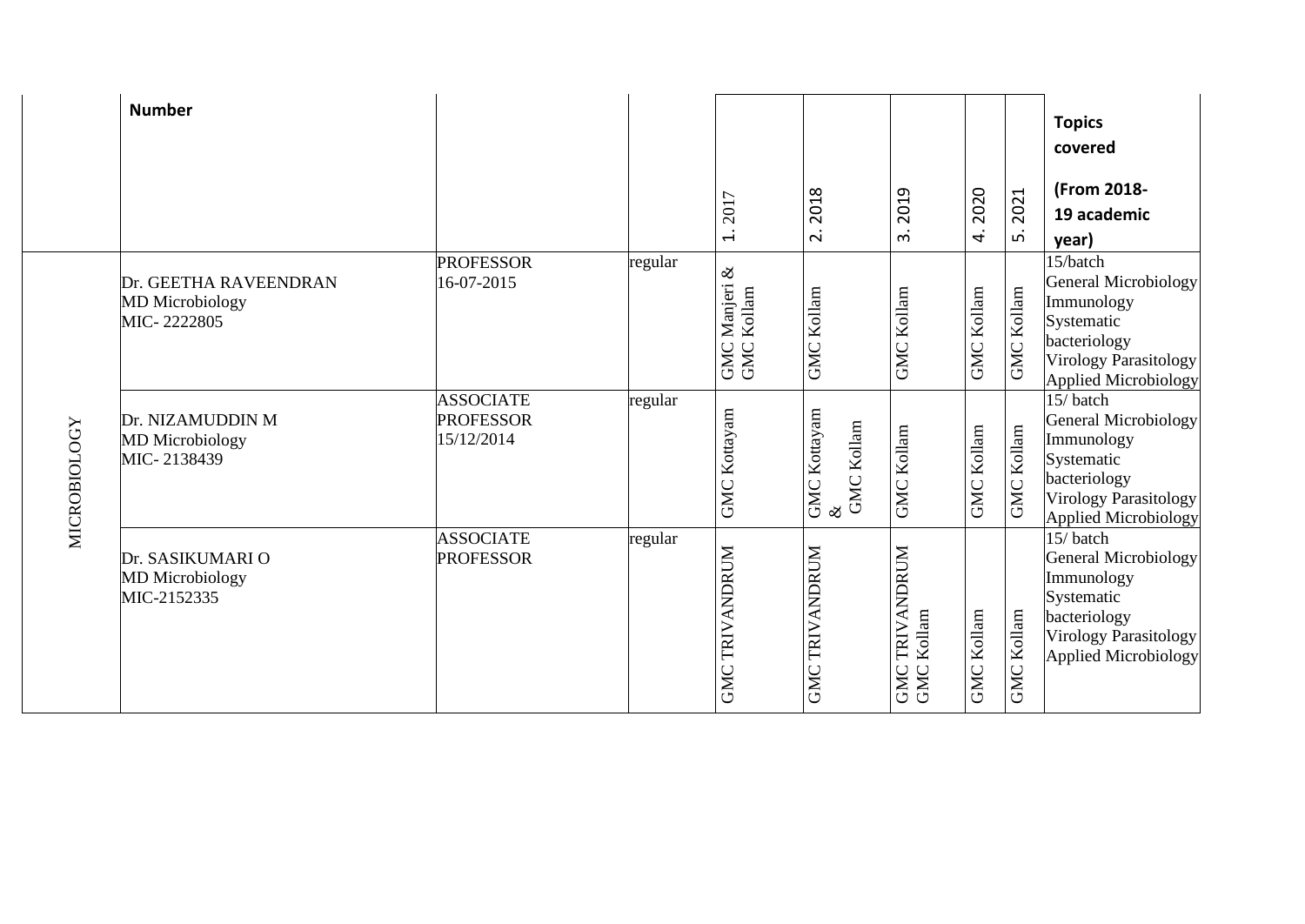| Dr. MITHU M G<br><b>MD</b> Microbiology                     | ASSISTANT PROFESSORregular         | <b>GMC Kollam</b>                                                     | <b>GMC Kollam</b>                                                 | <b>GMC Kollam</b>                                      | <b>GMC Kollam</b> | <b>GMC Kollam</b>    | 14/batch<br><b>General Microbiology</b><br>Immunology<br>Systematic<br>bacteriology<br>Virology Parasitology<br>Applied Microbiology         |
|-------------------------------------------------------------|------------------------------------|-----------------------------------------------------------------------|-------------------------------------------------------------------|--------------------------------------------------------|-------------------|----------------------|----------------------------------------------------------------------------------------------------------------------------------------------|
| Dr. NEETHU KISHORE<br><b>MD</b> Microbiology<br>MIC-2191795 | <b>ASSISTANT PROFESSOR</b> regular | Medical College<br>Memorial CSI<br>Dr Somervell                       | ∞<br>Medical College<br>GMCKOLLAM<br>Memorial CSI<br>Dr Somervell | GMC, KOLLAM                                            | KOLLAM<br>GMC.    |                      | 14/ batch<br><b>General Microbiology</b><br>Immunology<br>Systematic<br>bacteriology<br><b>Virology Parasitology</b><br>Applied Microbiology |
| Dr KIRAN GOPAL<br><b>MD</b> Microbiology<br>MIC-2233592     | ASSISTANT PROFESSORregular         | ESJ<br>DR SOMERVELL MEMORIA<br>COLLEGE<br>KARAKONAM<br><b>MEDICAL</b> | <b>USJ</b><br>DR SOMERVELL MEMORIAL<br>MEDICAL COLLEGE            | <b>CSI</b><br>DR SOMERVELL MEMORIAL<br>MEDICAL COLLEGE | GMC, KOLLAM       | <b>NATION</b><br>GMC | 14/ batch<br><b>General Microbiology</b><br>Immunology<br>Systematic<br>bacteriology<br>Virology Parasitology<br><b>Applied Microbiology</b> |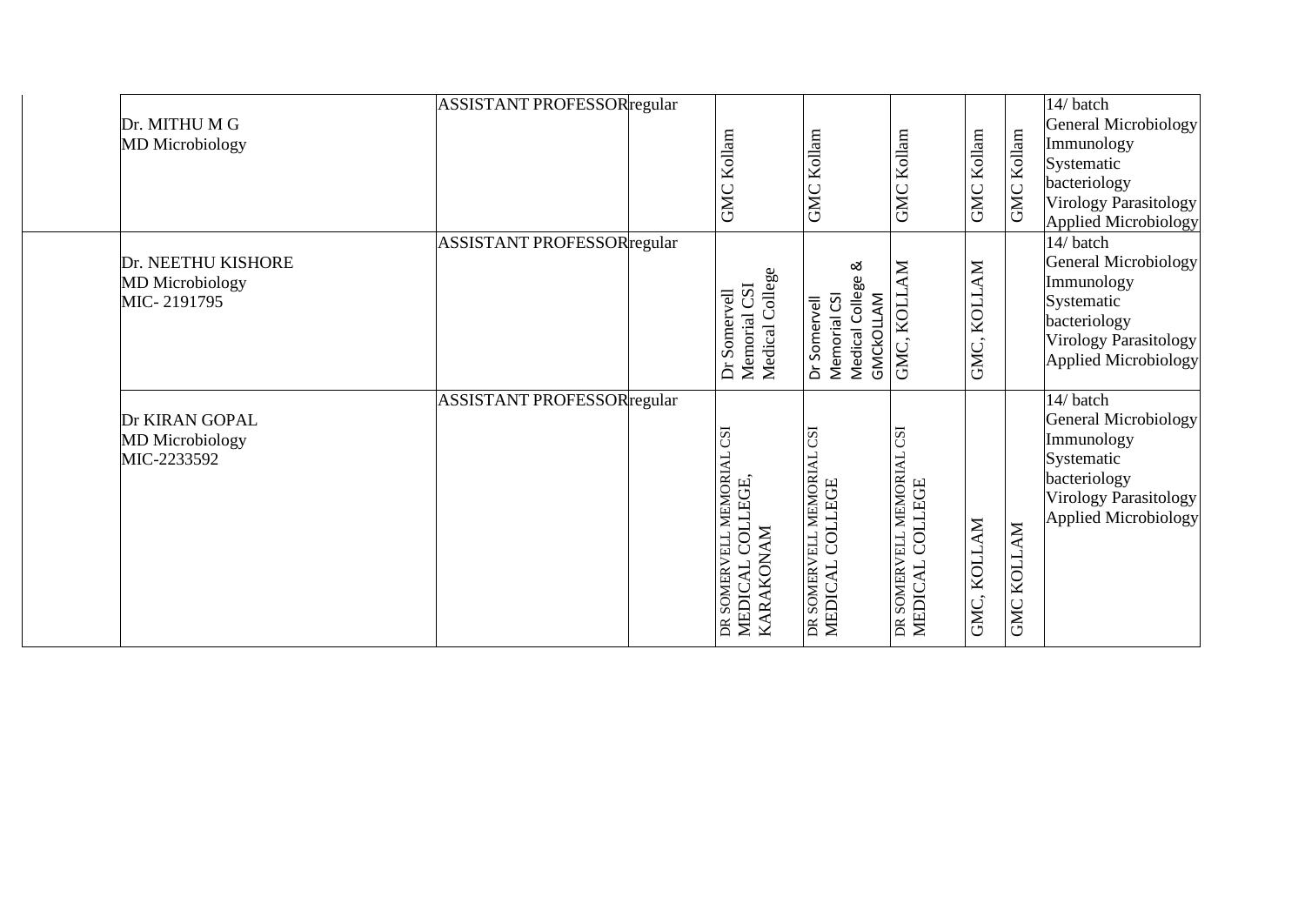|                  | <b>COMMUNITY MEDICINE</b>                                                                                                                                                     |                                                           |                                                    |                         |                                                  |                                        |                  |                                                                                                                                                                       |                                                                                                                                                                                                                                                      |
|------------------|-------------------------------------------------------------------------------------------------------------------------------------------------------------------------------|-----------------------------------------------------------|----------------------------------------------------|-------------------------|--------------------------------------------------|----------------------------------------|------------------|-----------------------------------------------------------------------------------------------------------------------------------------------------------------------|------------------------------------------------------------------------------------------------------------------------------------------------------------------------------------------------------------------------------------------------------|
| r <b>tment</b>   | Name of the<br>faculty<br>Qualificat<br>ion                                                                                                                                   | <b>Current</b><br>Designati on<br>& Date of<br>promotio n | <b>Nature</b><br>of emplo<br>yment<br>Regular/     |                         |                                                  | Details of Service in the Last 5 years |                  |                                                                                                                                                                       | <b>Number of lectures</b><br>taken/ye ar.<br><b>Topics covered</b>                                                                                                                                                                                   |
|                  | <b>IMR</b><br><b>Number</b>                                                                                                                                                   |                                                           | permanen t<br><b>or</b><br>contract/o<br>utsourced | 1<br>(2017)             | $\overline{2}$<br>(2018)                         | 3<br>(2019)                            | 4<br>(2020)      | 5<br>(2021)                                                                                                                                                           |                                                                                                                                                                                                                                                      |
| nity<br>Medicine | Dr. Indu.P.S<br><b>MBBS</b><br><b>MD</b> (Community<br>Medicine)<br><b>DPM</b><br><b>DPH</b><br>DNB(Social and<br>Preventive<br>Medicine) MPhil<br>(Clinical<br>Epidemiology) | Professor<br>3.8.2016                                     | Regular<br>Permanent                               | Professor<br><b>GMC</b> | Professor<br><b>GMC</b><br>Trivandrum Trivandrum | Professor<br><b>GMC</b><br>Trivandrum  | Professor<br>GMC | Professor<br><b>GMC</b><br>Trivandrum Trivandrum<br>$(3.6.2016 -$<br>19.2.2021<br>Thrissur<br>$(27.2.2021 -$<br>24.8.2021)<br>Kollam<br>$(26.8.2021 -$<br>continuing) | $50+ (UG+PG)$<br>Ethics in research<br>Regulations in trials<br>Economic Analysis<br>Analysis in RCTs Variants<br>in SARS CoV-<br>epidemiological implications<br>Randomisation<br>Diagnostics Test Evaluation<br>Demography<br>Tuberculosis Control |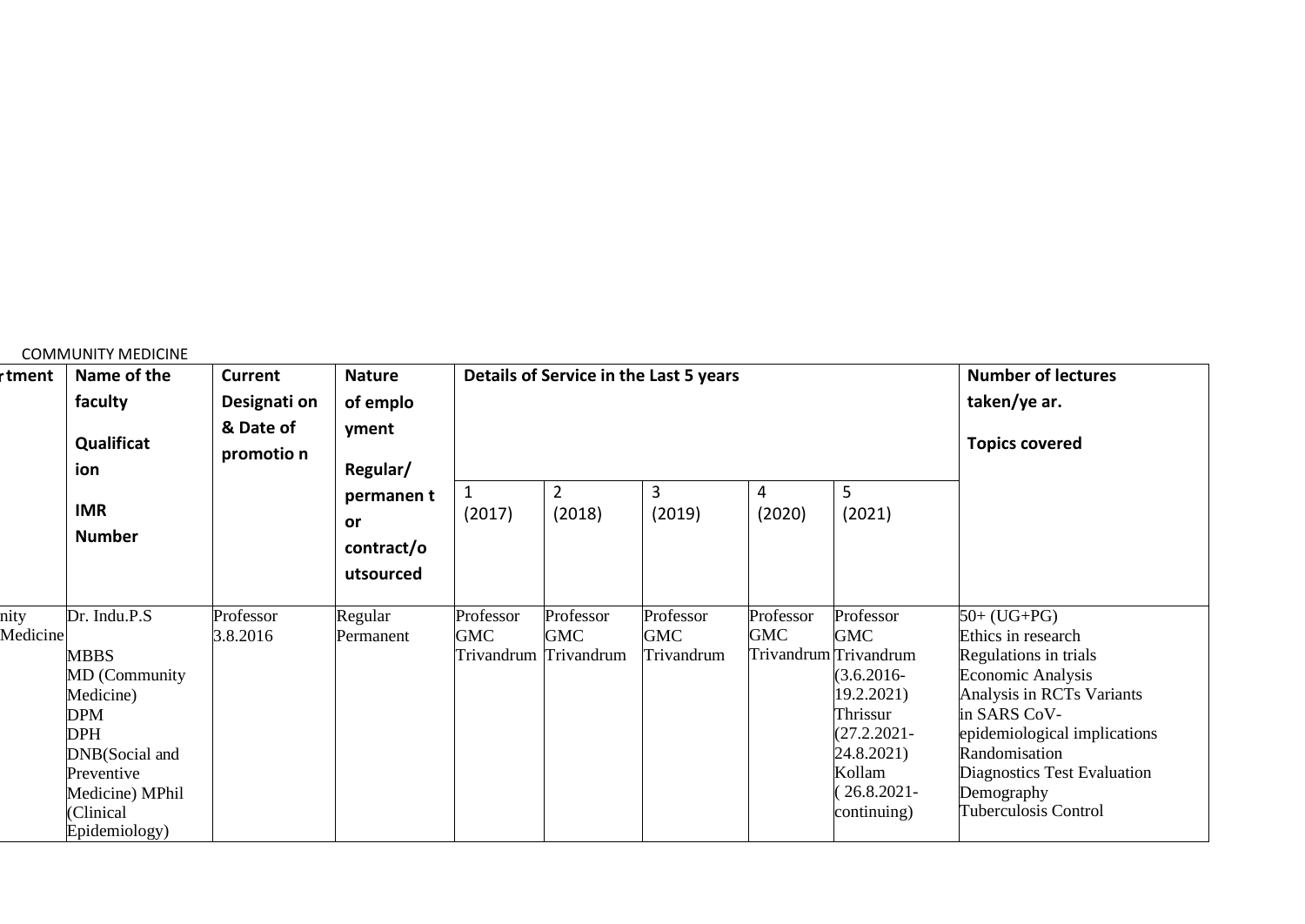| PhD   |  |  |  | Leptospirosis                   |  |
|-------|--|--|--|---------------------------------|--|
|       |  |  |  | <b>Balanced Diet</b>            |  |
| 22071 |  |  |  | Diet Prescription               |  |
|       |  |  |  | Dietary guidelines              |  |
|       |  |  |  | Primary health care             |  |
|       |  |  |  | Universal health Care           |  |
|       |  |  |  | Sampling techniques             |  |
|       |  |  |  | Sample size estimation          |  |
|       |  |  |  | Cost Effectiveness Analysis     |  |
|       |  |  |  | <b>Environmental health</b>     |  |
|       |  |  |  | Occupational health             |  |
|       |  |  |  | National Health Mission         |  |
|       |  |  |  | Urban health                    |  |
|       |  |  |  | Dengue                          |  |
|       |  |  |  | Chikungunya                     |  |
|       |  |  |  | Japanese Encephalitis           |  |
|       |  |  |  | Diabetes Mellitus               |  |
|       |  |  |  | <b>Acute Diarrhoeal Disease</b> |  |
|       |  |  |  | Reliability and validity        |  |
|       |  |  |  | Types of Validity               |  |
|       |  |  |  | Case Control studies            |  |
|       |  |  |  | Survival Analysis               |  |
|       |  |  |  | <b>Factor Analysis</b>          |  |
|       |  |  |  | <b>Stroke</b>                   |  |
|       |  |  |  | Hypertension                    |  |
|       |  |  |  | Mental health                   |  |
|       |  |  |  | National Mental Health          |  |
|       |  |  |  | Programme                       |  |
|       |  |  |  | Diphtheria                      |  |
|       |  |  |  | Measures of Central tendency    |  |
|       |  |  |  | Uses of epidemiology            |  |
|       |  |  |  | Investigation of outbreak       |  |
|       |  |  |  | Confounding and effect          |  |
|       |  |  |  | modification                    |  |
|       |  |  |  | Substance use disorders         |  |
|       |  |  |  | Geriatrics                      |  |
|       |  |  |  | Genetics and health             |  |
|       |  |  |  | Indicators of Maternal and      |  |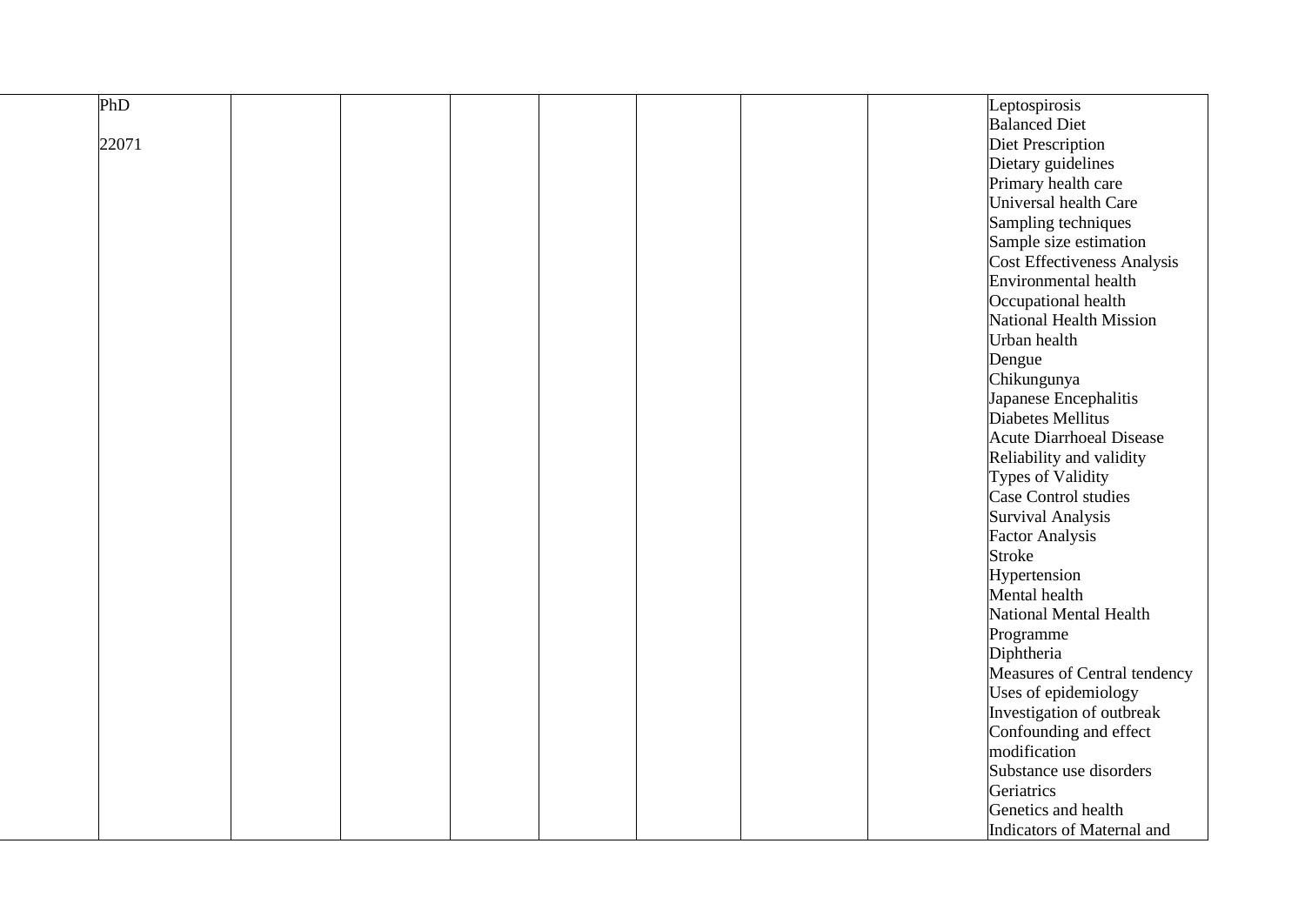| nity Medicine Dr.Indu.D | MBBS, MD<br>(Community                                                                                                                                                                                                                     | Associate<br>Professor<br>05/08/2015 | Regular<br>Permanent | <b>GMC</b><br><b>TVPM</b><br>Associate              | <b>GMC TVPM</b><br>Associate<br>Professor              | <b>GMC TVPM</b><br>Associate<br>Professor | <b>GMC TVPM</b><br>Associate<br>Professor   | <b>GMC Kollam</b><br>Associate<br>Professor | Child health care<br>Smallpox and chickenpox<br>Health system<br>Planning and management<br>Influenza<br><b>HINI</b><br>Water quality standards<br>Disinfection of water<br>$20+$<br>Epidemiology<br>Communicable diseases                                                                                           |
|-------------------------|--------------------------------------------------------------------------------------------------------------------------------------------------------------------------------------------------------------------------------------------|--------------------------------------|----------------------|-----------------------------------------------------|--------------------------------------------------------|-------------------------------------------|---------------------------------------------|---------------------------------------------|----------------------------------------------------------------------------------------------------------------------------------------------------------------------------------------------------------------------------------------------------------------------------------------------------------------------|
|                         | Medicine)                                                                                                                                                                                                                                  |                                      |                      | Professor                                           |                                                        |                                           |                                             |                                             | Non-communicable diseases<br>National Health Programmes<br>Family Planning &<br>demography<br>Vital statistics<br>Environment<br>Entomology<br>Occupational disease<br>Hospital waste management<br>Disaster management<br>Genetic disorders<br>Primary Health Care<br>Planning & Management<br><b>Balanced</b> diet |
|                         | nity Medicine Dr. Zinia T. Nujum Associate<br>MBBS, MD<br>(Community<br>Medicine), DPH,<br>DNB, MPhil<br>(Clinical<br>Epidemiology),<br>PhD, MSc (Clinical<br>Nutrition and<br>Dietetics)<br><b>IMR No. 29091</b><br><b>NMC Faculty ID</b> | Professor<br>2-05-2017               | Regular<br>Permanent | <b>GMC</b><br><b>TVPM</b><br>Assistant<br>Professor | <b>GMC Kollam</b> GMC Kollam<br>Associate<br>Professor | Associate<br>Professor                    | <b>GMC Kollam</b><br>Associate<br>Professor | <b>GMC Kollam</b><br>Associate<br>Professor | $25 +$<br><b>COVID</b><br>Plague<br>Diphtheria<br><b>SARS</b><br>ARI<br>TB<br>Lymphatic filariais<br>Hospital acquired infection<br>Malaria<br>Dengue<br><b>KFD</b><br>Injuries                                                                                                                                      |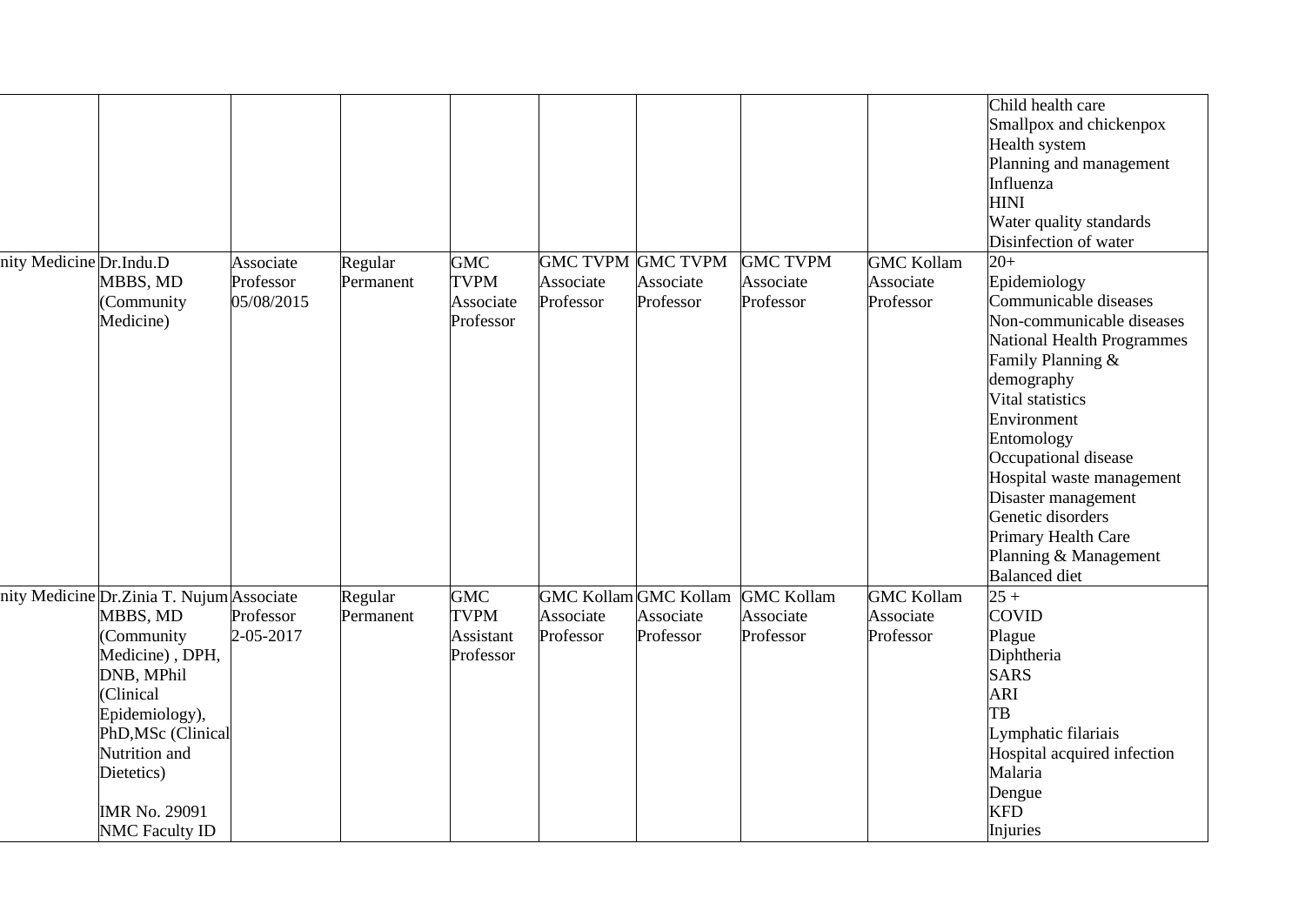| COM-22152<br>nity Medicine Dr. Jeena Ramesh Assistant<br>MBBS, MD<br>(Community<br>Medicine) | Professor              | Regular<br>Permanent | Assistant<br>Professor<br><b>GMC</b><br>Kollam                      | Assistant<br>Professor                                                                    | Assistant<br>Professor<br><b>GMC Kollam GMC Kollam</b> | Assistant<br>Professor<br><b>GMC Kollam</b>                                       | Assistant<br>Professor<br><b>GMC Kollam</b>              | Cancer<br>Demography<br><b>Balanced</b> diet<br>Epidemiology<br>Study designs<br>Descriptive<br>Case Control<br>Cohort<br><b>RCT</b><br>Diagnostic test evaluation<br>Lectures<br>Entomology<br><b>Indian Medical Graduate</b><br>Social Determinants of health<br><b>Levels of Prevention</b><br>Modes of transmission<br>Primary Heath Care<br><b>Health Systems</b><br>$10+$<br>Hypertension<br>Malaria<br>Natural history of disease<br><b>Blindness</b><br>Hypertension, |
|----------------------------------------------------------------------------------------------|------------------------|----------------------|---------------------------------------------------------------------|-------------------------------------------------------------------------------------------|--------------------------------------------------------|-----------------------------------------------------------------------------------|----------------------------------------------------------|-------------------------------------------------------------------------------------------------------------------------------------------------------------------------------------------------------------------------------------------------------------------------------------------------------------------------------------------------------------------------------------------------------------------------------------------------------------------------------|
|                                                                                              |                        |                      |                                                                     |                                                                                           |                                                        |                                                                                   |                                                          | <b>Stroke</b><br>Kyassanur forest disease<br><b>Yellow Fever</b><br>National Health policy<br>Epidemiology<br>Health programmes                                                                                                                                                                                                                                                                                                                                               |
| nity Medicine Dr.Rekha Rachel<br>Philip<br>MBBS, MD, DNB,<br><b>DPH</b>                      | Assistant<br>Professor | Regular<br>Permanent | Assistant<br>Professor<br>Govt.Medical<br>$(1/1/2017 -$<br>3/4/2017 | Assistant<br>Professor<br>Govt.T.D<br>collegeManjeri Medical College college<br>Alappuzha | Assistant<br>Professor<br>Alappuzha                    | Assistant<br>Professor<br>Govt.T.D Medical, Govt.T.D Medical<br>college Alappuzha | Assistant<br>Professor<br>Govt.Medical<br>college Kollam | Number-16<br>Topics covered<br>1. Dynamics of disease<br>transmission<br>2. Descriptive Epidemiology                                                                                                                                                                                                                                                                                                                                                                          |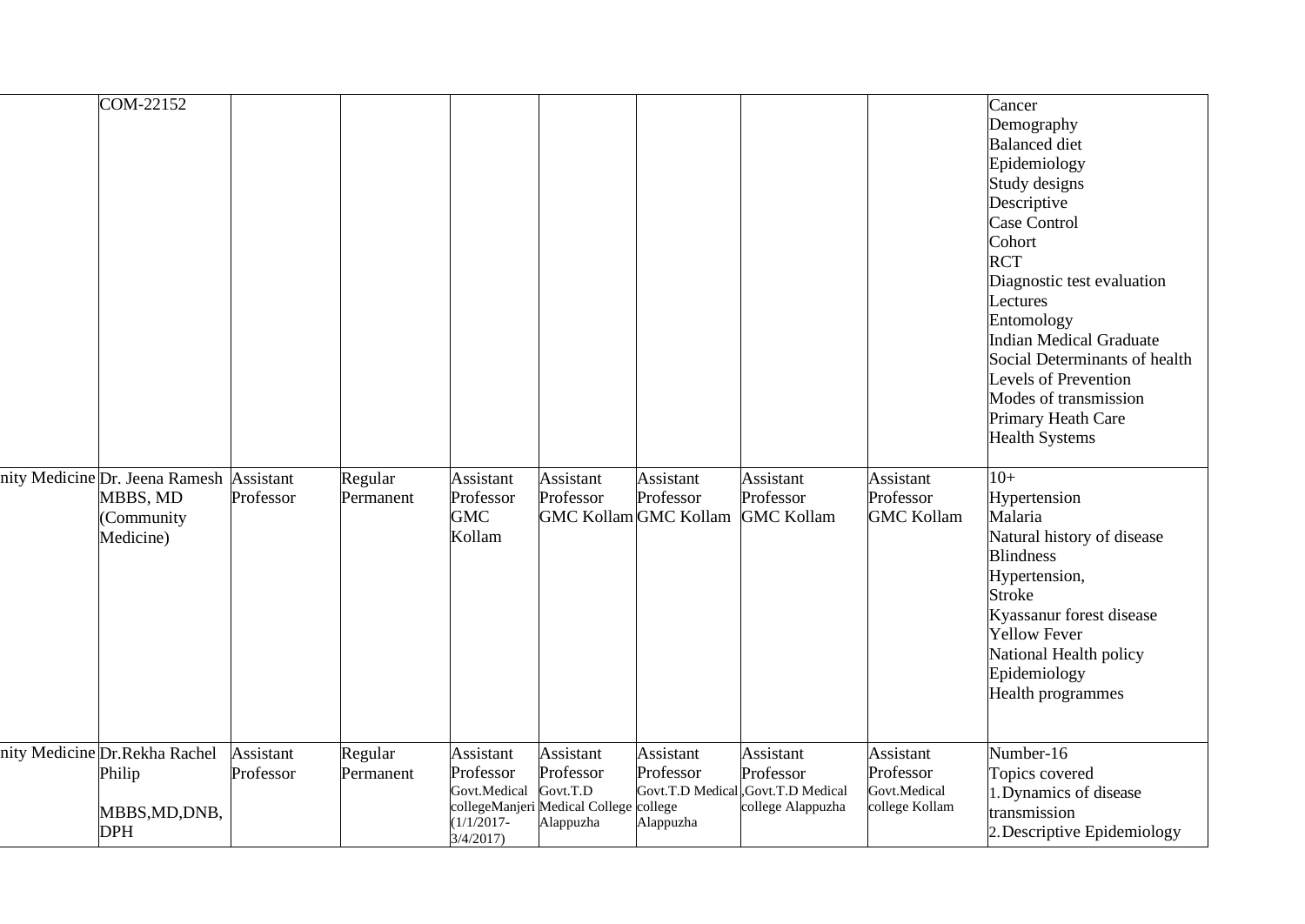|                                                                      |                        |                      | Kollam |  |                                               |                                                                 | 3. Inestigation of an epidemic<br>4.Rabies<br>5. Viral Hepatitis<br>6.Tuberculosis<br>7. Filariasis<br>8.STD&HIV<br>9. Tetanus<br>10.Trachoma<br>11. Hospital Acquired infections<br>12. Introduction to Non-<br>communicable disease& Cardio<br>vascular disease<br>13. Epidemiology of cancer<br>14. Epidemiology of Diabetes<br>&Obesity                            |
|----------------------------------------------------------------------|------------------------|----------------------|--------|--|-----------------------------------------------|-----------------------------------------------------------------|------------------------------------------------------------------------------------------------------------------------------------------------------------------------------------------------------------------------------------------------------------------------------------------------------------------------------------------------------------------------|
|                                                                      |                        |                      |        |  |                                               |                                                                 | 15. Reproductive & child health                                                                                                                                                                                                                                                                                                                                        |
|                                                                      |                        |                      |        |  |                                               |                                                                 | programme                                                                                                                                                                                                                                                                                                                                                              |
|                                                                      |                        |                      |        |  |                                               |                                                                 | 16. Health system in India                                                                                                                                                                                                                                                                                                                                             |
| nity Medicine Dr. Rana B Modi<br>MBBS, MD<br>(Community<br>Medicine) | Assistant<br>Professor | Regular<br>Permanent |        |  | Assistant<br>Professor<br><b>GMC Thrissur</b> | <b>Assistant</b><br>Professor<br>Govt.Medical<br>college Kollam | $15+$<br>Epidemiology<br>Communicable diseases<br>Non-communicable diseases<br>National Health Programmes<br>Family Planning &<br>demography<br>Vital statistics<br>Environment<br>Entomology<br>Occupational disease<br>Hospital waste management<br>Disaster management<br>Genetic disorders<br>Primary Health Care<br>Planning & Management<br><b>Balanced</b> diet |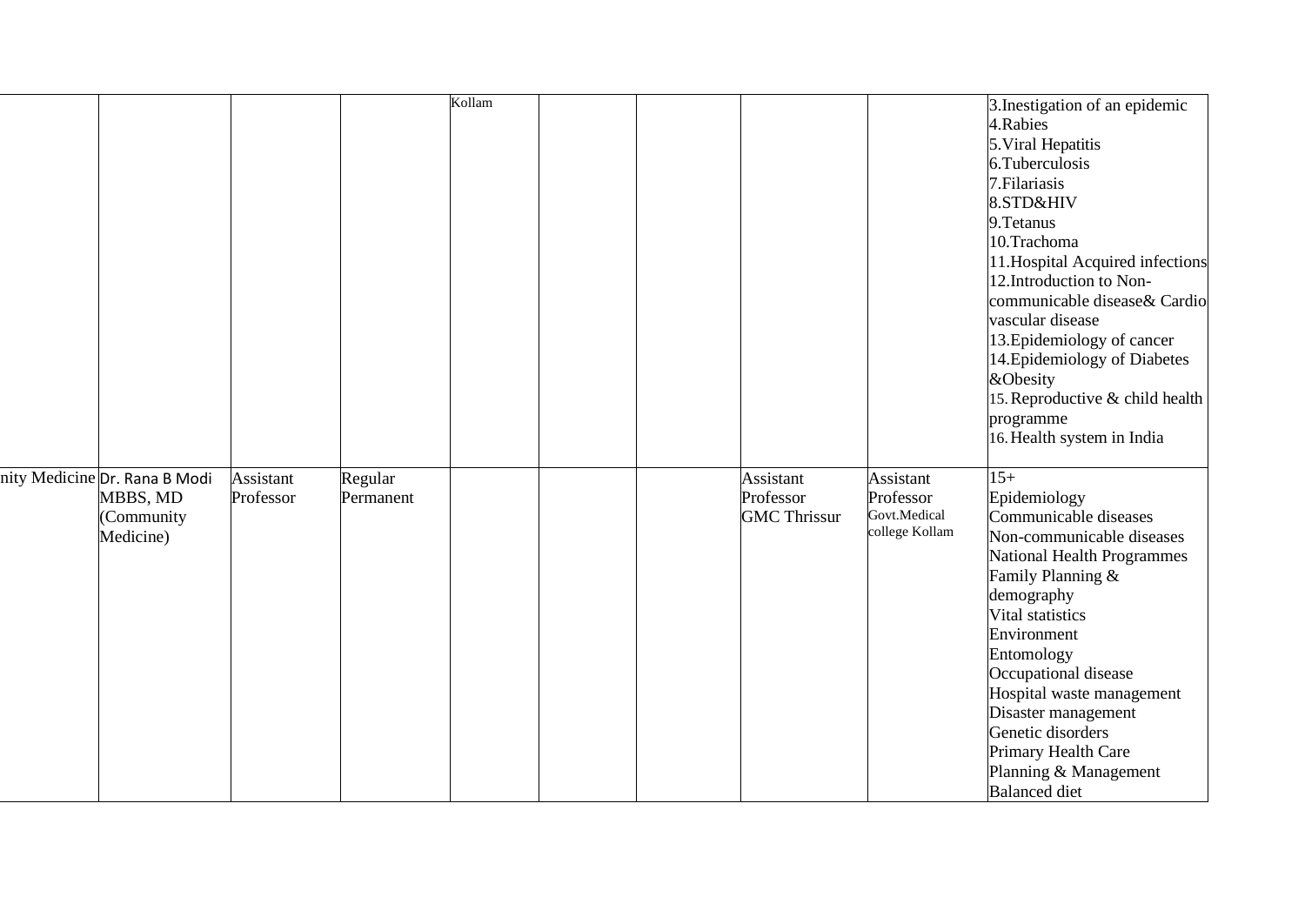| nity Medicine Dr. Resmi. S |            | Assistant | Regular   | Assistant | Assistant | Assistant           | Assistant   | Assistant      | $15+$                      |
|----------------------------|------------|-----------|-----------|-----------|-----------|---------------------|-------------|----------------|----------------------------|
|                            | MBBS, MD   | Professor | Permanent | Professor | Professor | Professor           | Professor   | Professor      | Epidemiology               |
|                            | (Community |           |           | Sree      | Sree      | <b>Sree Gokulam</b> | GMC Kollam. | Govt.Medical   | Communicable diseases      |
|                            | Medicine)  |           |           | Gokulam   | Gokulam   | Medical             |             | college Kollam | Non-communicable diseases  |
|                            |            |           |           | Medical   | Medical   | College             |             |                | National Health Programmes |
|                            |            |           |           | College   | College   |                     |             |                | Family Planning &          |
|                            |            |           |           |           |           |                     |             |                | demography                 |
|                            |            |           |           |           |           |                     |             |                | Vital statistics           |
|                            |            |           |           |           |           |                     |             |                | Environment                |
|                            |            |           |           |           |           |                     |             |                | Entomology                 |
|                            |            |           |           |           |           |                     |             |                | Occupational disease       |
|                            |            |           |           |           |           |                     |             |                | Hospital waste management  |
|                            |            |           |           |           |           |                     |             |                | Disaster management        |
|                            |            |           |           |           |           |                     |             |                | Genetic disorders          |
|                            |            |           |           |           |           |                     |             |                | Primary Health Care        |
|                            |            |           |           |           |           |                     |             |                | Planning & Management      |
|                            |            |           |           |           |           |                     |             |                | <b>Balanced</b> diet       |

GENERAL MEDICINE

| Departmen t       | Name of the          | <b>Current</b>  | Nature of                | Details of Service in the Last 5 years | <b>Number</b>              |
|-------------------|----------------------|-----------------|--------------------------|----------------------------------------|----------------------------|
| <b>OF GENERAL</b> | faculty              | Designat i      | employment               |                                        | .of                        |
| <b>MEDICINE</b>   | <b>Qualification</b> | on &<br>Date of | Regular/<br>permanent or |                                        | <b>lectures</b><br>taken/y |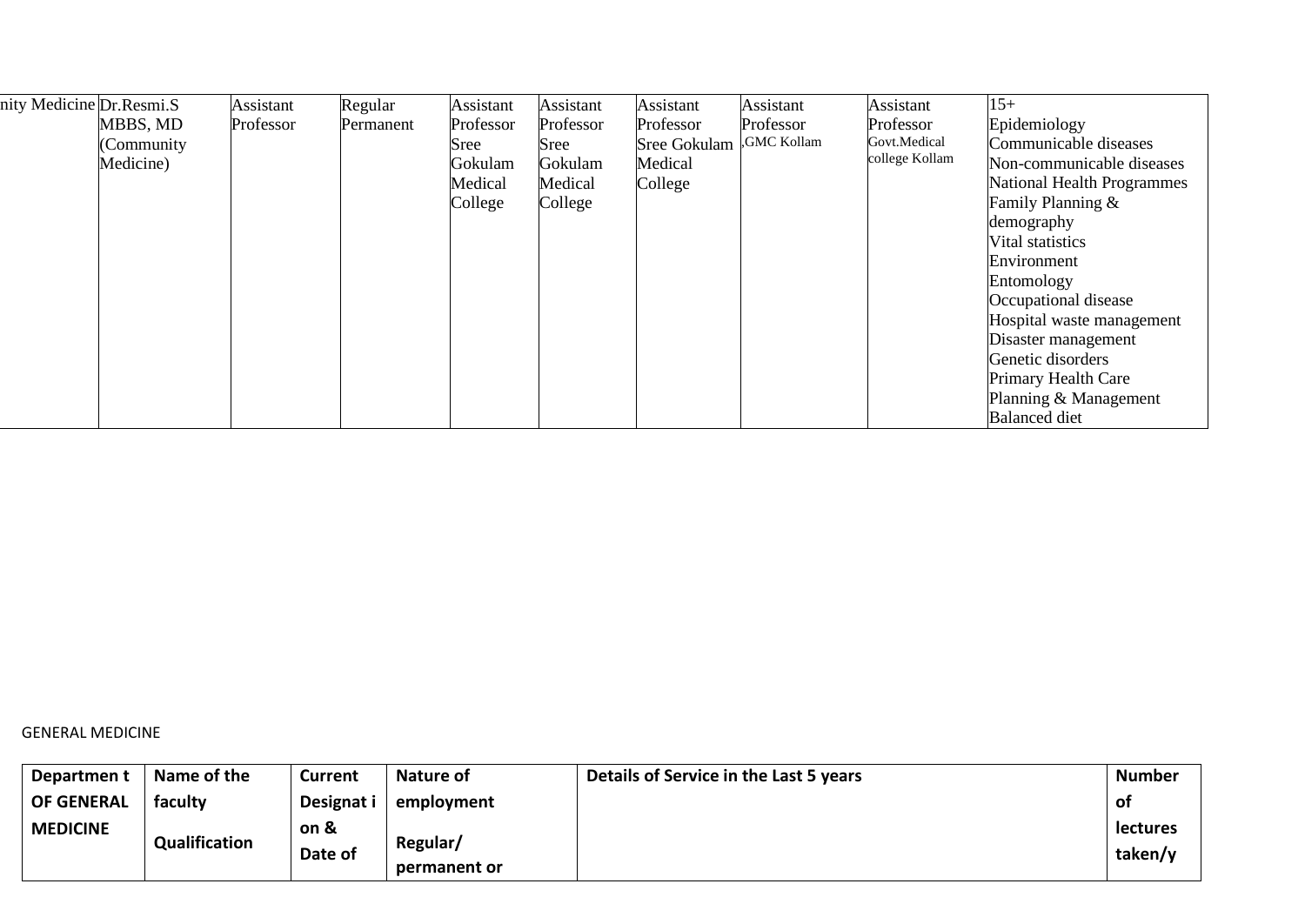|                | <b>IMR</b><br><b>Number</b>                                                                                      | promoti<br>o <sub>n</sub>                          | contract/outsource d     | 2016                                                                                           | 2017                                                         | 2018                                                                | 2019                                                                | 2020                                                                 | e ar.<br><b>Topics</b><br>covere<br>d                                                            |
|----------------|------------------------------------------------------------------------------------------------------------------|----------------------------------------------------|--------------------------|------------------------------------------------------------------------------------------------|--------------------------------------------------------------|---------------------------------------------------------------------|---------------------------------------------------------------------|----------------------------------------------------------------------|--------------------------------------------------------------------------------------------------|
| $\mathbf 1$    | <b>DR SRIKANTAN S</b><br><b>MBBS MD</b><br><b>GENERAL</b><br><b>MEDICINE</b><br>15970                            | <b>PROFESSOR</b><br>1/09/2021                      | <b>REGULAR PERMENANT</b> | <b>GMC TVM</b><br><b>ASSOCIATE</b><br><b>PROFESSOR</b>                                         | <b>GMC TVM</b><br>ASSOCIATE ASSOCIATE<br><b>PROFESSOR</b>    | <b>GMCTVM</b><br><b>PROFESSOR</b>                                   | <b>GMC TVM</b><br><b>ASSOCIATE</b><br><b>PROFESSOR</b>              | <b>GMC TVM</b><br><b>ASSOCIATE</b><br><b>PROFESSOR</b>               | ONE<br><b>LECTURE</b><br><b>AND ONE</b><br><b>WARD</b><br><b>CLASS PER</b><br><b>WEEK</b>        |
| $\overline{2}$ | <b>DR JACOB ANTONY</b><br>MBBS MD GENERAL PROFESSOR<br><b>MEDICNE</b><br>19054                                   | <b>ASSOCIATE</b><br>1/08/2015                      | <b>REGULAR PERMENANT</b> | <b>GMC TVM</b><br><b>ASSOCIATE</b><br><b>PROFESSOR</b>                                         | <b>GMC TVM</b><br><b>ASSOCIATE</b><br><b>PROFESSOR</b>       | <b>GMC</b><br><b>KOLLAM</b><br><b>ASSOCIATE</b><br><b>PROFESSOR</b> | <b>GMC</b><br><b>KOLLAM</b><br><b>ASSOCIATE</b><br><b>PROFESSOR</b> | <b>GMC</b><br><b>KOLLAM</b><br>ASSOCIATE AND ONE<br><b>PROFESSOR</b> | <b>ONE</b><br><b>LECTURE</b><br><b>WARD</b><br><b>CLASS PER</b><br><b>WEEK</b>                   |
| $\overline{3}$ | <b>DR SUNIL</b><br><b>PRASOBH P</b><br><b>MBBS MD</b><br><b>GENERAL</b><br><b>MEDICINE</b><br>29061              | <b>ASSOCIATE</b><br><b>PROFESSOR</b><br>08/09/2013 | <b>REGULAR PERMENANT</b> | <b>GMC TVM</b><br><b>AND</b><br>ALLEPPEY<br><b>ASSOCIATE</b><br><b>PROFESSOR</b>               | <b>GMC</b><br>KOLLAM<br><b>ASSOCIATE</b><br><b>PROFESSOR</b> | <b>GMC</b><br><b>KOLLAM</b><br><b>ASSOCIATE</b><br><b>PROFESSOR</b> | <b>GMC</b><br>KOLLAM<br><b>ASSOCIATE</b><br><b>PROFESSOR</b>        | <b>GMC</b><br><b>KOLLAM</b><br><b>ASSOCIATE</b><br><b>PROFESSOR</b>  | ONE<br><b>LECTURE</b><br>AND ONE<br><b>WARD</b><br><b>CLASS PER</b><br><b>WEEK</b>               |
| 4              | <b>DR RANJIT SANU</b><br><b>WATSON</b><br>MBBS MD<br>GENERALMEDICIN E 9/11/2017<br><b>DNB NEUROLOGY</b><br>30003 | <b>ASSOCIATE</b><br><b>PROFESSOR</b>               | <b>REGULAR PERMENANT</b> | <b>GMC</b><br><b>INDIRA</b><br><b>GANDHI</b><br><b>MEDICAL</b><br><b>COLLEGE</b><br><b>TVM</b> | <b>GMC</b><br>KOLLAM                                         | <b>GMC</b><br>KOLLAM                                                | <b>GMC</b><br><b>KOLLAM</b>                                         | <b>GMC</b><br><b>KOLLAM</b>                                          | <b>ONE</b><br><b>LECTURE</b><br><b>AND ONE</b><br><b>WARD</b><br><b>CLASS PER</b><br><b>WEEK</b> |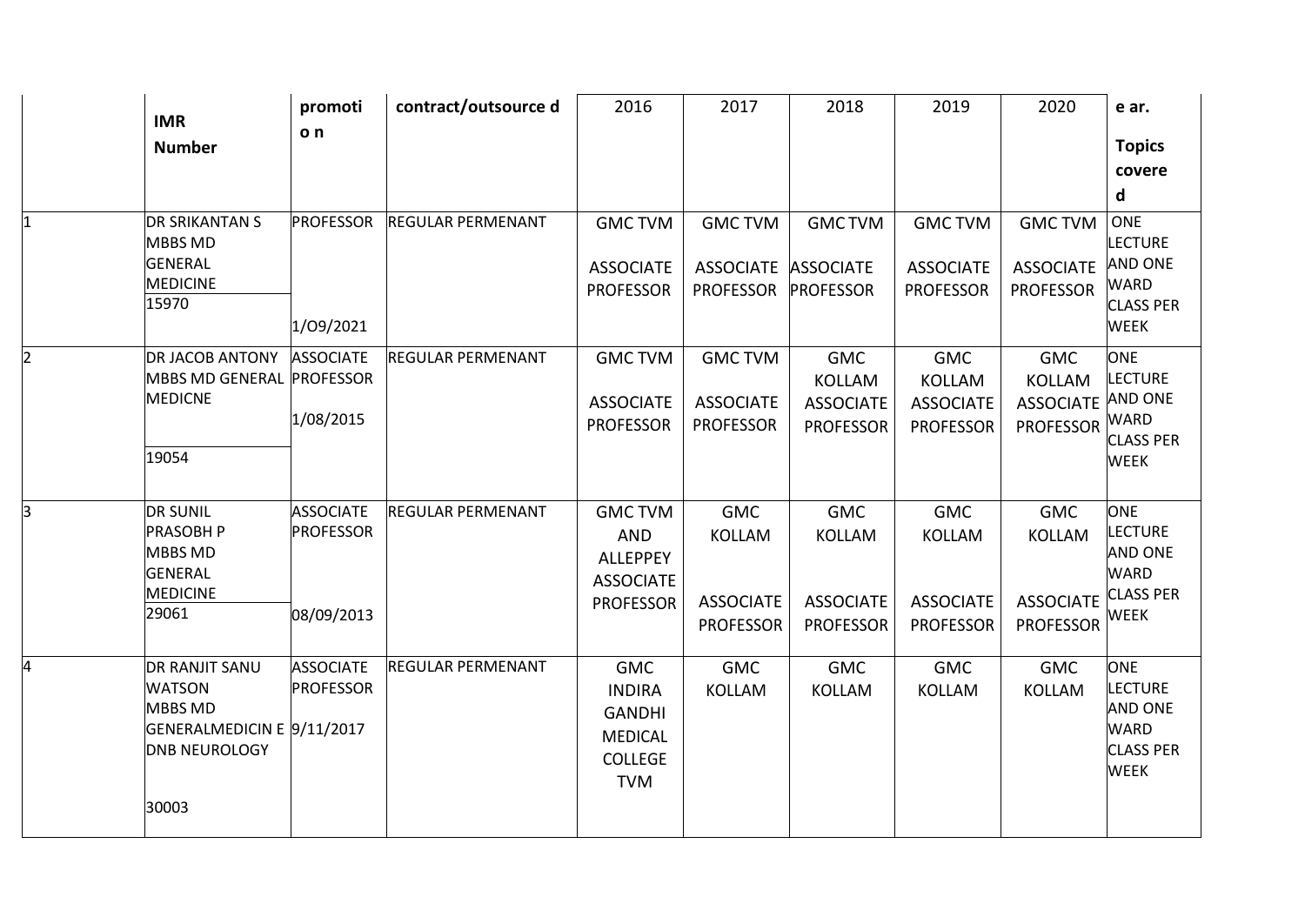|   |                                                                                                                           |                                                    |                           | <b>ASSOCIATE</b><br><b>PROFESSOR</b>                                | <b>ASSOCIATE</b><br><b>PROFESSOR</b>                                | <b>ASSOCIATE</b><br><b>PROFESSOR</b>                                | <b>ASSOCIATE</b><br><b>PROFESSOR</b>                                | <b>ASSOCIATE</b><br><b>PROFESSOR</b>                                |                                                                                                   |
|---|---------------------------------------------------------------------------------------------------------------------------|----------------------------------------------------|---------------------------|---------------------------------------------------------------------|---------------------------------------------------------------------|---------------------------------------------------------------------|---------------------------------------------------------------------|---------------------------------------------------------------------|---------------------------------------------------------------------------------------------------|
| 4 | DR MOHAMMED<br><b>NASEEM</b><br>MBBS MD<br>GENERAL<br><b>MEDICINE</b><br><b>DIPLOMA</b><br>ANAESTHESIA<br>24899           | <b>ASSOCIATE</b><br><b>PROFESSOR</b><br>6/04/2017  | <b>REGULAR/ PERMENANT</b> | <b>GMC TVM</b><br><b>ASSOCIATE</b><br><b>PROFESSOR</b>              | <b>GMC TVM</b><br><b>ASSOCIATE</b><br><b>PROFESSOR</b>              | <b>GMC TVM</b><br><b>ASSOCIATE</b><br><b>PROFESSOR</b>              | <b>GMC</b><br>KOLLAM<br><b>ASSOCIATE</b><br><b>PROFESSOR</b>        | <b>GMC</b><br><b>KOLLAM</b><br><b>ASSOCIATE</b><br><b>PROFESSOR</b> | <b>ONE</b><br><b>LECTURE</b><br><b>AND ONE</b><br><b>WARD</b><br><b>CLASS PER</b><br><b>WEEKP</b> |
| 4 | <b>DR SAJAN CHRIST</b><br><b>OPHER</b><br><b>MBBS MD</b><br>GENERAL<br><b>MEDICINE</b><br>26095                           | <b>ASSISTANT</b><br><b>PROFESSOR</b>               | <b>REGULAR/ PERMENANT</b> |                                                                     |                                                                     |                                                                     |                                                                     |                                                                     | <b>ONE</b><br><b>LECTURE</b><br><b>AND ONE</b><br><b>WARD</b><br><b>CLASS PER</b><br><b>WEEK</b>  |
| 5 | <b>DR AMBILI NR</b><br><b>MBBS MD</b><br>GENERAL<br><b>MEDICINE</b><br><b>PGDGM GERIATRIC</b><br><b>MEDICINE</b><br>23645 | <b>ASSISTANT</b><br><b>PROFESSOR</b><br>27/11/2008 | <b>REGULAR/ PERMENANT</b> | <b>GMC</b><br>ALAPPUZH<br>A<br><b>ASSISTANT</b><br><b>PROFESSOR</b> | <b>GMC</b><br>ALAPPUZH<br>A<br><b>ASSISTANT</b><br><b>PROFESSOR</b> | <b>GMC</b><br>ALAPPUZH<br>A<br><b>ASSISTANT</b><br><b>PROFESSOR</b> | <b>GMC</b><br>ALAPPUZH<br>A<br><b>ASSISTANT</b><br><b>PROFESSOR</b> | <b>GMC</b><br>ALAPPUZH<br>A<br><b>ASSISTANT</b><br><b>PROFESSOR</b> | <b>ONE</b><br><b>LECTURE</b><br><b>AND ONE</b><br><b>WARD</b><br><b>CLASS PER</b><br><b>WEEK</b>  |
| 6 | <b>DR HABEEB</b><br><b>NASEEM</b><br><b>MBBS MD</b><br>GENERAL<br><b>MEDICINE</b>                                         | <b>ASSISTANT</b><br><b>PROFESSOR</b>               | <b>REGULAR/ PERMENANT</b> | <b>GMC</b><br><b>KOLLAM</b><br><b>ASSISTANT</b>                     | <b>GMC</b><br><b>KOLLAM</b><br><b>ASSISTANT</b>                     | <b>GMC</b><br><b>KOLLAM</b><br><b>ASSISTANT</b>                     | <b>GMC</b><br><b>KOLLAM</b><br><b>ASSISTANT</b>                     | <b>GMC</b><br><b>KOLLAM</b><br><b>ASSISTANT</b>                     | <b>ONE</b><br><b>LECTURE</b><br><b>AND ONE</b><br><b>WARD</b><br><b>CLASS PER</b>                 |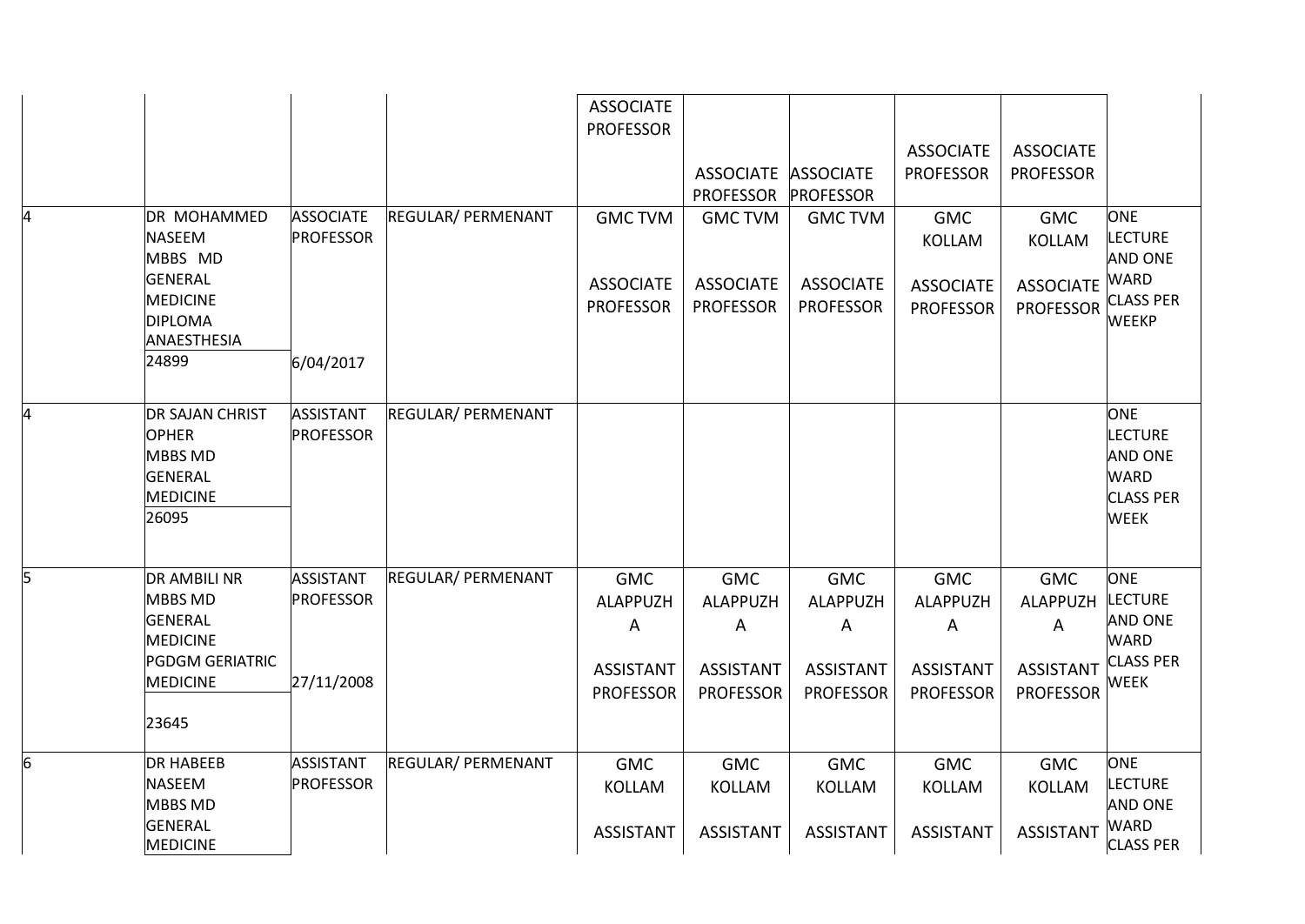|   |                                                                               | 22/07/2016                           |                           | <b>PROFESSOR</b>                                             | <b>PROFESSOR</b>                                             | <b>PROFESSOR</b>                                             | <b>PROFESSOR</b>                                             | <b>PROFESSOR</b>                                             | <b>WEEK</b>                                                                                      |
|---|-------------------------------------------------------------------------------|--------------------------------------|---------------------------|--------------------------------------------------------------|--------------------------------------------------------------|--------------------------------------------------------------|--------------------------------------------------------------|--------------------------------------------------------------|--------------------------------------------------------------------------------------------------|
|   | 36080                                                                         |                                      |                           |                                                              |                                                              |                                                              |                                                              |                                                              |                                                                                                  |
| 7 | <b>DR SUDHARMMA</b><br>RAMAKRISHNAN<br><b>MBBS MD</b><br><b>GENERAL</b>       | <b>ASSISTANT</b><br><b>PROFESSOR</b> | REGULAR/ PERMENANT        | <b>GMC</b><br>KOLLAM<br><b>ASSISTANT</b><br><b>PROFESSOR</b> | <b>GMC</b><br>KOLLAM<br><b>ASSISTANT</b><br><b>PROFESSOR</b> | <b>GMC</b><br>KOLLAM<br><b>ASSISTANT</b><br><b>PROFESSOR</b> | <b>GMC</b><br>KOLLAM<br><b>ASSISTANT</b><br><b>PROFESSOR</b> | <b>GMC</b><br>KOLLAM<br><b>ASSISTANT</b><br><b>PROFESSOR</b> | <b>ONE</b><br><b>LECTURE</b><br><b>AND ONE</b><br><b>WARD</b><br><b>CLASS PER</b>                |
|   | <b>MEDICINE</b><br>37747                                                      | 22/07/2016                           |                           |                                                              |                                                              |                                                              |                                                              |                                                              | <b>WEEK</b>                                                                                      |
| 8 | DR REVATHY TR<br><b>MBBS MD</b><br><b>GENERAL</b><br><b>MEDICINE</b><br>42096 | <b>LECTURER</b><br>05/08/2021        | <b>REGULAR/ PERMENANT</b> | <b>NA</b>                                                    | <b>NA</b>                                                    | <b>NA</b>                                                    | <b>NA</b>                                                    | <b>NA</b>                                                    | <b>ONE</b><br><b>LECTURE</b><br><b>AND ONE</b><br><b>WARD</b><br><b>CLASS PER</b><br><b>WEEK</b> |
|   |                                                                               |                                      |                           |                                                              |                                                              |                                                              |                                                              |                                                              |                                                                                                  |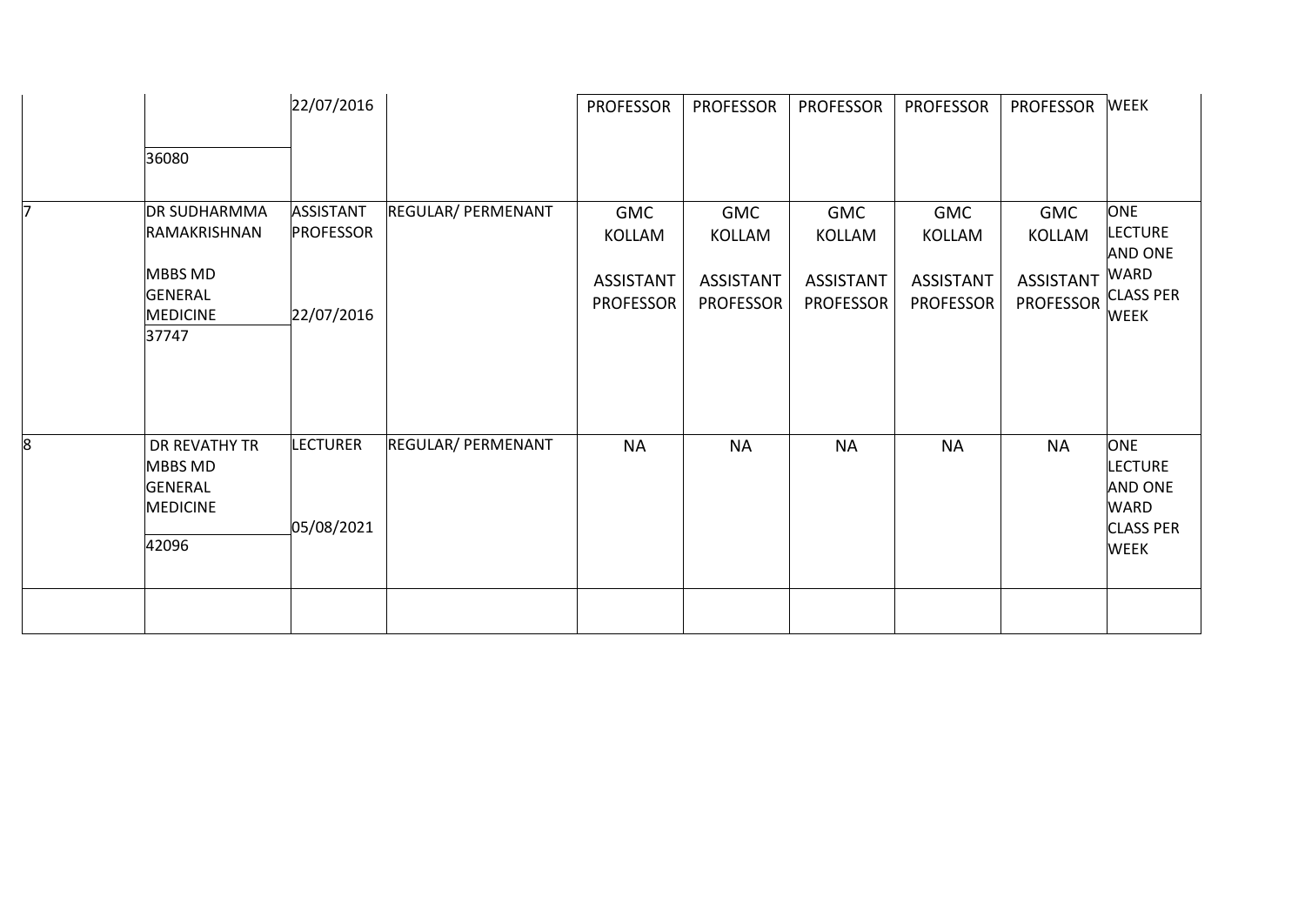#### PSYCHIATRY

| Department | Name of the faculty         |                            | Current Designati Nature of employment       | <b>Details of Service in</b> | <b>Number of</b>         |  |
|------------|-----------------------------|----------------------------|----------------------------------------------|------------------------------|--------------------------|--|
|            | Qualification<br><b>IMR</b> | on & Date of<br>promotio n | Regular/ permanent or<br>contract/outsourced | the Last 5 years             | lectures<br>taken/ye ar. |  |
|            | <b>Number</b>               |                            |                                              | 5                            | <b>Topics covered</b>    |  |
|            |                             |                            |                                              | 4                            |                          |  |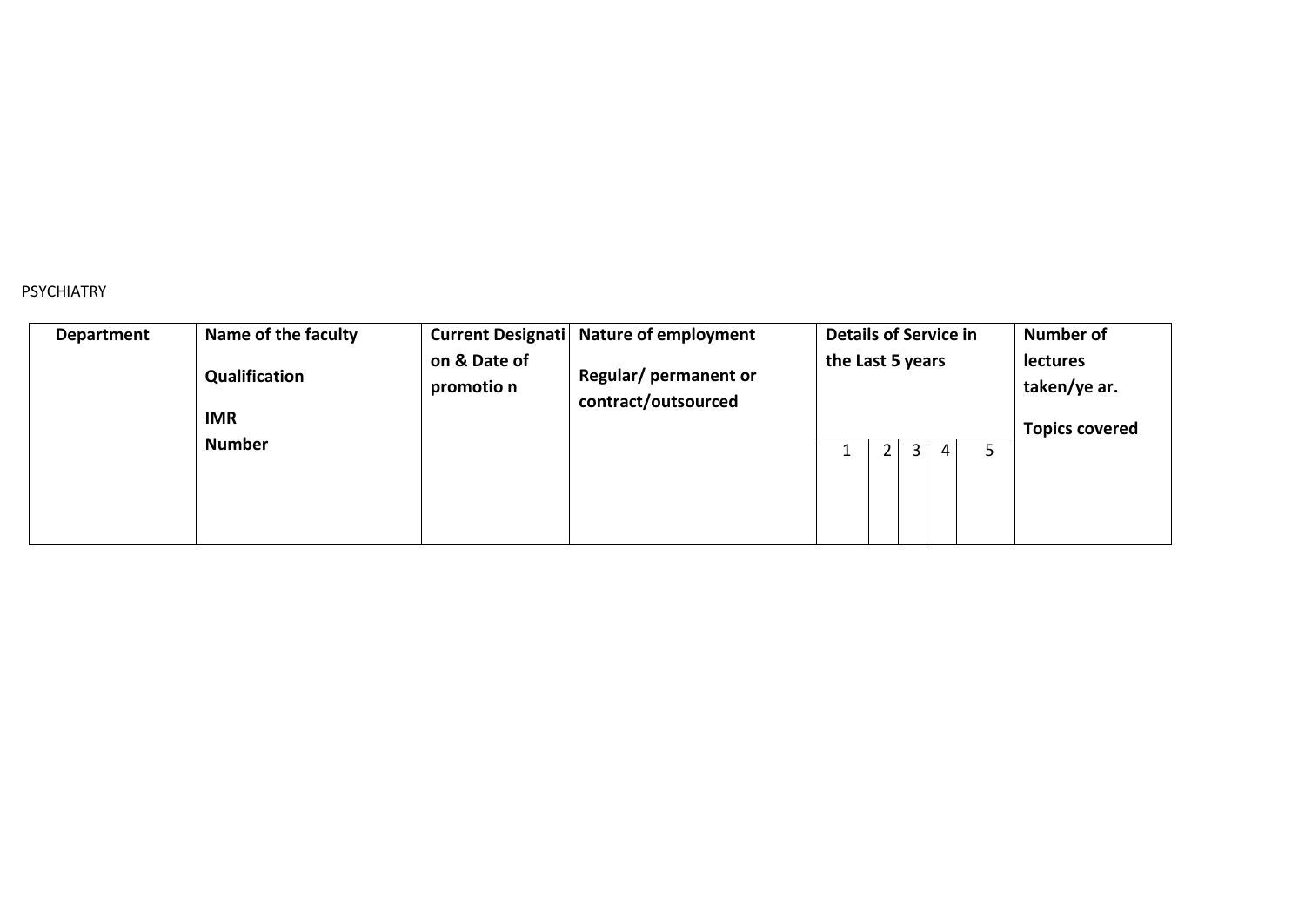| <b>PSYCHIATRY</b> | Dr.Vijayakrishnan.Y<br>Qualification:           | Associate<br>Professor in<br>Psychiatry      | <b>REGULAR</b> |                                           |                                          |                                          |                                          |                                                          |                                                        | Number of<br>lectures<br>taken/year:<br>$^{\sim}80 - 100$                                                                                    |
|-------------------|-------------------------------------------------|----------------------------------------------|----------------|-------------------------------------------|------------------------------------------|------------------------------------------|------------------------------------------|----------------------------------------------------------|--------------------------------------------------------|----------------------------------------------------------------------------------------------------------------------------------------------|
|                   | M.D (Psychiatry)<br><b>IMR Number:</b><br>25262 | $\Omega$<br>Date<br>promotion:<br>17/02/2014 |                |                                           |                                          |                                          |                                          | $-03 - 11 - 2021$<br>$\overline{\overline{z}}$           | continuing                                             | Topics covered:<br>i, General<br>Psychiatry<br>ii, Basic<br>Sciences,<br>including<br>Psychology &<br>Sociology<br>iii, Sub-<br>specialties, |
|                   |                                                 |                                              |                | "Thiruvananthapuram<br>vt Medical College | Thiruvananthapuram<br>t Medical College, | Thiruvananthapuram<br>t Medical College, | Thiruvananthapuram<br>t Medical College, | $\mathbf{I}$<br>Thiruvananthapuram<br>t Medical College, | 05-11-2021<br>from-<br>. Kollam.<br>t Medical College. | including,<br>Addiction, Child<br>& Geriatric<br>Psychiatry                                                                                  |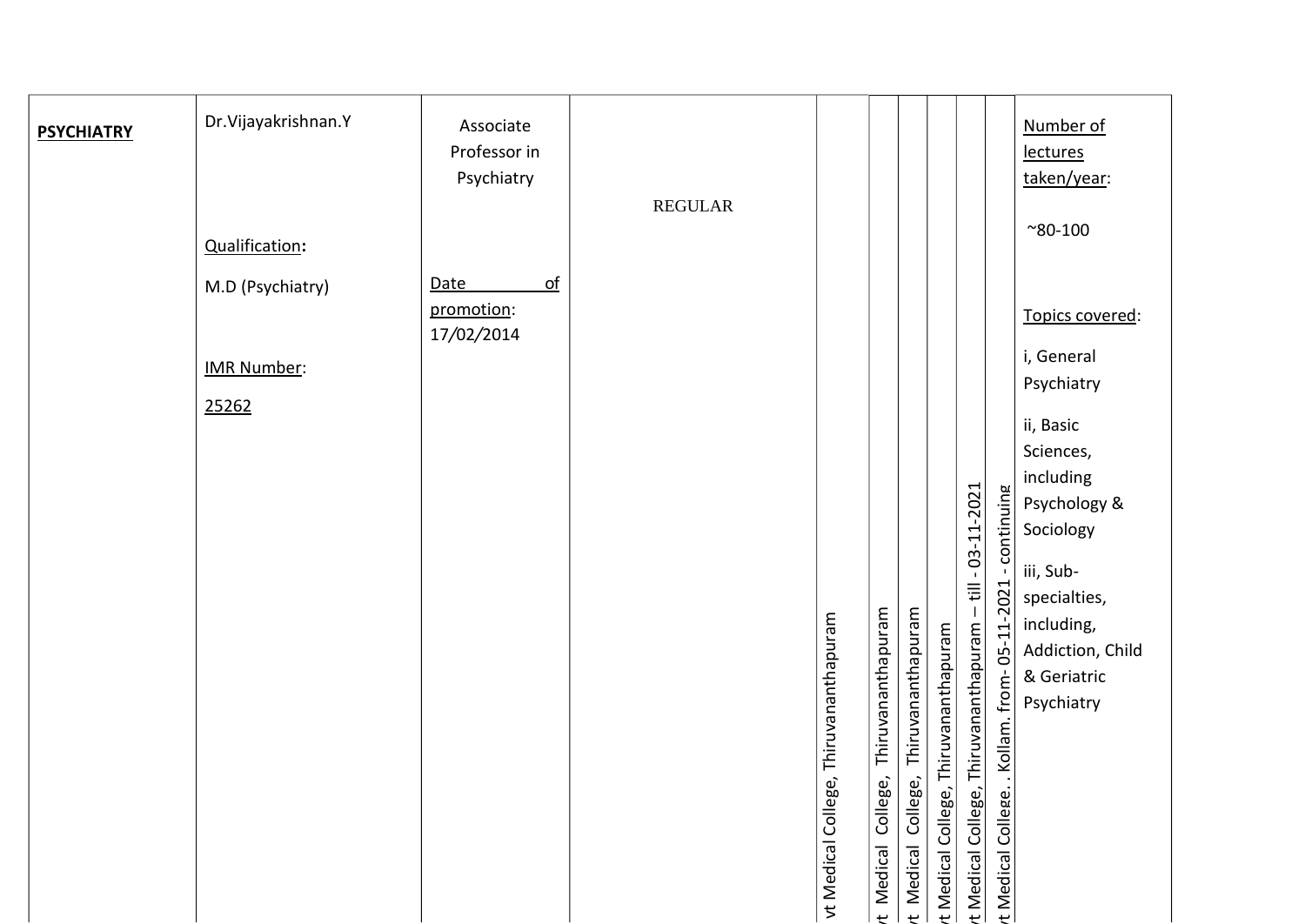| Dr Nisha Cyriac                     | <b>Assistant Professor</b> | Regular |                     |                     |                                    |                                                                  |                    | Number of lectures                 |
|-------------------------------------|----------------------------|---------|---------------------|---------------------|------------------------------------|------------------------------------------------------------------|--------------------|------------------------------------|
| <b>MBBS</b>                         | Date of Joining            |         |                     |                     |                                    |                                                                  |                    | taken/year<br>100-120              |
| MD (psychiatry)<br>DNB (Psychiatry) | 01/02/2021                 |         | College kottayam    | College kottayam    | Gov. Medical College kottayam      | Assistant Professor of Psychiatry, Gov. Medical College kottayam | College Kollam     | Topics covered:<br>1.Phenomenology |
| <b>IMR No: 21515</b>                |                            |         |                     |                     |                                    |                                                                  |                    | 2.MSE                              |
|                                     |                            |         | Gov. Medical        | Gov. Medical        |                                    |                                                                  |                    | 3. Basic                           |
|                                     |                            |         |                     |                     |                                    |                                                                  | <b>Gov Medical</b> | Sciences                           |
|                                     |                            |         |                     |                     |                                    |                                                                  |                    | 4. General Psychiatry              |
|                                     |                            |         | of Psychiatry,      | of Psychiatry,      |                                    |                                                                  | of Psychiatry,     | 5. Child $\&$ adolescent           |
|                                     |                            |         |                     |                     |                                    |                                                                  |                    | psychiatry                         |
|                                     |                            |         |                     |                     |                                    |                                                                  |                    | 6. Legal Psychiatry                |
|                                     |                            |         |                     |                     |                                    |                                                                  | Professor          |                                    |
|                                     |                            |         |                     |                     |                                    |                                                                  |                    |                                    |
|                                     |                            |         | Assistant Professor | Assistant Professor | Assistant Professor of Psychiatry, |                                                                  | Assistant          |                                    |
|                                     |                            |         | 2017                | 2017                | 2017                               | 7107                                                             | 2021               |                                    |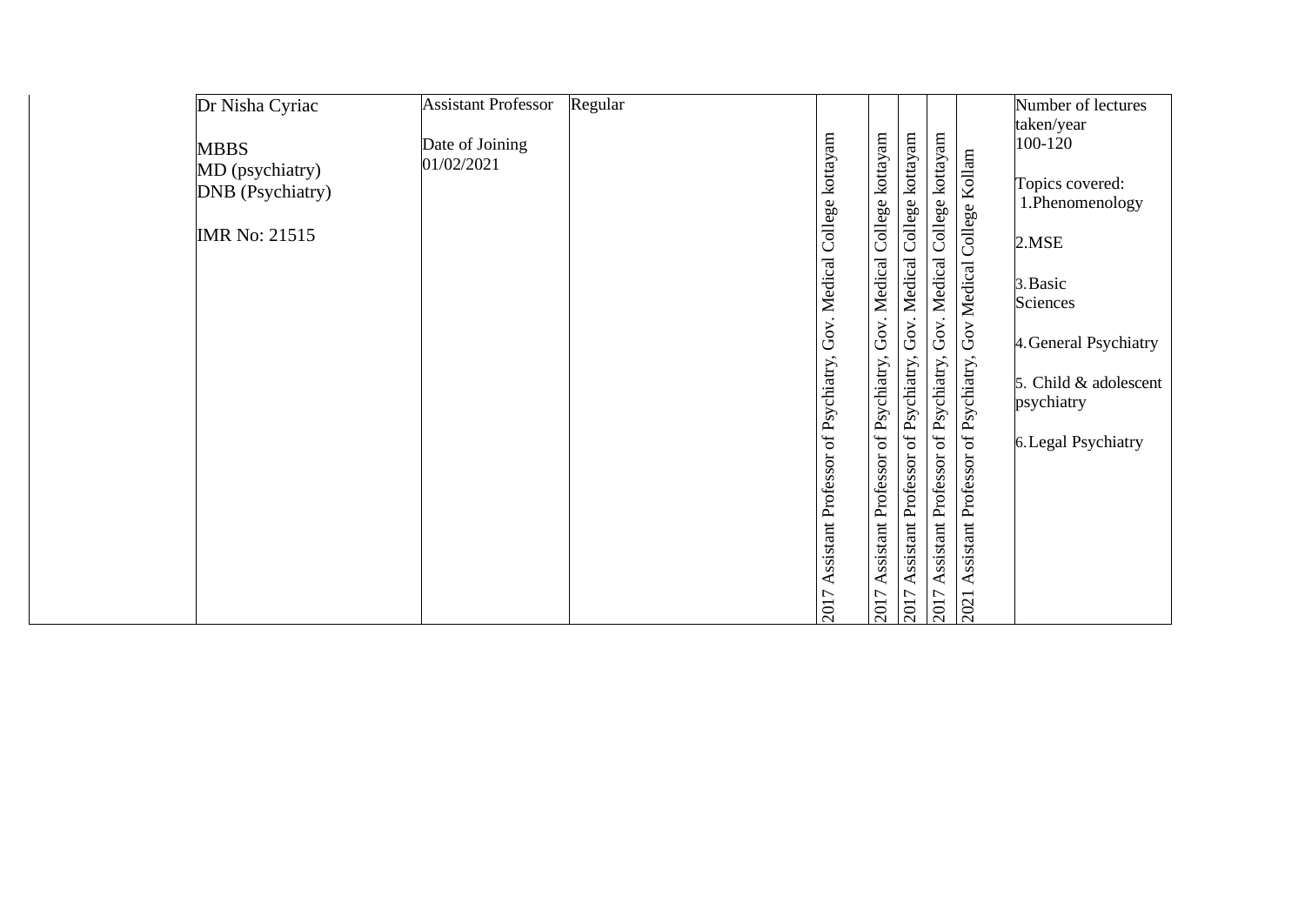| Dr. Shabeer C        | <b>Assistant Professor</b> | Regular |                                                                                                             |                                                                |                                    |                                                                |                                    | Number of Lectures      |
|----------------------|----------------------------|---------|-------------------------------------------------------------------------------------------------------------|----------------------------------------------------------------|------------------------------------|----------------------------------------------------------------|------------------------------------|-------------------------|
| <b>MBBS</b>          | Date of Joining            |         |                                                                                                             |                                                                |                                    |                                                                | Kollam                             | taken/year<br>90-100    |
| MD (Psychiatry)      | 08/06/2018                 |         | April -2018 May. Associate Professor, DM WIMS Wayanad<br>Assistant Professor of Psychiatry, DM WIMS Wayanad | Assistant Professor of Psychiatry, Govt Medical College Kollam | Govt Medical College Kollam        | Assistant Professor of Psychiatry, Govt Medical College Kollam | Govt Medical College               | Topics covered:         |
| <b>IMR No: 30128</b> |                            |         |                                                                                                             |                                                                |                                    |                                                                |                                    | 1. General Psychiatry   |
|                      |                            |         |                                                                                                             |                                                                |                                    |                                                                |                                    | 2. Psychology           |
|                      |                            |         |                                                                                                             |                                                                |                                    |                                                                |                                    | 3. Addiction medicine   |
|                      |                            |         |                                                                                                             |                                                                | Assistant Professor of Psychiatry, |                                                                | Assistant Professor of Psychiatry, | 4. Child psychiatry     |
|                      |                            |         |                                                                                                             |                                                                |                                    |                                                                |                                    | 5. Geriatric psychiatry |
|                      |                            |         |                                                                                                             |                                                                |                                    |                                                                |                                    | 6. Organic psychiatry   |
|                      |                            |         |                                                                                                             |                                                                |                                    |                                                                |                                    |                         |
|                      |                            |         |                                                                                                             |                                                                |                                    |                                                                |                                    |                         |
|                      |                            |         |                                                                                                             |                                                                |                                    |                                                                |                                    |                         |
|                      |                            |         | 2017<br>2017                                                                                                | 2018                                                           | 2019                               | $\frac{1}{2020}$ .                                             | 2021                               |                         |
|                      |                            |         |                                                                                                             |                                                                |                                    |                                                                |                                    |                         |
|                      |                            |         |                                                                                                             |                                                                |                                    |                                                                |                                    |                         |

PULMONARY MEDICINE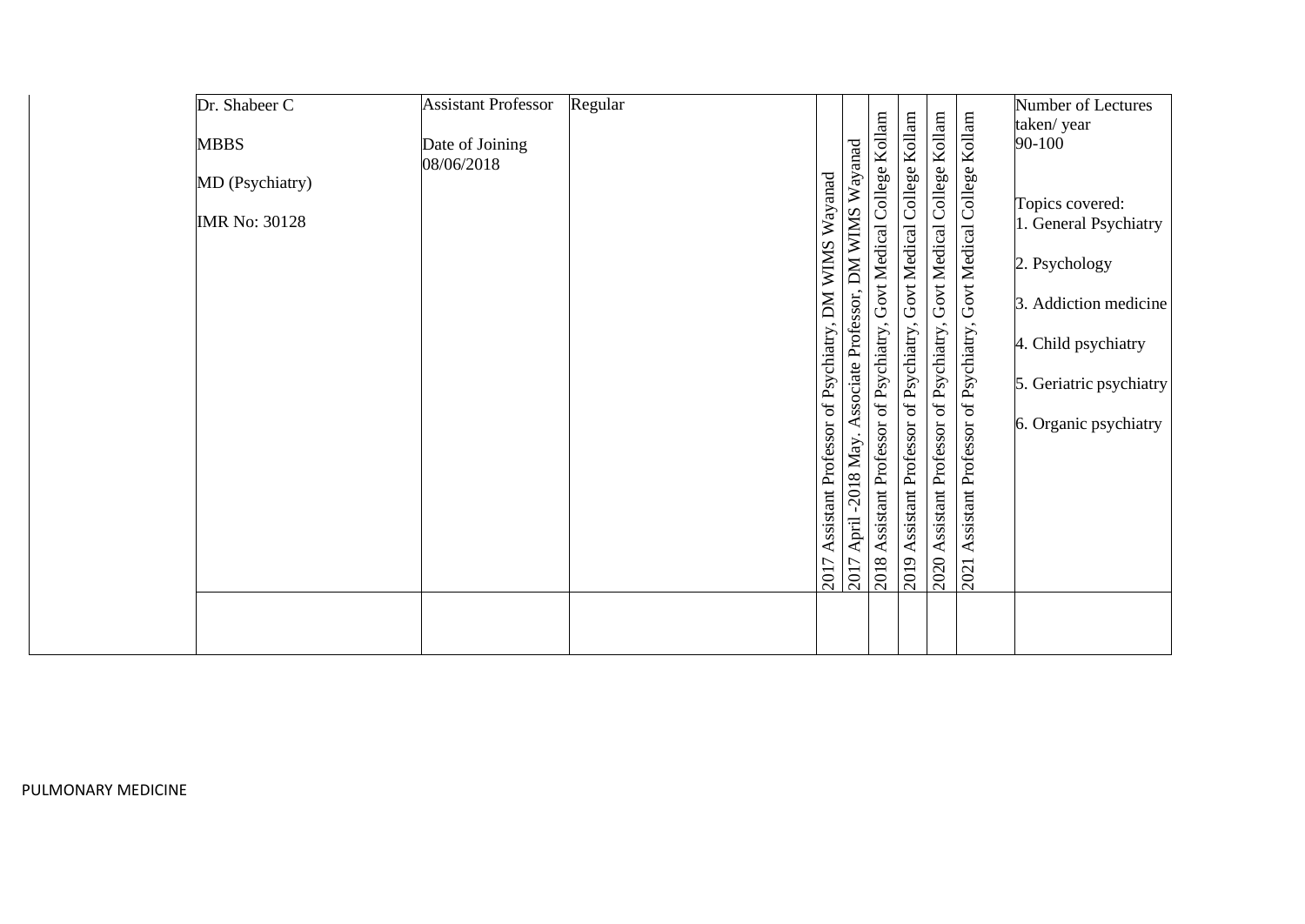| Departm ent                   | Name of the<br>faculty<br><b>Qualificat ion</b><br><b>IMR</b><br><b>Number</b> | <b>Current</b><br>Designati on &<br>Date of<br>promotio n | Nature of employment<br>Regular/ permanent or<br>contract/outsou rced | Details of Service in the Last 5 years<br>1 | <b>Number of</b><br>lectures<br>taken/ye ar.<br><b>Topics</b><br>covered                                           |                                             |                                        |                                                |          |
|-------------------------------|--------------------------------------------------------------------------------|-----------------------------------------------------------|-----------------------------------------------------------------------|---------------------------------------------|--------------------------------------------------------------------------------------------------------------------|---------------------------------------------|----------------------------------------|------------------------------------------------|----------|
| Pulmonary MedicineDr Jyothi E | 26354<br>MD, Tuberculosis and<br><b>Respiratory Diseases</b>                   | Professor<br>8/11/2021                                    | regular                                                               | <b>GMC</b>                                  | <b>GMC</b><br>kozhikodeKozhikodeKollam<br>Assistant Associate<br>Professor Professor Associate Associate Professor | <b>GMC</b><br>Professor Professor           | <b>GMC</b><br>Kollam                   | <b>GMC</b><br>Kollam                           | 20 hours |
|                               | Dr AjithKumar CS<br>26867<br><b>DNB</b> Pulmonary<br>Medicine                  | <b>Assistant Professor</b><br>28/5/2009                   | regular                                                               | <b>GMC</b><br>Thrissur                      | <b>GMC</b><br>Thrissur<br>Assistant Assistant Assistant Assistant Assistant<br>Professor professor                 | <b>GMC</b><br>Professor Professor Professor | <b>GMC</b><br>Thrissur Thrissur Kollam | GMC                                            | 15 hours |
|                               | Dr Soofia M<br>46879<br>MD, Pulmonary<br>Medicine                              | <b>Assistant Professor</b><br>3/3/2021                    | regular                                                               |                                             |                                                                                                                    |                                             |                                        | <b>GMC</b><br>Kollam<br>Assistant<br>Professor | 15 hours |
|                               |                                                                                |                                                           |                                                                       |                                             |                                                                                                                    |                                             |                                        |                                                |          |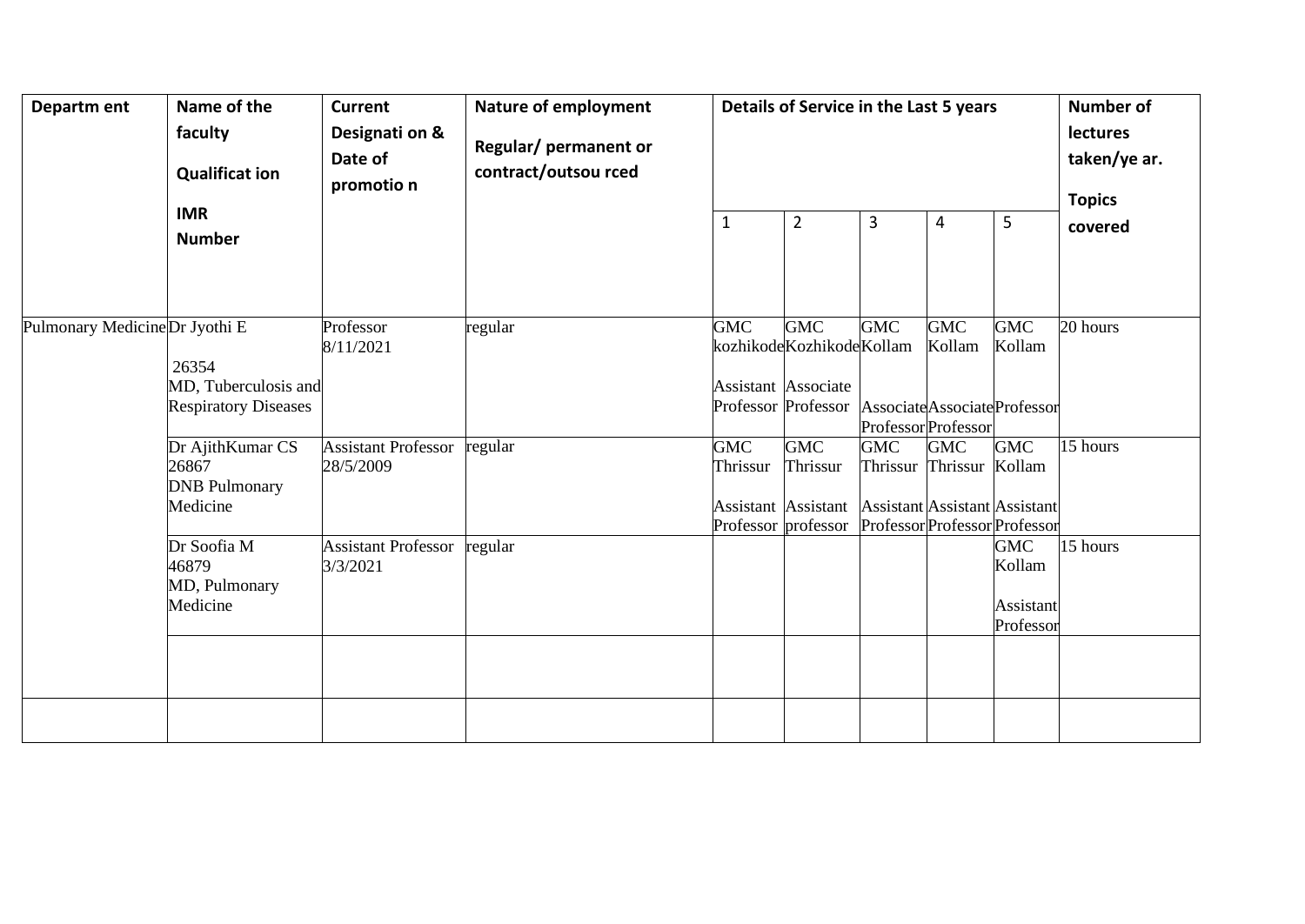| <b>Department</b> | Name of the                                                          | <b>Current Designati on &amp;</b>                           | <b>Nature of</b>          |                                                                  | Details of Service in the Last 5 years                                                                                                                                                                                                                                                                 | <b>Number of lectures</b> |                                                                                                                                                                             |   |              |
|-------------------|----------------------------------------------------------------------|-------------------------------------------------------------|---------------------------|------------------------------------------------------------------|--------------------------------------------------------------------------------------------------------------------------------------------------------------------------------------------------------------------------------------------------------------------------------------------------------|---------------------------|-----------------------------------------------------------------------------------------------------------------------------------------------------------------------------|---|--------------|
|                   | faculty                                                              | Date of promotio n                                          | employme                  |                                                                  |                                                                                                                                                                                                                                                                                                        |                           |                                                                                                                                                                             |   | taken/ye ar. |
|                   | <b>Qualificat ion</b>                                                |                                                             | nt<br>Regular/            |                                                                  |                                                                                                                                                                                                                                                                                                        |                           | <b>Topics covered</b>                                                                                                                                                       |   |              |
|                   | <b>IMR</b><br><b>Number</b>                                          |                                                             | permanent or<br>contract/ | 1                                                                | 2                                                                                                                                                                                                                                                                                                      | 3                         | 4                                                                                                                                                                           | 5 |              |
|                   |                                                                      |                                                             | outsou rced               |                                                                  |                                                                                                                                                                                                                                                                                                        |                           |                                                                                                                                                                             |   |              |
| <b>PEDIATRICS</b> | DR BINDU G S<br>MBBS.<br>MD(Ped), DCH, DNB(Ped)<br><b>TCMC 18997</b> | <b>PROFESSOR</b><br>09./01/2017                             | <b>REGULAR</b>            | 28/10/2020                                                       | 2017 Professor, Govt Medical College, Idukki<br>2018 Professor, Govt Medical College, Idukki<br>2019 Professor, Govt Medical College, Idukki<br>2020 Professor -, Govt Medical College, Idukki till<br>27/10/2020, Govt Medical College, Kollam from<br>2021 – Professor, Govt Medical College, Kollam |                           | 140<br>General Pediatrics<br>including Growth,<br>Development,<br>Immunization, IYCF,<br>Nutrition, National<br>Programs, Genetics<br>System wise topics and<br>Neonatology |   |              |
|                   |                                                                      | DR SANUJA SARASAM ASSOCIATE PROFESSOR REGULAR<br>01/09/2018 |                           |                                                                  | <b>Associate Professor In Govt Medical College</b><br>Kollam in last 3 years                                                                                                                                                                                                                           |                           |                                                                                                                                                                             |   |              |
|                   | Dr BINU ABRAHAM<br>MBBS, MD<br><b>TCMC 29051</b>                     | <b>ASSOCIATE PROFESSOR REGULAR</b><br>22/07/2016            |                           |                                                                  | <b>Associate Professor In Govt Medical College</b><br>Kollam in last 5 years                                                                                                                                                                                                                           |                           |                                                                                                                                                                             |   |              |
|                   | DR SINI VIJAYAN<br><b>MBBS MD</b><br><b>TCMC 44100</b>               | <b>ASSISTANT PROFESSOR REGULAR</b><br>29/06/2020            |                           | Assistant Professor in Govt Medical college since<br>last 1 year |                                                                                                                                                                                                                                                                                                        |                           |                                                                                                                                                                             |   |              |

GENERAL SURGERY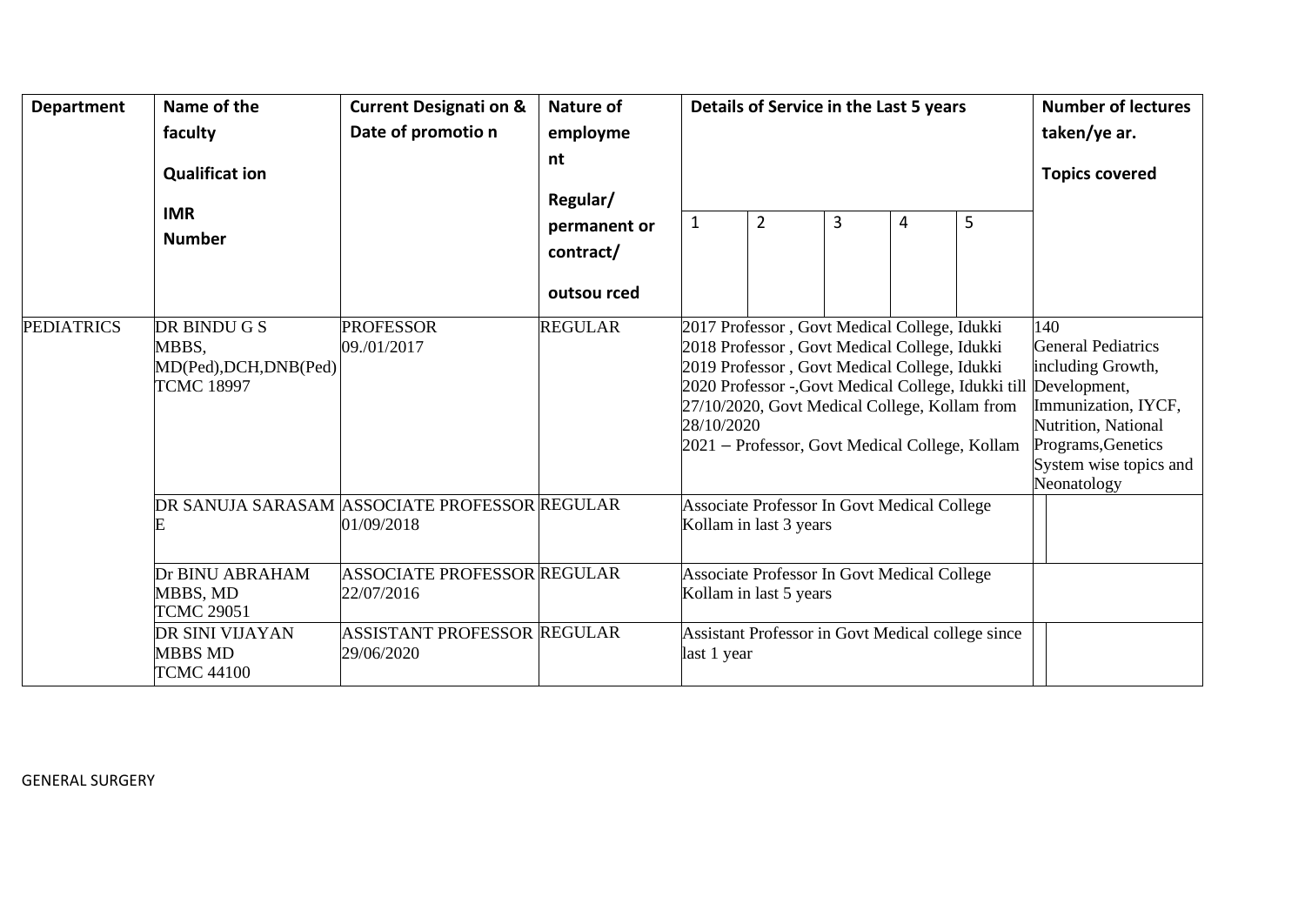| <b>Department</b>      | Name of the<br>faculty<br><b>Qualificat ion</b><br><b>IMR</b><br><b>Number</b>     | <b>Current Designati</b><br>on & Date of<br>promotio n | <b>Nature of</b><br>employment<br>Regular/<br>permanent or<br>contract/outsou<br>rced | 2017                                                             | 2018                          | 2019                                           | Details of Service in the Last 5 years<br>2020                   | 2021                                      | <b>Number of</b><br><b>lectures</b><br>taken/ye ar.<br><b>Topics covered</b> |  |                                               |  |                                                                |
|------------------------|------------------------------------------------------------------------------------|--------------------------------------------------------|---------------------------------------------------------------------------------------|------------------------------------------------------------------|-------------------------------|------------------------------------------------|------------------------------------------------------------------|-------------------------------------------|------------------------------------------------------------------------------|--|-----------------------------------------------|--|----------------------------------------------------------------|
| <b>General Surgery</b> | Dr Ajaiyakumar S K<br><b>MBBS, MS General</b><br>Surgery                           | Professor<br>17/08/2020                                | Regular                                                                               |                                                                  |                               |                                                | Associate Professsor,<br>TD Medical College,<br>Alappuzha        |                                           |                                                                              |  | Associate Professor,<br><b>GMC</b><br>Calicut |  | 1 Lecture Class/Week<br>ProfesssorGMC Kollam 1 Ward Class/Week |
|                        | Dr Muhamed Basheer O<br><b>MBBS, MS General</b><br>Surgery                         | <b>Associate Professor</b><br>16/07/2015               | Regular                                                                               |                                                                  | Govt Medical College, Calicut |                                                |                                                                  | GMC<br>Kozhikode,<br><b>GMC Kollam</b>    | 1 Lecture Class/Week<br>1 Ward Class/Week                                    |  |                                               |  |                                                                |
|                        | Dr C Jayan, MBBS, MS<br><b>General Surgery</b>                                     | Associate Professor<br>14/10/2008                      | Regular                                                                               | <b>GMC TVM</b>                                                   |                               |                                                |                                                                  | GMC TVM,<br><b>GMC KLM</b>                | 1 Lecture Class/Week<br>1 Ward Class/Week                                    |  |                                               |  |                                                                |
|                        | Dr Sulfekar Meera<br>Sainaba, MBBS, MS<br><b>General Surgery</b>                   | <b>Associate Professor</b><br>15/07/2015               | Regular                                                                               |                                                                  | <b>GMC TVM</b>                |                                                | <b>GMC KLM</b><br><b>GMC</b><br>TVM,<br><b>GMC</b><br><b>KLM</b> |                                           | 1 Lecture Class/Week<br>1 Ward Class/Week                                    |  |                                               |  |                                                                |
|                        | Dr Rishikesan Nair K V, Assistant Professor<br><b>MBBS, DNB General</b><br>Surgery | 29/09/2008                                             | Regular                                                                               | <b>GMC TVM</b><br><b>GMC</b><br>TVM,<br><b>GMC</b><br><b>KLM</b> |                               | <b>GMC KLM</b>                                 |                                                                  | 1 Lecture Class/Week<br>1 Ward Class/Week |                                                                              |  |                                               |  |                                                                |
|                        | Dr Chanchal Narayan,<br>MBBS, MS General<br>Surgery                                | <b>Assistant Professor</b><br>03/02/2018               | Regular                                                                               |                                                                  | <b>GMC KLM</b>                |                                                |                                                                  |                                           | 1 Lecture Class/Week<br>1 Ward Class/Week                                    |  |                                               |  |                                                                |
|                        | Dr Randheer S, MBBS,<br><b>MS General Surgery</b>                                  | <b>Assistant Professor</b><br>02/03/2019               | Regular                                                                               |                                                                  |                               | <b>GMC</b><br>TVM,<br><b>GMC</b><br><b>KLM</b> | <b>GMC KLM</b>                                                   |                                           | 1 Lecture Class/Week<br>1 Ward Class/Week                                    |  |                                               |  |                                                                |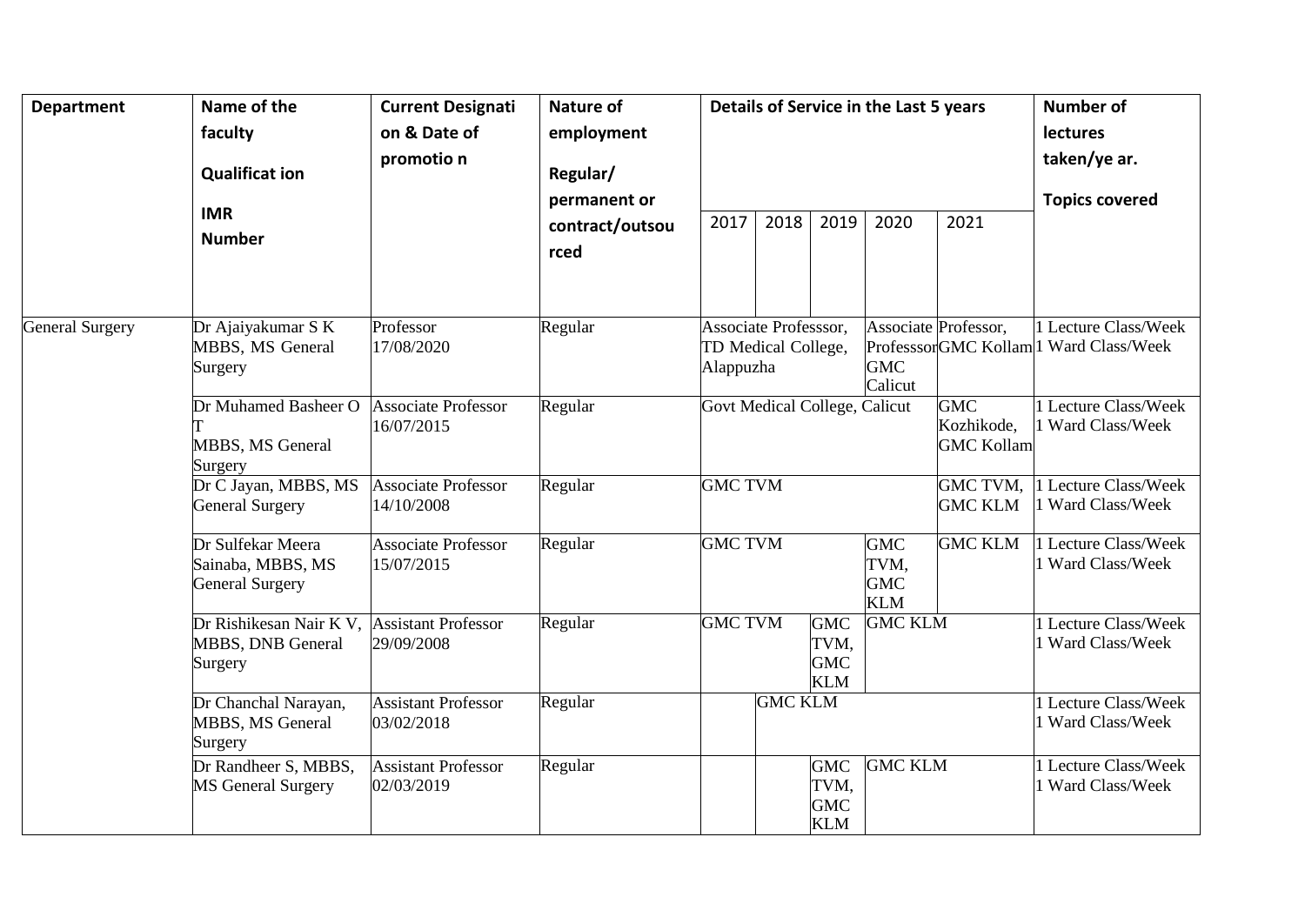| Dr Benny P B, MBBS,<br><b>MS</b> General Surgery  | <b>Assistant Professor</b><br>28/10/2020 | Regular |  | <b>GMC KLM</b> |                | 1 Lecture Class/Week<br>1 Ward Class/Week |
|---------------------------------------------------|------------------------------------------|---------|--|----------------|----------------|-------------------------------------------|
| Dr Kiran Kailas C,<br>MBBS, MS General<br>Surgery | <b>Assistant Professor</b><br>27/07/2021 | Regular |  |                | <b>GMC KLM</b> | 1 Lecture Class/Week<br>1 Ward Class/Week |
|                                                   |                                          |         |  |                |                |                                           |
|                                                   |                                          |         |  |                |                |                                           |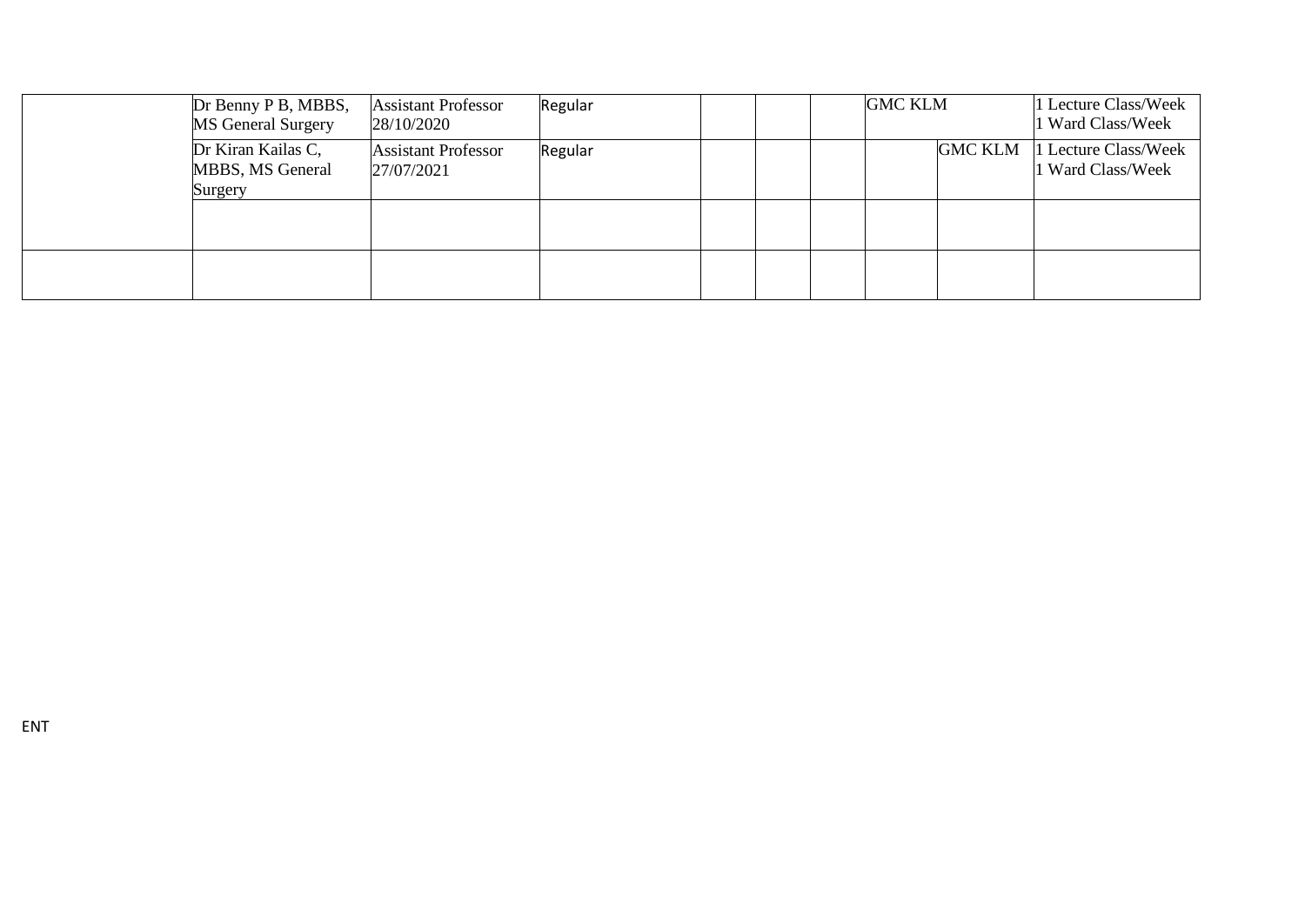| Depart     | Name of the                                                                                             | Current                                                                          | Nature                     | Details of Service in the Last 5 years From     | Number of                                       |                                                                                                                                             |                                                                     |                                           |           |
|------------|---------------------------------------------------------------------------------------------------------|----------------------------------------------------------------------------------|----------------------------|-------------------------------------------------|-------------------------------------------------|---------------------------------------------------------------------------------------------------------------------------------------------|---------------------------------------------------------------------|-------------------------------------------|-----------|
| ment       | faculty                                                                                                 | Designation                                                                      | of                         |                                                 |                                                 |                                                                                                                                             |                                                                     |                                           | lectures  |
|            |                                                                                                         | 2016 December to 2021 December<br>taken/year.<br>&<br>employ                     |                            |                                                 |                                                 |                                                                                                                                             |                                                                     |                                           |           |
|            | Qualification ion                                                                                       | Date of                                                                          | ment                       |                                                 |                                                 |                                                                                                                                             |                                                                     |                                           |           |
|            | <b>IMR</b>                                                                                              | promotion                                                                        | Regular/                   |                                                 |                                                 | <b>Topics</b>                                                                                                                               |                                                                     |                                           |           |
|            | Number                                                                                                  |                                                                                  | permanent                  |                                                 |                                                 | covered                                                                                                                                     |                                                                     |                                           |           |
|            |                                                                                                         |                                                                                  | or contract/<br>outsourced | $\mathbf{1}$                                    | $\overline{2}$                                  | 3                                                                                                                                           | 4                                                                   | 5                                         |           |
|            |                                                                                                         |                                                                                  |                            | 2016 to<br>2017                                 | 2017 to<br>2018                                 | 2018 to<br>2019                                                                                                                             | 2019 to<br>2020                                                     | 2020 to<br>2021                           |           |
|            | <b>DR SATHEESH S</b><br>MBBS DLO DNB(ENT)<br><b>IMR No- ENT2257107</b><br>TCMC REG No-15964             | Professor<br>& HOD<br>Date of<br>promotion-<br>15-06-2015                        | Regular                    | Professor<br>GMC, TVM                           | Professor & Professor &<br>HOD,<br>GMC,TVM      | HOD, GMC, TVM HOD GMC, TVM HOD, GMC, KLM                                                                                                    | Professor $\&$<br>$(till 01-11-2020)$<br>&GMC,KLM<br>from 2-11-2020 | Professor &                               | $40 - 50$ |
| <b>ENT</b> | DR THULASEEDHARAN S Associate<br>MBBS, MS ENT, DLO, DNB<br><b>IMR No- ENT22311</b><br>TCMC REG No-19784 | Professor<br>Additional<br>Professor CAP)<br>Date of<br>promotion-<br>17-01-2019 | Regular                    | <b>Assistant</b><br>Professor<br><b>GMC TCR</b> | <b>Assistant</b><br>Professor<br><b>GMC TCR</b> | <b>Assistant</b><br>Professor<br><b>GMC TCR (till</b><br>$16-01-2019$ )<br>& as Associate<br>Professor<br><b>GMC KLM</b> from<br>17-01-2019 | Associate<br>Professor,<br><b>GMC KLM</b>                           | Associate<br>Professor,<br><b>GMC KLM</b> | $50-60$   |
|            | DR SANTHOSH G S<br><b>IMR No-</b><br><b>TCMC REG No- 25659</b>                                          | Assistant<br>Professor<br>Additional<br>Professor CAP)                           | Regular                    | Assistant<br>Professor<br><b>GMC TVM</b>        | <b>Assistant</b><br>Professor<br><b>GMC TVM</b> | Assistant<br>Professor<br><b>GMC TVM</b><br>$(till 16-06-2019)$<br><b>&amp;GMC KLM</b><br>from 17-06-2019                                   | <b>Assistant</b><br>Professor GMC Professor GMC<br><b>KLM</b>       | Assistant<br>KLM                          | 55-60     |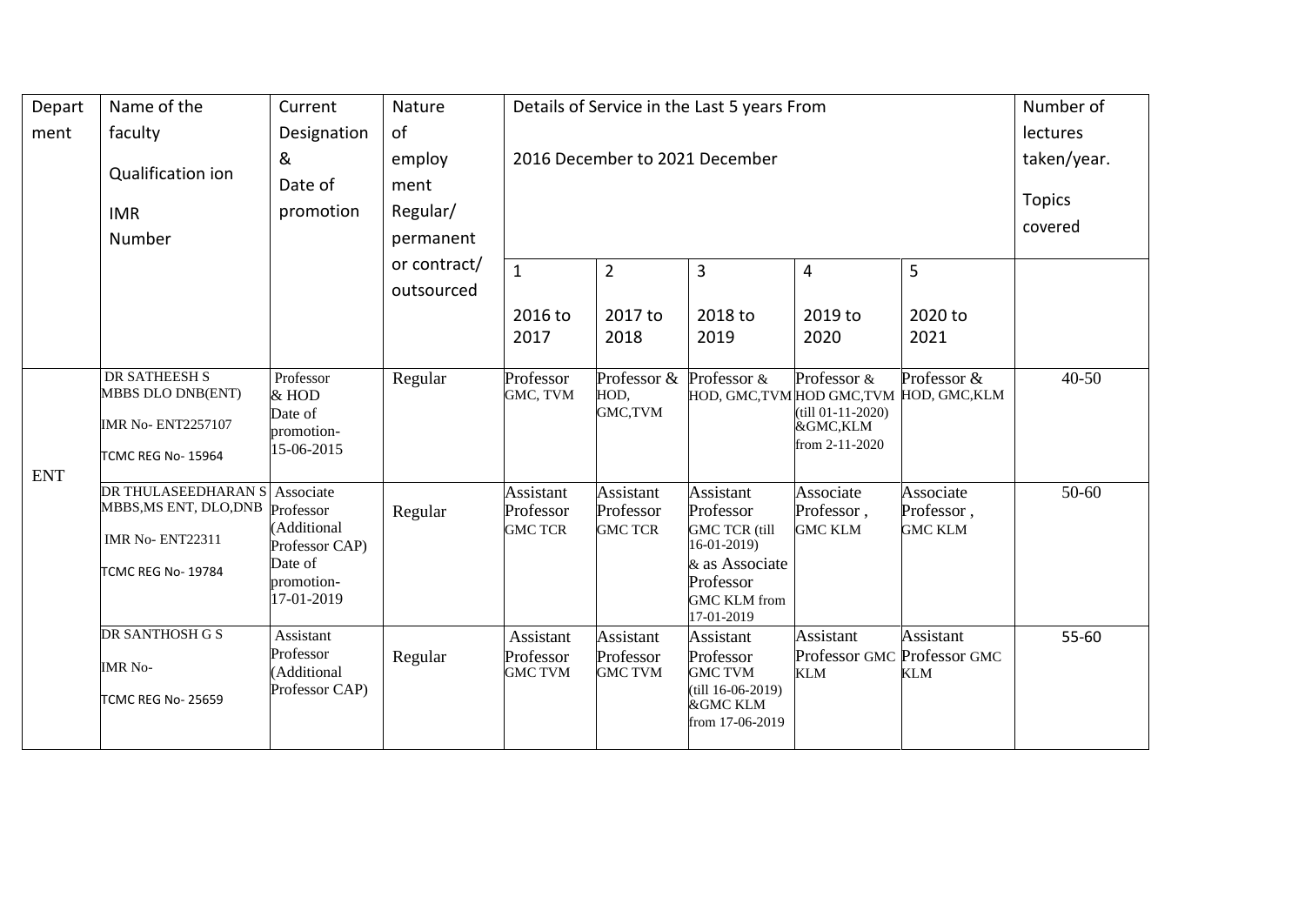| DR JAYA C<br><b>IMR No-ENT2126921</b><br>TCMC REG No-24782                     | Assistant<br>Professor<br>(Associate<br>Professor CAP) | Regular | Assistant<br>Professor,<br><b>GMC TVM</b> | <b>Assistant</b><br>Professor,<br>GMC TVM | Assistant<br>Professor,<br><b>GMC TVM</b> | <b>Assistant</b><br>Professor,<br><b>GMC TVM</b>                                                       | <b>Assistant</b><br>Professor<br><b>GMC TVM till</b><br>$27-01-2021$ &<br><b>GMC KLM</b> from<br>28-01-2021 | 70    |
|--------------------------------------------------------------------------------|--------------------------------------------------------|---------|-------------------------------------------|-------------------------------------------|-------------------------------------------|--------------------------------------------------------------------------------------------------------|-------------------------------------------------------------------------------------------------------------|-------|
| DR SIMLA S R<br>MBBS.DLO.DNB<br><b>IMR No- ENT2254964</b><br>TCMC REG No-32427 | Assistant<br>Professor                                 | Regular | Assistant<br>Professor,<br>SUT AMS        | Assistant<br>Professor<br><b>SUT AMS</b>  | Assistant<br>Professor,<br>SUT AMS        | Assistant<br>Professor<br><b>SUT AMS till</b><br>$31-01-2019$ &<br><b>GMC KLM</b> from<br>$01-03-2019$ | <b>Assistant</b><br>Professor<br>GMC, KLM                                                                   | 65-70 |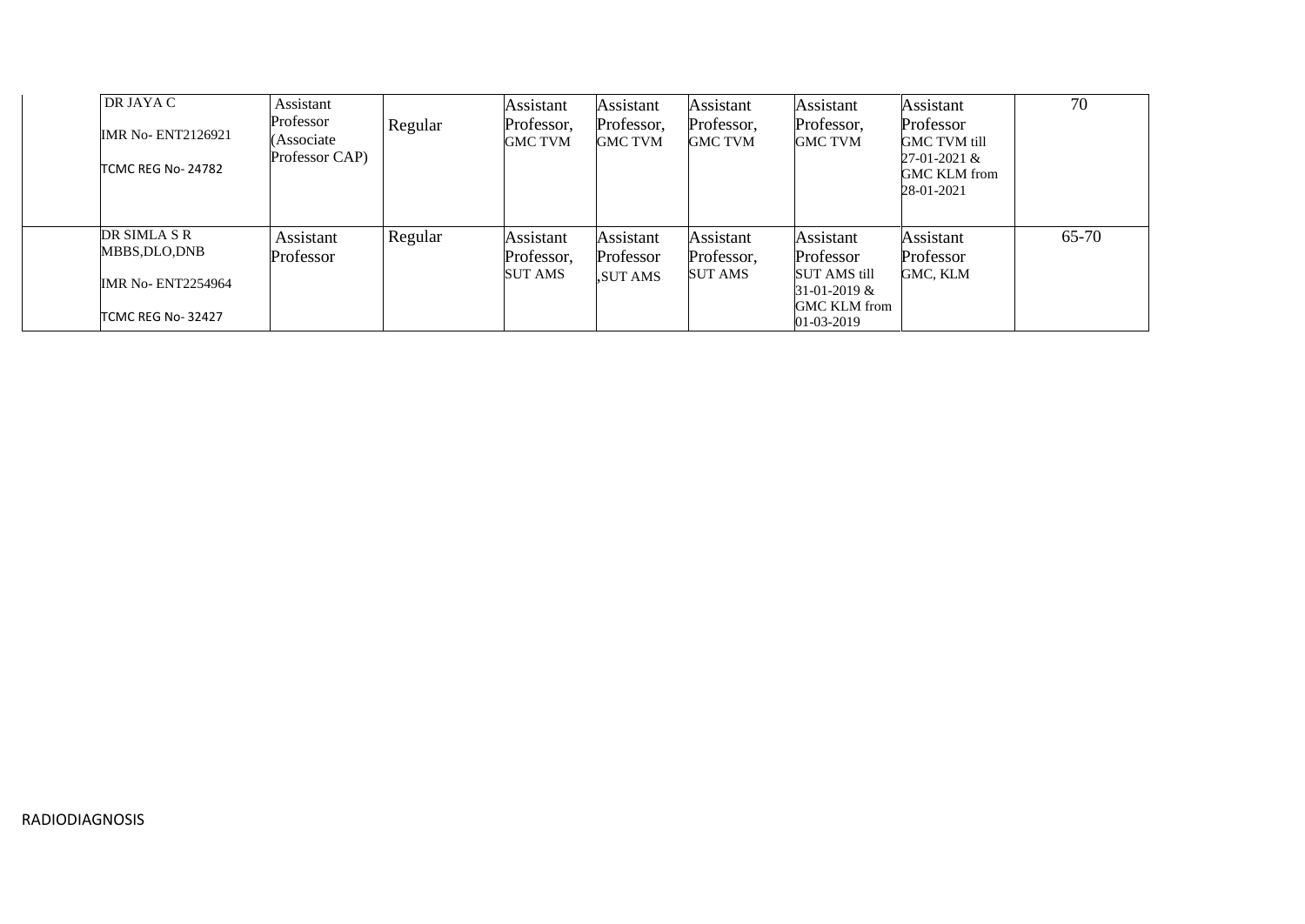| Depa<br>rtment   | Name of the<br>faculty<br><b>Qualificat ion</b><br><b>IMR</b> | <b>Current</b><br>Designat i on &<br>Date of<br>promotio n | Nature of employme<br>nt<br>Regular/ permanent<br>or contract/outs ou | $\mathbf{1}$                | Details of Service in the Last 5 years |                |                             |                             |                                    |  |  |
|------------------|---------------------------------------------------------------|------------------------------------------------------------|-----------------------------------------------------------------------|-----------------------------|----------------------------------------|----------------|-----------------------------|-----------------------------|------------------------------------|--|--|
|                  | <b>Number</b>                                                 |                                                            | rced                                                                  |                             | $\overline{2}$                         | $\overline{3}$ | 4                           | 5                           | <b>Topics</b><br>cover<br>ed       |  |  |
|                  |                                                               |                                                            |                                                                       |                             |                                        |                |                             |                             | RADIOL OGY<br><b>CLASSES</b>       |  |  |
| $\overline{1}$ . | DR. ANIL RAJ K.K                                              | <b>PROFESSOR</b>                                           | <b>REGULAR</b><br><b>APPOINTMENT</b>                                  |                             | GMC T GMC T GMCK                       |                | <b>GMCK</b>                 | <b>GMCK</b>                 | 20<br><b>LECTURES</b>              |  |  |
|                  | MD, DNB, DMRD<br><b>RADIODIAGNO</b><br><b>SIS</b>             | 13/01/2010                                                 |                                                                       | <b>PROF</b><br><b>ESSOR</b> | <b>PROF</b><br><b>ESSOR</b> SSOR       | <b>PROFE</b>   | <b>PROFE</b><br><b>SSOR</b> | <b>PROFE</b><br><b>SSOR</b> |                                    |  |  |
| $\overline{2}$ . | DR. REEBA<br><b>GEORGE</b><br>PULINILKUNN ATHIL               | <b>ASSOCIATE</b><br>PROFESSOR CAP                          | <b>REGULAR</b><br><b>APPOINTMENT</b>                                  | <b>GMC T</b>                | GMC T GMCK                             |                | <b>GMCK</b>                 | <b>GMCK</b>                 | $\overline{15}$<br><b>LECTURES</b> |  |  |
|                  | <b>DMRD DNB</b><br><b>RADIODIAGNOS IS</b>                     | 28/05/2017                                                 |                                                                       | Asst<br>Prof                | Asst<br>Prof                           | Asso<br>Prof   | Asso<br>Prof                | Asso<br>Prof                |                                    |  |  |
| 3.               | DR. AATHIRA. B                                                | <b>ASSISTANT</b><br><b>PROFESSOR</b>                       | <b>REGULAR</b><br><b>APPOINTMENT</b>                                  |                             |                                        |                | <b>GMC K</b>                | <b>GMC K</b>                | 15<br><b>LECTURES</b>              |  |  |
|                  | <b>MD RADIODIAGNOS</b><br><b>IS</b>                           | 30/09/2020                                                 |                                                                       |                             |                                        |                | Asst<br>Prof                | Asst<br>Prof                |                                    |  |  |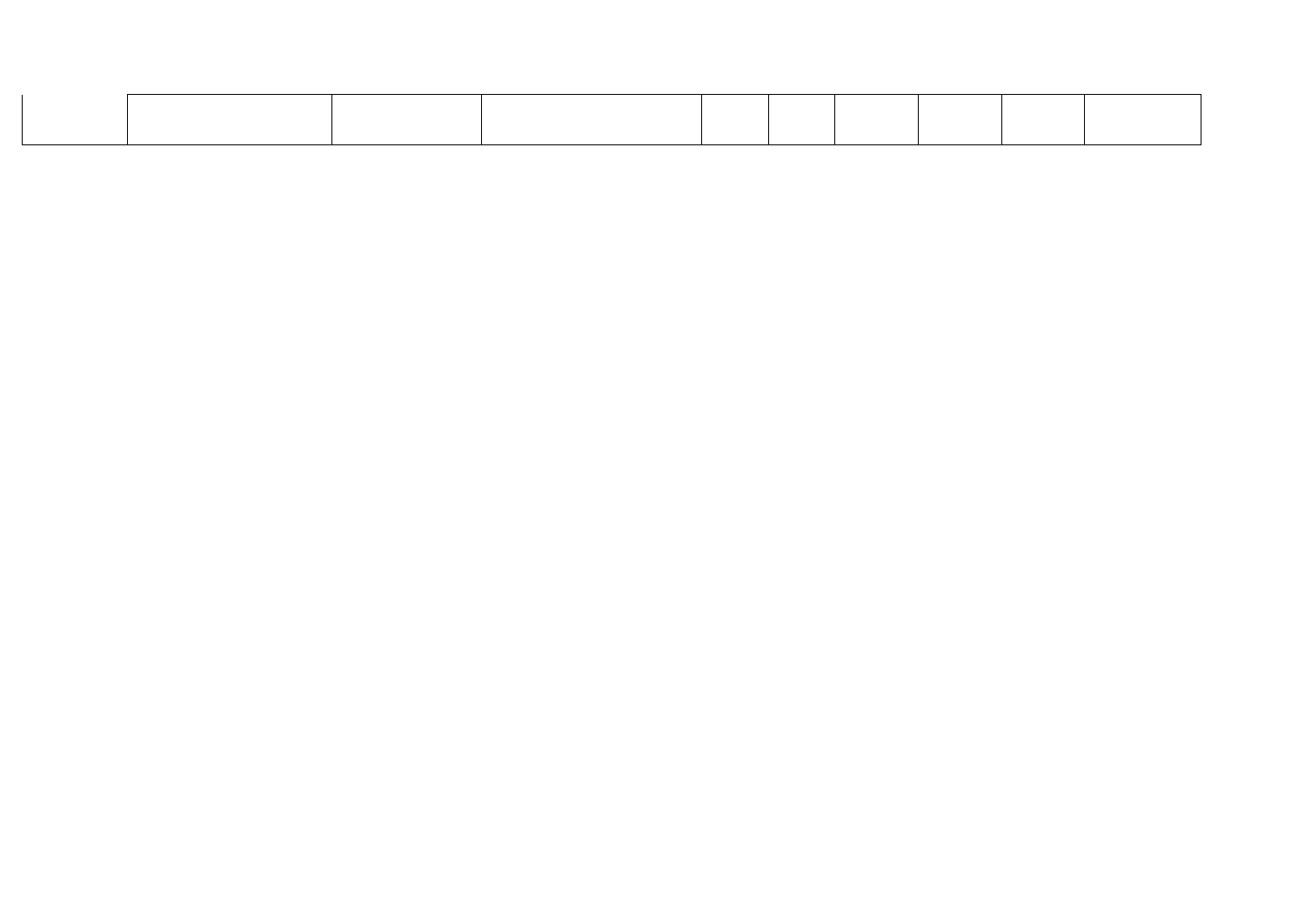|                                                        |                                         |                                      | <b>OBSTETRICS &amp; GYNAECOLOGY</b>    |                                        |                                                |                                                |                                        |             |
|--------------------------------------------------------|-----------------------------------------|--------------------------------------|----------------------------------------|----------------------------------------|------------------------------------------------|------------------------------------------------|----------------------------------------|-------------|
| Department Name of the faculty<br><b>Qualification</b> | <b>Current</b><br><b>Designation</b>    | Nature of<br>employment              | Details of service in the Last 5 years |                                        | Number of<br><b>lectures</b><br>taken/         |                                                |                                        |             |
| <b>IMR Number</b>                                      | Date of promotion                       | Regular/<br>permanent or<br>contract | $\mathbf{1}$                           | $\overline{2}$                         | 3                                              | 4                                              | 5                                      | vear        |
| Dr Sujamol Jacob<br>DGO, MD, DipNB<br>Reg no 15055     | Professor,<br>25/6/2019                 | Regular                              | Associate Professor,<br>GMC,<br>Tvm    | Associate<br>Professor<br>GMC,<br>Tvm  | Professor<br>TDMC,<br>Alp                      | Professor<br>TDMC,<br>Alp                      | Professor<br>GMC,Klm                   | 50 lectures |
| Dr.Geetha M I<br><b>MD</b>                             | Associate professor<br>20/9/2016        | Regular                              | Associate professor, TDMC,<br>Alp      | Associate<br>professor,<br>TDMC,       | Associate<br>Professor,<br><b>GMC Tvm</b>      | Associate<br>professor,<br><b>GMC Tvm</b>      | Associate<br>Professor,<br>GMC,Klm     | 50 lectures |
| Dr.Deepa M<br>DGO, MS, DNB, M. Phil<br>Reg No:26090    | <b>Assistant Professor</b><br>4/12/2008 | Regular                              | Assistant professor, GMC, Tvm          | Assistant<br>Professor,<br>GMC,<br>Tvm | Assistant<br>professor,<br>GMC,<br><b>Tvm</b>  | Assistant<br>professor,<br><b>GMC Tvm</b>      | Assistant<br>professor,<br>GMC,Klm     | 50 lectures |
| Dr.Thanooja S<br>DGO,MS<br>Reg No:26964                | <b>Assistant Professor</b><br>3/12/2008 | Regular                              | Assistant professor, GMC, Tvm          | Assistant<br>Professor,<br>GMC,<br>Tvm | Gynec<br>Oncology<br>training in<br><b>RCC</b> | Gynec<br>Oncology<br>training in<br><b>RCC</b> | Assistant<br>professor,<br>GMC,Klm     | 50 lectures |
| Dr.Asha P S<br>DGO, MS, DNB<br>Reg No:36061            | <b>Assistant Professor</b>              | Regular                              | Assistant Professor, TDMC,<br>Alp      | Assistant<br>Professor,<br>GMC,<br>Klm | Assistant<br>Professor,<br>GMC, Klm            | Assistant<br>Professor,<br>GMC, Klm            | Assistant<br>Professor,<br>GMC,Klm     | 50 lectures |
| Dr.Babylekha S<br>DGO, DNB                             | <b>Assistant Professor</b>              | Regular                              | Assistant Professor, TDMC,<br>Alp      | Assistant<br>Professor,<br>TDMC,       | Assistant<br>Professor,<br>TDMC, Alp           | Assistant<br>Professor,<br>GMC, Klm            | Assistant<br>Professor,<br>GMC,Klm     | 50 lectures |
| Dr.Meera Lekshmi Nair<br>DNB, MRCOG                    | <b>Assistant Professor</b>              | Regular                              | Assistant Professor, GMC, Klm          | Assistant<br>professor,<br>GMC,        | Assistant<br>professor,<br>GMC,                | Assistant<br>professor,<br>GMC,                | Assistant<br>professor,<br>GMC, Kollam | 50 lectures |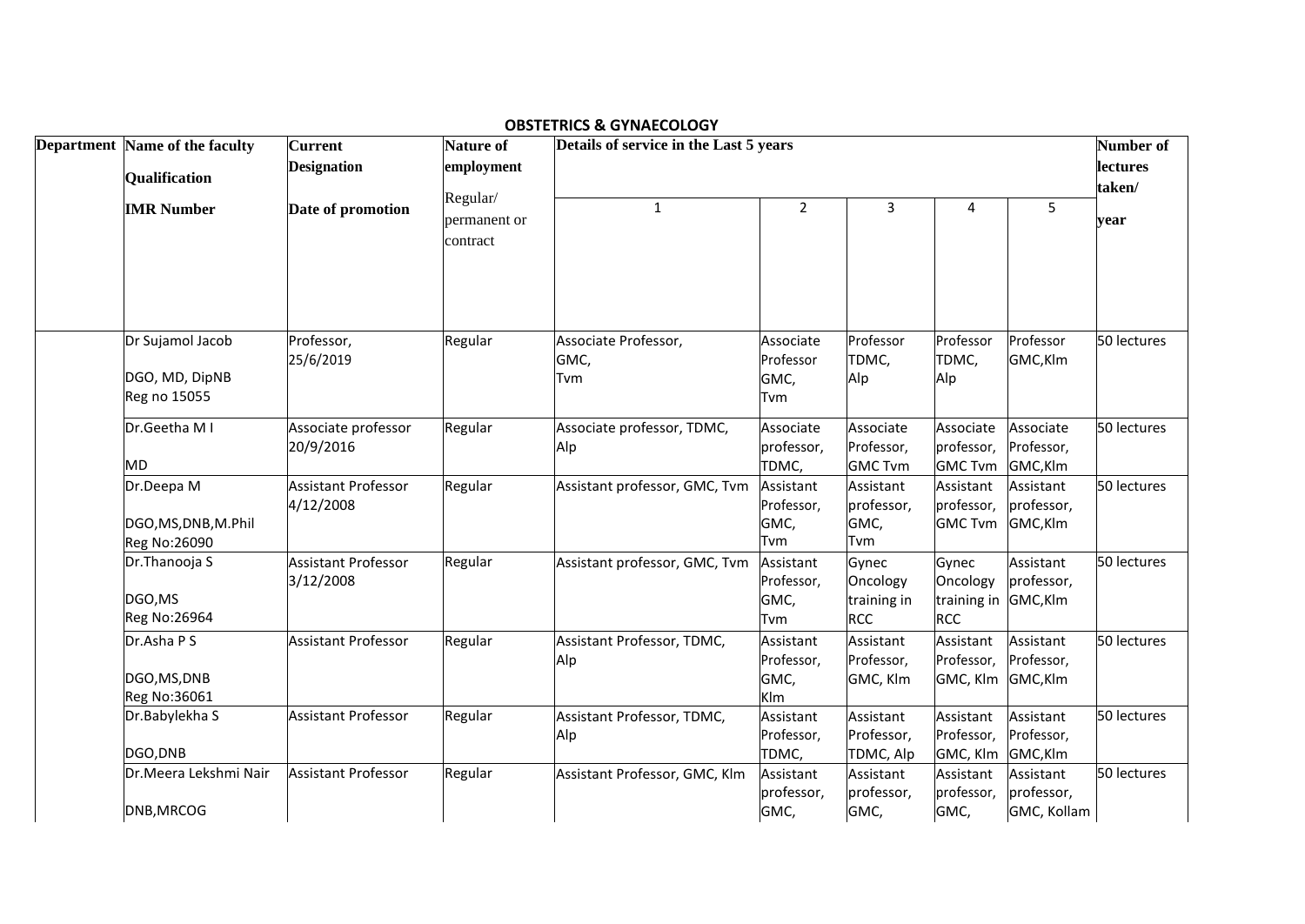| Depa<br>rtm<br>ent | Name of<br>the faculty<br>Qualificat<br>ion                                        | <b>Current</b><br>Designat i<br>on & Date<br>of<br>promotio | Nature of<br>employme<br>nt<br>Regular/<br>permanent or<br>contract/outs<br>ou rced |                         | Details of Service in the Last 5 years |                         |                         |        |
|--------------------|------------------------------------------------------------------------------------|-------------------------------------------------------------|-------------------------------------------------------------------------------------|-------------------------|----------------------------------------|-------------------------|-------------------------|--------|
|                    | <b>IMR</b><br><b>Number</b>                                                        | n                                                           |                                                                                     | $\mathbf 1$             | $\overline{2}$                         | 3                       | $\overline{4}$          |        |
| 1.                 | <b>DR</b><br>Ushakumary.R PROFESSOR<br>MD Anaesthesia<br><b>PDCC</b><br>15209 TCMC | <b>ADDNL</b>                                                | Regular<br>Appointmen                                                               | <b>GMC</b><br>Kozhikode | <b>GMC</b><br>Kozhikode                | <b>GMC</b><br>Kozhikode | <b>GMC</b><br>Kozhikode | Ġ<br>K |
|                    |                                                                                    | 20/02/2015                                                  |                                                                                     | Addnl<br>Professor      | Addnl<br>Professor                     | Addnl<br>Professor      | Addnl<br>Professor      | Α      |
| $\overline{2}$ .   | DR.Prabhash.R<br>MD Anaesthesia PROFESSOR<br>16411 TCMC                            | <b>ASSOCIATE</b><br>07/08/2009                              | Regular<br>appointme<br>nt                                                          | <b>GMC</b><br>Manjeri   | <b>GMC</b><br>Manjeri                  | <b>GMC</b><br>Kollam    | <b>GMC</b><br>Kollam    | G<br>Κ |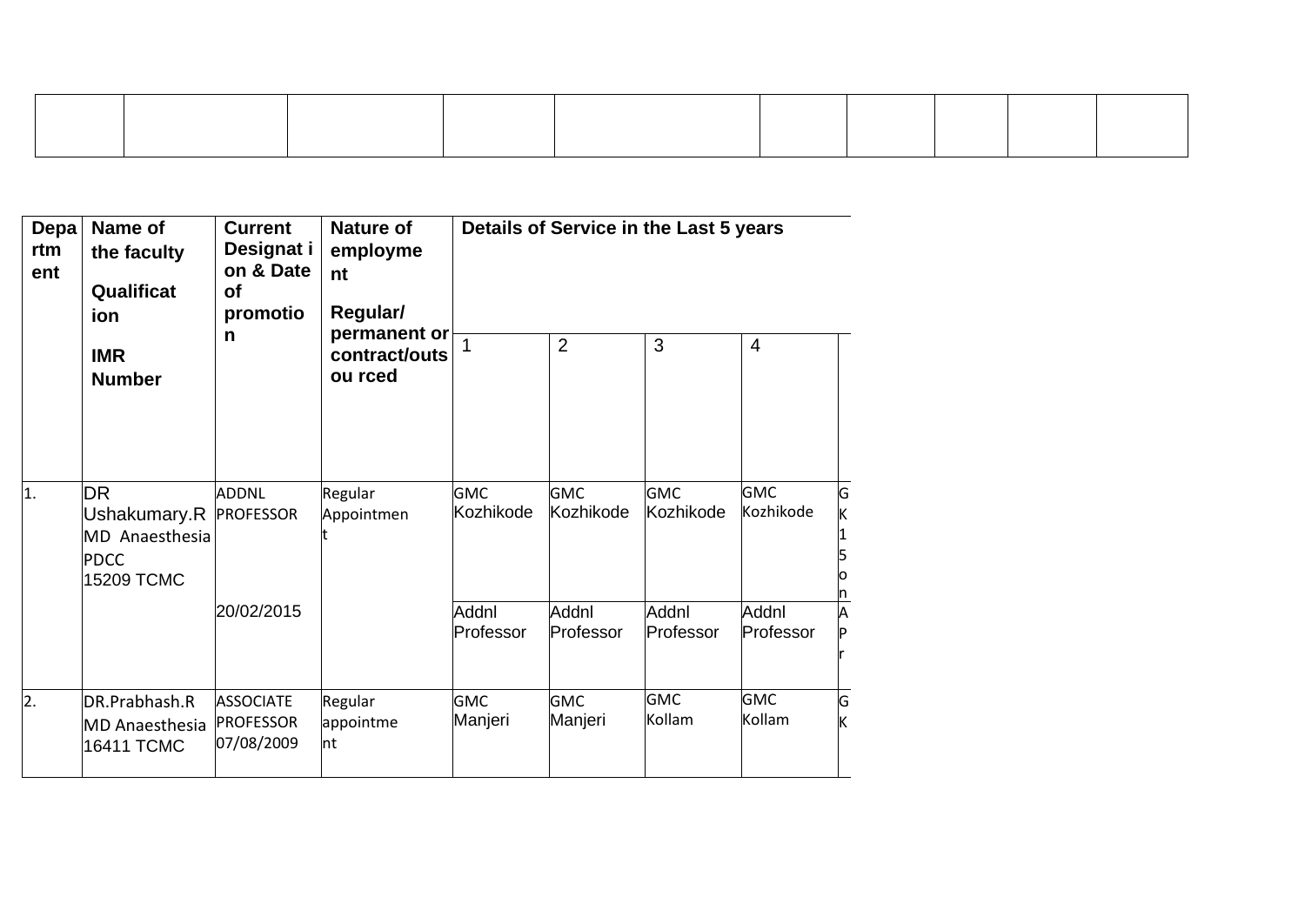| <b>Depar</b><br>tm ent                               | Name of<br>the faculty<br>Qualificat<br>ion<br><b>IMR</b><br><b>Number</b> | <b>Current</b><br>Designati on<br>& Date of<br>promotio n | Nature of<br>employm<br>ent<br>Regular/<br>permanent or<br>contract/out<br>sou rced | Details of Service in the Last 5 years<br>$\mathbf{1}$ | $\overline{2}$                     | 3                                                     | $\overline{4}$                       | 5                                    | <b>Number of lectures</b><br>taken/ye ar.<br><b>Topics covered</b>                                                                                                                                                       |
|------------------------------------------------------|----------------------------------------------------------------------------|-----------------------------------------------------------|-------------------------------------------------------------------------------------|--------------------------------------------------------|------------------------------------|-------------------------------------------------------|--------------------------------------|--------------------------------------|--------------------------------------------------------------------------------------------------------------------------------------------------------------------------------------------------------------------------|
| <b>FORENSI</b><br>$\mathsf C$<br><b>MEDICIN</b><br>E | DR.N.A.BALAR<br>AM.<br>M.B.B.S, M.D<br><b>REG NO.21073</b>                 | PROFESSOR07/<br>2016                                      | <b>REGULAR</b>                                                                      | <b>GMC, THRISS</b><br><b>UR</b>                        | GMC,<br><b>THRISS</b><br><b>UR</b> | GMC,<br><b>THRISSU</b><br>R, GMC<br><b>KOLLA</b><br>M | GMC,<br><b>KOLLA</b><br>$\mathbf{M}$ | GMC,<br><b>KOLLA</b><br>$\mathbf{M}$ | 2 hours 2019<br>10hrs per year 2020<br>8 hrs per 2021.<br><b>TOPICS:</b><br><b>INTRODUCTION</b><br><b>COURT AND LEGAL</b><br>PROCEDURE, MEDICOL<br><b>EGAL</b><br>AUTOPSY, MEDICOLEG<br>AL ASECTS OF<br>WOUNDS, IDENTITY |
|                                                      | DR. BINDU<br><b>SAMUEL</b><br>MBBS, MD<br>REG NO. 37319                    | <b>ASSISTANT</b><br><b>PROFESSOR</b>                      | <b>REGULAR</b>                                                                      | <b>GMC</b><br><b>KOLLAM</b>                            | <b>GMC</b><br><b>KOLLA</b><br>M    | <b>GMC</b><br><b>KOLLA</b><br>M                       | <b>GMC</b><br><b>KOLLA</b><br>M      | <b>GMC</b><br><b>KOLLA</b><br>M      | 12 hrs 2018<br>12 hrs 2019<br>12hours<br>per year 2020<br>8 hrs 2021<br><b>TOPICS</b><br>THANATOLOGY<br><b>ASPHYXIA</b><br><b>INJURIES, TRACE</b><br>EVIDENCE, SEXAL<br><b>OFFENCES</b><br>PREGNANCY.                    |
|                                                      | DR. DIPU<br><b>MOHAN</b><br>MBBS, MD<br>37399                              | <b>ASSISTANT</b><br><b>PROFESSOR</b>                      | <b>REGULAR</b>                                                                      |                                                        |                                    |                                                       | <b>GMC</b><br><b>KOLLA</b><br>M      | <b>GMC</b><br><b>KOLLA</b><br>M      | 2hrs per year 2020<br>6 hrs 2021<br><b>ASPHYXIA</b><br><b>BURNS TOXICOLOGY</b>                                                                                                                                           |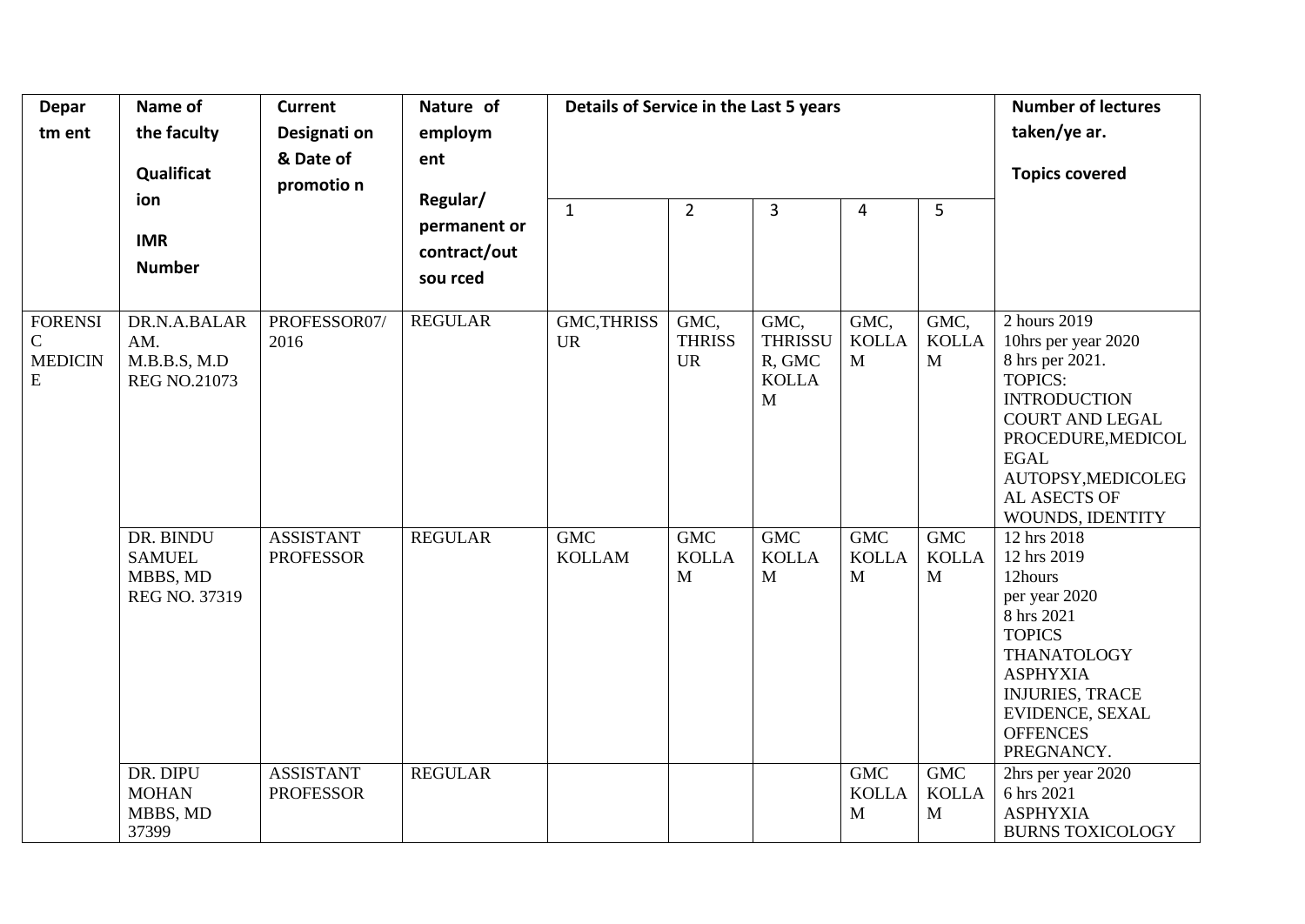|              |                  |         |  |            |            | <b>INFANTICIDE.</b> |
|--------------|------------------|---------|--|------------|------------|---------------------|
|              |                  |         |  |            |            |                     |
| DR. SMITHA S | <b>ASSISTANT</b> | REGULAR |  | <b>GMC</b> | <b>GMC</b> | 2 hours 2020        |
| MBBS, MD     | <b>PROFESSOR</b> |         |  | KOLLA      | KOLLA      | 7 hrs 2021          |
| REG NO.      |                  |         |  | M          | M          | THANATOLOGY,        |
| 33469        |                  |         |  |            |            | IDENTITY,           |
|              |                  |         |  |            |            | <b>TOXICOLOGY</b>   |
|              |                  |         |  |            |            | <b>FIREARMS</b>     |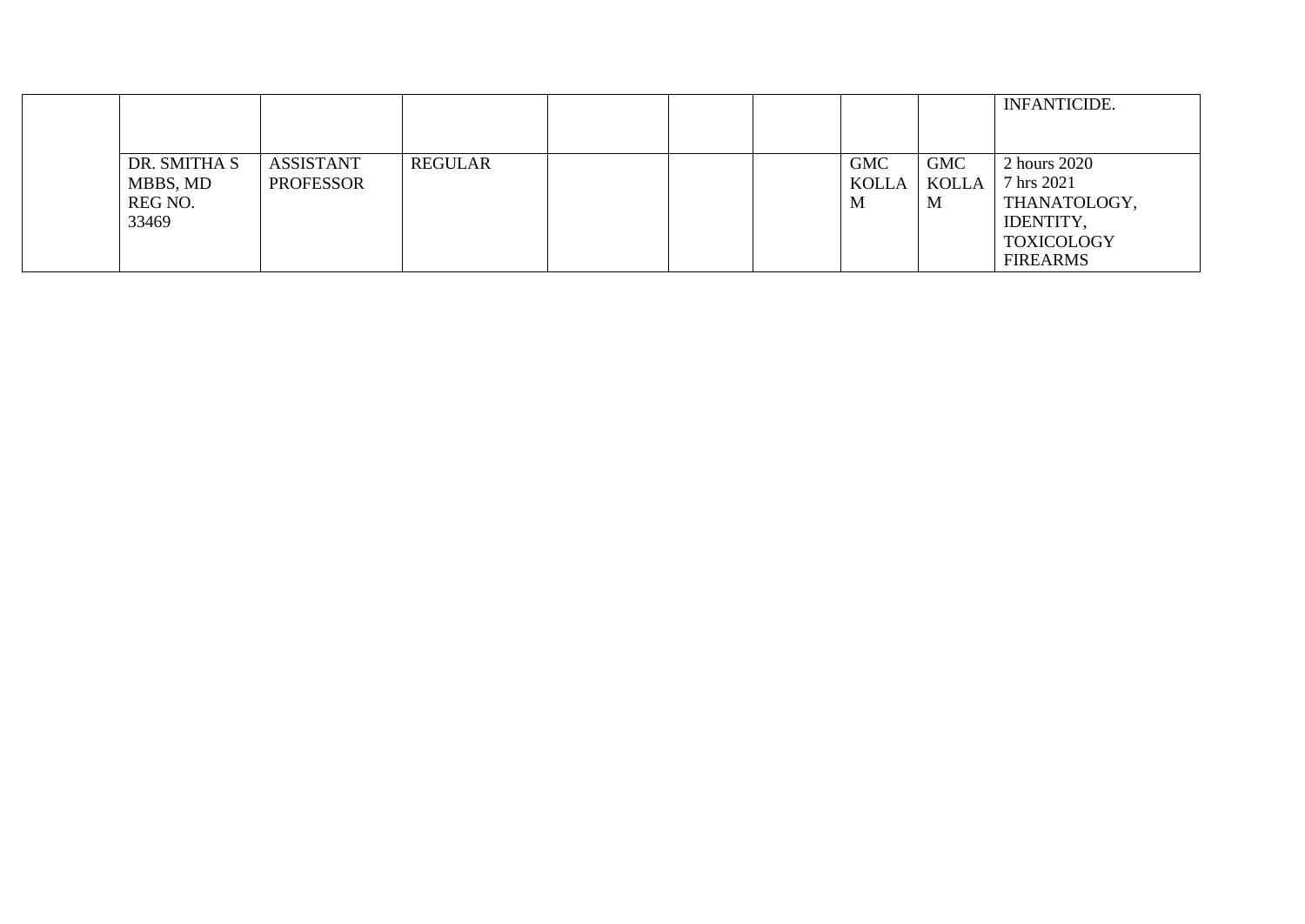|                    | Anaesthesia                                                           |                                                                |                                                                                           |                                        |                                                                 |                         |                         |                                               |                                        |
|--------------------|-----------------------------------------------------------------------|----------------------------------------------------------------|-------------------------------------------------------------------------------------------|----------------------------------------|-----------------------------------------------------------------|-------------------------|-------------------------|-----------------------------------------------|----------------------------------------|
| Depa<br>rtm<br>ent | Name of the<br>faculty<br><b>Qualificat ion</b>                       | <b>Current</b><br><b>Designation</b><br>& Date of<br>promotion | <b>Nature of</b><br>employme<br>nt<br>Regular/<br>permanent or<br>contract/outsou<br>rced | Details of Service in the Last 5 years | <b>Numb</b><br>er of lectur es<br>taken/ ye ar.<br><b>Topic</b> |                         |                         |                                               |                                        |
|                    | <b>IMR</b><br><b>Number</b>                                           |                                                                |                                                                                           |                                        | $\overline{2}$                                                  | 3                       | 4                       | 5                                             | s<br>cover ed<br>Anaesthesia<br>topics |
| 1.                 | DR Ushakumary.R<br><b>MD</b> Anaesthesia<br><b>PDCC</b><br>15209 TCMC | <b>ADDNL</b><br><b>PROFESSOR</b>                               | Regular<br>Appointment                                                                    | <b>GMC</b><br>Kozhikode                | <b>GMC</b><br>Kozhikode                                         | <b>GMC</b><br>Kozhikode | <b>GMC</b><br>Kozhikode | <b>GMC</b><br>Kollam<br>15/11/2021<br>onwards | 50                                     |
|                    |                                                                       | 20/02/2015                                                     |                                                                                           | Addnl<br>Professor                     | Addnl<br>Professor                                              | Addnl<br>Professor      | Addnl<br>Professor      | Addnl<br>Professor                            |                                        |
| $\overline{2}$ .   | DR.Prabhash.R<br><b>MD</b> Anaesthesia<br>16411 TCMC                  | <b>ASSOCIATE</b><br><b>PROFESSOR</b><br>07/08/2009             | Regular appointment                                                                       | <b>GMC</b><br>Manjeri                  | <b>GMC</b><br>Manjeri                                           | <b>GMC</b><br>Kollam    | <b>GMC</b><br>Kollam    | <b>GMC</b><br>Kollam                          | 15                                     |
|                    |                                                                       |                                                                |                                                                                           | Associate<br>Professor                 | Associate<br>Professor                                          | Associate<br>Professor  | Associate<br>Professor  | Associate<br>Professor                        |                                        |
| 3.                 | DR. Ganga. G<br><b>MD</b> Anaesthesia<br>18856 TCMC                   | <b>ADDITIONAL</b><br><b>PROFESSOR</b><br>(CAP)<br>09/01/2014   | Regular appointment                                                                       | <b>GMC</b><br>Kottayam                 | <b>GMC Kollam</b>                                               | <b>GMC Kollam</b>       | <b>GMC</b><br>Kollam    | <b>GMC</b><br>Kollam                          | 15                                     |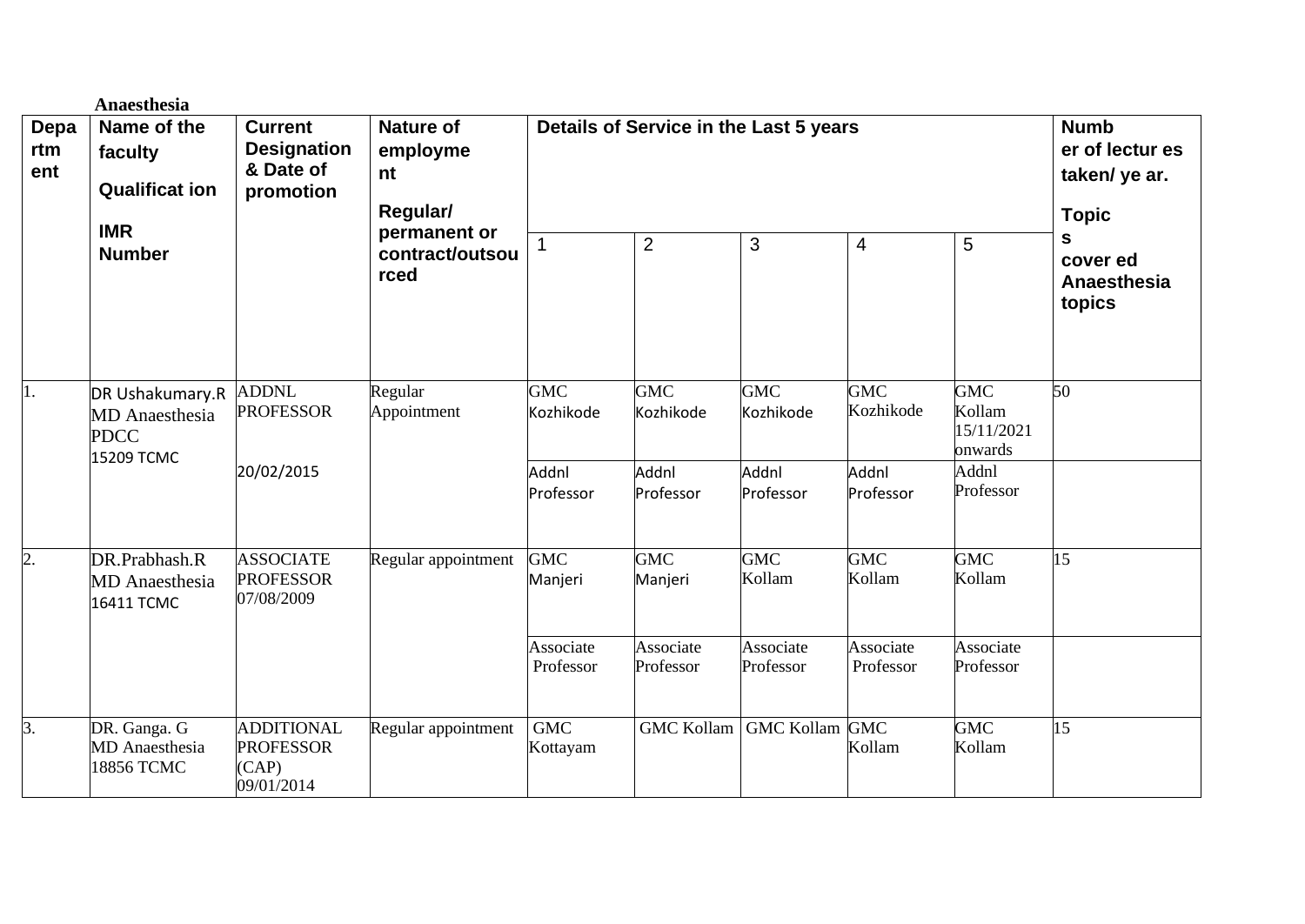|                |                                                                     |                                            |                                  | Addnl<br>Professor      | Addnl<br>Professor                    | Addnl<br>Professor                    | $\overline{A}$ ddnl<br>Professor      | Addnl<br>Professor                |    |
|----------------|---------------------------------------------------------------------|--------------------------------------------|----------------------------------|-------------------------|---------------------------------------|---------------------------------------|---------------------------------------|-----------------------------------|----|
|                |                                                                     |                                            |                                  |                         |                                       |                                       |                                       |                                   |    |
| $\overline{4}$ | Dr Gopakumar.A.K   Associate<br><b>MD</b> Anaesthesia<br>24049 TCMC | Professor<br>24/11/2011                    | Regular Appointment   GMC Kollam |                         | <b>GMC Kollam</b>                     | <b>GMC</b><br>Kollam                  | <b>GMC Kollam</b>                     | <b>GMC</b><br>Kollam              | 30 |
|                |                                                                     |                                            |                                  | Associate<br>Professor  | Associate<br>Professor                | Associate<br>Professor                | Associate<br>Professor                | Associate<br>Professor            |    |
| 5              | Dr Anoop.P<br><b>MD</b> Anaesthesia<br>33303 TCMC                   | Associate<br>Professor (CAP)<br>01/07/2017 | Regular Appointment GMC          | Trivandrum              | <b>GMC</b><br>Trivandrum              | <b>GMC</b><br>Trivandrum              | <b>GMC</b><br>Trivandrum              | GMC Kollam <sub>25</sub>          |    |
|                |                                                                     |                                            |                                  | Associate<br>Professor  | Associate<br>Professor                | Associate<br>Professor                | Associate<br>Professor                | Associate<br>Professor            |    |
| 6              | Dr Rehana.B<br><b>MD</b> Anaesthesia<br>30936 TCMC                  | Associate<br>Professor (CAP)<br>01/07/2017 | Regular Appointment GMC          | Trivandrum              | <b>GMC</b><br>Trivandrum              | <b>GMC</b><br>Trivandrum              | <b>GMC</b><br>Trivandrum              | <b>GMC</b><br>Kollam              | 25 |
|                |                                                                     |                                            |                                  | Associate<br>Professor  | Associate<br>Professor                | Associate<br>Professor                | Associate<br>Professor                | Associate<br>Professor            |    |
| 7              | Dr Divya Madhu<br>MD Anaesthesia<br>33345 TCMC                      | Associate<br>Professor (CAP)<br>29/12/2017 | Regular Appointment GMC          | Trivandrum<br>Assistant | <b>GMC</b><br>Trivandrum<br>Associate | <b>GMC</b><br>Trivandrum<br>Associate | <b>GMC</b><br>Trivandrum<br>Associate | <b>GMC</b><br>Kollam<br>Associate | 25 |
|                |                                                                     |                                            |                                  | Professor               | Professor                             | Professor                             | Professor                             | Professor                         |    |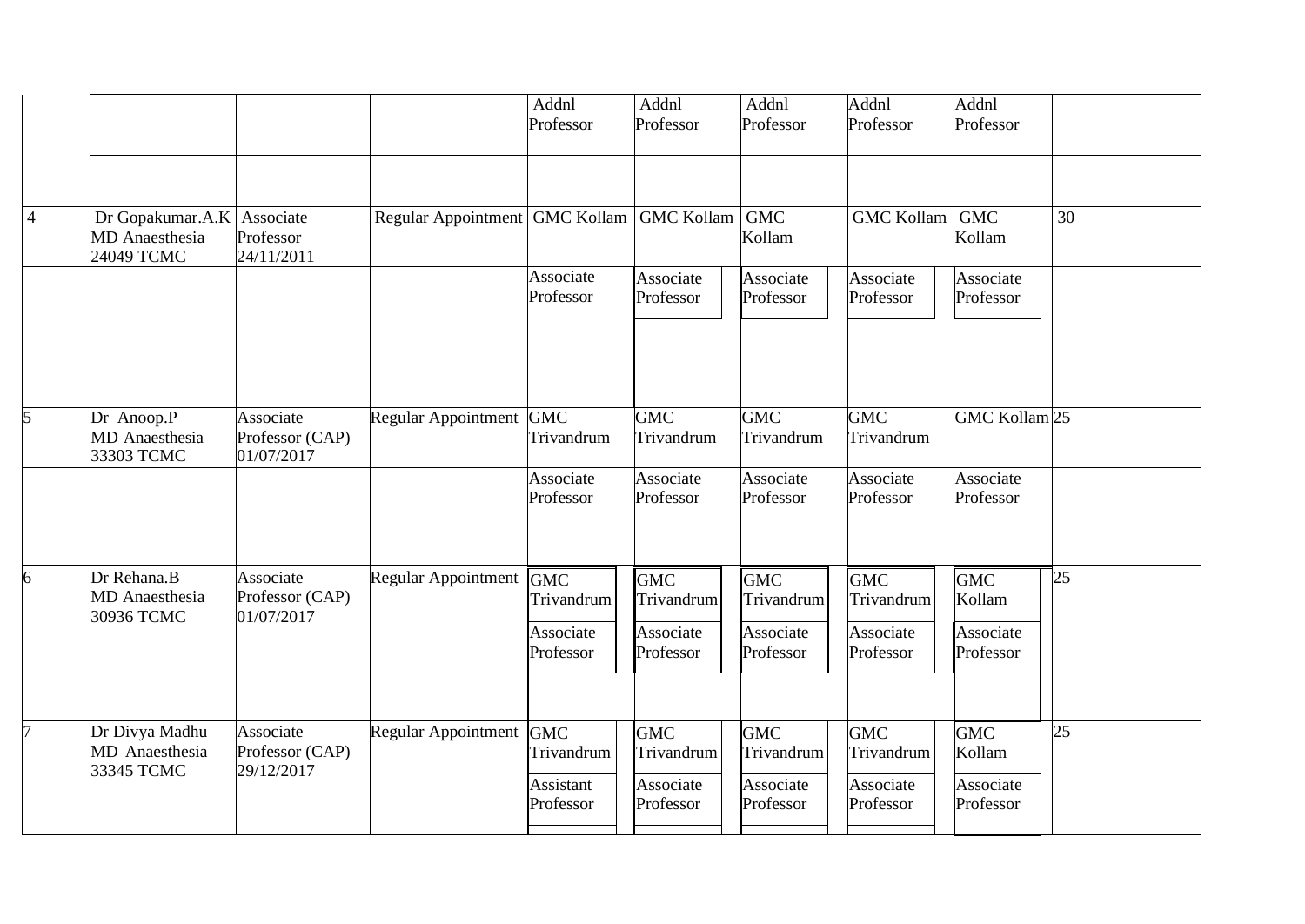| 8  | Dr Shiryl<br>Ashraf.M.A<br><b>MD</b> Anaesthesia<br>43789 TCMC | 14/06/2018 | <b>Assistant Professor Regular Appointment</b> | <b>GMC</b><br>Kollam<br>Assistant<br>Professor | <b>GMC</b><br>Kollam<br>Assistant<br>Professor | <b>GMC</b><br>Kollam<br>Assistant<br>Professor | <b>GMC</b><br>Kollam<br>Assistant<br>Professor | 15 |
|----|----------------------------------------------------------------|------------|------------------------------------------------|------------------------------------------------|------------------------------------------------|------------------------------------------------|------------------------------------------------|----|
| 19 | Dr Muhammed<br>Minshad<br><b>MD</b> Anaesthesia<br>40930 TCMC  | 10/04/2019 | <b>Assistant Professor Regular Appointment</b> |                                                | <b>GMC</b><br>Kollam<br>Assistant<br>Professor | <b>GMC</b><br>Kollam<br>Assistant<br>Professor | <b>GMC</b><br>Kollam<br>Assistant<br>Professor | 15 |

N.B.

- 1. Publications by faculty should be attached as annexure.
- 2. Publications should be quoted in Vancouver referencing style.
- 3. Medical Educator Training/ research methodology and dates

\*To be updated every new session/academic year

\*\*To be updated on 1st October each year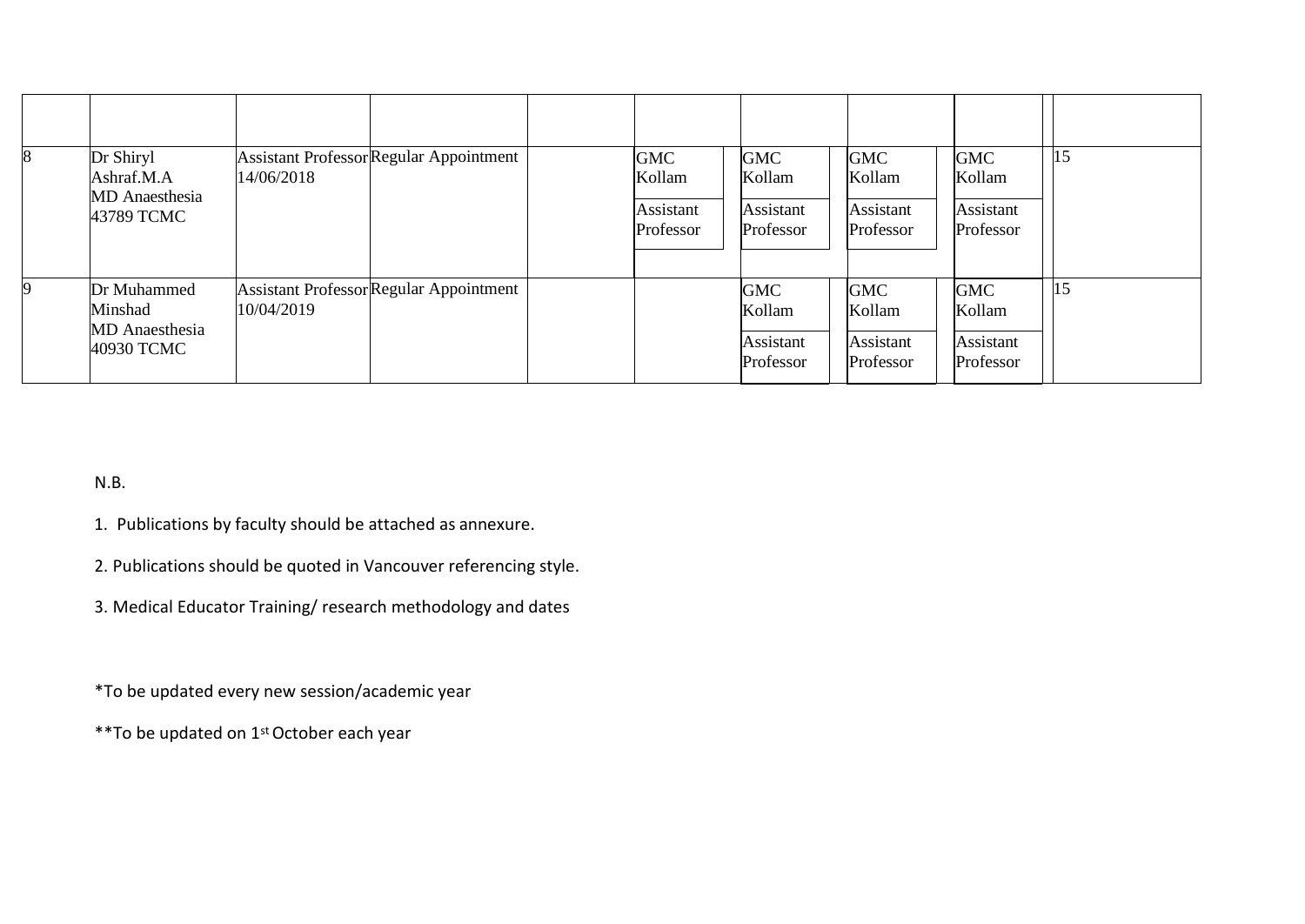### **Anatomy**

| Sr. | Faculty           | Publication in Vancouver referencing style.                                                                                                                                                                                                                                                                                                                                       | Pubmed Indexed                                               | Scopes                       |
|-----|-------------------|-----------------------------------------------------------------------------------------------------------------------------------------------------------------------------------------------------------------------------------------------------------------------------------------------------------------------------------------------------------------------------------|--------------------------------------------------------------|------------------------------|
| No  | Name              |                                                                                                                                                                                                                                                                                                                                                                                   | Yes/No                                                       |                              |
|     | Dr Lathi Kumari K | Leena Ammini , Romi Sadanandan, Lathi Kumari<br>Kalyanikutty Anatomical Study of variations of Cystic Artery<br>and contents of Calot"s triangle in South Kerala- a cross<br>sectional study J Evid Based Med Healthc 2021;8(27): 2363-<br>2367                                                                                                                                   | N <sub>O</sub><br><b>DOAJ INDEXED</b>                        |                              |
| 2   | Dr Susan Varghese | Sadanandan R, Varghese S, Morphology of Caudate<br>1.<br>lobe of Liver.J. Evolution Med. Dent. Sci. 2017; 6(90):<br>6268-6272<br>Varghese, Amma MMC. Morphometric study of dry<br>2.<br>human Scapulae.<br>Ramakrishnan S, Kunjunni K T, Varghese S. A<br>3.<br>Comparative Study on segmental microanatomy of<br>the human fallopian tube Natl J Clin Anat 2021;10:<br>$46 - 50$ | No<br>N <sub>0</sub><br>No                                   | N <sub>o</sub><br>No.<br>Yes |
| 3   | Dr Shihas P M     | Sajey.P.S, Shihas.P.M, Romi.S, A study on the morphological<br>variations of superficial palmar arch, JEMDS, Volume 6/Issue<br>33/April 24.2017,2741-47<br>Shihas.P.M, Rajad.R, Romi.S, A study on branching pattern of<br>arch of aorta and its variations, J Evid Based Med<br>Health, volume 4/issue 45/june05 2017, 2743-47                                                   | No<br>Index Copernicus indexed<br>NO.<br><b>DOAJ INDEXED</b> | No<br>No                     |

### Physiology

| S<br>r.<br>N<br>O | Faculty<br>Name        | Publication in Vancouver referencing style.                                                                                                                                                                                                                                                                                                                                                                                                                  | Pub<br>med<br>Inde<br>xed<br>Yes/<br>No | Sco<br>pes |
|-------------------|------------------------|--------------------------------------------------------------------------------------------------------------------------------------------------------------------------------------------------------------------------------------------------------------------------------------------------------------------------------------------------------------------------------------------------------------------------------------------------------------|-----------------------------------------|------------|
| $\mathbf{1}$      | Dr.<br>Geetha N        | Dr Cinthya C Das, Dr Sreekala K N, Dr N Geetha. Serum Ferritin in Gestational<br>Diabetes.JMSCR Vol   05     Issue   108     Page 26814-26819     August                                                                                                                                                                                                                                                                                                     | Yes                                     | Yes        |
|                   | <b>Bindu</b><br>Sundar | 1. VEP as an electrophysiologic tool in migraine, JEMDS, VOLUME 6, ISSUE 15, 1230-<br>1234<br>2.A study on significance of serum magnesium in migraine, JEBMH, VOLUME 4, ISSUE<br>19, 1102-1107<br>3. Nocturnal sleep quality and daytime sleepiness among first and second year MBBS<br>students, JEBMH/2019;6(34),2270-2275<br>4. Sleep quality, daytime sleepiness and academic performance in first year medical<br>students, JEMDS, VOLUME 8, ISSUE 39. | Yes                                     | Yes        |
|                   | Dr. Jessy<br>John      | 1. BIOMEDICINE-35(4):418-424,2015<br>2. IJAR, 2015, VOLUME-3, ISSUE 12, 780-786<br>3. INTERNATIONALJOURNAL OF CONTEMPORARY MEDICAL RESEARCH, 3(11); 3330-<br>3333,2016<br>4. Indian J PhysiolPharmacol 2017; 61(3): 302-307                                                                                                                                                                                                                                  | Yes                                     | <b>Yes</b> |
|                   | Dr.<br>Aneesh          | Aneesh Joseph et al . Cardiac autonomic activity, physical fitness and arterial blood<br>pressure of Kungfu practitioners, Translational sports medicine 3 (5). 447-453, 2020                                                                                                                                                                                                                                                                                | Yes                                     | <b>Yes</b> |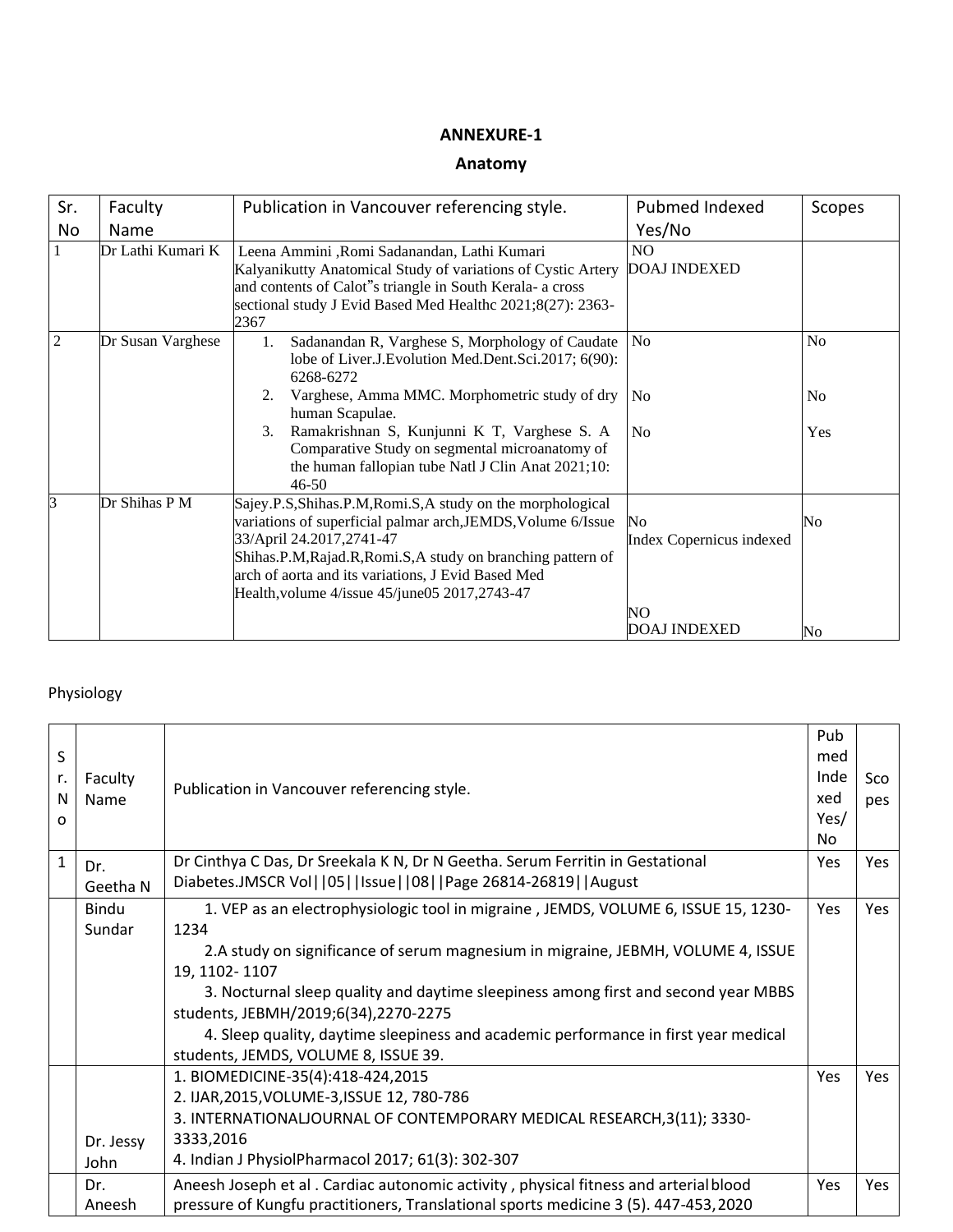| Joseph    |                                                                                     |     |     |
|-----------|-------------------------------------------------------------------------------------|-----|-----|
|           | Comparison of ppt with animation enhanced traditional demonstartion and traditional | Yes | Yes |
|           | practical demonstartion in physiology among first year UG medical students., NJPPP, |     |     |
|           | 2018;8(11):1481-1484                                                                |     |     |
|           | Effect of HT on motor nerve conduction variables, JEMBH, 2016:3(75):4091-4093<br>2. |     |     |
| Dr. Sayam | 3. Effect of anuloma viloma pranayama on primary dysmenorhhea in young females,     |     |     |
| Subhash   | IJAR, 5(8), 511-51                                                                  |     |     |

#### Biochemistry

| Sr.            | Faculty       | Publication in Vancouver referencing                                                                                                                                                                                                                                                                                                          | Pubmed Indexed | Scopus         |
|----------------|---------------|-----------------------------------------------------------------------------------------------------------------------------------------------------------------------------------------------------------------------------------------------------------------------------------------------------------------------------------------------|----------------|----------------|
| No             | Name          | style.                                                                                                                                                                                                                                                                                                                                        | Yes/No         |                |
| $\mathbf{1}$   | Dr.Sandhya CV | Erythrocyte glutathione peroxidase levels in<br>hyperthyroidism-effect of treatment with methimazole-<br>International Journal of Clinical Biochemistry and Research<br>2017;4(1):64-67<br>Sreekumari RG, Sandhya CV                                                                                                                          | N <sub>o</sub> | N <sub>o</sub> |
|                |               | Higher oxidative stress in current alcoholics compared to<br>abstinent alcoholics<br>and normal controls: a cross-sectional study<br>Sandhya C. V, Sreekumari R. G, Vidhukumar K<br>J. Evolution Med. Dent. Sci. Vol. 05/ Issue 37/ May 09,<br>2016                                                                                           | N <sub>o</sub> | N <sub>0</sub> |
|                |               | Study of Glutathione peroxidase as an indirect<br>biochemical index of enzymatic deiodination of<br>thyroid hormones in hypothyroidism-International Journal<br>of Recent Trends in Science And Technology, Volume 19,<br>Issue 3, 2016 pp 467-470<br>Sreekumari R G.Sandhya C V                                                              | N <sub>o</sub> | N <sub>o</sub> |
|                |               | Protein Oxidation in Active and Abstinent Alcoholics in<br><b>Comparison With Normal Controls</b><br>Sandhya CV, Vidhukumar K, Sreekumari RG Journal of<br>Medical Science and Clinical research, Vol 04, Issue 07, p<br>11622-28, July 2016                                                                                                  | N <sub>o</sub> | N <sub>o</sub> |
| $\overline{2}$ | Dr.Asha NS    | Role of oxidative stress and antioxidant status in<br>preeclampsia Asha NS, Anju Varghese The Pharma<br>Innovation Journal 2015; Vol 04, Issue 07, p 67-68                                                                                                                                                                                    | N <sub>o</sub> | N <sub>o</sub> |
|                |               | Inflammatory markers in Type II Diabetes mellitus Anju<br>Varghese, Asha NS, Celine ™, Prasanna D<br>The Pharma Innovation Journal 2015; Vol 04, Issue 07, p<br>64-66                                                                                                                                                                         |                |                |
| 3              | Dr. Nila S. G | S. G. Nila, Zachariah Bobby, Gowri Dorairajan & Sajini<br>Elizabeth Jacob (2019):<br>Diagnostic ability of hepcidin in predicting fetal outcome in<br>preeclampsia, The Journal of Maternal-<br>Fetal & Neonatal Medicine 2021; 34 (22): 3678-3683, DOI:<br>10.1080/14767058.2019.1689561                                                     | Yes            | N <sub>o</sub> |
|                |               | Nila Shaji Geetha, Zachariah Bobby, Gowri Dorairajan &<br>Sajini E. Jacob<br>(2020): Increased hepcidin levels in preeclampsia: a<br>protective mechanism against iron<br>overload mediated oxidative stress?, The Journal of<br>Maternal-Fetal & Neonatal Medicine, Online published on<br>20 Feb 2020 DOI:<br>10.1080/14767058.2020.1730322 | Yes            | N <sub>o</sub> |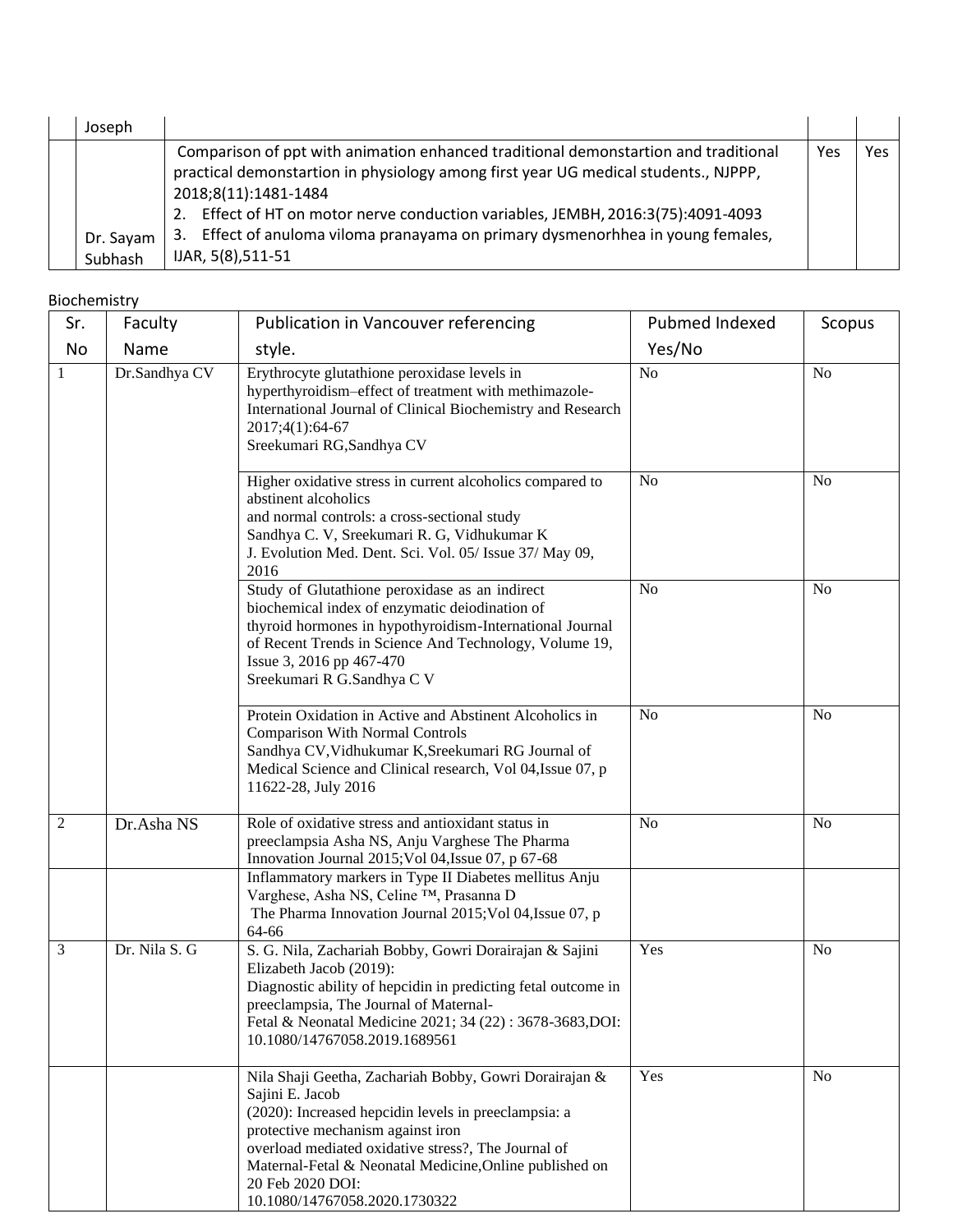|                |                               | <b>Annexure 1</b>                                                                                                                                                                                                                                                                                                                                                         |                                           |                     |                                     |
|----------------|-------------------------------|---------------------------------------------------------------------------------------------------------------------------------------------------------------------------------------------------------------------------------------------------------------------------------------------------------------------------------------------------------------------------|-------------------------------------------|---------------------|-------------------------------------|
| Sr. No         | <b>Faculty</b><br><b>Name</b> | Publication in Vancouver referencing style.                                                                                                                                                                                                                                                                                                                               | <b>Pubmed</b><br><b>Indexed</b><br>Yes/No | <b>Scopus</b>       | <b>BCBR/</b><br>rBCW-MET            |
| $\mathbf{1}$   | Dr Jayan P.S                  | Savaringal JP, Sanalkumar KB. Antiulcer effect of extract of rhizome of Curcuma longa. L<br>against aspirin-induced peptic ulcer in rats. Natl J Physiol Pharm Pharmacol<br>2018;8(5):650-657.                                                                                                                                                                            |                                           | <b>EMBASE</b>       | <b>BCBR</b> -March-June             |
|                |                               | Savaringal JP, Lally MS. Anti inflammatory effect of rhizome of Curcuma longa. Linn, in<br>Albino rats by the method of Carrageenin induced paw oedema. Int J Basic Clin Pharmacol<br>2018;7:229-33.                                                                                                                                                                      |                                           | <b>I.Copernicus</b> | 2021<br>rBCMET-Nov<br>2016          |
|                |                               | Savaringal JP, Sanalkumar KB. Anti-ulcer effect of rhizome of Curcuma longa Linn, by<br>the method of pyloric ligation. Int J Basic Clin Pharmacol 2018;7:20-6.                                                                                                                                                                                                           |                                           | <b>I.Copernicus</b> |                                     |
|                |                               | Savaringal JP, Sanalkumar KB. Gastroprotective effect of curcuma longa lin against<br>ethanol induced gastric ulcer in rats. J. Evolution Med. Dent. Sci. 2018;7(03):332-337                                                                                                                                                                                              |                                           | <b>I.Copernicus</b> |                                     |
| $\overline{2}$ | Dr Reeja R.                   | Reeja R, Ramani PT, Dawnji SR, Raj MRPR. Cytoprotective role of Vitamin E on the<br>toxicity of ABVD (doxorubicin, bleomycin, vinblastine, and dacarbazine) and COPP<br>(cyclophosphamide, vincristine, procarbazine, and prednisone) chemotherapeutic regimes -<br>An experimental animal study in albino rats. Natl J Physiol Pharm Pharmacol<br>2020;10(12):1128-1137. |                                           | <b>EMBASE</b>       | <b>BCBR-2020</b><br>rBCMET-Nov 2017 |
|                |                               | Dawnji SR, Reeja R, Rakesh Praveen Raj MR. Toxicity profile of thal-dex regime in<br>patients with multiple myeloma. Int J Basic Clin Pharmacol 2017;6:1073-7                                                                                                                                                                                                             |                                           | <b>I.Copernicus</b> |                                     |
|                |                               | Reeja R, JS Beena, Ajithkrishnan S A, NAIR R B. Adverse drug reactions in pediatric<br>patients in a tertiary care hospital in Kollam. Asian J Pharm Clin Res. 2021;14(4):113-5                                                                                                                                                                                           |                                           | <b>EMBASE</b>       |                                     |
|                |                               | Reeja R, Geetha N. Acute toxicity profile of ABVD and COPP regimens in patients with<br>Hodgkin lymphoma. National journal of basic medical sciences 2012; 2(3):268-73                                                                                                                                                                                                    |                                           | <b>I.Copernicus</b> |                                     |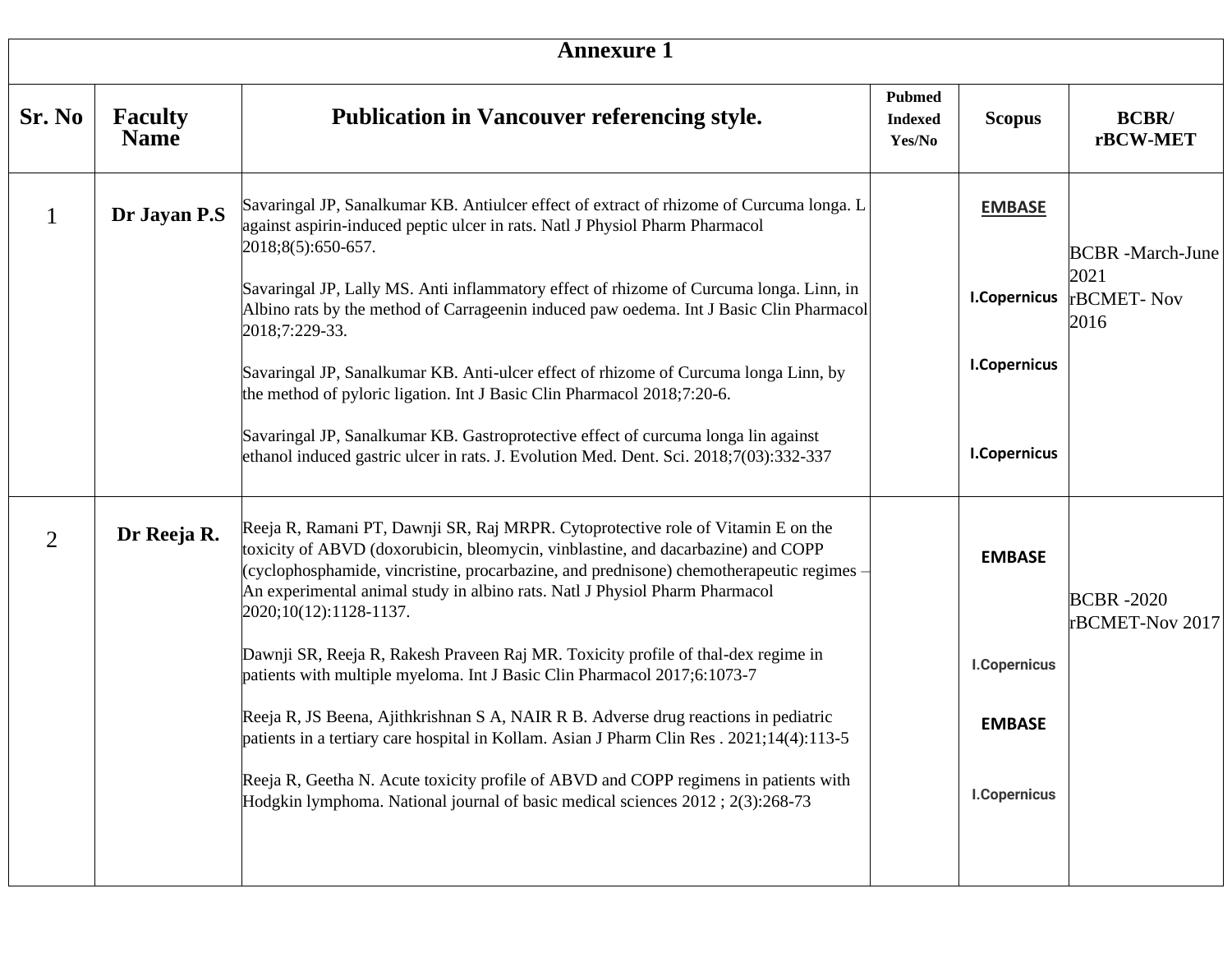|   | Dr Prasanth M.             |                                                                                                                                                                                                                                                                                                                                                                                                  |                                     | $BCBR - Nov 2021$<br>rBCMET-Nov 2021 |
|---|----------------------------|--------------------------------------------------------------------------------------------------------------------------------------------------------------------------------------------------------------------------------------------------------------------------------------------------------------------------------------------------------------------------------------------------|-------------------------------------|--------------------------------------|
| 4 |                            | Dr Ahmed A.K Ahmed A. Kannoor, Ramani P. T. "Effect of ethanolic extract of Centella asiatica on<br>maximal electroshock seizure in albino mice".Int J Res Med Sci.2020 Oct;8(10):3678-3681<br>Ahmed A. Kannoor, Ramani P. T. "Effect of ethanolic extract of Centella asiatica on<br>pentylene tetrazol induced seizure in albino mice" Int J Basic Clin Pharmacol. 2020<br>Oct;9(10):1583-1586 | <b>I.Copernicus</b><br>I.Copernicus |                                      |
|   | Dr Sonish S<br>Prabhakaran | Prabha MP S, S Prabhakaran S. Assessment of knowledge, attitude, and practice about<br>package inserts among medical undergraduate students: a cross-sectional questionnaire-<br>based study. Asian J Pharm Clin Res. 2021 Mar; 14(3): 112-5.                                                                                                                                                    | <b>EMBASE</b>                       |                                      |

### LIST OF PUBLICATIONS Pathology

# **Dr. Laila Raji.N. Professor and HOD:**

1. Sheela KM.Lailaraji N, AnithaAsokanC.Pleomorphic Sarcoma in Paratesticular Region. World Journal of Pathology. 2017 Jun 17: 6(11);htt[p/www.npplweb.com/wjp/content/6/11](http://www.npplweb.com/wjp/content/6/11)

2. Priya PV, Raji LN, "Disseminated Peritoneal Leiomyomatosis" An imitator of Disseminated Intra- Abdominal Malignancy. International journal of Medical Science and Innovative Research, 2017, Oct vol – 2 (5) : 368-370;ISSN-0-2458-868X-ISSN 2458-8687

3. Nisha G, Raji LN, Sankar S, The histomorphological study of colorectal polyps with emphasis to their proliferative activity, JEMDS, 2017, decvol -6(93): 6708-6711, e-ISSN -2278-4802 P ISSN 2278-4748

4. Sugathan V, Varghese S, Raji LN. Acomparative study of clinic- pathological and radiological features of palpable breast lesions. J. Evolution Med. Dent.Sci.2017; 6(10) : 770-776, DOI: 10.14260/Jemds/FEB 2017/167;e- ISSN -2278-4802,p-ISSN- 2278-4748, vol 6, issue 10

5. Subhash R, Arunkumar ML, Natesh B, Raji L, Inflammtorypseudotumor of the biliary tract.www.ijponline org DOI 10.4103/0377-4929.101763

6. Subhash R, Valiyaveettil IA, Natesh B, Raji L, Biliary tract intraductal papillary mucinous neoplasm: a brief report and review of literature. Indian Journal of Pathology and Microbiology. 2014 Oct 1: 57(4): 588.http/www.ijpnonline July 17/2017 IP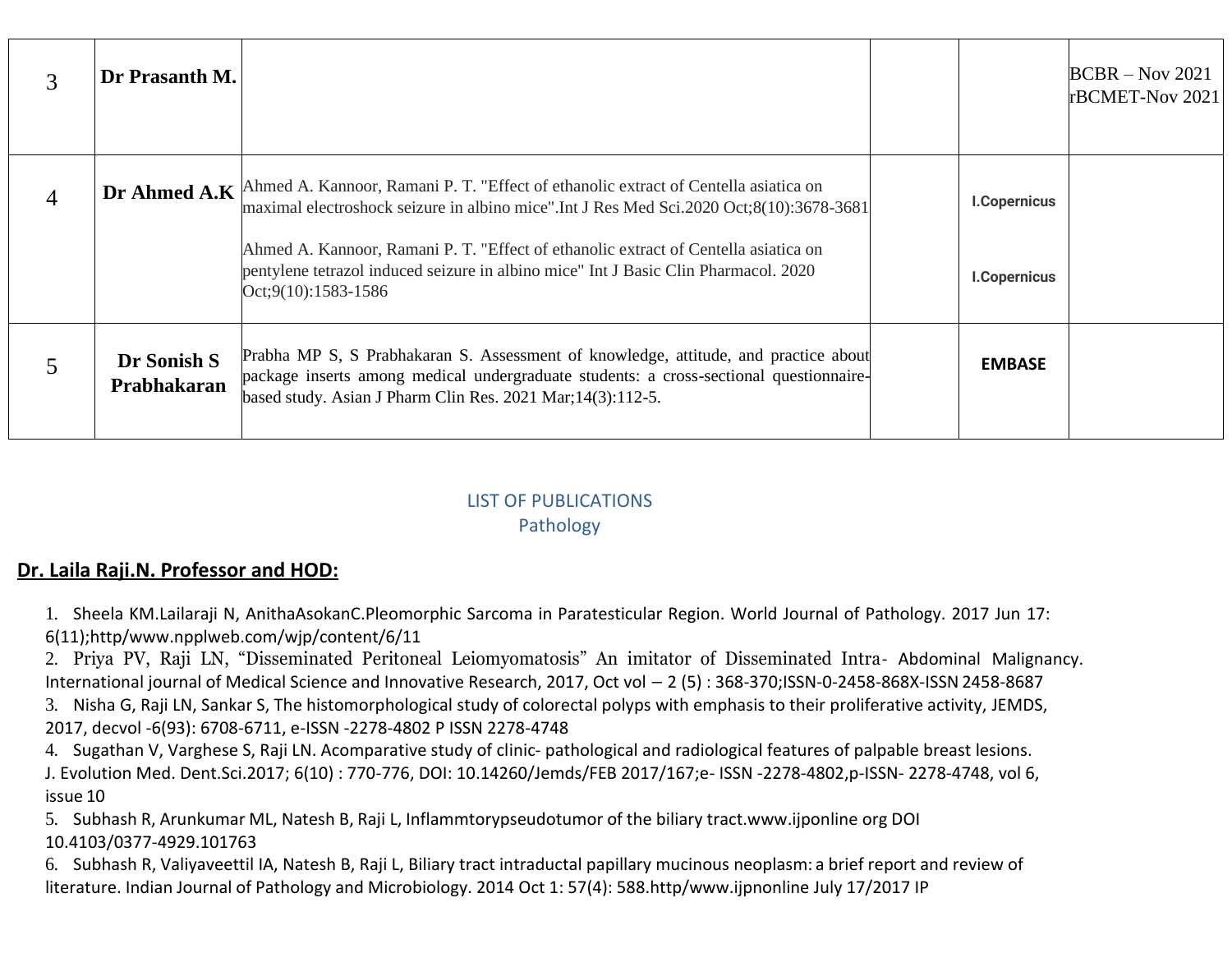#### 117.246.229.10

- 7. Dr.LailaRaji, DrTeenumary Thomas. Papillary Eccrine adenoma a case report.International journal of Medical Science and innovative research, vol3, issue 3, may 18, pg 149-151,ISSN .0- 2458-868 X- ISSN P-2458-8687.
- 8. Veena R Nair, Laila Raji.N, Bhavya, Sankar. Histopathological pattern and expression of Ki-67, EGFR in central nervous system tumors.J.Evolution Med. Dent.Sci./Vol 8/issue 09/March 04,2019.

### **DrSeenaA R, Associate Professor:**

- 1. Unusual presentation of leukemias, a review of 2 cases. Journal of evolution of medical and dental sciences.2017 6(49). Seena AR, Lillarani V
- 2. Surgical excision of eyeball- is all cases unavoidable. Journal of evolution of medical and dental sciences.2017 6 (69). Seena AR
- 3. Prevalence of intraorbital neoplasms- a retrospective study of 7 years. Journal of evolution of medical and dental sciences.2018 7 (20). Seena AR, Sreedevi AR.
- 4. ALK neg anaplastic large cell lymphoma with cutaneous and bone manifestations- review artice. EJBPS 2020 7(9). Seena S, Seena AR.

## **Dr. Sushma, Asst. Professor:**

1.Sushma. The role of Rescreening in the Quality Control program of Cervical Smear Reporting. International Journal of Contemporary

Medical Research.2017.4(2).E- ISSN: 2393-915X, P-ISSN: 2454- 7379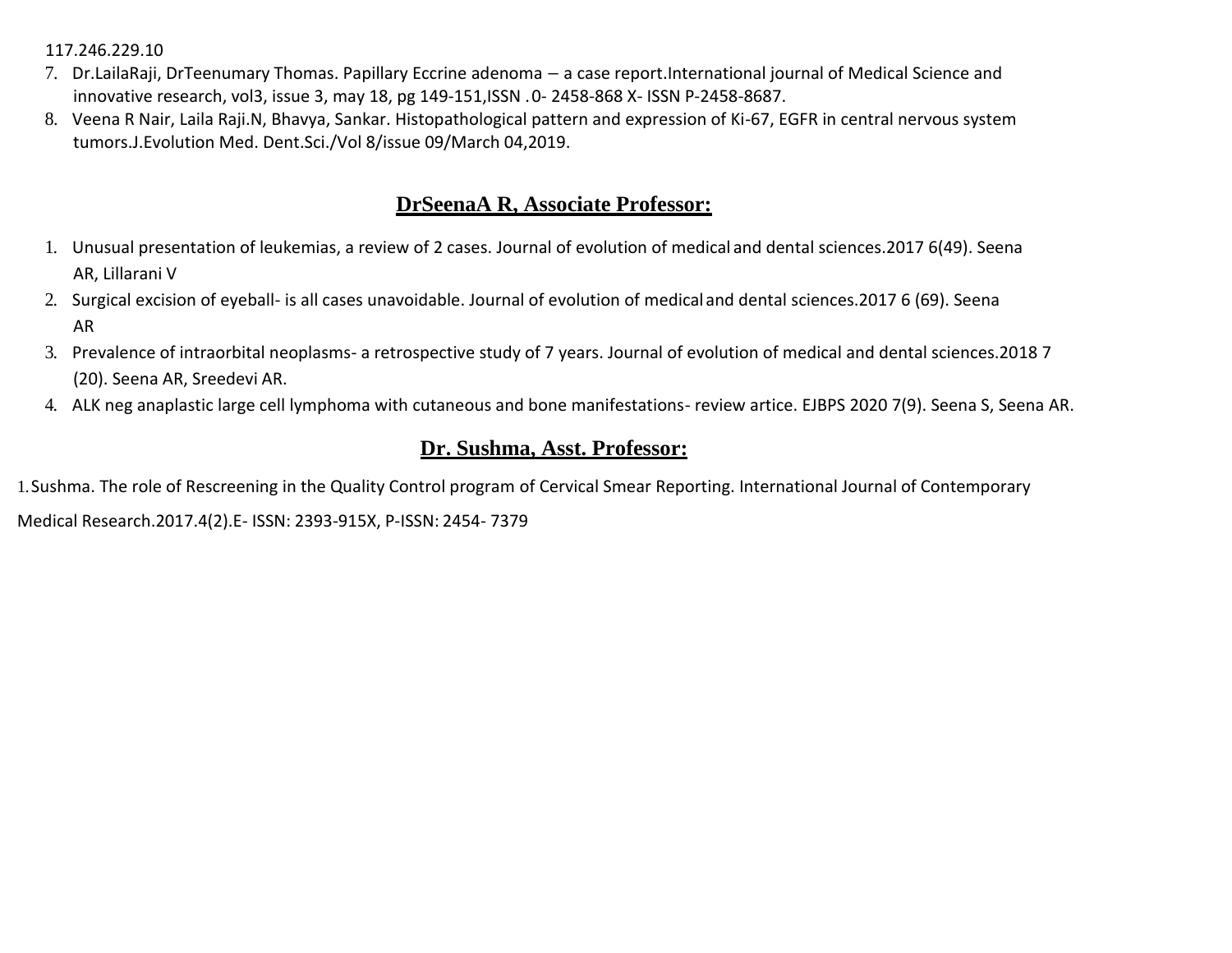2.Sushma, RoshnyJacob.Implications of interobserver variability in cervical smear reporting. 2017; 5(9). e- ISSN-2320-6012, pISSN 2320-6071

3.Reshmi P Sasi, Sushma. Expression of Immunohistochemical markers (CD56 and p63) in various non neoplastic and neoplastic lesions of thyroid gland. Journal of Clinical and Diagnostic Research, 2020;14(2).

### **Dr. Ashley Ann Varughese, Asst. Professor:**

1.Ashley Ann Varughese, Alfy Ann George, Elizabeth K Abraham. A rare case of cotylenoid dissecting leiomyoma of the uterus in a pregnant lady  $-$  a case report. International Journal of Current Research, 10, (06), 70644-70646.

2. Anu Sumi Issac, Ashley Ann Varughese et al. A clinicopathological analysis of 120 cases of prostate biopsies and their correlation with PSA levels. APALM.2237.

### **Dr. Suma S, Asst. Professor:**

1.Suma S, Shameem K Ummerali. HER 2neu expression in colorectal cancers. International journal of comtemporary medical research 2017, 4 (6). E- ISSN: 2393-915X, P-ISSN: 2454- 7379.

2.Shameem KasthuriUmmerali, Suma Sarojini. Correlation of HER 2 neu expression and histopathological grading and staging of colorectal carcinomas. Journal of evolution of Medical and Dental sciences. 2017, 6(60). E- ISSN- 2278-4802, P-ISSN-2278-4748.

| Sr. | Faculty                  | Publication in Vancouver referencing                                                  | Pubmed  | Scopes |
|-----|--------------------------|---------------------------------------------------------------------------------------|---------|--------|
| No  | Name                     | style.                                                                                | Indexed |        |
|     |                          |                                                                                       | Yes/No  |        |
|     | Dr. Geetha<br>Raveendran | Kizhakkekaramel P, Ajith Kumar V T, Philip RR,<br>Raveendran G. Repeated outbreaks of |         |        |
|     |                          | paratyphoid fever- An ongoing threat in north                                         |         |        |
|     |                          | kerala. Journal of medical science and clinical<br>research.6.10.18535/jmscr/v6i2.65  |         |        |
|     | Dr. Geetha               | Vidya B, Priya Ashok, <mark>Raveendran G</mark> . MRSA                                |         |        |
|     | Raveendran               | colonisation and disease severity in atopic                                           |         |        |
|     |                          | dermatitis. J of clinical and diagnostic research                                     |         |        |
|     |                          | 2018; 12(4):DM01-DM03.                                                                |         |        |
|     | Dr. Geetha               | Kalpana G, Sohanlal T, Sheena K, Raveendran G.                                        |         |        |
|     | Raveendran               | Exudative pharyngitis by Corynebacterium                                              |         |        |
|     |                          | pseudodiphtherium - A diagnostic challenge                                            |         |        |
|     |                          | during diphtheria epidemic. J of Clinical and                                         |         |        |
|     |                          | Diagnostic research, 2018 Apr, Vol 12 (4) DM01-                                       |         |        |
|     |                          | DM03.                                                                                 |         |        |
|     | Dr. Geetha               | Sheena K, Kizhakkekaramel P, Kalpana G,                                               |         |        |
|     | Raveendran               | Jaichand J, Kurkeran R, <mark>Raveendran G</mark> . Re-                               |         |        |

#### **ANNEXURE-1 MICROBIOLOGY**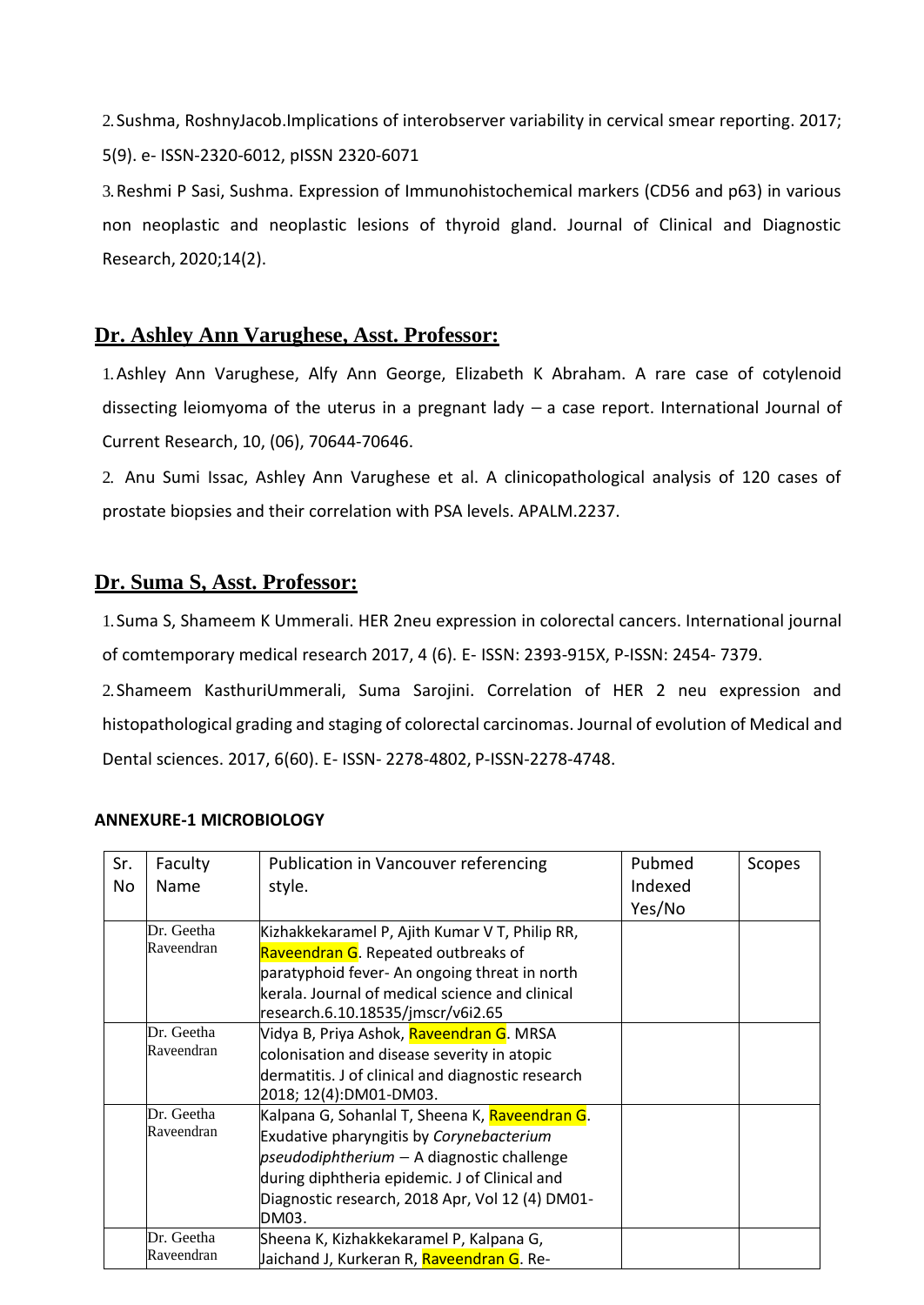|                               | emergence of diphtheria in Malappuram district,<br>North Kerala. Indian J of academy of clinical<br>microbiologists Vol 20 (1). 18;37-39                                                                                                                                                                                                                                                                                                     |     |  |
|-------------------------------|----------------------------------------------------------------------------------------------------------------------------------------------------------------------------------------------------------------------------------------------------------------------------------------------------------------------------------------------------------------------------------------------------------------------------------------------|-----|--|
| Dr. Nizamuddin<br>Mundangalam | Nizamuddin M,Tuteja U,Shukla J,Nair L, Sudarsana<br>J. Early diagnosis of Human leptospirosis by<br>antigen detection in blood. Indian J Med<br>Microbiology. 2006 Oct; 24(4):342-5.<br>Doi: 10.4103/0255-0857.29415.PMID:17185873.                                                                                                                                                                                                          | yes |  |
| Dr. Nizamuddin<br>Mundangalam | Kaniyarakkal V, <mark>Mundangalam N</mark> , Moorkoth AP,<br>Mathew S. Intestinal parasite profile in the stool<br>of HIV positive patients in relation to immune<br>status and comparison of various diagnostic<br>techniques with special reference to<br>Cryptosporidium at a tertiary care hospital in<br>South India. Adv Med. 2016; 2016:3564359.<br>Doi:10.1155/2016/3564359. Epub 2016 Jul 17.<br>PMID: 27493988; PMCID: PMC4967466. | yes |  |
| Dr. Nizamuddin<br>Mundangalam | Mundangalam N. Urinary tract infection in tertiary<br>care hospital in kerala and Burkholderia cepacia in<br>uncomplicated UTI. J. Evid. Based Med. Healthc.<br>2018; 5(23), 1751-1754.<br>DOI:10.18410/jebmh/2018/367                                                                                                                                                                                                                       |     |  |
| Dr. Nizamuddin<br>Mundangalam | Thampi DK, <mark>Mundangalam N</mark> , Puliikkottil SK <i>et al.</i><br>Comparison of phenotypic MRSA Detection<br>methods with mecA gene PCR in a tertiary care<br>centre in India. J Evolution Med Dent Sci 2019;<br>8(36): 2813-2817.<br>DOI: 10.14260/jemds/2019/610                                                                                                                                                                    |     |  |
|                               | Dr. Sasikumari O <mark>Sasikumari.O</mark> , Sreekumary PK, Jayalekha B. The<br>bacterial profile of surgical site infection<br>occurring within one week after surgery in a<br>tertiary care unit. J Acad Clin Microbiol. Vol 18 (2)<br>2016.<br>DOI: 10.4103/0972-1282.194926                                                                                                                                                              |     |  |
|                               | Dr. Sasikumari.O Sujatha T L, Sasikumari O. Prevalence and microbial<br>etiology of surgical site infections following major<br>abdominal gynecologic surgeries in a tertiary care<br>centre. JMSCR 2017; 5(1): 15876-15883.<br>DOI:<br>https://dx.doi.org/10.18535/jmscr/v5i1.105.                                                                                                                                                          |     |  |
|                               | Dr. Sasikumari O T.G Anjaleena, O. Sasikumari, T. Gopakumar. 2017.<br>A study on the bacterial profile of urinary tract<br>infection in antenatal cases attending tertiary care<br>unit. Int J Curr Microbiol App Sci;6(7): 2419-2424.<br>DOI:<br>https://doi.org/10.20546/ijcmas.2017.607.286.                                                                                                                                              |     |  |
|                               | Dr. Sasikumari O Anna Cherian, Sasikumari O. Microbial profile of<br>high vaginal swab from women of reproductive<br>age group in a tertiary care hospital. Int J Curr<br>Microbiol App Sci 2017; 6(7): 2366-2370.<br>DOI:https://doi.org/10.20546/ijcmas.2017.607.<br>338.                                                                                                                                                                  |     |  |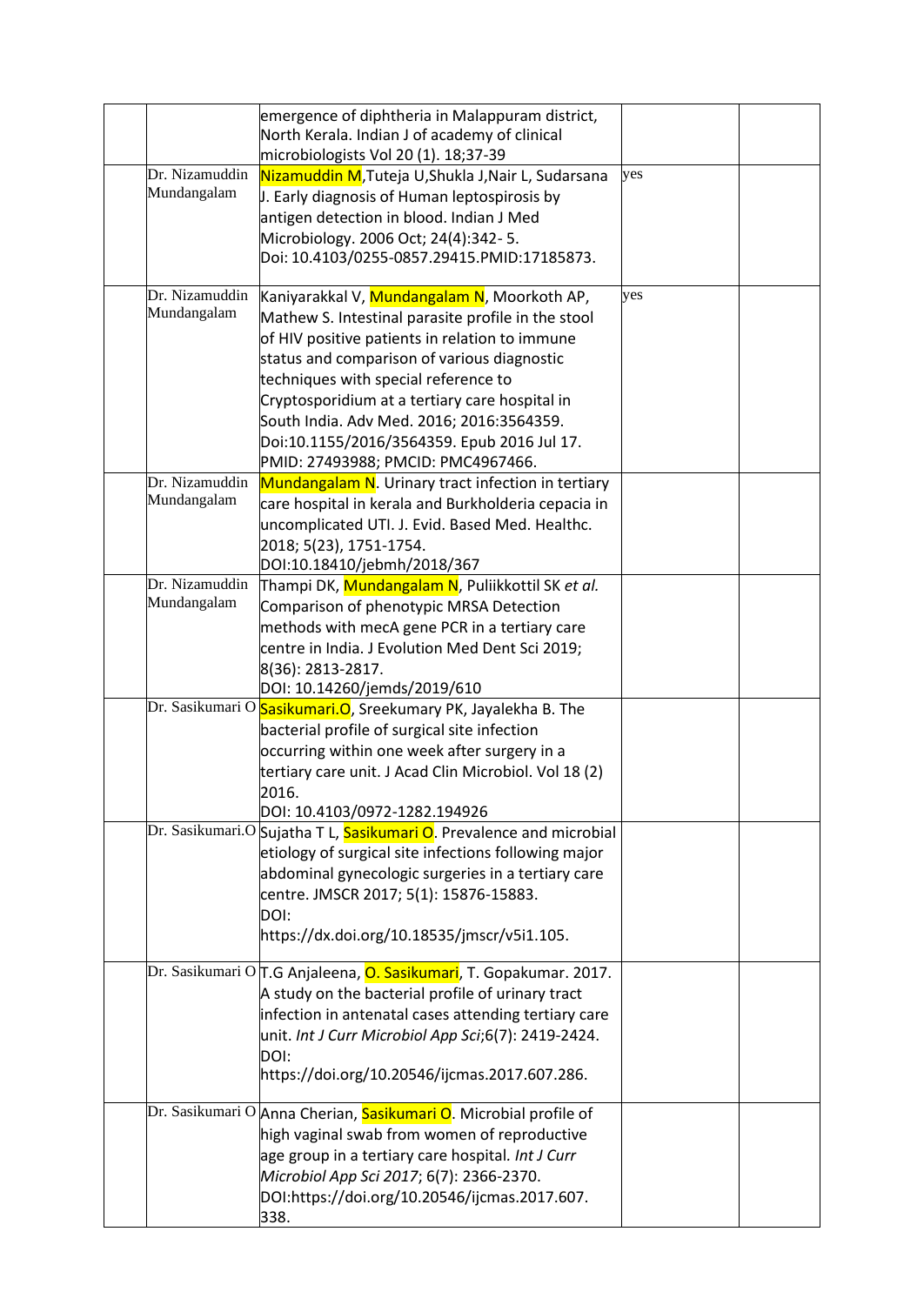| Dr. Kiran Gopal   Kiran Gopal, Solabannavar SS, Mohammed Riyas. |  |
|-----------------------------------------------------------------|--|
| Aerobic bacteriology of chronic suppurative otitis              |  |
| media and its antibiotic susceptibility pattern in a            |  |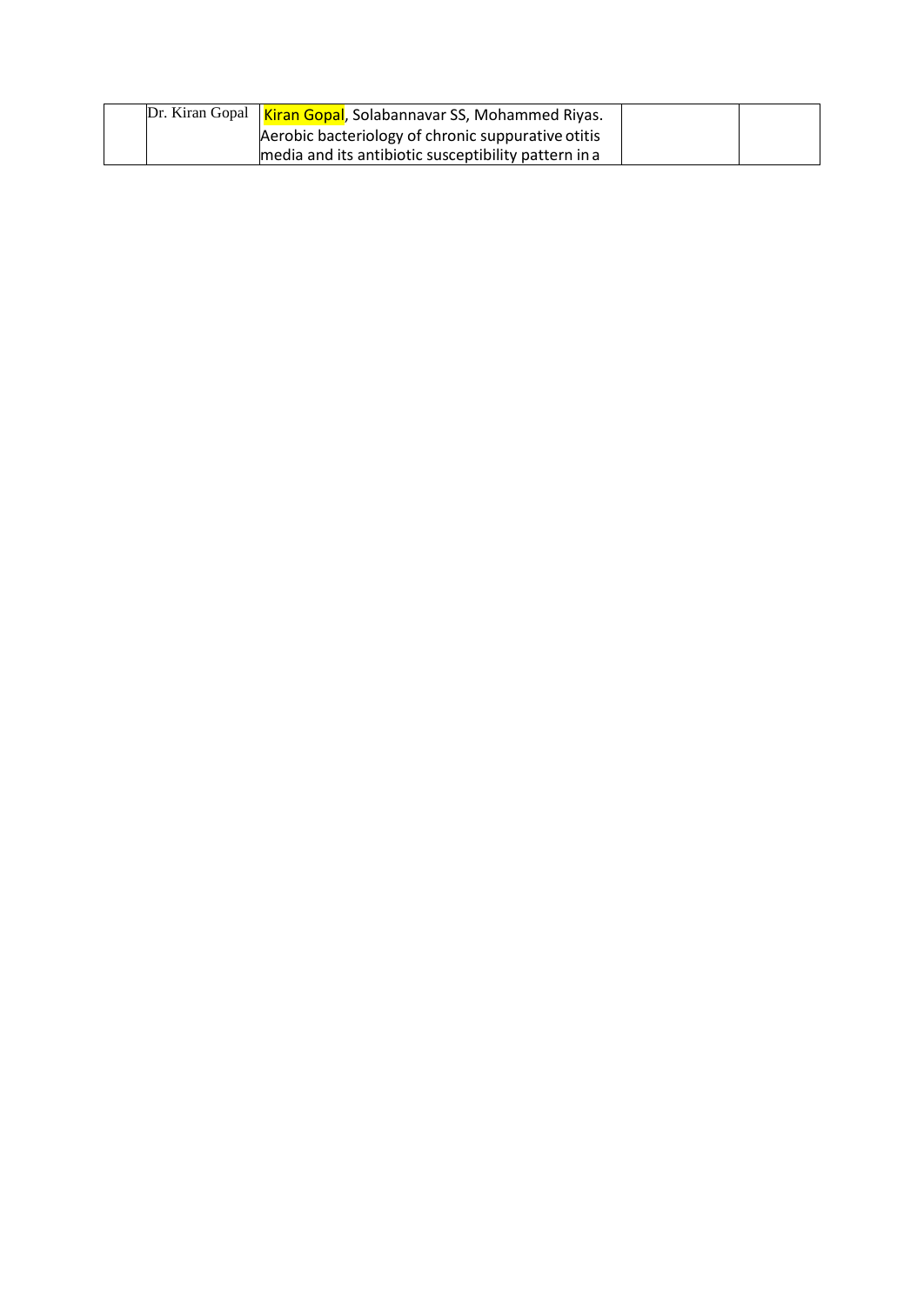| tertiary care hospital, Bagalkot. Trop J Path Micro<br>2019; 5(11): 911-919. |  |
|------------------------------------------------------------------------------|--|
| doi:10.17511/jopm.2019.i11.13.                                               |  |
| Dr. Kiran Gopal Kiran Gopal, Solabannavar SS. Quality control                |  |
| study of hospital laundry in a tertiary care                                 |  |
| hospital. Trop J Path Micro 2019; 5(12): 983-987.                            |  |
| doi:10.17511/jopm.2019.i12.03                                                |  |
| Dr. Kiran Gopal Kiran Gopal, Jinu T Eldho, Mohammed Riyas.                   |  |
| Bacteriology of chronic suppurative otitis media                             |  |
| and its associated risk factors in a tertiary care                           |  |
| hospital. Medpulse International Journal of                                  |  |
| Microbiology. November 2019;12(2):36-40.                                     |  |
| DOI:https://doi.org/10.26611/10081223                                        |  |

### **ANNEXURE-1 COMMUNITY MEDICINE**

| Sr. | Faculty     | Publication in Vancouver referencing style.                   | Pubmed  | Scopes |
|-----|-------------|---------------------------------------------------------------|---------|--------|
| No  | Name        |                                                               | Indexed |        |
|     | Dr.Indu.P.S | Indu.PS, Anilkumar. TV, Leelamoni.K, Ushadevi.K, Anil<br>1.   | Yes/No  |        |
|     |             |                                                               |         |        |
|     |             | Prabhakaran, "Mental retardation-co morbidity and             |         |        |
|     |             | service utilization", Indian journal of paediatric            |         |        |
|     |             | neurology, vol 1, April-June 2002                             |         |        |
|     |             | Anilkumar. TV, Indu.P.S, "Behaviour problems among<br>2.      |         |        |
|     |             | children and adolescents", Teens Vol 2No: 8 & 9, Jan-         |         |        |
|     |             | June 2002, p 70-74                                            |         |        |
|     |             | Indu.P.S, Anilkumar.T.V, "Depression in General<br>3.         |         |        |
|     |             | Practice" in Teens, vol, 3, April-Sept 2003, no: 13&14        |         |        |
|     |             | Indu.P.S, Anilkumar.TV, Ushadevi.K, 'Mental health<br>4.      |         |        |
|     |             | problems and related psychosocial stressors in                |         |        |
|     |             | children and adolescents' Kerala Journal of                   |         |        |
|     |             | Psychiatry, vol 22, No:2, September 2007                      |         |        |
|     |             | Anilkumar.T.V, Indu.P.S, 'Common mental health<br>5.          |         |        |
|     |             | problems of Adolescents', Teens, Vol 5, No. 1, January-       |         |        |
|     |             | <b>March 2011</b>                                             |         |        |
|     |             | Indu PS, Anilkumar TV, Pisharody R, Russell PS, Raju D,<br>6. |         |        |
|     |             | Sarma PS, Remadevi S, Amma KL, Sheelamoni A,                  |         |        |
|     |             | Andrade C. Primary care Screening Questionnaire for           |         |        |
|     |             | Depression (PSQ4D): reliability and validity of a new         |         |        |
|     |             | four item tool. British Journal of Psychiatry open, 2017,     |         |        |
|     |             | 3, 91-95. doi: 10.1192/bjpo.bp.116.003053                     |         |        |
|     |             |                                                               |         |        |
|     |             | 7. Indu PS, Anilkumar TV, Pisharody R, Russell PS, Raju D,    |         |        |
|     |             | Sarma PS, Remadevi S, Amma KL, Sheelamoni A,                  |         |        |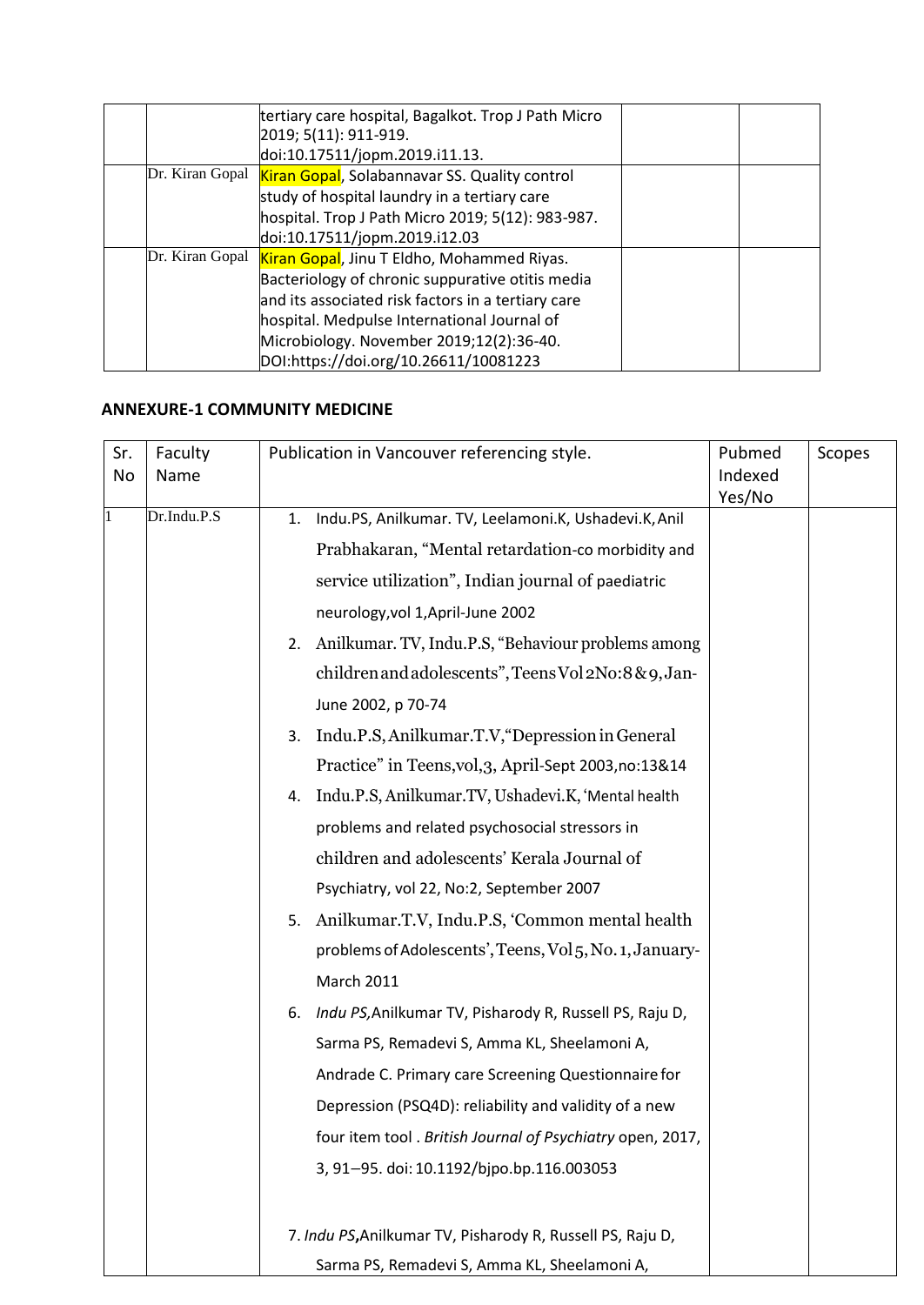| Andrade C. Prevalence of depression and past suicide      |
|-----------------------------------------------------------|
| attempt in adult outpatients in primary care. Asian       |
| Journal of Psychiatry. 2017 Feb 14.                       |
|                                                           |
| 8. Clarke J, Proudfoot J, Vatiliotis V, Verge C, Holmes-  |
| Walker DJ, Campbell L, Wilhelm K, Moravac C, Indu         |
| PS, Bridgett MAttitudes towards mental health,            |
| mental health research and digital interventions by       |
| young adults with type 1 diabetes: A qualitative          |
| analysis. Health Expect. 2018 Jan 10. doi:                |
| 10.1111/hex.12662                                         |
|                                                           |
| 9. Indu PS, TVAnilkumar et.al Effectiveness of            |
| Community-based Depression Intervention                   |
| Programme (ComDIP) to manage women with                   |
| depression in primary care-Randomised Control             |
| Trial, Asian j Psychiatry,                                |
| doi.org/10.1016/ajp2018.04.022                            |
| 10. Indu PS, TV Anilkumar et al Health Workers Screening  |
| for Depression in Women in Primary Care: Reliability      |
| and Validity of Malayalam Version of PHQ-9, Asian j       |
| Psychiatry7(2018)10-14                                    |
| 11. Simon Rosenbaum et al, Assessing physical activity in |
| people with mental illness: 23-country reliability and    |
| validity of the Simple Physical Activity Questionnaire    |
| (SIMPAQ), January 2020, BMC                               |
| Psychiatry, DOI: 10.21203/rs.2.12937/v2                   |
| 12. Rekha Rachel Philip, K Vijayakumar, P S Indu, et.al   |
| , Prevalence of undernutrition among tribal preschool     |
| children in Wayanad district of Kerala; Inernaional       |
| Journal of Medical and Health Research Jan-Jun 2015       |
| Volume 2 Issue 1.                                         |
| 13. Jose R, Pisharady R, Benny PV, Nujum ZT, Devi SR,     |
| Varghese S, Indu PS. Evaluation of non communicable       |
| disease control pilot programme of National Rural         |
| Health Mission in Thiruvananthapuram district. Clinical   |
| Epidemiology and Global Health. 2015 Apr                  |
|                                                           |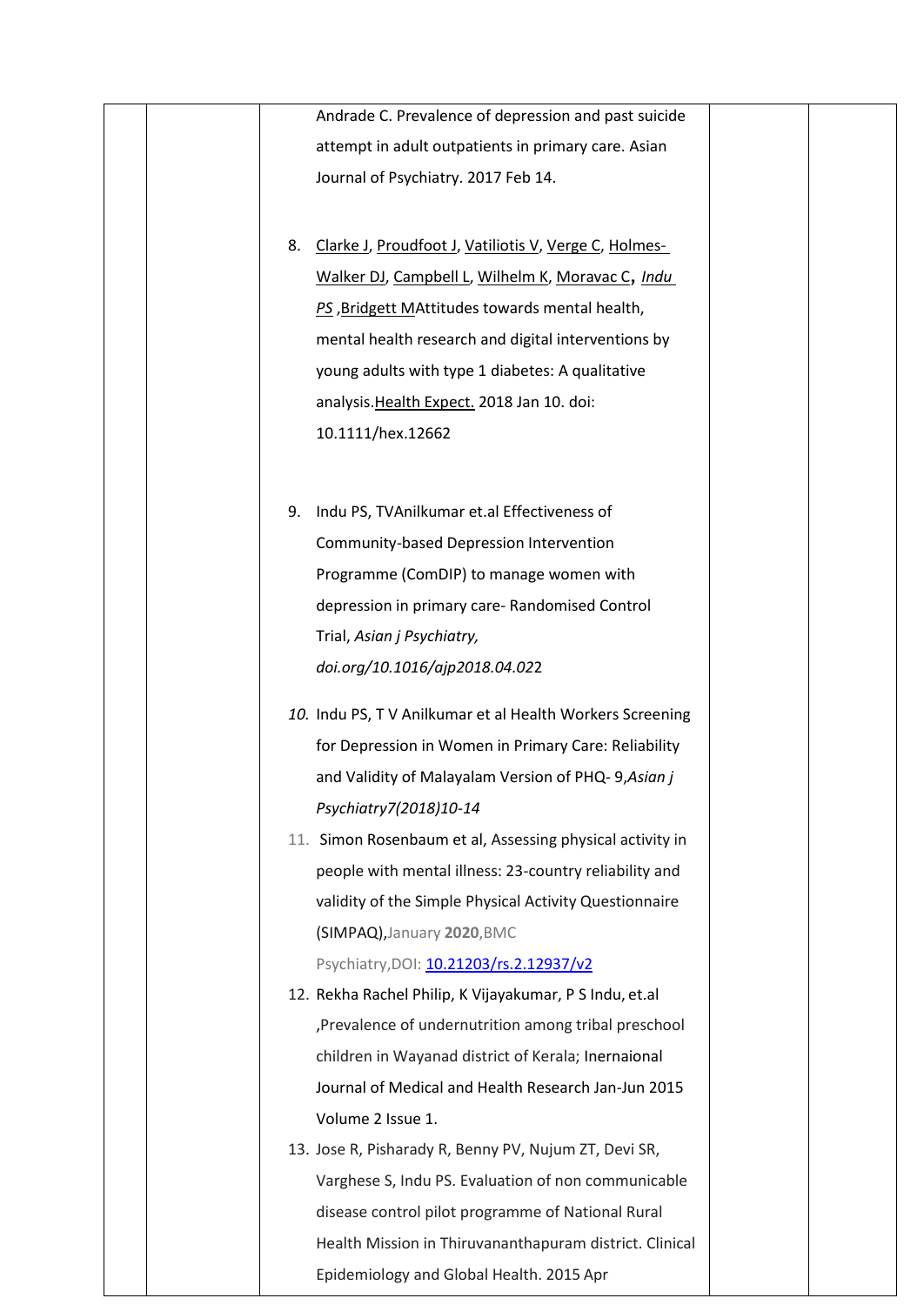|  | $1;3(1):17-23.$ |  |
|--|-----------------|--|
|  |                 |  |
|  |                 |  |
|  |                 |  |
|  |                 |  |
|  |                 |  |
|  |                 |  |
|  |                 |  |
|  |                 |  |
|  |                 |  |
|  |                 |  |
|  |                 |  |
|  |                 |  |
|  |                 |  |
|  |                 |  |
|  |                 |  |
|  |                 |  |
|  |                 |  |
|  |                 |  |
|  |                 |  |
|  |                 |  |
|  |                 |  |
|  |                 |  |
|  |                 |  |
|  |                 |  |
|  |                 |  |
|  |                 |  |
|  |                 |  |
|  |                 |  |
|  |                 |  |
|  |                 |  |
|  |                 |  |
|  |                 |  |
|  |                 |  |
|  |                 |  |
|  |                 |  |
|  |                 |  |
|  |                 |  |
|  |                 |  |
|  |                 |  |
|  |                 |  |
|  |                 |  |
|  |                 |  |
|  |                 |  |
|  |                 |  |
|  |                 |  |
|  |                 |  |
|  |                 |  |
|  |                 |  |
|  |                 |  |
|  |                 |  |
|  |                 |  |
|  |                 |  |
|  |                 |  |
|  |                 |  |
|  |                 |  |
|  |                 |  |
|  |                 |  |
|  |                 |  |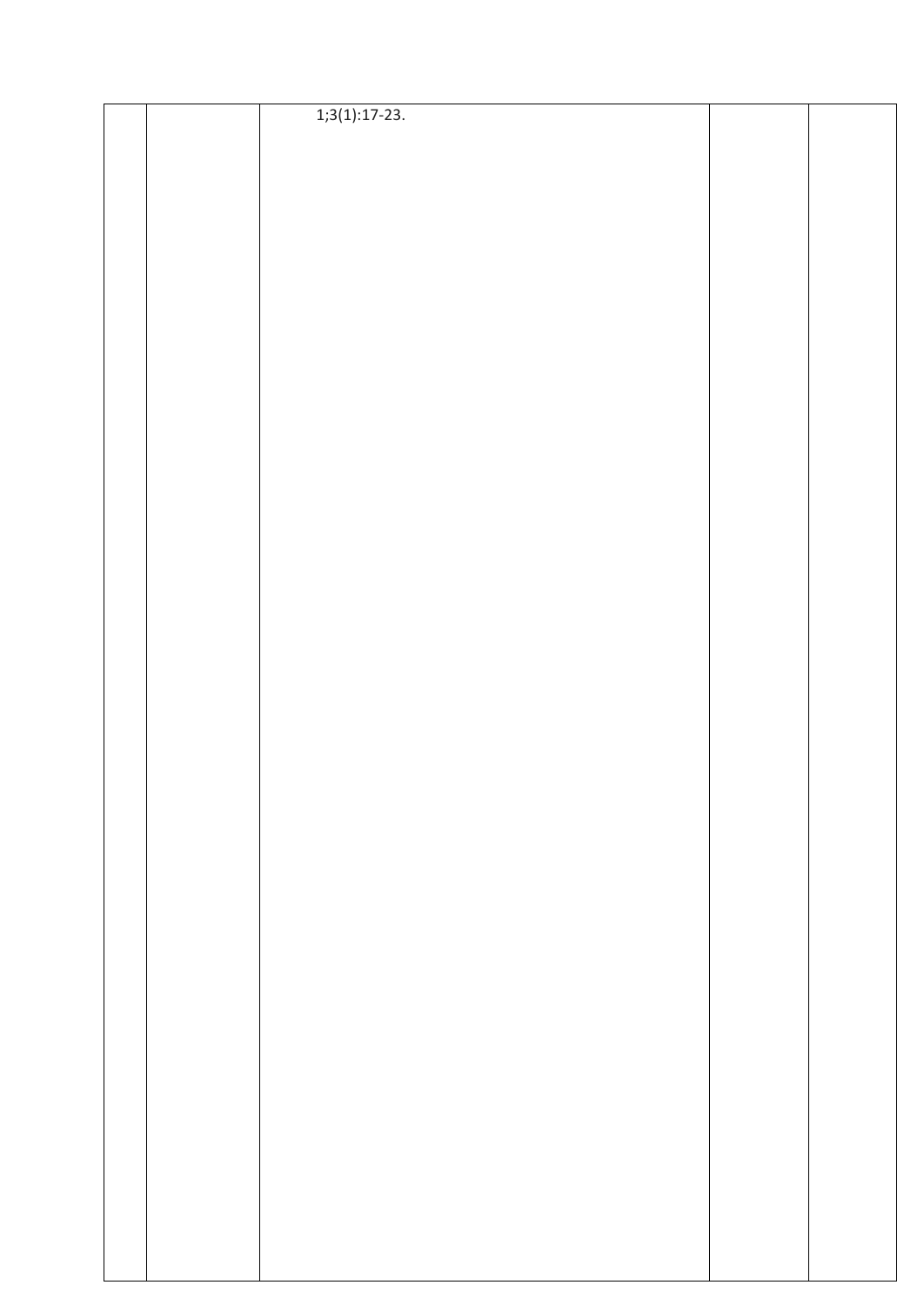| 14. Nujum, Zinia T., S. Remadevi, Regi Jose, C. Nirmala, K.  |
|--------------------------------------------------------------|
| Rajamohanan, P. S. Indu, S. Muraleedharan Nair.              |
| "Evaluation of Coverage and Compliance to Mass Drug          |
| Administration (MDA) for Lymphatic Filariasis                |
| Elimination-A Qualitative Study." Academic Medical           |
| Journal of India 1, no. 1 (2013): 23-27.                     |
| 15. Rekha Rachel Philip, Indu.P.S., Anish TS, Shrinivasa BM, |
| Teena Mary Joy, Sujina CM 'Occupational and                  |
| environmental risk factors of Leptospirosis - a case         |
| control study in a tertiary care setting in Kerala, India    |
| ;, Health Sciences 2013;2(1):JS005A 1                        |
| 16. Zinia T. Nujum, Achu Thomas, K. Vijayakumar,             |
| Radhakrishnan R. Nair, M. Radhakrishna Pillai, P. S.         |
| Indu, Syam Sundar, Soumya Gopakumar, Devi Mohan,             |
| T. K. Sudheeshkumar, Comparative performance of the          |
| probable case definitions of dengue by WHO (2009)            |
| and the WHO-SEAR expert group (2011); Pathogens              |
| and Global Health 2014 Vol. 108 NO.2 103                     |
| 17. Reshmi Ramachandran, Indu P.S, Anish T.S, Sanjeev        |
| Nair, Tony Lawrence and Rajasi R.S Determinants of           |
| childhood tuberculosis - A case control study among          |
| children registered under revised National                   |
| Tuberculosis Control Programme In a District of South        |
| India;, Indian Journal of Tuberculosis, 2011.                |
| 18. Nujum, Zinia T., S. Remadevi, Regi Jose, C. Nirmala, K.  |
| Rajamohanan, P. S. Indu, and S. Muraleedharan Nair.          |
| "Evaluation of Coverage and Compliance to Mass Drug          |
| Administration (MDA) for Lymphatic Filariasis                |
| Elimination-A Qualitative Study." Academic Medical           |
| Journal of India 1, no. 1 (2013): 23-27.                     |
| 19. FazimshaHameedkunju, Fathima Shimah,                     |
| SabarmiDebbarma, Dhanya Raghunathan, Devraj                  |
| Ramakrishnan, InduPillaveetilSathyadas-Prevalence of         |
| Smoking Among Male Medical Students in a Tertiary            |
| Medical Care Centre in Kerala                                |
| 20. Ameena SR, Indu P S Prevalence and factors               |
| associated with psychological violence against               |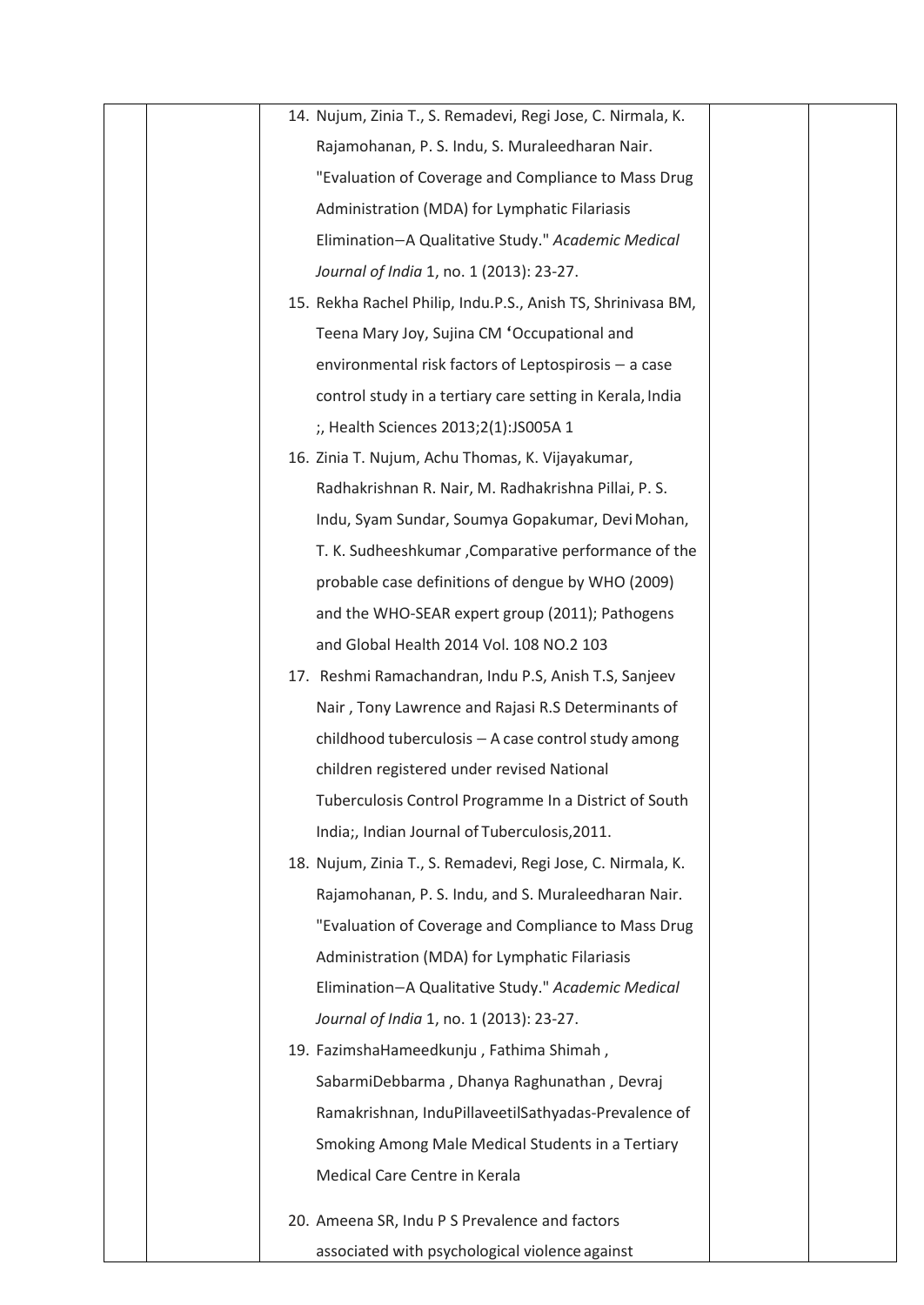|                |           | married women in Thiruvananthapuram district, Kerala                                                                                                            |
|----------------|-----------|-----------------------------------------------------------------------------------------------------------------------------------------------------------------|
|                |           | 21. Devisree, C. Nirmala1, P. S. Indu, S. Remadevi                                                                                                              |
|                |           | Development of antenatal psychosocial stress scale                                                                                                              |
|                |           | for pregnant women in Kerala,                                                                                                                                   |
|                |           | 22. Sudha RR, Sujatha C, Gopakumar S, Libu GK, Indu PS,                                                                                                         |
|                |           | Suresh RO, Sadasivan D, Preetha PP. Institutional                                                                                                               |
|                |           | quarantine centres as a strategy in control of COVID-                                                                                                           |
|                |           | 19 outbreak: An evolving model from Kerala, India. J                                                                                                            |
|                |           | Family Med Prim Care. 2021 Jan;10(1):527-532. doi:                                                                                                              |
|                |           | 10.4103/jfmpc.jfmpc_1643_20. Epub 2021 Jan 30.                                                                                                                  |
|                |           | PMID: 34017782; PMCID: PMC8132836.                                                                                                                              |
|                |           | 23. Sujatha C, Sudha RR, Surendran AT, Reghukumar A,                                                                                                            |
|                |           | Valamparampil MJ, Sathyadas IP, Chandrasekharan PK.                                                                                                             |
|                |           | Social, health system and clinical determinants of fever                                                                                                        |
|                |           | mortality during an outbreak of dengue fever in Kerala,                                                                                                         |
|                |           | India. Journal of Family Medicine and Primary Care.                                                                                                             |
|                |           | 1999 May; 10(5): 2021.                                                                                                                                          |
|                |           | 24. Sujatha, C., Krishnankutty, S., Khader, K., Kanmani, A.,                                                                                                    |
|                |           | Rahul, A., Suresh, M., Sudha, R., Indu, P S. Entry                                                                                                              |
|                |           | Screening at Airport as a COVID-19 Surveillance Tool:                                                                                                           |
|                |           | Evaluation of Thiruvananthapuram International Airport                                                                                                          |
|                |           | in Kerala, India. International Journal of Travel Medicine                                                                                                      |
|                |           | and Global Health, 2021; 9(2): 78-83. doi:                                                                                                                      |
|                |           | 10.34172/ijtmgh.2021.13                                                                                                                                         |
|                |           | 25. Rahul A, Chintha S, Anish TS, Prajitha KC, Indu PS.                                                                                                         |
|                |           | Effectiveness of a Non-pharmacological Intervention to                                                                                                          |
|                |           | Control Diabetes Mellitus in a Primary Care Setting in                                                                                                          |
|                |           | Kerala: A Cluster-Randomized Controlled Trial. Front.                                                                                                           |
|                |           | Public Health. 2021 Nov 16;9:747065.                                                                                                                            |
|                |           |                                                                                                                                                                 |
| $\overline{c}$ | Dr.Indu.D | Proportion of acute stress disorder among animal bite cases<br>1.<br>attending Preventive clinic in Government Medical College and                              |
|                |           | General Hospital, Thiruvananthapuram.<br>APCRI Journal, Vol XV, Issue 1, July 2013.                                                                             |
|                |           | Asha K P, Indu.D. Clinical symptoms and psychological problems of<br>2.<br>Cancer patients attending Pain and Palliative Care Clinic.                           |
|                |           | Journal of Academia and Industrial Research (JAIR), Vol 2, Issue 10,<br>March 2014.<br>Asha K P, Indu.D.Risk factors of Osteoarthritis - A Hospital based<br>3. |
|                |           | case control study. Academic Medical Journal of India, Vol 2, Issue 2,<br>May -July 2014.                                                                       |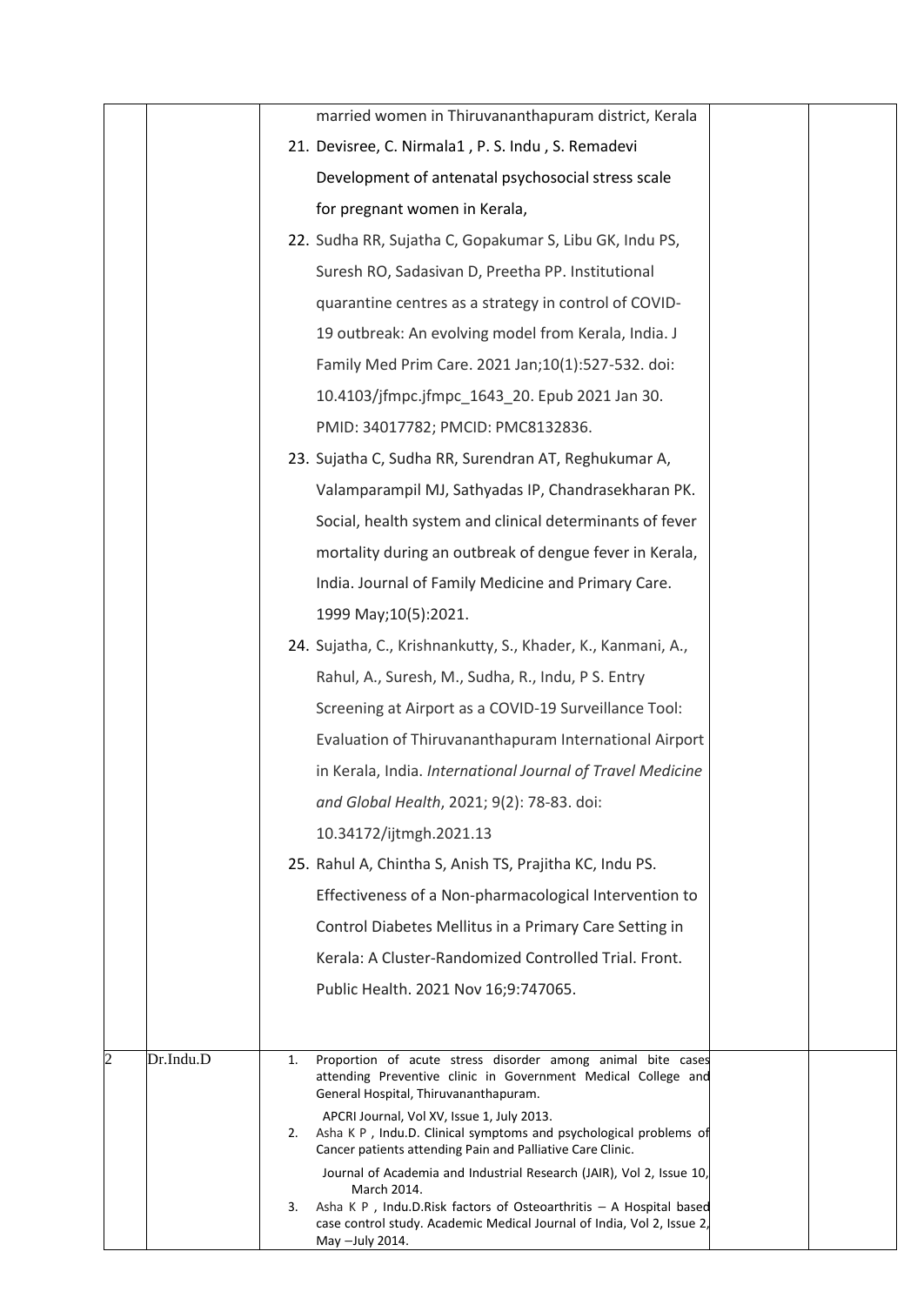|   |                   | Indu D, Asha K P . Study on risk factors of club foot among children<br>4.<br>attending club foot clinic of Orthopaedic OPD at Govt. Medical<br>College, Thiruvananthapuram - A case control study.<br>International journal of current medical & Applied Sciences, 2016<br>November 12(3)<br>5.<br>Indu D, Asha K P, Manoj Kumar S, Anuja U .Proportion of<br>Osteoarthritis Knee among Older Adults Presenting with Knee<br>Complaints as Assessed Using American College of Rheumatology<br>(ACR) Criteria at A Tertiary Care Hospital, Kollam. Healthline<br>JournalVolume12, Issue1(January-March2021) |  |
|---|-------------------|-------------------------------------------------------------------------------------------------------------------------------------------------------------------------------------------------------------------------------------------------------------------------------------------------------------------------------------------------------------------------------------------------------------------------------------------------------------------------------------------------------------------------------------------------------------------------------------------------------------|--|
| 3 | Dr, Zinia T Nujum | 1. Zinia T Nujum, S Remadevi, C Nirmala, K Rajmohanan, Ps                                                                                                                                                                                                                                                                                                                                                                                                                                                                                                                                                   |  |
|   |                   | Indu, SMuraleedharan Nair                                                                                                                                                                                                                                                                                                                                                                                                                                                                                                                                                                                   |  |
|   |                   | Factors determining noncompliance to mass drug administration for lymphatic                                                                                                                                                                                                                                                                                                                                                                                                                                                                                                                                 |  |
|   |                   | filariasis elimination. Tropical parasitology. 07/2012; 2(2):109-15.                                                                                                                                                                                                                                                                                                                                                                                                                                                                                                                                        |  |
|   |                   |                                                                                                                                                                                                                                                                                                                                                                                                                                                                                                                                                                                                             |  |
|   |                   | 2. Zinia T Nujum, Vijayakumar K, Pradeep Kumar AS, Anoop M, Sreekumar                                                                                                                                                                                                                                                                                                                                                                                                                                                                                                                                       |  |
|   |                   | E, Ramani Bai JT, Dalus D, Lalitha Kailas, Saritha N, Anitha Abraham, Anto                                                                                                                                                                                                                                                                                                                                                                                                                                                                                                                                  |  |
|   |                   | Varghese, Raji RT &Sudheesh Kumar TK. Performance of WHO probable case                                                                                                                                                                                                                                                                                                                                                                                                                                                                                                                                      |  |
|   |                   | definition of dengue in Kerala, India, and its implications for surveillance and                                                                                                                                                                                                                                                                                                                                                                                                                                                                                                                            |  |
|   |                   | referral .Dengue Bulletin. 01/2012; 36:94-104.                                                                                                                                                                                                                                                                                                                                                                                                                                                                                                                                                              |  |
|   |                   | 3. Zinia T Nujum, Anilkumar TV, Vijayakumar K, Anish TS, HishamMoosan.                                                                                                                                                                                                                                                                                                                                                                                                                                                                                                                                      |  |
|   |                   | A Framework for Healthcare Provision to Children with Intellectual                                                                                                                                                                                                                                                                                                                                                                                                                                                                                                                                          |  |
|   |                   | Disability. DCID journal. Vol 23, No.4, 2012. 54-66.                                                                                                                                                                                                                                                                                                                                                                                                                                                                                                                                                        |  |
|   |                   | 4. Zinia T Nujum. Coverage and compliance to mass drug administration for                                                                                                                                                                                                                                                                                                                                                                                                                                                                                                                                   |  |
|   |                   | lymphatic filariasis elimination in a district of Kerala, India. International                                                                                                                                                                                                                                                                                                                                                                                                                                                                                                                              |  |
|   |                   | Health 03/2011; 3(1):22-6.                                                                                                                                                                                                                                                                                                                                                                                                                                                                                                                                                                                  |  |
|   |                   | 5. AswathKarunakaran, Waseem Mohammed Ilyas, S F Sheen, Nelson K Jose,                                                                                                                                                                                                                                                                                                                                                                                                                                                                                                                                      |  |
|   |                   | Zinia T Nujum. Risk factors of mortality among dengue patients admitted to a                                                                                                                                                                                                                                                                                                                                                                                                                                                                                                                                |  |
|   |                   | tertiary care setting in Kerala, India.Journal of infection and public health.                                                                                                                                                                                                                                                                                                                                                                                                                                                                                                                              |  |
|   |                   | DOI:10.1016/j.jiph.2013.09.006                                                                                                                                                                                                                                                                                                                                                                                                                                                                                                                                                                              |  |
|   |                   |                                                                                                                                                                                                                                                                                                                                                                                                                                                                                                                                                                                                             |  |
|   |                   | 6. PriyaSreenivasan, Zinia T Nujum, K KPurushothaman.Clinical response to                                                                                                                                                                                                                                                                                                                                                                                                                                                                                                                                   |  |
|   |                   | antibiotics among children with bloody diarrhea. Indian pediatrics 03/2013;                                                                                                                                                                                                                                                                                                                                                                                                                                                                                                                                 |  |
|   |                   | $50(3):340-1.$                                                                                                                                                                                                                                                                                                                                                                                                                                                                                                                                                                                              |  |
|   |                   | 7. Regi Jose, RamdasPisharady, P.V. Benny, Zinia T. Nujum, S. Rema                                                                                                                                                                                                                                                                                                                                                                                                                                                                                                                                          |  |
|   |                   | Devi, Sara Varghese, P.S. Indu. Evaluation of non-communicable disease                                                                                                                                                                                                                                                                                                                                                                                                                                                                                                                                      |  |
|   |                   | control pilot programme of National Rural Health Mission in                                                                                                                                                                                                                                                                                                                                                                                                                                                                                                                                                 |  |
|   |                   | Thiruvananthapuram district. Clinical Epidemiology and Global Health. 3                                                                                                                                                                                                                                                                                                                                                                                                                                                                                                                                     |  |
|   |                   | (2015) 17 e2 3DOI: 10.1016/j.cegh.2013.08.004                                                                                                                                                                                                                                                                                                                                                                                                                                                                                                                                                               |  |
|   |                   | 8. Jose R, Manojan KK, Augustine P, Nujum ZT, Althaf A, Haran JC, et al.                                                                                                                                                                                                                                                                                                                                                                                                                                                                                                                                    |  |
|   |                   | Prevalence of Type 2 Diabetes and Prediabetes in Neyyattinkara Taluk of South                                                                                                                                                                                                                                                                                                                                                                                                                                                                                                                               |  |
|   |                   | Kerala. Academic Medical Journal of India. 2013 Nov 5; 1(1) 17-22. Available                                                                                                                                                                                                                                                                                                                                                                                                                                                                                                                                |  |
|   |                   | from: http://medicaljournal.in/prevalence-of-type-2-diabetes-prediabetes/                                                                                                                                                                                                                                                                                                                                                                                                                                                                                                                                   |  |
|   |                   | 9. Vijayakumar K, Sudheesh Kumar T K, Zinia T Nujum, UmarulFarook,                                                                                                                                                                                                                                                                                                                                                                                                                                                                                                                                          |  |
|   |                   | AnuKuriakose A study on container breeding mosquitoes with special reference                                                                                                                                                                                                                                                                                                                                                                                                                                                                                                                                |  |
|   |                   | to Aedes (Stegomyia) aegypti and Aedesalbopictus in Thiruvananthapuram                                                                                                                                                                                                                                                                                                                                                                                                                                                                                                                                      |  |
|   |                   | district, India. J Vector Borne Dis. 51, March 2014, pp. 27–32                                                                                                                                                                                                                                                                                                                                                                                                                                                                                                                                              |  |
|   |                   | 10. Zinia T Nujum, Remadevi. S, Regi Jose, Nirmala.C, Rajmohanan K, Indu                                                                                                                                                                                                                                                                                                                                                                                                                                                                                                                                    |  |
|   |                   | P. S. S Muraleedharan Nair. Evaluation of Coverage and Compliance to Mass                                                                                                                                                                                                                                                                                                                                                                                                                                                                                                                                   |  |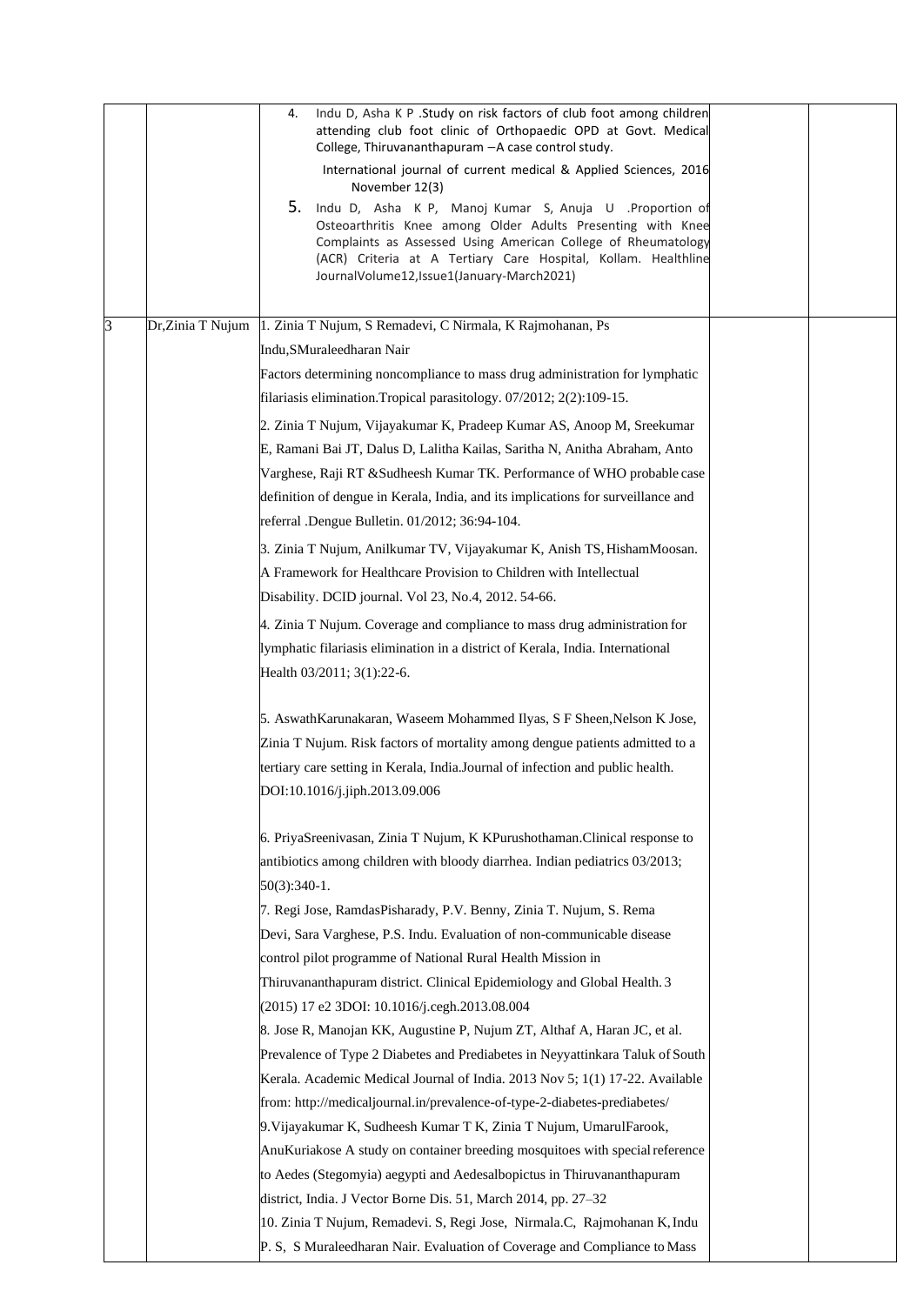| Drug Administration (MDA) for Lymphatic Filariasis Elimination $-A$                |  |
|------------------------------------------------------------------------------------|--|
| Qualitative Study.AMJI. 2013; 1(1):23-27.                                          |  |
| 11. Zinia T Nujum, Vijayakumar K, PamagalKavithai. A Comprehensive                 |  |
| Review of Dengue Mortality & its Determinants. Dengue Bulletin.2013; 37:11-        |  |
| 35.                                                                                |  |
| 12. Nujum, Z.T., KR, L.I.A., Haran, J.C., Vijayakumar, K., Prabhakaran, S.T.,      |  |
| Noushad, S.A.                                                                      |  |
| Need for a differential criteria to stop mass drug administration, based on an     |  |
| epidemiological perspective of lymphatic filariasis in Thiruvananthapuram,         |  |
| Kerala, India                                                                      |  |
| Asian Pacific Journal of Tropical Disease. 2014; 4(Suppl 1): S186-S193.            |  |
| 13. Thomas Iype, Ayyappan Kunjukrishna Pillai, Ajith Cherian, Zinia T.             |  |
| Nujum, ChithraPushpa, DalusDae, VijayakumarKrishnapillai. Major outcomes           |  |
| of patients with tuberculous meningitis                                            |  |
| on directly observed thrice a week regime. Ann Indian AcadNeurol 2014;1:281-       |  |
|                                                                                    |  |
| 14. Zinia T. Nujum, Achu Thomas, Vijayakumar, K., Radhakrishnan R. Nair,           |  |
| M. Radhakrishna Pillai, Indu, PS, SyamSundar, SoumyaGopakumar, Devi                |  |
| Mohan, Sudheeshkumar, TK                                                           |  |
| Comparative performance of the probable case definitions of dengue by              |  |
| WHO (2009) and the WHO SEAR expert group (2011). Pathogens and Global              |  |
| Health 2014 VOL. 108 NO. 2 1032014; 108(2):103-110.                                |  |
| 15. George AA, Anoop S, Jayan A, Nujum ZT. Obesity and Severity of                 |  |
| Osteoarthritis. Academic Medical Journal of India. 2014 Jun 28; 2(2):52-55.        |  |
| 16. Zinia T. Nujum, Sara Varghese. Investigation of an outbreak of measles:        |  |
| Failure to vaccinate or vaccine failure in a community of predominantly            |  |
| fishermen in Kerala. Journal of Infection and Public Health, Volume 8, Issue 1,    |  |
| January–February 2015, Pages 11–19. DOI: 10.1016/j.jiph.2014.07.013.               |  |
| 17. Subha PP, Pillai Geethakumari SM, Athira M, Nujum ZT. Pattern and risk         |  |
| factors of stroke in the young among stroke patients admitted in medical college   |  |
| hospital, Thiruvananthapuram. Ann Indian AcadNeurol 2015; 18: 20-3.                |  |
| 18. Henna AS, Ijas Ahmed K, Harilal SL, Saritha N, Ramani Bai JT, Zinia            |  |
| T Nujum. Trends in dengue during the periods 2002–2004 and 2010–2012 in a          |  |
| tertiary care setting in Trivandrum, Kerala, India. Dengue Bulletin – Volume       |  |
| 38, 2014; 43-53.                                                                   |  |
| 19. Zinia T Nujum, Sabarinadh MG, Athira Mohan, Praveen PS. A narrative            |  |
| review of use of drugs for prevention of Malaria.IJPTM Vol 2 (4) / OCT-DEC,        |  |
| 2014. Available at http://ijptm.com/index.php/ijptm/article/view/250/pdf.          |  |
| 20. Parvathy R S, Nirma joy, P N Sorna , Zinia T Nujum. Risk factors of young      |  |
| Hypertension: A Case Control Study. Journal of Comprehensive Health. 2015;         |  |
| Volume: 3, Issue-1, pg 31-48                                                       |  |
| 21. Regi Jose, Paul Augustine, AnoopAmrith Lal, Zinia T Nujum, Arun Peter,         |  |
| Jeesha C Haran. Usefulness of Gail Model Breast Cancer Risk Assessment Tool        |  |
| in the Indian Context – A Case Control Study. New Clinician. Volume 1, 2014.       |  |
| Available at http://newclinician.com/journal/index.php/home/article/view/7/16      |  |
| 22. AthiraMohan, Sabarinadh M.G, Praveen P.S, &Zinia T. Nujum. Risk factor         |  |
| profile of stroke patients with special focus on determinants of severity. Journal |  |
|                                                                                    |  |
| of Comprehensive Health Year: 2016; 4(1):                                          |  |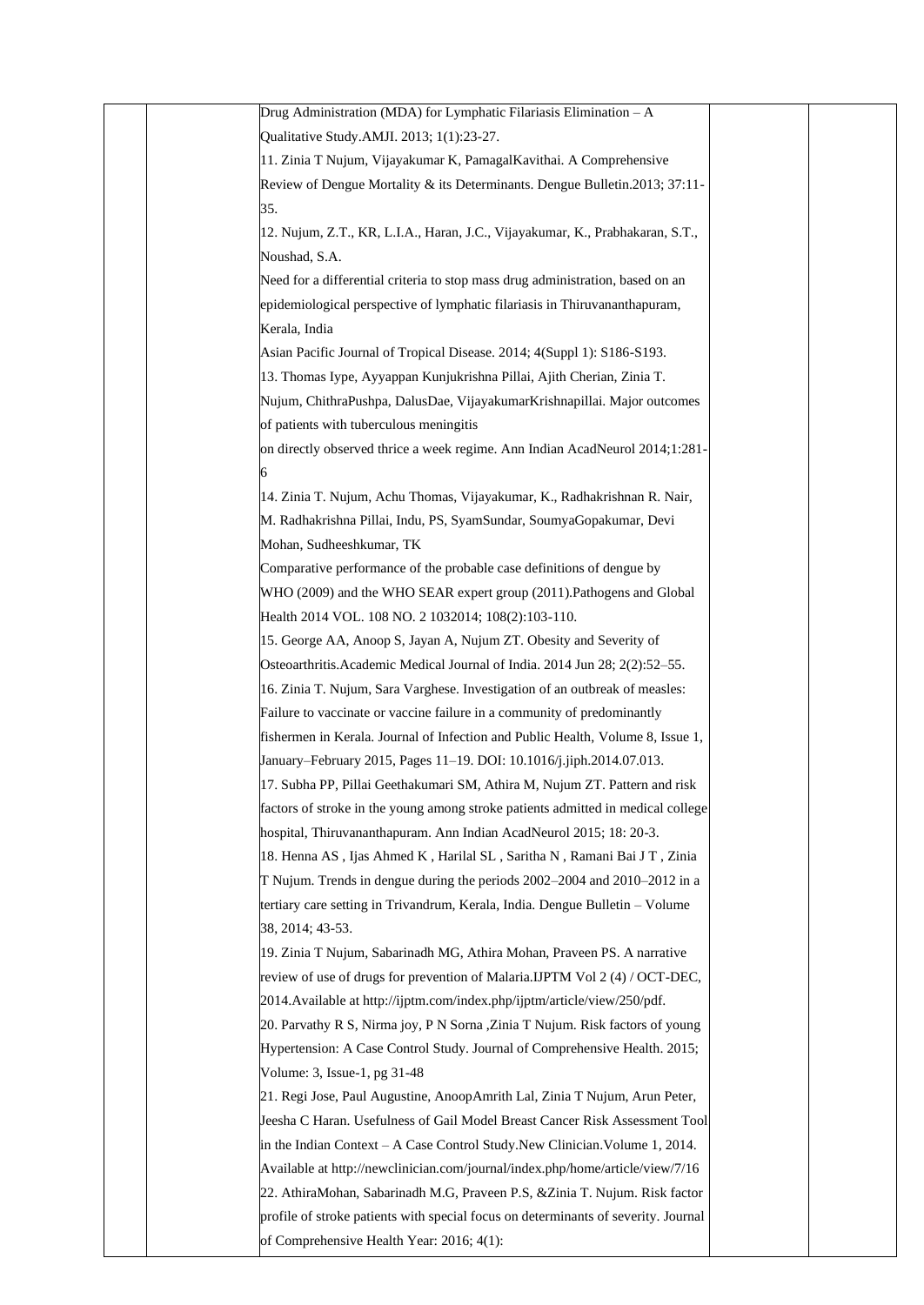| 23. Ramakrishnan D, Nujum ZT, Varghese S, Farook U, Christopher B,                |
|-----------------------------------------------------------------------------------|
| Abraham SS, et al. Scrub Typhus Death: Losing the Precious Time. SM Trop          |
| Med J. 2016; 1(2): 1006.                                                          |
| 24. Rajasi RS, Mathew T, Nujum ZT, Anish TS, Ramachandran R, Lawrence T.          |
| Quality of life and sociodemographic factors associated with poor quality of life |
| in elderly women in Thiruvananthapuram, Kerala. Indian J Public Health 2016;      |
| $60:210-5.$                                                                       |
| 25. HishamMoosan, Zinia T Nujum. Theories and Modelling for Health                |
| Policy. Health sciences. July - September 2016; 3 (1)                             |
| 26. Lakshmi GG, SoumyaGopakumar, Sreelakshmi PR, Mathew J                         |
|                                                                                   |
| Valamparampil, Anish TS,                                                          |
| Zinia T Nujum, Rajamohanan K and Vijayakumar K Epidemiological Methods            |
| for Policy Development in Health. Health sciences. July - September 2016;         |
| $3(1)$ :                                                                          |
| 27. Zinia T Nujum, Achu Thomas, VijayakumarK, Thomas Mathew, Saran S              |
| Pillai                                                                            |
| Estimation of Burden Using Active Dengue Sentinel Surveillance and Fever          |
| Surveillance.Dengue Bulletin.December 2016; 39: 78-68.                            |
| 28. Devraj Ramakrishnan, Zinia T. Nujum, Sara Varghese. Scrub typhus: Alert.      |
| Health Sciences. April- June 2016; 2(1): 44-48.                                   |
| 29. G. M. Divya, NujumZinia, P. G. Balagopal, Varghese T. Bipin, Iype             |
| Mathew Elizabeth, George Abraham Nebu, Thomas Shaji, et al. Risk Factors          |
| for Post-operative Complications in Primary Oral Cancer Surgery-a                 |
| Prospective Study. Indian J SurgOncol DOI 10.1007/s13193-017-0668-8.              |
| Published online 30th May 2017                                                    |
| 30. Gupthan L, Nanoo S, Nujum ZT, et al. Risk factors of depressive disorder in   |
| patients with type two diabetes mellitus- study in a tertiary care centre. J.     |
| Evolution Med. Dent. Sci. 2017; 6(89):00-00, DOI: 10.14260/jemds/2017/0000.       |
| 31. Zinia T. Nujum, Jyothi R., Vijayakumar K., Saradevi K.L. Validity of          |
| Dengue Rapid Immunochromatographic Card (ICT) Tests (NS1, IgM and IgG)            |
| Kits Compared To Elisa as A Cost Effective Tool for use in Resource Poor          |
| Primary Health Care Settings. Paripex Indian Journal of Research; 7(1) January-   |
| 2018: 311-313.                                                                    |
| 32. Zinia T. Nujum, Vijayakumar K., Meenakshy V., SabooraBeegum M.                |
| Estimating District Specific Dengue burden in Kerala using Disability Adjusted    |
| Life Years (DALY).JMSCR. January 2018; Vol 06(1): 32814-21.                       |
| 33. Mathew Joseph Valamparampil, Ananth Mohan, Chinu Jose,                        |
| DeepthiKottasserySadheesan, Jemin Jose Aby, PrasannakumarVasudevakaimal,          |
| Sara Varghese, Anish TekkumkaraSurendrannair, Achu Laila Ashokan,                 |
| ResmiSanthakumariMadhusoodhanan, Insija Selene Ilyas, AmjithRajeevan,             |
| SreekanthBalakrishnanKarthikeyan, Krishna SulochanaDevadhas, Rajesh               |
| Raghunath, SethulekshmiSurendran, HarikrishnanMuraleedharanpillai, and            |
| ZiniaThajudeenNujum. IRole of Geographic Information System in Assessing          |
| Determinants of Cardiovascular Disease: An Experience From a Low- and             |
| Middle-Income Country. Asia Pacific Journal of Public Health.2018; 1-10.          |
| httpps://doi.org/10.1177/1010539518768333s://doi.org/10.1177/101053951876         |
| 8333                                                                              |
| 34. SoumyaGopakumar, Sonia Scaria, Achu Thomas, Zinia T. Nujum, Devi              |
|                                                                                   |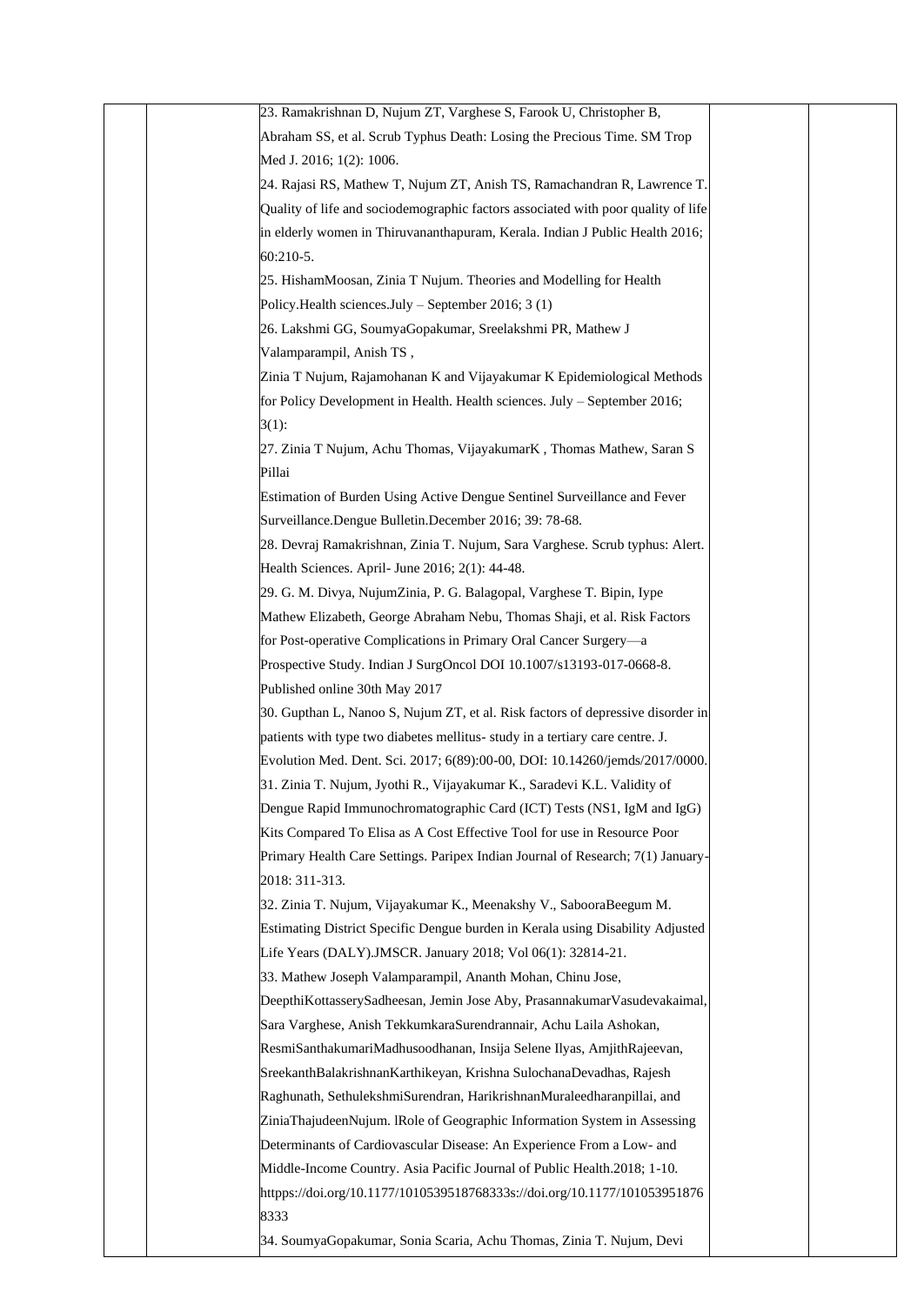|  | Mohan. Investigation of fever in the eastern borders of Kollam district, Kerala,  |  |
|--|-----------------------------------------------------------------------------------|--|
|  | India. Int J Community Med Public Health. 2018 Jun; 5(6). DOI:                    |  |
|  | http://dx.doi.org/1 0.18203/2394-6040.ijcmph201 81971                             |  |
|  | 35. PrathikshaGiridhran, Zinia.T.Nujum, AnuKuriakose. Prevalence and              |  |
|  | barriers of physical activity among urban women in Kerala, South India -A         |  |
|  | Cross sectional study. National Journal of Research in Community                  |  |
|  | Medicine. Vol.6. Sup. Issue 2. 2017(087-091)                                      |  |
|  | 36. Zinia T Nujum, SarithaS, Prathibha Raj M.R.; Pamagal Kavithai; Gayathri       |  |
|  | A.V.; Nirmala C; Sujatha Y; Vijayakumar K; Sara Varghese. Seroprevalence of       |  |
|  | Dengue infection in pregnant women and placental antibody transfer. Medical       |  |
|  | Journal Armed Forces India. 2019:75; 90-5.                                        |  |
|  | 37. Ilyas Selene Insija, Peter Jacob Dennis, Aby Jose Jemin, Mathew Joseph        |  |
|  | Valamparampil, Harish Kumar Gopalakrishna Pillai, GayatriBindu Nair,              |  |
|  | Dhanya Raj ,Sanjeev Nair, ZiniaThajudeenNujum. COPD, Asthma and                   |  |
|  | Pneumothorax as Climate Sensitive Health outcomes. Journal of Comprehensive       |  |
|  | Health, Volume 6, Issue2, July 2018; 82-89.                                       |  |
|  | 38. Lakshmi G G, Prathibha M T, Zinia T Nujum. Effectiveness of Hepatitis-B       |  |
|  | Vaccination Programme Among Grade II Health Personnel of Government               |  |
|  | Medical College, Thiruvananthapuram. Amrita Journal of Medicine. Vol. 14,         |  |
|  | No: 2; April - Jun 2018; 28-34.                                                   |  |
|  | 39. Ananth M, Rajesh R, Amjith R, A L A, Valamparampil MJ, Harikrishnan           |  |
|  | M, Resmi MS, Sreekanth KB, Sara V, Sethulekshmi S, Prasannakumar V,               |  |
|  | Deepthi SK, Jemin AJ, Krishna DS, Anish TS, Insija IS, Nujum ZT.                  |  |
|  | Contamination of Household Open Wells in an Urban Area of Trivandrum,             |  |
|  | Kerala State, India: A Spatial Analysis of Health Risk Using Geographic           |  |
|  | Information System. Environ Health Insights. 2018 Oct                             |  |
|  | 23;12:1178630218806892. doi: 10.1177/1178630218806892. PMID: 30369786;            |  |
|  | PMCID: PMC6201171                                                                 |  |
|  | 40. Ravi M, Narendran N, Nujum ZT.Predictors of risk for coronary artery          |  |
|  | lesions in women with symptoms of coronary artery disease. J. Evid. Based         |  |
|  | Med. Healthc. 2018; 5(52), 3552-3557. DOI: 10.18410/jebmh/2018/724.               |  |
|  | 41. Zinia T NujumChellamma                                                        |  |
|  | NirmalaKrishnapillaiVijayakumarMuthubeeviSabooraBeegumRajahamsanJyot              |  |
|  | hi. Incidence and outcomes of dengue in a cohort of pregnant women from an        |  |
|  | endemic region of India: obesity could be a potential risk for adverse outcomes.  |  |
|  | Trans R Soc Trop Med Hyg 2019; 00: 1-10 doi:10.1093/trstmh/trz003                 |  |
|  | 42. JincyAgnal, K Vijayakumar, Zinia T Nujum, Prathibha M T. Compliance           |  |
|  | with antihypertensive medication and its determinants in urban Trivandrum -A      |  |
|  | community-based cross-sectional study. Indian Journal of Community                |  |
|  | Health.2019; 31(1): 63-72                                                         |  |
|  | 43. Nujum ZT, Vijayakumar K, Meenakshy V, Beegum MS. Burden of dengue             |  |
|  | in Kerala using disability-adjusted life years from 2006 to 2016. Indian J Public |  |
|  | Health.2019;63:107-1.                                                             |  |
|  | 44. Sathar A, Abbas S, Nujum ZT, Benson JL, Sreedevi GP, Saraswathyamma           |  |
|  | SK.                                                                               |  |
|  | Visual outcome of preterm infants screened in a tertiary care hospital. Middle    |  |
|  | East Afr J Ophthalmol.2019: 26 (3); 158-62.                                       |  |
|  | 45.Zinia T. Nujum,, M. SabooraBeegum,, V. Meenakshy& K. Vijayakumar.              |  |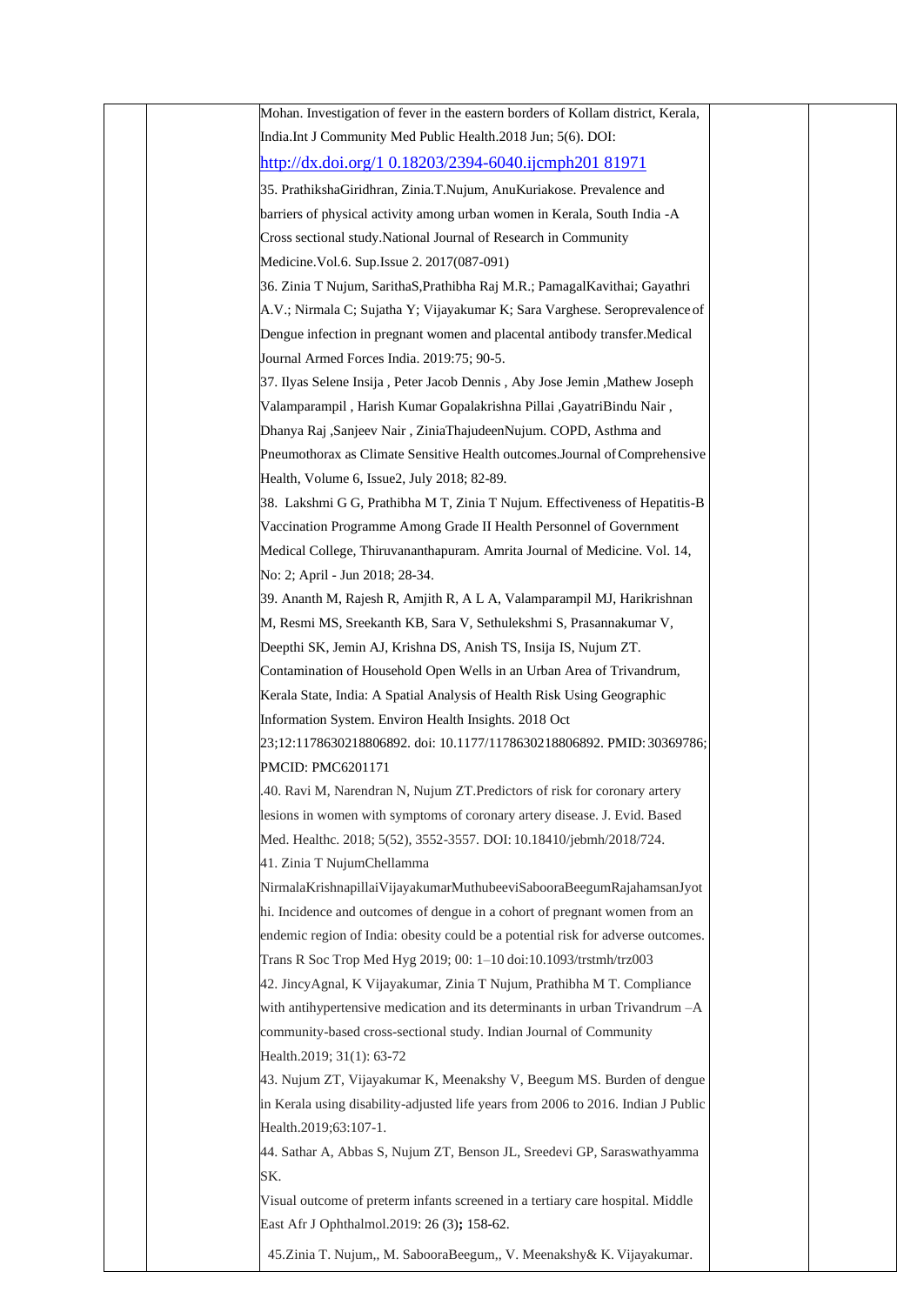|   |                     | Cost analysis of dengue from a State in south India.Indian J Med Res 152,                                                                                |                |  |
|---|---------------------|----------------------------------------------------------------------------------------------------------------------------------------------------------|----------------|--|
|   |                     | November 2020, pp 490-497                                                                                                                                |                |  |
|   |                     | DOI: 10.4103/ijmr.IJMR_1641_18                                                                                                                           |                |  |
|   |                     | 46. GayatriLekshmy Kumar, Zinia T Nujum, Lalitha Kailas, Vijayakumar K.                                                                                  |                |  |
|   |                     | Risk factors of mortality among children with dengue in a tertiary care centre,                                                                          |                |  |
|   |                     | Thiruvananthapuram, Kerala.Dengue Bulletin. 2018;40:1-12                                                                                                 |                |  |
|   |                     |                                                                                                                                                          |                |  |
|   |                     | 47. Nujum ZT, Devanand P, Remya G, Anuja U. Efficacy of an online course in                                                                              |                |  |
|   |                     | developing competency for prescribing balanced diet by medical students: A                                                                               |                |  |
|   |                     | non - inferiority trial. Indian J Public Health. 2021 Jan-Mar;65(1):51-56. doi:                                                                          |                |  |
|   |                     | 10.4103/ijph.IJPH_1248_20. PMID: 33753690.                                                                                                               |                |  |
|   |                     |                                                                                                                                                          |                |  |
|   |                     | 48. Nujum ZT, Valamparampil MJ, RajagopalMR, Rahul A, Siju NS, KC                                                                                        |                |  |
|   |                     | Prajitha. Efficacy of 2% lignocaine medicated pad for pain alleviation during                                                                            |                |  |
|   |                     | rabies immunoglobulin administration: A randomized controlled trial. Indian J                                                                            |                |  |
|   |                     | Public Health 2021;65:XX-XX accepted for publication in upcoming issue of                                                                                |                |  |
|   |                     | <b>IJPH</b>                                                                                                                                              |                |  |
|   |                     |                                                                                                                                                          |                |  |
|   |                     |                                                                                                                                                          |                |  |
|   | Dr. Jeena<br>Ramesh | 1. M K, Ramesh J. Prevalence of thyroid disorders in the coastal plains<br>of alappuzha, kerala. Jemds. 2017 Sep 25;6(77):5471-3.                        |                |  |
|   |                     | 2. Ramesh J, Joseph J, V. D. M. Reproductive tract infections: a self-                                                                                   |                |  |
|   |                     | reported community based study in urban training health centre area of                                                                                   |                |  |
|   |                     | a tertiary care hospital in Kottayam, Kerala, India. Int J Community                                                                                     |                |  |
|   |                     | Med Public Health. 2017 Dec 23;5(1):129.<br>3. Ramesh J, Ramachandran R. Effectiveness of Educational                                                    |                |  |
|   |                     | Interventions on Internship Training in Community Medicine in a                                                                                          |                |  |
|   |                     | Tertiary Care Centre in Alappuzha District of Kerala, South India; A                                                                                     |                |  |
|   |                     | Quasi-Experimental Study. Jebmh. 2021 Oct 30;8(41):3500-5.                                                                                               |                |  |
|   |                     | 4. Sidharthan A, Vijayalakshmi MT, Philip S, Ramesh J. Effectiveness<br>of Supplementing Didactic Lectures in Cardiovascular Physiology with             |                |  |
|   |                     | Intermittent Sessions of Discussions in Improving Academic                                                                                               |                |  |
|   |                     | Performance. Ijcmr.2016;3(6):5.                                                                                                                          |                |  |
|   |                     | 5. Ramachandran R, Ramesh J, Vasudevan B. Trends in Acute<br>Undifferentiated Febrile Illness in Patients Seeking Treatment from a                       |                |  |
|   |                     | Tertiary Care Hospital of Central Kerala. Jebmh. 2021 May                                                                                                |                |  |
|   |                     | $3;8(18):1230-5.$                                                                                                                                        |                |  |
|   |                     |                                                                                                                                                          |                |  |
|   |                     |                                                                                                                                                          |                |  |
| 5 |                     | Dr. Rekha Rachel <sup>1</sup> . Rekha Rachel Philip, Emilie Venables, Abdulla Manima,. Jaya Prasad                                                       | Yes            |  |
|   | Philip              | Tripathy, Sairu Philip. "Small small interventions, big big roles"- a                                                                                    |                |  |
|   |                     | qualitative study of patient, care-giver and health-care worker<br>experiences of a palliative care programme in Kerala, India. BMC Palliat              |                |  |
|   |                     | Care 18, 16 (2019)                                                                                                                                       |                |  |
|   |                     |                                                                                                                                                          |                |  |
|   |                     |                                                                                                                                                          |                |  |
|   |                     | 2. Rekha Rachel Philip, Sairu Philip, Jaya Prasad Tripathy, Abdulla Manimaand                                                                            | Yes            |  |
|   |                     | Emilie Venables. Twenty years of home-based palliative Care in Malappuram,<br>Kerala, India: a descriptive study of patients and their care-givers . BMC |                |  |
|   |                     | Palliative Care 2018                                                                                                                                     |                |  |
|   |                     |                                                                                                                                                          |                |  |
|   |                     | 3. Archana PS, Sairu Philip, Rekha Rachel Philip, Jose Joseph, Varghese P.                                                                               | Yes            |  |
|   |                     | Punnoose .Prevalence of depression among middle aged women in the rural<br>area of Kerala .Asian Journal of Psychiatry 2017;29:154-9                     |                |  |
|   |                     |                                                                                                                                                          |                |  |
|   |                     | 4.Rekha Rachel Philip, Vijayakumar K, Indu PS, Shrinivasa BM, Sreelal TP,<br>Balaji J. Prevalence of undernutrition among tribal preschool children in   |                |  |
|   |                     | Wayanad district of Kerala. Int J Adv Med Health Res 2015;2:33-8.                                                                                        | N <sub>0</sub> |  |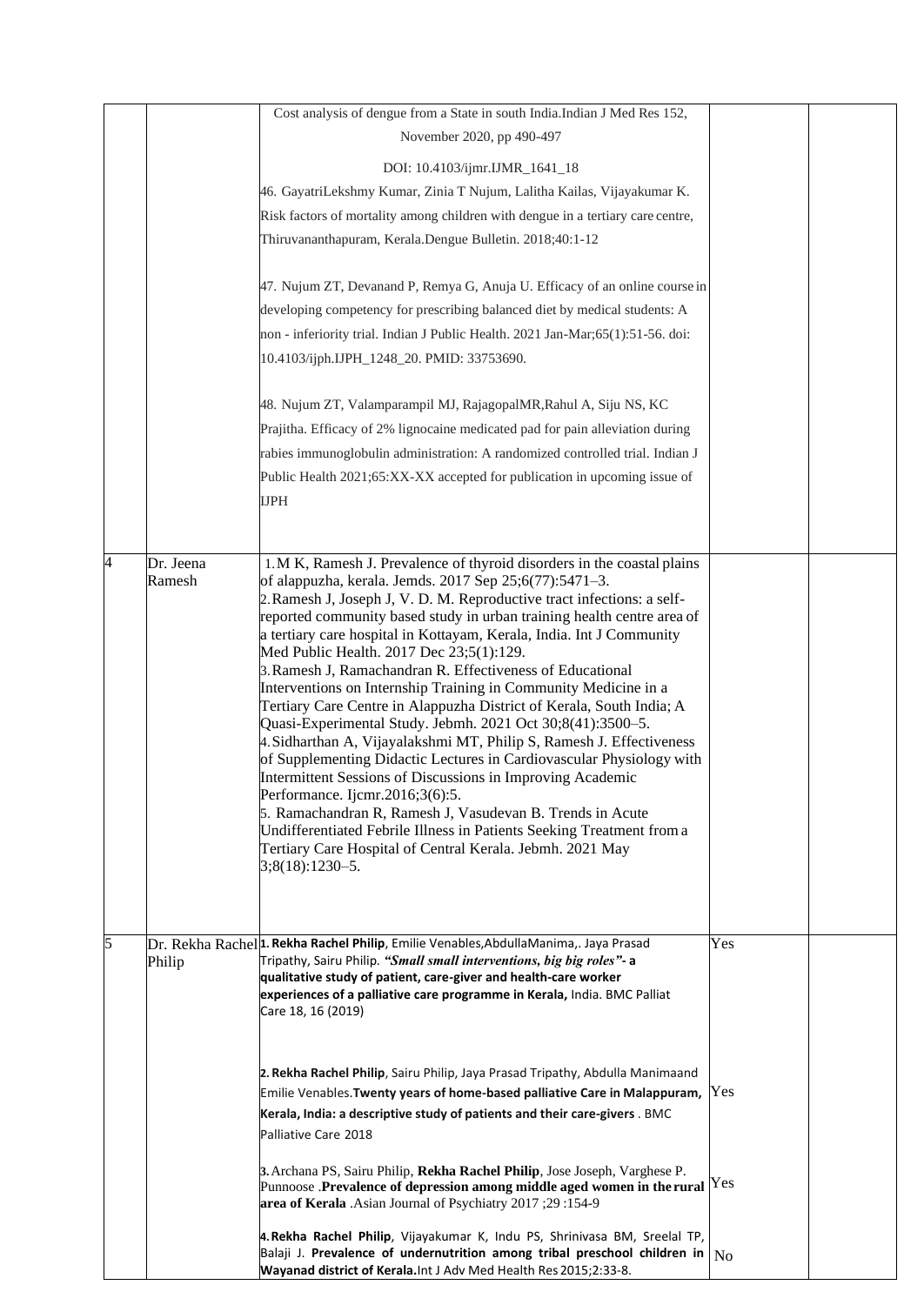|  | 5. Vijayakumar K, Philip RR, Marinaik SB, Giridharan P, Philip S, George B. Risk<br>of mortality among alcohol using adult males in a population- based cohort<br>in Kerala, India: PROLIFE study. Int J Med Public Health 2015;5:102-5                                | N <sub>0</sub> |  |
|--|------------------------------------------------------------------------------------------------------------------------------------------------------------------------------------------------------------------------------------------------------------------------|----------------|--|
|  | 6. <b>Rekha Rachel Philip</b> , Indu PS, Anish TS, Shrinivasa BM, Teena Mary Joy,<br>Sujina CM. Occupational and environmental risk factors of Leptospirosis-<br>a case control study in a tertiary care setting in Kerala, India. Health Sciences<br>2013;2(1):JS005A | No             |  |
|  |                                                                                                                                                                                                                                                                        |                |  |
|  |                                                                                                                                                                                                                                                                        |                |  |

### **GENERAL MEDICINE**

| Sr.          | Faculty                                            |                                                                   | Pubmed  |       |
|--------------|----------------------------------------------------|-------------------------------------------------------------------|---------|-------|
| <b>No</b>    | Name<br>Publication in Vancouver referencing style |                                                                   | Indexed | Scopu |
|              |                                                    |                                                                   |         | S     |
|              | <b>DR</b>                                          | 1) PillaiSS, Velayudhan. G, Thyroid dysfunction in                |         |       |
|              | <b>SRIKANTAN S</b>                                 | SLE and association of thyroid antibody levels with               |         |       |
| $\mathbf{1}$ |                                                    |                                                                   |         |       |
|              |                                                    | disease activity in SLE.J. Evolution                              |         |       |
|              |                                                    | Med.Dent.Sci.2017;6(33):2684-2688                                 |         |       |
|              |                                                    | 2) Pillai SS, Pillai PR. Clinical study of Diabetes in            |         |       |
|              |                                                    | elderly.J.Evolution.Med.Dent.Sci.2017;6(28):2282-                 |         |       |
|              |                                                    | 2285                                                              |         |       |
|              |                                                    |                                                                   |         |       |
|              |                                                    | 3) Srikantan Sreedharan Pillai et al. Prevalence                  |         |       |
|              | and clinical profile of Anemia in SLE              |                                                                   |         |       |
|              | JMSCR;2018:6(03):930-935                           |                                                                   |         |       |
|              |                                                    |                                                                   |         |       |
|              |                                                    | 4) Srikantan Sreedharan Pillai et al. Prevalence of               |         |       |
|              |                                                    | Myopathy in Type 2                                                |         |       |
|              |                                                    | Diabetes, JMSCR; 2017; 05 (04): 21022-21027                       |         |       |
|              |                                                    |                                                                   |         |       |
|              |                                                    | 5) C.G Jijumon.Srikantan Sreedharan Pillai.Clinical               |         |       |
|              |                                                    | Profile of Emphysematous Pyelonephritis in                        |         |       |
|              |                                                    | Diabetics.JMSCR;2019;07(03):479-482                               |         |       |
| $\sqrt{2}$   | <b>DR JACOB</b>                                    | 1.S. Rema devi, Jacob Antony et al JMSCR Volume 09 Issue 04 April |         |       |
|              | <b>ANTONY</b>                                      | 2021-A clinical study on ophthalmic manifestation of rheumatoid   |         |       |
|              |                                                    | arthritis based on patients attending Rheumatology department of  |         |       |
|              |                                                    | medical college hospital, tvm, South Kerala. 2.Jacob Antony et al |         |       |
|              |                                                    | JMSCR Vol. 05 issue 07 July 2017-use of non biologic DMARD in     |         |       |
|              |                                                    | rheumatoid arthritis with emphasis on                             |         |       |
|              |                                                    | leflunomide.                                                      |         |       |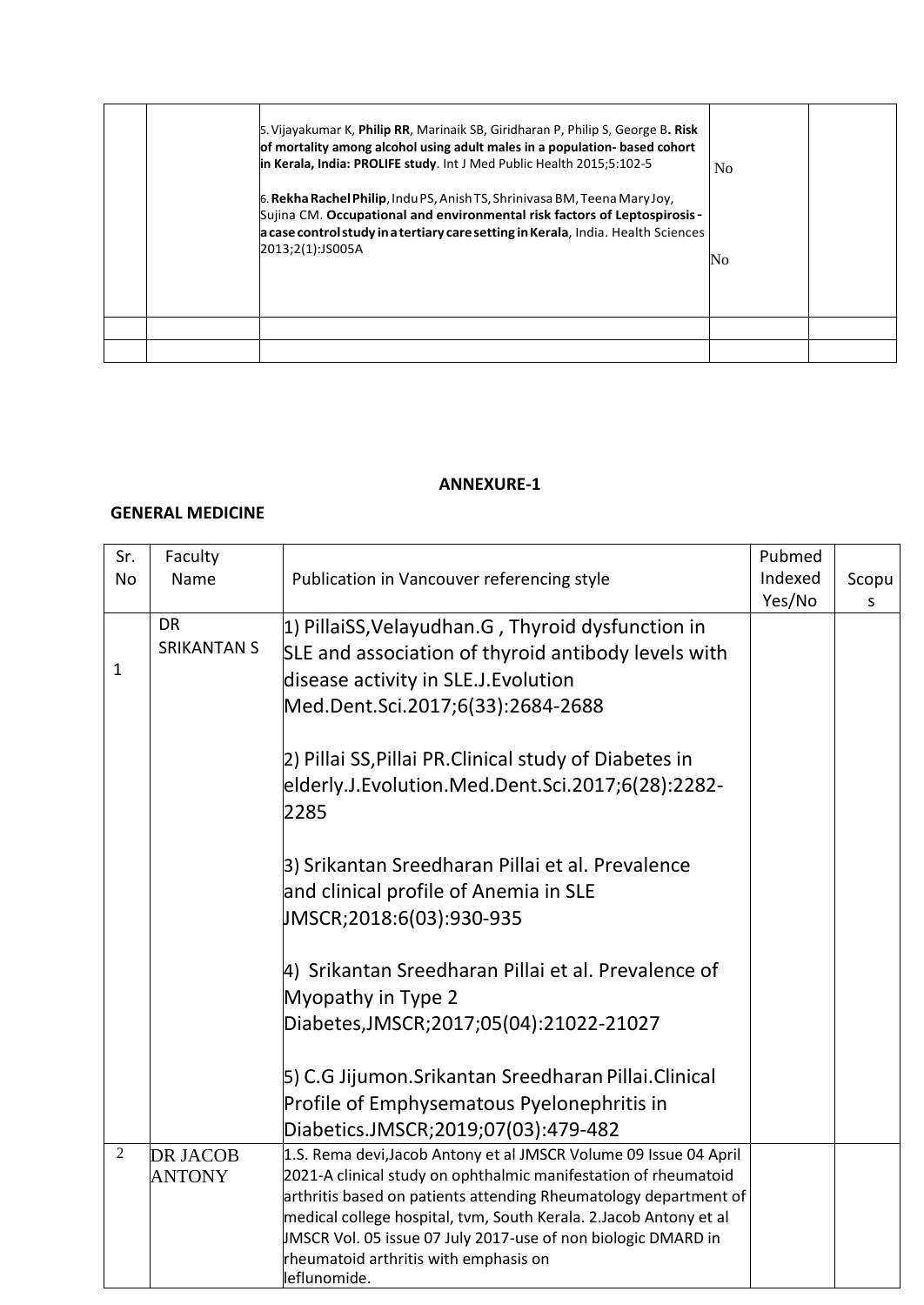|   |                  | 3. Jacob Antony et al JMSCR Vol 05 issue 10 October 2017-<br>Musculoskeletal complications of diabetes and relation to<br>glycemic control.<br>4. Ajith SN, Jacob Antony et al JMSCR Vol 05 issue 07 July 2017-<br>viper bite envenomation-neurological - a clinical study for<br>neurological manifestations<br>5. Jacob Antony et al JMSCR Vol 07issue 03 March 2019-<br>prevalence of cheiroarthropathy in Type 2 diabetes in a tertiary<br>care hospital.<br>6. Jacob Antony et al IJPTM Vol 2(1) Jan-march 2014 overview of<br>rheumatologic disorders in pregnancy.                                                                                                                                                                                                                                                                                                                                                                                                                                                                                                                                                                                                                                                                                                                                                                                                                                          |  |
|---|------------------|--------------------------------------------------------------------------------------------------------------------------------------------------------------------------------------------------------------------------------------------------------------------------------------------------------------------------------------------------------------------------------------------------------------------------------------------------------------------------------------------------------------------------------------------------------------------------------------------------------------------------------------------------------------------------------------------------------------------------------------------------------------------------------------------------------------------------------------------------------------------------------------------------------------------------------------------------------------------------------------------------------------------------------------------------------------------------------------------------------------------------------------------------------------------------------------------------------------------------------------------------------------------------------------------------------------------------------------------------------------------------------------------------------------------|--|
| 3 | <b>DR SUNIL</b>  |                                                                                                                                                                                                                                                                                                                                                                                                                                                                                                                                                                                                                                                                                                                                                                                                                                                                                                                                                                                                                                                                                                                                                                                                                                                                                                                                                                                                                    |  |
|   | <b>PRASOBH P</b> | Krishna A, Yakoob Ali MN, Prabhakaran SP. Study of<br>proportion and pattern of sick euthyroid syndrome in<br>patients with sepsis in intensive care unit of a teritiary<br>care hospital in South Kerala.J Evid Based Med<br>Healthc 2020; 7(51), 3094-3098. DOI:<br>10.18410/jebmh/2020/631<br>Sumesh Raj and Sunil Prasobh."Recent advances in<br>the Management of Diabetes Mellitus". EC Diabetes<br>and Metabolic Research 4.11 (2020); 41-46<br>Cognitive decline in newly diagnosed Type 2 Diabetes<br>$\bullet$<br>and the effect of good glycemic control on cognitive<br>function .Sunil Prasobh P, Monisha H JMSCR Vol 06<br>Issue 07; Page 23-24 July 2018<br>Prognostic role of high sensitivity C reactive protein in<br>acute myocardial<br>infarction. Praveen P, Sunil Prasobh P JMSCR Volume<br>06 Issue 03; Page 70-77; March 2018<br>Prognostic significance of Troponin T in acute<br>myocardial infarction. Prabhakaran SP et al.Int J Res<br>Med Sci, 2017 Oct; 5(10): 4363-4368<br>Metabolic encephalopathy in elderly with a special<br>focus on thyroid function and<br>hashimotos encephalopathy .Sunil Prasobh P et al<br>JMSCR Volume 05 Issue 10; Page 28557-28565<br>October 2017<br>Malignant Pericardial Tamponade in a case of Signet<br>cell Gastric Carcinoma.Rakul Nambiar, Sunil Prasobh<br>Prabhakaran, Padmakumar Rajasekaran Pillai, D Dalus<br>JAPI 2015 10;63(10):82-3 |  |
| 4 | DR RANJIT SANU   | 1. Dr Ranjit Sanu Watson, Dr Aruna et.al                                                                                                                                                                                                                                                                                                                                                                                                                                                                                                                                                                                                                                                                                                                                                                                                                                                                                                                                                                                                                                                                                                                                                                                                                                                                                                                                                                           |  |
|   | WATSON           | <b>Prognostic factors in Spontaneous Hypertensive</b><br>Intracerebral Hemorrhage JMSCR Volume 5 issue 08<br>26048-26053 Aug 2017                                                                                                                                                                                                                                                                                                                                                                                                                                                                                                                                                                                                                                                                                                                                                                                                                                                                                                                                                                                                                                                                                                                                                                                                                                                                                  |  |
|   |                  | 2. Dr Ranjit Sanu Watson, Dr Anjana G Varier                                                                                                                                                                                                                                                                                                                                                                                                                                                                                                                                                                                                                                                                                                                                                                                                                                                                                                                                                                                                                                                                                                                                                                                                                                                                                                                                                                       |  |
|   |                  | et.al, A Study on the Clinical Profile and                                                                                                                                                                                                                                                                                                                                                                                                                                                                                                                                                                                                                                                                                                                                                                                                                                                                                                                                                                                                                                                                                                                                                                                                                                                                                                                                                                         |  |
|   |                  | Radiologic Features of Patients with Non-                                                                                                                                                                                                                                                                                                                                                                                                                                                                                                                                                                                                                                                                                                                                                                                                                                                                                                                                                                                                                                                                                                                                                                                                                                                                                                                                                                          |  |
|   |                  | Traumatic Myelopathy in A Tertiary Care                                                                                                                                                                                                                                                                                                                                                                                                                                                                                                                                                                                                                                                                                                                                                                                                                                                                                                                                                                                                                                                                                                                                                                                                                                                                                                                                                                            |  |
|   |                  | Centre JMSCR Volume 5 issue 07 25623-25627 July<br>2017                                                                                                                                                                                                                                                                                                                                                                                                                                                                                                                                                                                                                                                                                                                                                                                                                                                                                                                                                                                                                                                                                                                                                                                                                                                                                                                                                            |  |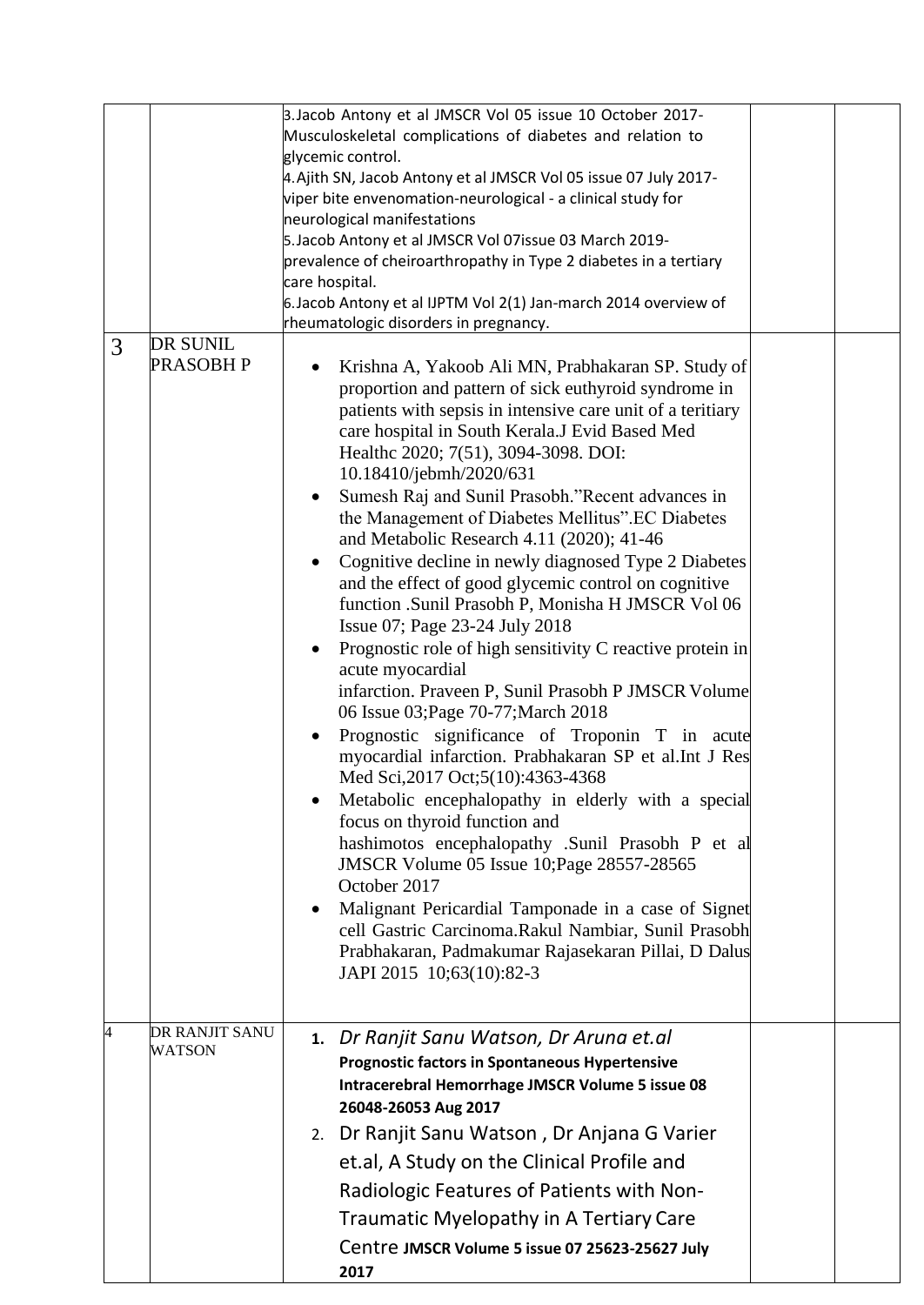|   |                                       | 3. Dr Ranjit Sanu Watson, Mrs Sindhu Mol et al.<br>A Study on Stress among Female Staff Nurses<br>Working in the Intensive Care Units of Govt.<br>Medical College Hospital,<br>Thiruvananthapuram JMSCR Volume 5 issue 12,<br>31571-31575 December 2017<br>4. Dr Ranjit Sanu Watson, Dr Raji .K.L et al. A<br>Study on the Clinical and Radiologic Profile<br>of Patients with Vascular Parkinsonism<br>JMSCR Volume 5 issue 7, 24773-24777, July 2017                                                                                                                                                                                                                                                                                                                                                                                                                                                                                                                                                                    |  |
|---|---------------------------------------|---------------------------------------------------------------------------------------------------------------------------------------------------------------------------------------------------------------------------------------------------------------------------------------------------------------------------------------------------------------------------------------------------------------------------------------------------------------------------------------------------------------------------------------------------------------------------------------------------------------------------------------------------------------------------------------------------------------------------------------------------------------------------------------------------------------------------------------------------------------------------------------------------------------------------------------------------------------------------------------------------------------------------|--|
| 5 | Dr. MOHAMMED<br><b>NASEEM.Y</b>       | 1. Joseph J, Ali MNY, Kesavadas SM. The prevalence of<br>increased left ventricular mass and renal dysfunction in a<br>recently diagnosed hypertension patients A cross sectional<br>study . J.Evid.Based Med.Healthc.2017;4(28), 1664-<br>1668.DOI:10.18410/jebmh/2017/325<br>Krishna A, Yakoob Ali MN, Prabhakaran SP . Study of<br>2.<br>proprortion and pattern of sick euthyroid syndrome in patients<br>with sepsis in intensive care unit of a teretiary care hospital in<br>South Kerala.J Evid Based Med Healthc 2020;7(51), 3094-3098.<br>DOI: 10.18410/jebmh/2020/631<br>Sankarapillai NM, Yakoobali MN, Sreenivasan S.A<br>З.<br>cross sectional study of proportion of respiratory failure in<br>patients with organophosphate poisoning in a tertiary care<br>hospital in South Kerala . J Evid<br><b>Based Med Healthc</b><br>2021;8(21):1642-1646. DOI: 10.18410/jebmh/2021/310<br>Dr Mohammed Naseem.Y.MD et al Depression in<br>4.<br>Hypothyrodism and Risk Factors .JMSCR Volume 05 Issue 03<br>March |  |
| 6 | <b>DR SAJAN</b><br><b>CHRISTOPHER</b> | Christopher Sajan, Kesi Chellappan Ajitha. Estimation of<br>Coronary Heart Disease Risk in Indian Hypertensive Patients<br>Using Framingham Predictive Score Sheets.JMSCR.2017<br>Jul;05(07):24887-92. Available from<br>https://dx.doi.org/10.18535/jmscr/v5i7.96                                                                                                                                                                                                                                                                                                                                                                                                                                                                                                                                                                                                                                                                                                                                                        |  |
|   |                                       | Kesi Chellappan Ajitha, Christopher Sajan. Mean Platelet<br>Volume as an Independent Risk Factor for Acute Myocardial<br>Infarction and Its Short Term Prognostic Significance. JMSCR.<br>2017 Jul;05(07):24816-23. Available from<br>https://dx.doi.org/10.18535/jmscr/v5i7.86                                                                                                                                                                                                                                                                                                                                                                                                                                                                                                                                                                                                                                                                                                                                           |  |
|   |                                       | Christopher Sajan, Narayanan Santhanavally Ratheesh. Study on<br>Association between Vitamin D Deficiency and Autoimmune<br>Hypothyroidism. JMSCR. 2019 Nov;07(11):258-65. Available from<br>https://dx.doi.org/10.18535/jmscr/v7i11.45                                                                                                                                                                                                                                                                                                                                                                                                                                                                                                                                                                                                                                                                                                                                                                                   |  |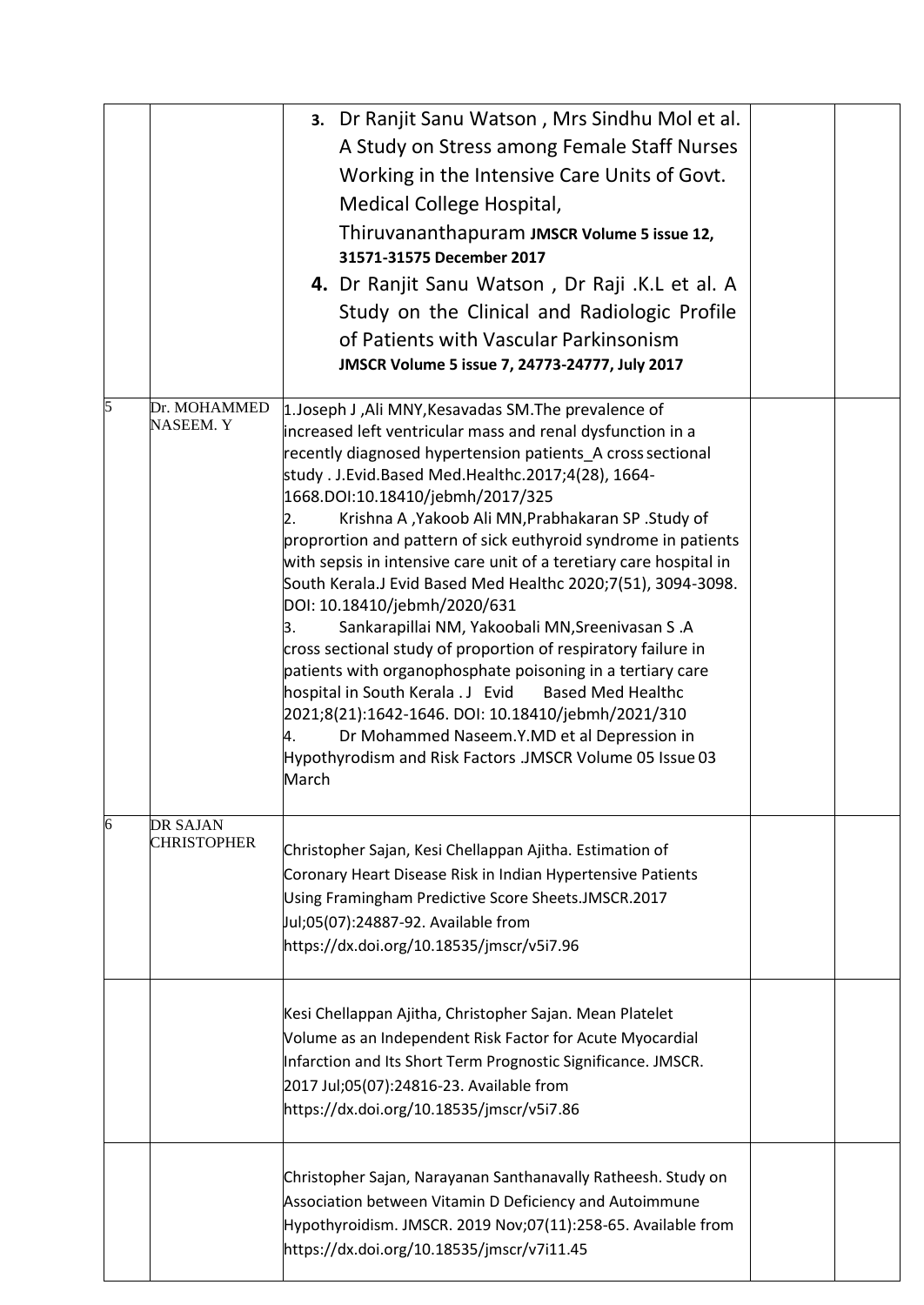|   |               | Salim SA, Christopher S. A Study on Microalbuminuria in Non-<br>Diabetic Hypertensive Patients Attending a Tertiary Care Hospital<br>in South India. J Evolution Med Dent Sci. 2021 Oct;10(43):3665-9.<br>DOI: 10.14260/jemds/2021/743                                                                                                                                                                                               |  |
|---|---------------|--------------------------------------------------------------------------------------------------------------------------------------------------------------------------------------------------------------------------------------------------------------------------------------------------------------------------------------------------------------------------------------------------------------------------------------|--|
| 7 | DR AMBILI N R | 1. Sunayana P, Renymol B, Ambili NR. Fasting Lipid<br>Profile and Disease Severity in Sepsis Patients. Journal<br>of Clinical & Diagnostic Research. 2017 Nov 1;11(11).                                                                                                                                                                                                                                                              |  |
|   |               | 2. Renymol B, Ambili NR. A Study on the Clinical Profile<br>of Late Onset Asthma in Females in a Tertiary Care<br>Centre in South Kerala                                                                                                                                                                                                                                                                                             |  |
|   |               | 3 MM SH, Ambili NR, Rashmi KP. Prevalence of<br>Microalbuminuria in Patients with Type 2 Diabetes<br>Mellitus.                                                                                                                                                                                                                                                                                                                       |  |
|   |               | 4. Ambili NR, Renymol B, Kartha TU, Renymol B.<br>Characteristics of anemia in patients above 60 years of<br>age attending a tertiary care hospital.                                                                                                                                                                                                                                                                                 |  |
|   |               | 5. Prabhakar A, Ambili NR, Kartha TD, Renymol B.<br>Prevalence of non-alcoholic fatty liver disease (NAFLD)<br>in patients with type 2 diabetes mellitus and its<br>correlation with coronary artery disease (CAD). Int J Res<br>Med Sci. 2017 Dec;5(2):5175-81.<br>6. Renymol B, Ambili NR, Unnikrishnan Kartha TD.<br>Effect of surgical menopause on serum lipid profile-a<br>prospective study. Int J Adv Med. 2018 Jan;5:27-31. |  |
|   |               | 7. Dr. Renymol B, Dr. Ambili N.R, Dr. T.D.Unnikrishnan<br>Kartha<br>Clinical Profile of Urinary Tract Infections In Elderly Men.<br>Innovations.2021 Sep: 66: 129-142                                                                                                                                                                                                                                                                |  |
| 8 | RAMAKRISHNAN  | DR SUDHARMMA Padmakumarbalasundaram sudharmma Ramakrishnan<br>baraneedaran s JMSCR VOL07 i10 OCT 2019 527-35<br>https:??dx.doi.org/10.18535jmscr/v7i10.90                                                                                                                                                                                                                                                                            |  |
|   |               |                                                                                                                                                                                                                                                                                                                                                                                                                                      |  |

Training

Revised basic course in medical education – 2021 – DR SUNIL PRASOBH P DR MOHAMMED NASEEM DR AMBILI N R DR HABEEB NASEEM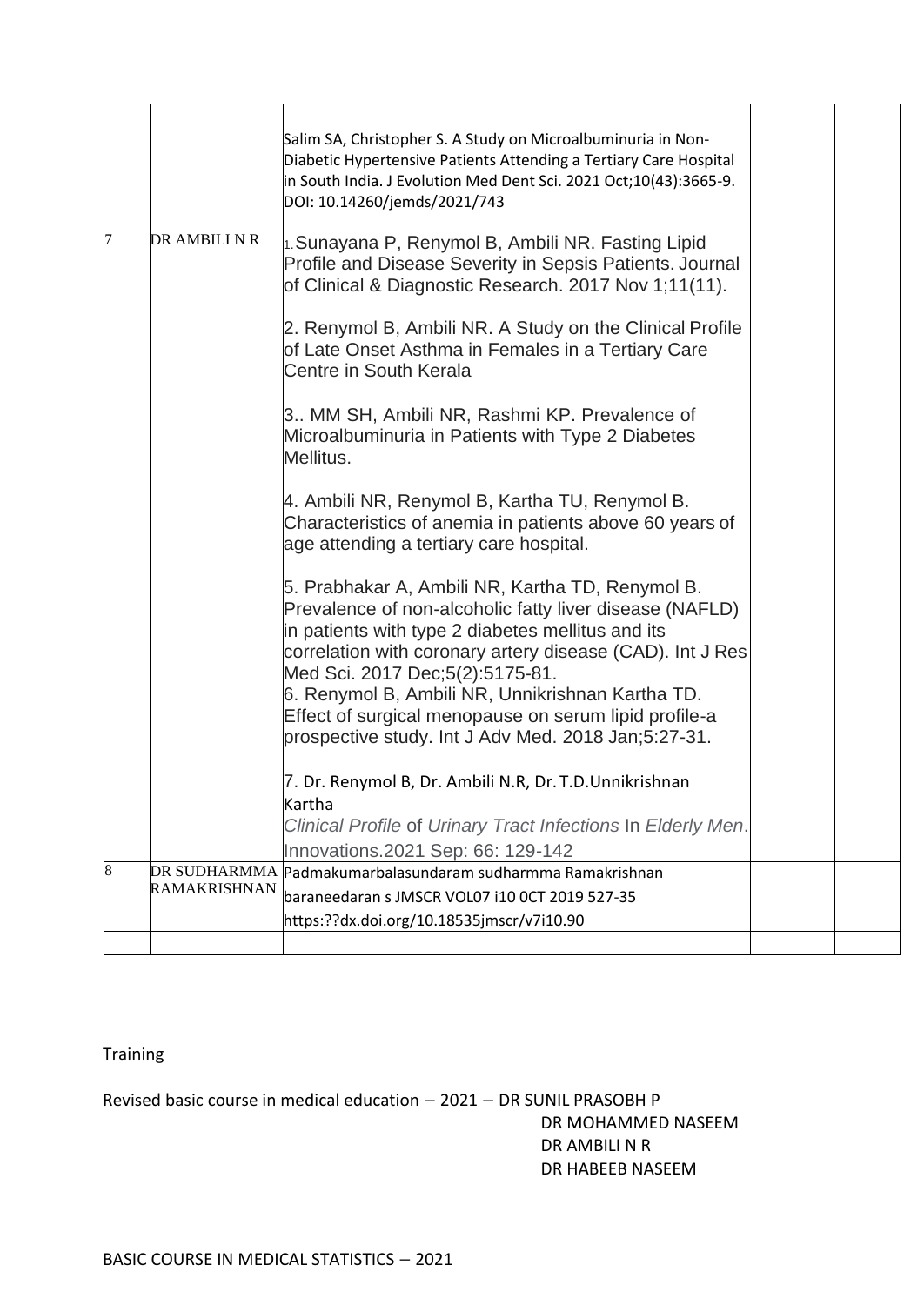#### DR SUNIL PRASOBH P

#### DR MOHAMMED NASEEM

DR AMBILI N R

DR SUDHARMMA RAMAKRISHNAN

CISP I II AETCOM MODULE 2018 DR srikantan s

CISP 2018 DR SUDHARMMA RAMAKRISHNAN

#### **ANNEXURE-1**

#### **PSYCHIATRY**

| Sr.          | <b>Faculty Name</b>  |                                                                                                                                                                                                                                                          | Pubmed     |        |
|--------------|----------------------|----------------------------------------------------------------------------------------------------------------------------------------------------------------------------------------------------------------------------------------------------------|------------|--------|
| No           |                      | <b>Publication in Vancouver</b>                                                                                                                                                                                                                          | Indexed    | Scopus |
|              |                      | referencing style                                                                                                                                                                                                                                        | Yes/No     |        |
| $\mathbf{1}$ | Dr. Vijayakrishnan.Y | Soumitra<br>Das,<br>Varghese<br>1,<br>Panickasseril Punnoose,<br>Nimisha<br>Doval, Vijayakrishnan Yathindran<br>Nair, Spirituality, religiousness and<br>with<br>coping in patients                                                                      | <b>Yes</b> | Yes    |
|              |                      | schizophrenia: a cross-sectional<br>study in a tertiary care hospital,<br>Psychiatry Research. 2018;265:<br>238-243                                                                                                                                      |            |        |
|              |                      | 2, S.Krishnan, Vijayakrishnan.Y,<br>Lekshmy.K, A Pilot study among<br>adolescents on the effect of brief<br>mindfulness unified<br>cognitive<br>therapy-(MUCBT) on intentional<br>physical contact with the mobile<br>phone and computer. Indian Journal | No         | No     |
|              |                      | of Applied Research. 2019;<br>$9(2):15-17$                                                                                                                                                                                                               |            |        |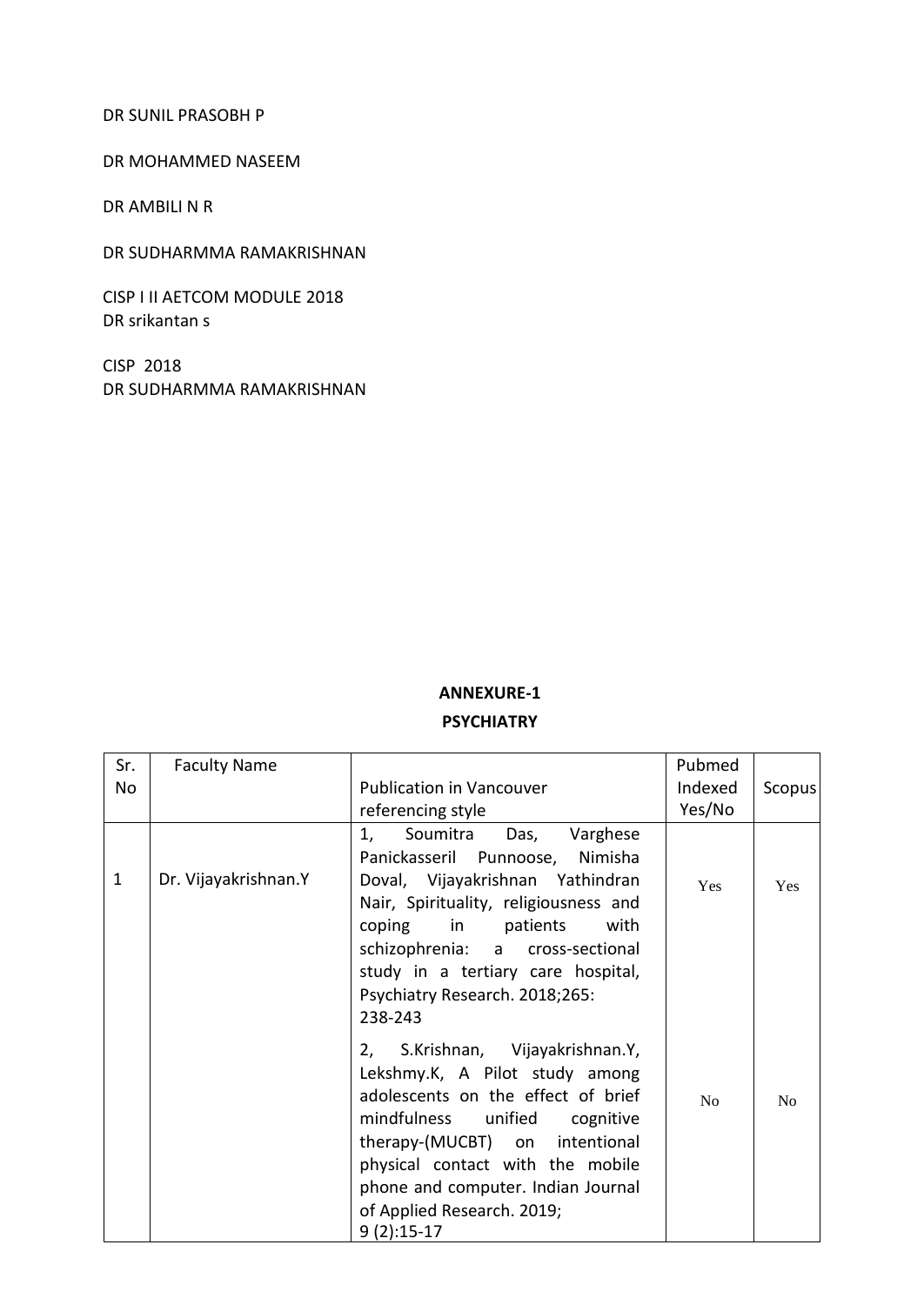| Dr. Shabeer C | 1. Jaimon Plathottathil Michael, Binu      | No | N <sub>0</sub> |
|---------------|--------------------------------------------|----|----------------|
|               | Abraham, Shabeer Chenganakkattil, Ajith    |    |                |
|               | Mohanan. Analysis of Factors Affecting the |    |                |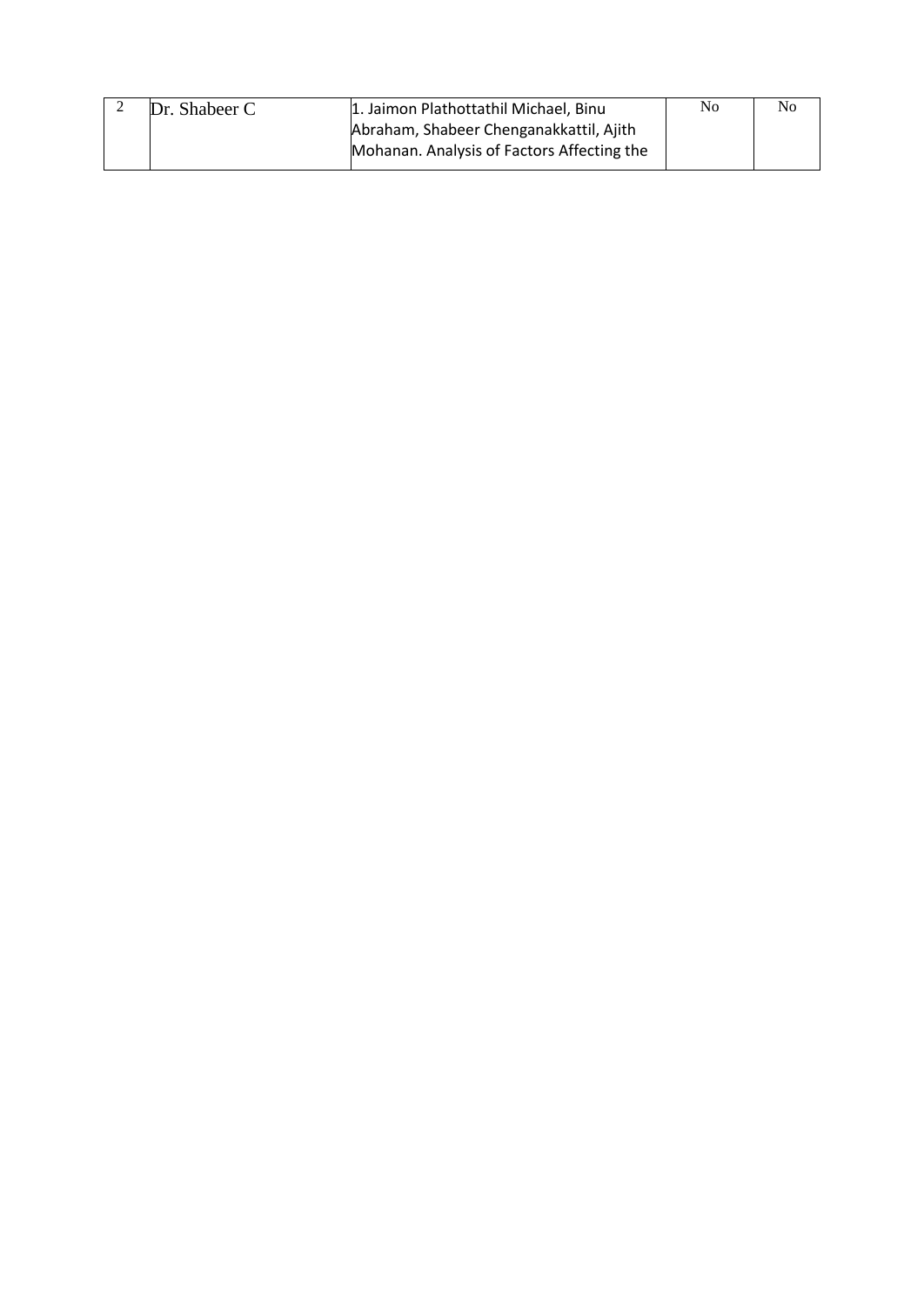|   | Job Satisfaction of Staff Nurses in a<br>Tertiary Care Hospital, Kerala, India.<br>Journal of Medical Science and Clinical<br>Research. 2018;6(12):364-71                                                                                |                |                |
|---|------------------------------------------------------------------------------------------------------------------------------------------------------------------------------------------------------------------------------------------|----------------|----------------|
|   | 2. Shabeer Chenganakkattil, Jibin Babu,<br>Shafeen Hyder. Comparative study of<br>stress and psychological problems in<br>medical and nonmedical students.<br>International Journal of Research in<br>Medical Sciences. 2017;5(4):1213-6 | No             | N <sub>o</sub> |
|   | 3. Shafeen Hyder, Shabeer Chenganakkattil,<br>Jibin Babu. Comparison of caregivers'<br>burden in alcohol dependence syndrome<br>and schizophrenia. The Journal<br>of Community Health Management.<br>2016;3(4):213-6                     | N <sub>0</sub> | N <sub>0</sub> |
| 3 |                                                                                                                                                                                                                                          |                |                |

### **ANNEXURE-1 PULMONARY MEDICINE**

| Sr.       | Faculty     | <b>Publication in Vancouver referencing</b>                                                                                                                                                                                                                                                                                                                                                                      | Pubmed Indexed        | Scopes                |
|-----------|-------------|------------------------------------------------------------------------------------------------------------------------------------------------------------------------------------------------------------------------------------------------------------------------------------------------------------------------------------------------------------------------------------------------------------------|-----------------------|-----------------------|
| <b>No</b> | Name        | style.                                                                                                                                                                                                                                                                                                                                                                                                           | Yes/No                |                       |
|           | Dr Jyothi E | 1 Suraj KP, Jyothi EJ, Rakhi R. Role of<br>domiciliary noninvasive ventilation in chronic<br>obstructive pulmonary disease patients<br>requiring repeated admissions with acute Type<br>Il respiratory failure: A prospective cohort<br>study. Indian J Crit Care Med 2018; 22 (6):397-<br>401.                                                                                                                  | Yes                   | Yes                   |
|           |             | 2Ravindran C, James PT, Jyothi E PREVALENCE<br>OF INITIAL DRUG RESISTANCE OF<br><b>MYCOBACTERIUM TUBERCULOSIS IN</b><br>NORTHERN KERALA Lung India 2006; 23:106-<br>108<br>3.Dr Jyothi E, Treatment of Pulmonary<br>Hypertension- An Overview<br>Pulmon.Vol.15, Number 2 (May - Aug) 2013                                                                                                                        | Yes<br>N <sub>o</sub> | Yes<br>N <sub>o</sub> |
|           |             | 4. Jyothi E, Suraj KP, Gayathri Mohan Title: Role<br>of Gefitinib as First Line Treatment in Patients<br>with Advanced Adenocarcinoma Lung. Volume<br>05 Issue 06 June 2017<br>5. Suraj Neethu K Kumar, E Jyothi Kiran Vishnu<br>Narayan GBiju Role of Pirfenidone in Idiopathic<br>Pulmonary Fibrosis - A Longitudinal Cohort<br>Study KP Journal of The Association of<br>Physicians of India Vol. 64 May 2016 | No                    | N <sub>o</sub>        |
|           |             | 6.KP Suraj1, Kiran Vishnu Narayan2, Jyothi<br>Edakalavan3, NEETHU KESAVA KUMAR.                                                                                                                                                                                                                                                                                                                                  | No                    | N <sub>o</sub>        |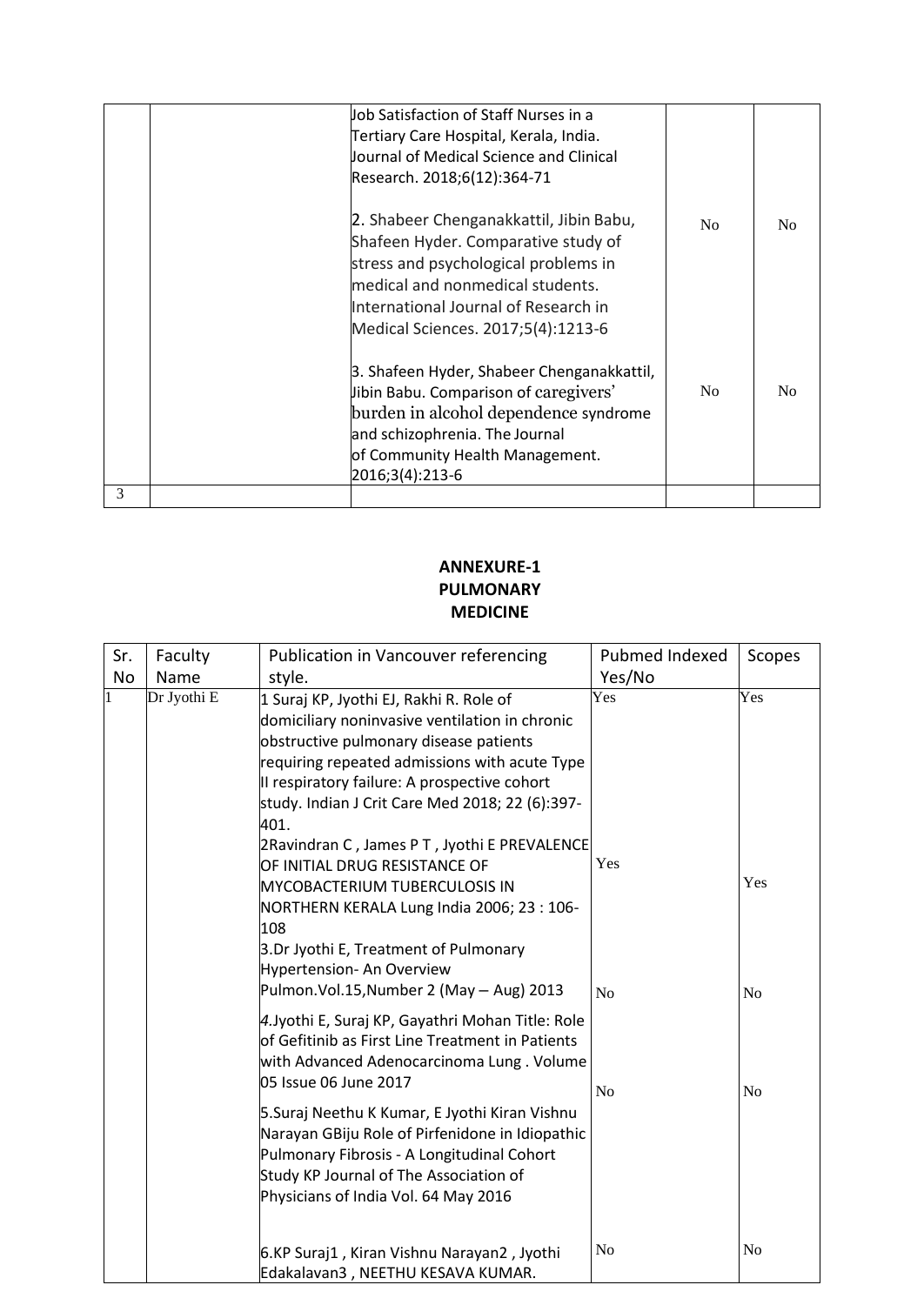|                |                     | Diffuse Parenchymal Lung Diseases with<br>Clinicoradiological Discordance-: Role of<br>Transbronchial Lung Biopsy as a Diagnostic<br>Tool - An Observational Study. Journal of<br>Clinical and Diagnostic Research. 2016 Nov,<br>Vol-10(11):                                                                                                                                                                                                                                                                                                                                                                                                                                           |                                  |                                              |
|----------------|---------------------|----------------------------------------------------------------------------------------------------------------------------------------------------------------------------------------------------------------------------------------------------------------------------------------------------------------------------------------------------------------------------------------------------------------------------------------------------------------------------------------------------------------------------------------------------------------------------------------------------------------------------------------------------------------------------------------|----------------------------------|----------------------------------------------|
| $\overline{c}$ | Dr AjithKumar<br>CS | 1. Ajith Kumar CS Severity distribution of chronic<br>obstructive pulmonary disease. Indian journal of<br>Applied Research Vol VIII, Issue IV April 2018. I<br>2. Peripheral eosinophilia in COPD, prevalence and<br>clinical characteristics - Indian Journal of basic and<br>applied medical research. March 2018, Vol 7 Issue 2<br>P 223-228<br>3. Ajith Kumar CS. Bronchodilator reversibility in<br>chronic obstructive pulmonary disease. Paripex<br>Indian Journal of Research Vol VII, IssueIV, April<br>2018<br>4. Ajith Kumar CS, Predictive value of absolute<br>eosinophil count for bronchodilator reversibility in<br>COPD Indian journal of Scientific research Vol VII | No<br>No<br>No<br>N <sub>o</sub> | No<br>N <sub>0</sub><br>N <sub>0</sub><br>No |
| $\overline{3}$ | Dr Soofia M         | Issue IX September 2018<br>Soofia M, Sreekala C, K Anithakumari- Outcome of No<br>Idiopathic Pulmonary Fibrosis and non IPF<br>interstitial lung disease at 6 months in a tertiary care<br>centre- A comparative study JMSCR vol 5 Issue 6<br>June 2017<br>Sreekala C, Soofia M, Sanjeev Nair, K Anitha<br>kumari. Interstitial lung Disease, A tertiary Care<br>centre Experience- Int j Med Res Rev 2017 5 (07)<br>657-663                                                                                                                                                                                                                                                           | No                               | No<br>No                                     |

Medical Education training

Dr Jyothi E

1.Basic Course in Medical education Technologies June 3rd to 5th 2015

2, Curriculum Implementation Support Programme II 21/12/20 to 22/12/20 3.Basic

Course in Biomedical Research September 2021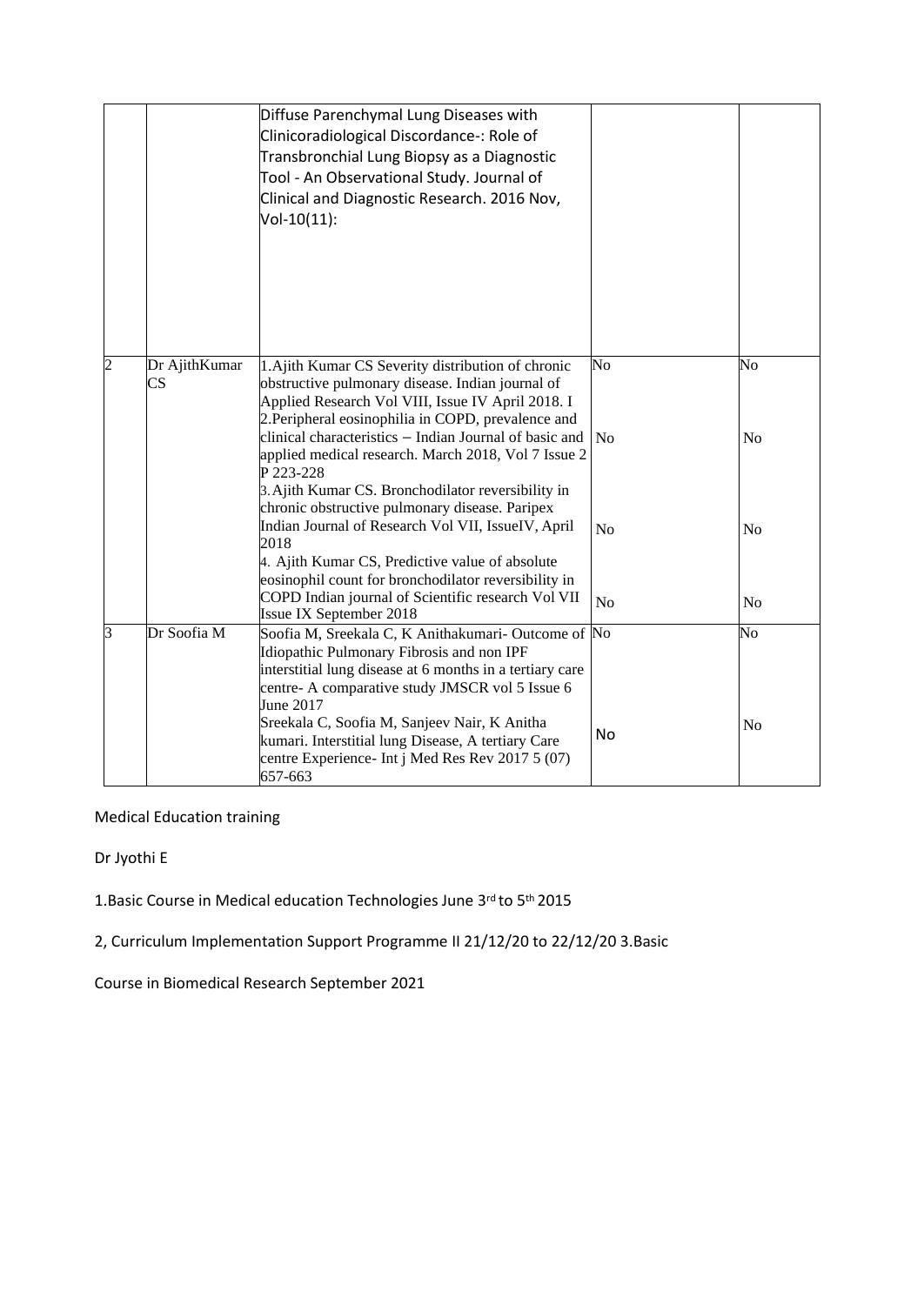### PEADIATRICS

#### **ANNEXURE-1**

| Sr.            | Faculty               | Publication in Vancouver referencing                                                                                                                                                                                                                                                           | Pubmed Indexed                                | Scopes           |
|----------------|-----------------------|------------------------------------------------------------------------------------------------------------------------------------------------------------------------------------------------------------------------------------------------------------------------------------------------|-----------------------------------------------|------------------|
| <b>No</b>      | Name                  | style.                                                                                                                                                                                                                                                                                         | Yes/No                                        |                  |
| $\mathbf{1}$   | Dr Bindu G S          | 1. Bindu G S.Linear growth in children<br>with type 1 diabetes mellitus- A one<br>year prospective study. IJCH<br>2021;8:7                                                                                                                                                                     | <b>Index Copernicus</b>                       |                  |
| $\overline{2}$ | Dr Sanuja<br>Sarasamm | 1. Sanuja S. Clinical and epidemiological<br>profile of neonatal sepsis in referral<br>care NICU in south india JMSCR<br>2017;5:3                                                                                                                                                              | <b>Index Copernicus</b>                       |                  |
|                |                       | 2. Sanuja S. Comparison of Clinical and<br>ecological profile of neonatal seizures<br>over a decade- a hospital based<br>prospective study. JMSCR<br>2017;5:2                                                                                                                                  | <b>Index Copernicus</b>                       |                  |
|                |                       | 3. Sanuja Sarasam E, Binu A. Increasing<br>the first hour breast feeding initiation<br>rate for caesarian babies at a tertiary<br>care government hosptital in Kerala-A<br>Quality Improvement Study.<br>Perinatology.(accepted for<br>publication as per letter dated 18th<br>September 2020. | <b>Accepted for</b><br>publication            | Scopus<br>Embase |
| $\overline{3}$ | Dr Binu<br>Abraham    | 1. Binu A, Belgin P et al. Environmental<br>and Biological Risk Factors<br>Associated with the Prevalence of<br>Language Delay in Children Upto<br>6 Years of Age from Rural South<br>India. Journal of Clinical and<br>Diagnositic Research<br>2017;11(12):SC11-14                            | Pubmed - Yes (in<br>2017)<br>Index copernicus | Scopus           |
|                |                       | 2. Binu A, Jaimon PM. Analysis of<br>factors affecting job satisfaction<br>of staff nurses in a tertiary care<br>hospital. JMSCR 2018;6:12                                                                                                                                                     | Index copernicus                              |                  |
|                |                       | 3. Binu A, Baburaj S. A study on the<br>outbreak of dengue fever in a<br>tertiary care childrens hospital in<br>Southern Tamil nadu. IJCP<br>2019;6:3                                                                                                                                          | Index copernicus                              |                  |
|                |                       | 4. Binu A, Sanuja Sarasam.                                                                                                                                                                                                                                                                     | Accepted for<br>publication                   | Scopus<br>Embase |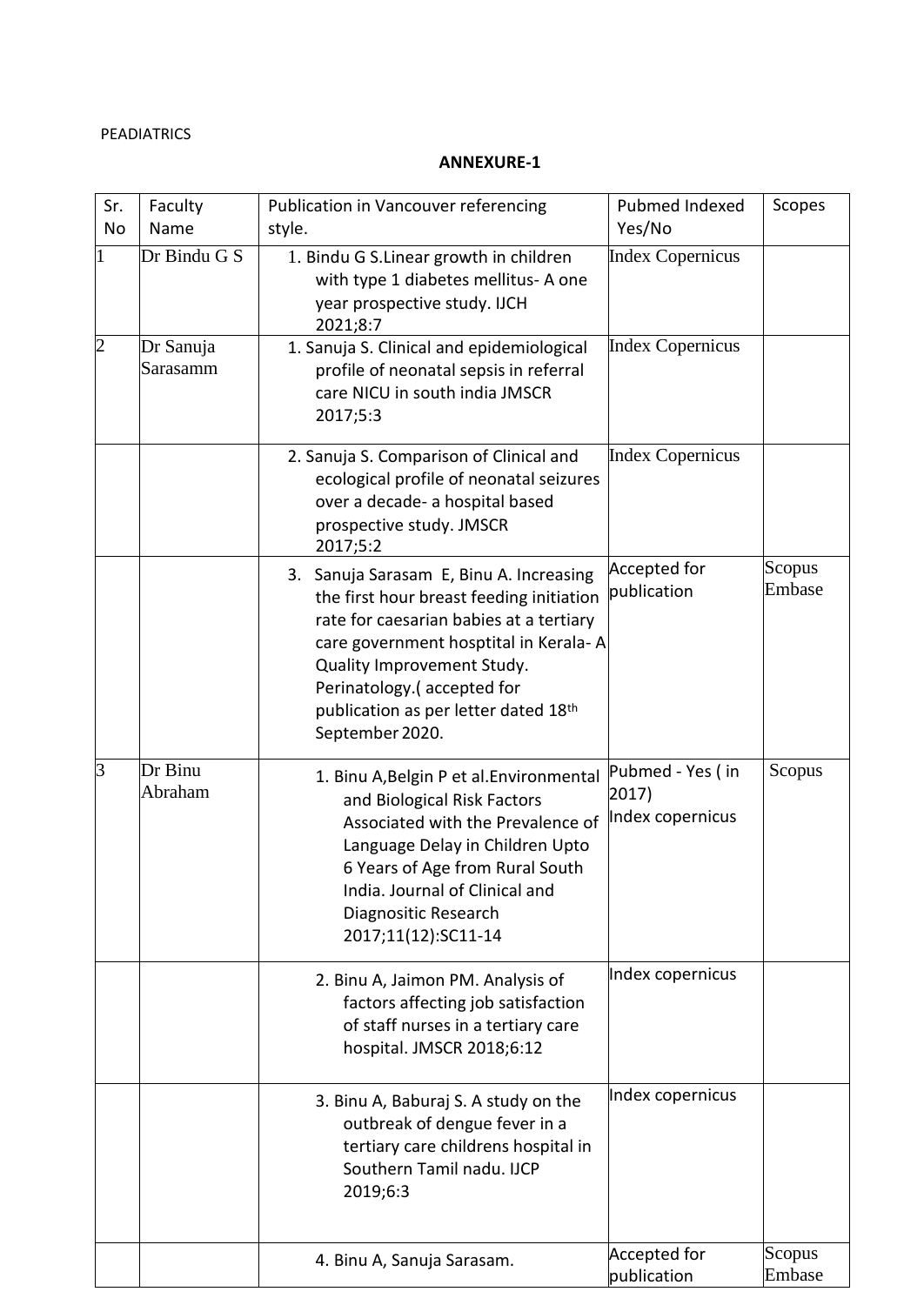| Increasing the first hour breast<br>feeding initiation rate for<br>caesarian babies at a tertiary<br>care government hosptital in<br>Kerala- A Quality Improvement<br>Study. Perinatology.(accepted<br>for publication as per letter<br>dated 18th September 2020.) |                                         |        |
|---------------------------------------------------------------------------------------------------------------------------------------------------------------------------------------------------------------------------------------------------------------------|-----------------------------------------|--------|
| 5. Binu A.Maternal Risk Factors<br>affecting Low Birth Weight babies:<br>A case control study from tertiary<br>care teaching hospital in rural<br>Southern India. IJBR 2016;<br>7(11): 790-794                                                                      | Pubmed (in $2016$ )<br>Index Copernicus | Scopus |

# **Medical Education Training**

### **ANNEXURE- 2**

| SI                      | <b>Faculty Name</b>    | Name of Training                                                                                                | Date                                     | Centre                                      |
|-------------------------|------------------------|-----------------------------------------------------------------------------------------------------------------|------------------------------------------|---------------------------------------------|
| No                      |                        |                                                                                                                 |                                          |                                             |
| $\mathbf{1}$            | Dr Bindu GS            | 1. Revised Basic Course                                                                                         | June $17 - 20$ ,<br>2019                 | Govt Medical College,<br>Kottayam           |
|                         |                        | 2. Curiculum Support<br><b>Implementation Program</b><br>training<br>3. Advanced Course in<br>medical Education | July 1st, 2nd&<br>3rd, 2019              | Govt Medical College,<br>Idukki             |
|                         |                        |                                                                                                                 | 2021 August<br><b>Batch (ACME</b><br>11) | NMC Nodal Centre,<br><b>GMC Kottayam</b>    |
| $\overline{2}$          | Dr Sanuja<br>Sarasam E | 1. Revised Basic Course in<br><b>Medical Education</b>                                                          | 2021                                     | Govt Medical College,<br>Kollam             |
| $\overline{\mathbf{3}}$ | Dr Binu<br>Abraham     | <b>Basic Course in</b><br>1.<br><b>Medical Education</b>                                                        | 2011                                     | Dr SMCSI Medical<br>College, Trivandrum     |
|                         |                        | 2. National Course on<br><b>Educational Science</b><br>for teachers of<br><b>Health Professionals</b>           | 2012                                     | <b>JIPMER</b>                               |
|                         |                        | 3. Curiculum Support<br>Implementation<br>Program training                                                      | May 8th, 9th<br>10th 2019                | <b>Government Medical</b><br>College Kollam |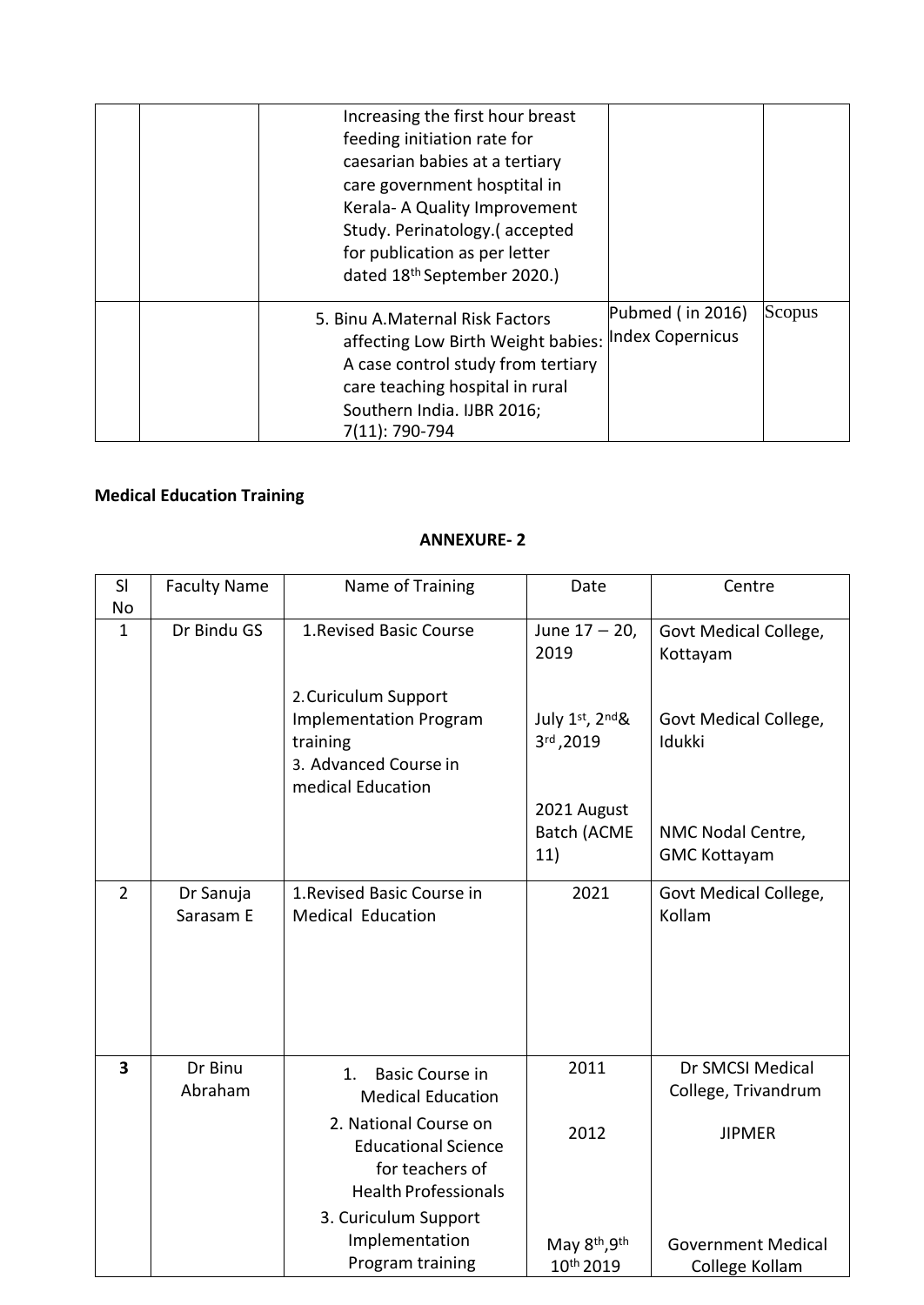#### **GENERAL SURGERY**

| Sr.            | Faculty       | Publication in Vancouver referencing                                                                      | Pubmed         | Scopes |
|----------------|---------------|-----------------------------------------------------------------------------------------------------------|----------------|--------|
| No             | Name          | style.                                                                                                    | Indexed Yes/No |        |
| 1              | Dr S K        | Dr S K Ajaiyakumar. Effect of Mini Gastric Bypass                                                         | YES            |        |
|                | Ajaiyakumar   | in Blood Sugar Control of Type 2 Diabetic Patient.                                                        |                |        |
|                |               | International Journal of Scientific Research. Vol 6.                                                      |                |        |
| $\overline{2}$ | Dr S K        | Issue 3. March 2017. ISSN No. 2277-8179                                                                   | <b>YES</b>     |        |
|                | Ajaiyakumar   | Dr S K Ajaiyakumar. Control of Blood Glucose<br>Level & Glycated Hemoglobin (HbA1C) with                  |                |        |
|                |               | Dietary Jackfruit Meal takenby Type 2 Diabetic                                                            |                |        |
|                |               | Patients. International Journal of Scientific Research.                                                   |                |        |
|                |               | Vol 6. Issue 3. March 2017. ISSN No. 2277-8179                                                            |                |        |
| $\overline{3}$ | Dr S K        | Dr S K Ajaiyakumar. Diabetic Prevalence in Rural                                                          | <b>YES</b>     |        |
|                | Ajaiyakumar   | Village of South Tamil Nadu. International Journal<br>of Scientific Research. Vol 6. Issue 3. March 2017. |                |        |
|                |               | ISSN No. 2277-8179                                                                                        |                |        |
| $\overline{4}$ | Dr S K        | Dr S K Ajaiyakumar. Effect of Revascularisation in                                                        | <b>YES</b>     |        |
|                | Ajaiyakumar   | Diabetic Foot - Our Experience. International                                                             |                |        |
|                |               | Journal of Scientific Research. Vol 6. Issue 3. March                                                     |                |        |
| $\overline{5}$ | Dr Mohamed    | 2017. ISSN No. 2277-8179<br>Rigved Nittala, O T M Basheer, M P Sasi. Acute                                | <b>YES</b>     |        |
|                | Basheer OT    | Pancreatitis: A Study of Urine Trypsinogen-2                                                              |                |        |
|                |               | measurement as a Screening Test. International                                                            |                |        |
|                |               | Journal of Research in Medical Sciences. 2014 Aug:                                                        |                |        |
|                |               | 2(3);897-902. pISSN 2320-6071                                                                             |                |        |
| 6              | Dr Mohamed    | Harishankar AG, Basheer OTM. Stage Related                                                                | <b>YES</b>     |        |
|                | Basheer OT    | Mortality in Carcinoma Oesophagus treated by<br>Surgery. J. Evolution Med. Dent. Sci.                     |                |        |
|                |               | 2019;8(35);2763-2767.                                                                                     |                |        |
|                |               | DOI:10,14260/jemds/2019/599                                                                               |                |        |
| 7              | Dr C Jayan    | Greeshma S, Ramesh Rajan, Chandrasekhar S, Jayan YES                                                      |                |        |
|                |               | C. Outcome of Loop Cholecystojejunostomy as a                                                             |                |        |
|                |               | palliative procedure in Unresectable Distal<br>Malignant Biliary Obstruction. April 2021.                 |                |        |
|                |               | International Surgery Journal 8(5): 1470                                                                  |                |        |
| 8              | Dr Sulfekar   | Dr Sulfekar Meera Sainaba. A study on Risk                                                                | <b>YES</b>     |        |
|                | Meera Sainaba | Factors of Carcinoma Head of Pancreas.                                                                    |                |        |
|                |               | International Journal of Scientific Research.                                                             |                |        |
|                |               | April 2017. Vol. 6. Issue 4. ISSN 2277-8179.                                                              |                |        |
| $\overline{9}$ | Dr Sulfekar   | Dr Sulfekar Meera Sainaba. A Descriptive                                                                  | <b>YES</b>     |        |
|                | Meera Sainaba | Study on Cholangiocarcinoma. International                                                                |                |        |
|                |               | Journal of Scientific Research. Feb 2017. Vol.                                                            |                |        |
|                |               | 6, Issue 2. ISSN 2277-8179                                                                                |                |        |
| 10             | Dr Sulfekar   | Dr Sulfekar Meera Sainaba. Retroperitoneal                                                                | <b>YES</b>     |        |
|                | Meera Sainaba | Sarcoma - A Clinico-Pathological Study.                                                                   |                |        |
|                |               | IOSR-Journal of Dental & Medical Sciences.                                                                |                |        |
|                |               | Feb 2017. Vol. 16, Issue 2. e-ISSN: 2279-                                                                 |                |        |
|                |               | 0853, pISSN: 2279-0861                                                                                    |                |        |
| 11             | Dr Sulfekar   | Dr Sulfekar Meera Sainaba. Adult                                                                          | <b>YES</b>     |        |
|                | Meera Sainaba | Intussusception at a Tertiary Care Center: A                                                              |                |        |
|                |               | Retrospective Study. Nigerian Journal of                                                                  |                |        |
| 12             | Dr Sulfekar   | Surgery. Feb 2020; 26:63-5.<br>Dr Sulfekar Meera Sainaba. Post                                            | <b>YES</b>     |        |
|                | Meera Sainaba |                                                                                                           |                |        |
|                |               | Cholecystectomy Syndrome after<br>Laparoscopic Cholecystectomy $-$ A                                      |                |        |
|                |               | Prospective Study. Global Journal for                                                                     |                |        |
|                |               | Research Analysis. 2020                                                                                   |                |        |
| 13             | Dr K V        | Dr K V Rishikesan Nair. A study on Post-                                                                  | <b>YES</b>     |        |
|                | Rishikesan    | Throidectomy Hypocalcemia. Indian Journal                                                                 |                |        |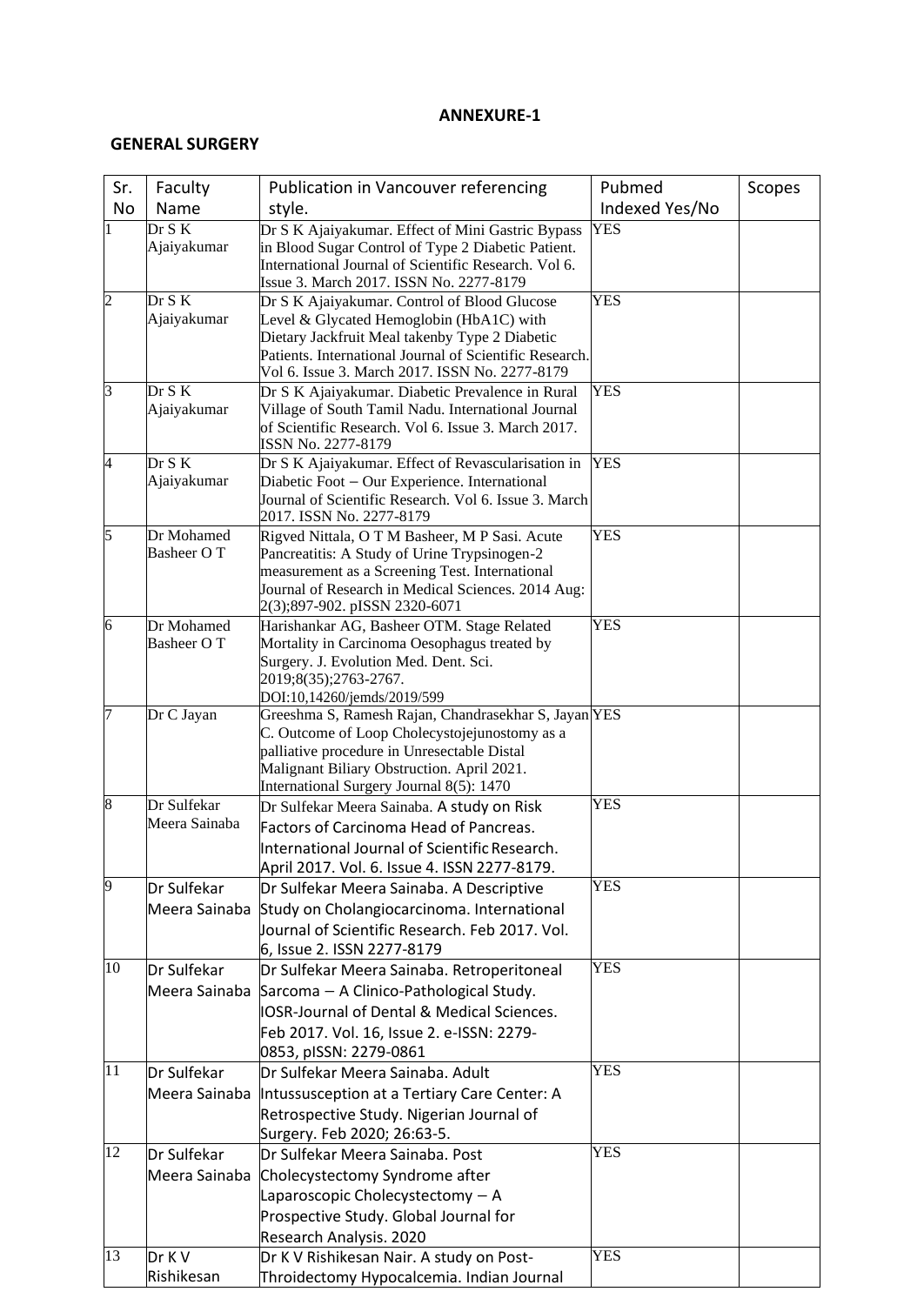|    | Nair                         | of Applied Research. Feb 2017. Vol. 7, Issue 2.<br><b>ISSN 2249-555X</b>                                                                                                                                                      |            |
|----|------------------------------|-------------------------------------------------------------------------------------------------------------------------------------------------------------------------------------------------------------------------------|------------|
| 14 | Dr K V<br>Rishikesan<br>Nair | Dr K V Rishikesan Nair. A case control study<br>lon Risk Factors of Acute Pancreatitis. Global<br>Journal for Research analysis. Mar 2017.<br>Vol.6, Issue 3. ISSN 2277-8160                                                  | <b>YES</b> |
| 15 | Dr K V<br>Rishikesan<br>Nair | Dr K V Rishikesan Nair. A Study on Post-<br>operative Dermatological Complications of<br>Foam Sclerotherapy for Varicose Veins.<br>International Journal of Scientific Research.<br>Apr 2017. Vol. 6, Issue 4. ISSN 2277-8179 | <b>YES</b> |
| 16 | Dr K V<br>Rishikesan<br>Nair | Dr K V Rishikesan Nair. A Study on the Role of<br>Nasogastric Decompression in Elective<br>Colorectal Surgeries. International Journal of<br>Scientific Research. Feb 2017. Vol. 7, Issue 2.<br><b>ISSN 2277-8179</b>         | <b>YES</b> |

#### **RADIODIAGNOSIS**

| Sr. | Faculty                                                   | Publication in Vancouver referencing style.                                                                                                                                                                                                       | Pubmed            | Scopes |
|-----|-----------------------------------------------------------|---------------------------------------------------------------------------------------------------------------------------------------------------------------------------------------------------------------------------------------------------|-------------------|--------|
| No  | Name                                                      |                                                                                                                                                                                                                                                   | Indexed<br>Yes/No |        |
| 1.  | DR. REEBA<br><b>GEORGE</b><br>PULINILKUNN<br><b>ATHIL</b> | DIAGNOSIS OF LYMPHOCYTIC THYROIDITIS<br><b>BASED ON GREY SCALE EVALUATION IN</b><br><b>CORRELATION WITH USG GUIDED FNAC</b><br>JMSCR VOL05/ISSUE 02/FEB 2017                                                                                      | NO.               | NO.    |
|     | DR. REEBA<br><b>GEORGE</b><br>PULINILKUNN<br><b>ATHIL</b> | DIAGNOSIS OF LYMPHOCYTIC THYROIDITIS<br>BASED ON DOPPLER FINDINGS VALIDATED<br>AGAINST FNAC JMSCR VOL05/ISSUE 02/FEB<br>2017                                                                                                                      | NO                | NO     |
|     | DR. REEBA<br><b>GEORGE</b><br>PULINILKUNN<br><b>ATHIL</b> | AN EPIDIOMOLOGICAL ASSESSMENT OF<br>ENDOMETRIAL CARCINOMA INCLUDING<br>DEMOGRAPHICS AND HISTOPATHOLOGICAL<br>CORRELATION FROM A TERITARY CARE<br>TEACHING HOSPITAL IN SOUTH INDIA<br>JOURNAL OF EVIDENCE BASED MEDICINE AND<br><b>HEALTH CARE</b> | NO                | NO.    |
|     |                                                           | VOL 8/ISSUE 30/JULY 2021                                                                                                                                                                                                                          |                   |        |
| 2.  | DR. AATHIRA.<br>B                                         | DIAGNOSIS OF CARCINOMA PROSTATE BASED<br>ON TRANSRECTAL ULTRASOUND DOPPLER<br>FINDINGS VALIDATED AGAINST<br>TRANSRECTAL ULTRASOUND GUIDED BIOPSY<br>JOURNAL OF MEDICAL SCIENCE AND CLINICAL<br><b>RESEARCH</b><br>MAR 2017, 5(3), 19170 - 19175   | NO                | NO.    |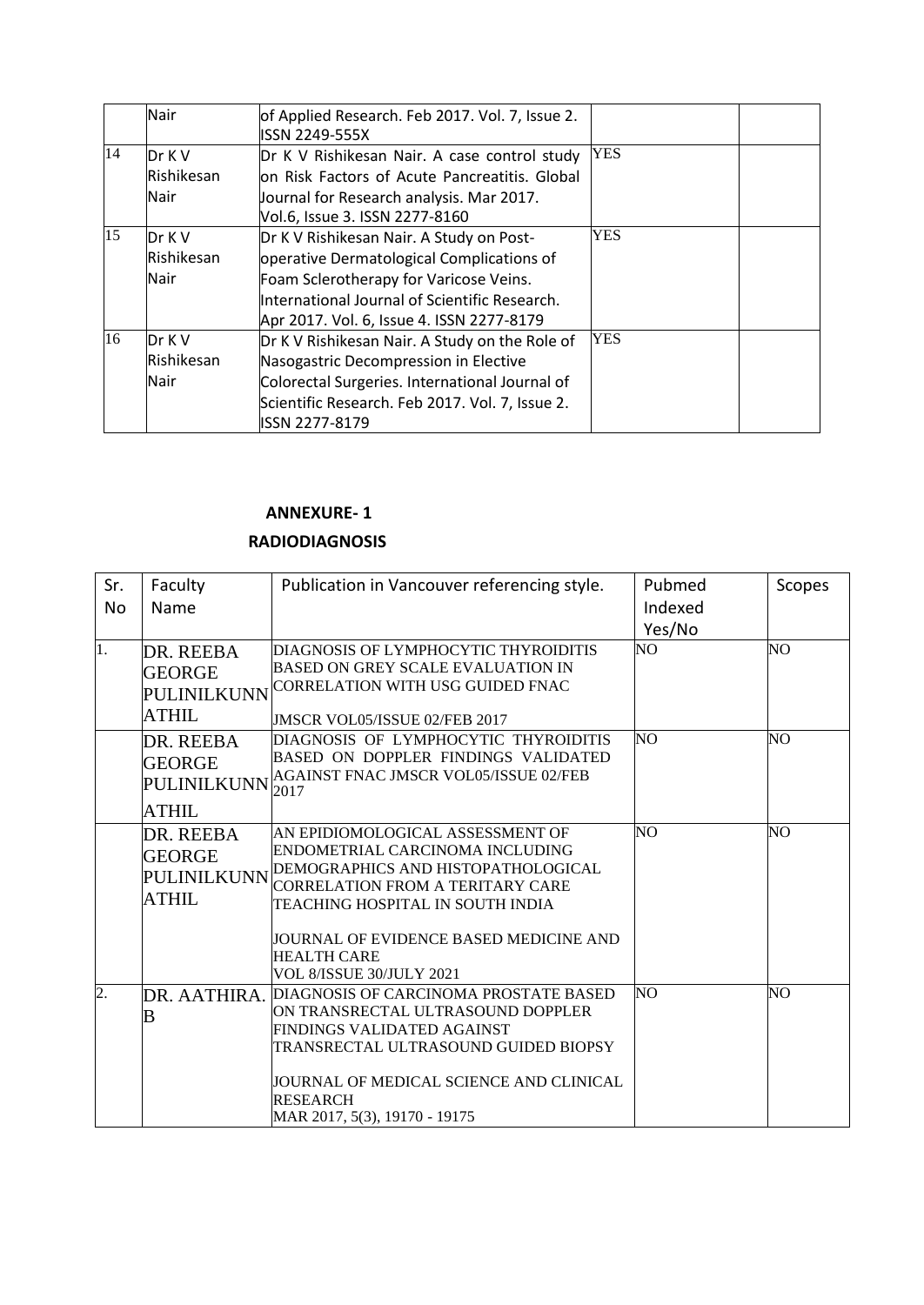## **ANNEXURE-1**

|                  | <b>ANAESTHESIOLOGY</b> |                                                                                                                                                                                                                                                                                                                                                                            |                                 |                |  |  |
|------------------|------------------------|----------------------------------------------------------------------------------------------------------------------------------------------------------------------------------------------------------------------------------------------------------------------------------------------------------------------------------------------------------------------------|---------------------------------|----------------|--|--|
| Sr.<br><b>No</b> | Faculty<br>Name        | Publication in Vancouver referencing style.                                                                                                                                                                                                                                                                                                                                | Pubmed<br><b>Indexed Yes/No</b> | Scopus         |  |  |
| 1.               | DR<br>USHAKUMARY.R     | Reghunathan U, Raghavan RK, Veetil BM. Airway<br>assessment for anticipation of difficult intubation: a<br>double blind comparative study. J. Evolution Med.<br>Dent. Sci. 2016;5(40):2566-2569, DOI:<br>10.14260/jemds/2016/575                                                                                                                                           | NO                              | N <sub>O</sub> |  |  |
|                  |                        | Reghunathan U, Veetil BM, Raghavan RK, et al. The<br>effects of dexamethasone and potassium chloride as<br>additives to local anaesthetic in supraclavicular<br>brachial plexus block: a randomised controlled study.<br>J. Evolution Med. Dent. Sci. 2016;5(53):3522-3525,<br>DOI: 10.14260/jemds/2016/812                                                                | NO                              | NO.            |  |  |
|                  |                        | Raghavan R K, Reghunathan U, Meleveethil B,<br>Meleveettil A J, Intrathecal neostigmine with<br>hyperbaric bupivacaine on the effects of spinal<br>anaesthesia and postoperative analgesia – randomised<br>prospective double blind study. Indian J Clin<br>Anaesth 2016;3(4):626-630                                                                                      | NO                              | NO.            |  |  |
|                  |                        | Meleveetil B, Raghunathan U, Raghavan R K, Spinal<br>and Epidural anaesthesia for Caesarean section in<br>severe preeclampsia – a comparative prospective<br>randomized study. Indian J Clin Anaesth<br>2017;4(3):358-362                                                                                                                                                  | N <sub>O</sub>                  | NO.            |  |  |
|                  |                        | Meleveetil B, Reghunathan<br>U, Raghavan. RK. Comparison of the efficacy of<br>intravenous palonosetron and ondansetron for the<br>prevention of postoperative nausea and vomiting in<br>patients undergoing laparoscopic cholecystectomy a<br>randomized double blind controlled<br>study.J.Evid.based Med.Healthc.2016;3(103),5659-<br>5662.DOI:10.18410/jebmh/2016/1170 | NO                              | NO             |  |  |
|                  |                        | RaghavanRK, Meleveetil B, Reghunathan U. Effects<br>of priming on onset time and intubating conditions<br>with Rocuronium-a prospective randomized<br>comparative study.J.Evid.Based<br>Med.Healthc.2017;4(7),351-<br>354.DOI:10.18410/jebmh/2017/67                                                                                                                       | NO <sub>1</sub>                 | NO.            |  |  |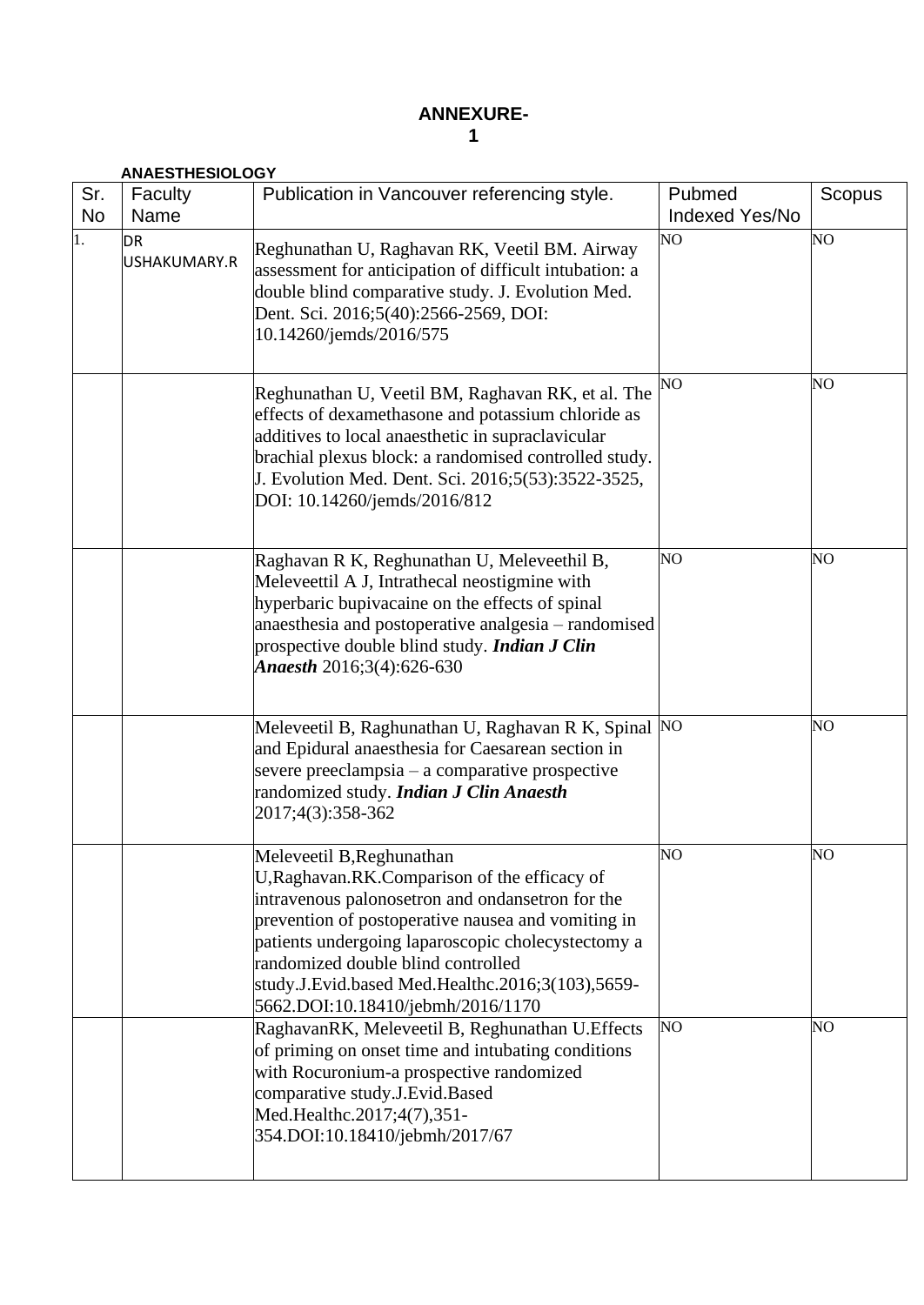| $\overline{2}$ | DR GANGA.G                 | GG, Alex JP. A prospective observational study of<br>ropivacine and ropivacine with dexamethasone in low<br>interscalene brachial plexus blockade for adult upper<br>limb orthopedic surgeries in a tertiary care centre.<br>Journal of Medical Science and Clinical Research.<br>2017 Dec;5(12):31765-31771. doi:<br>10.18535/jmscr/v5i12.80 | NO <sub></sub>  | N <sub>O</sub> |
|----------------|----------------------------|-----------------------------------------------------------------------------------------------------------------------------------------------------------------------------------------------------------------------------------------------------------------------------------------------------------------------------------------------|-----------------|----------------|
|                |                            | GG. Comparative study of the effect of oral<br>Omeprazole with oral ranitidine on pH and volume of<br>gastric aspirate in patients undergoing elective<br>surgery. Journal of Medical Science and Clinical<br>Research. 2018 Mar;6(3):1124-1128. doi:<br>10.18535/jmscr/v6i3.184                                                              | N <sub>O</sub>  | NO             |
|                |                            | GG, JJHD. Comparison of inguinal vs classic<br>approach for obturator nerve block in trans urethral<br>resection of prostate. Journal of Medical Science and<br>Clinical Research. 2019 Nov;7(11):319-328. doi:<br>10.18535/jmscr/v7i11.54                                                                                                    | NO <sub>1</sub> | NO             |
|                |                            | GG. Comparison of Tramadol vs Butorphanol added<br>to epidural ropivacine for post operative pain relief in<br>abdominal hysterectomy. Journal of Medical Science<br>and Clinical Research. 2018 Apr;6(4):793-799. doi:<br>10.18535/jmscr/v6i4.133                                                                                            | NO <sub></sub>  | NO             |
| з              | <b>DR GOPAKUMAR</b><br>A.K | Chavan SG, Gangadharan S, Gopakumar AK.<br>Comparison of rocuronium at two different doses and<br>succinylcholine choline for endotracheal intubation in<br>adult patients for elective surgeries. Saudi J Anaesth.<br>2016;10(4):379-383. doi:10.4103/1658-354X.177330                                                                       | <b>YES</b>      | <b>YES</b>     |
|                |                            | Increasing the first hour breast feeding initiation rate<br>for Caesarean section babies at a tertiary care<br>Government Hospital in Kerala – A quality<br>improvement study (Awaiting publishing in<br>Perinatology Journal of Perinatal and Neonatal care)                                                                                 | <b>YES</b>      | <b>YES</b>     |
| 4              | <b>DR</b><br>DIVYA MADHU   | Madhu D, Krishnan S, BR et al. Ephedrine infusion<br>instead of crystalloid preloading to prevent spinal<br>hypotension in lower abdominal surgeries. Journal of<br>Medical Science and Clinical Research. 2017<br>Dec;5(12):32273-32280. doi:<br>10.18535/jmscr/v5i12.161                                                                    | NO <sub>1</sub> | NO             |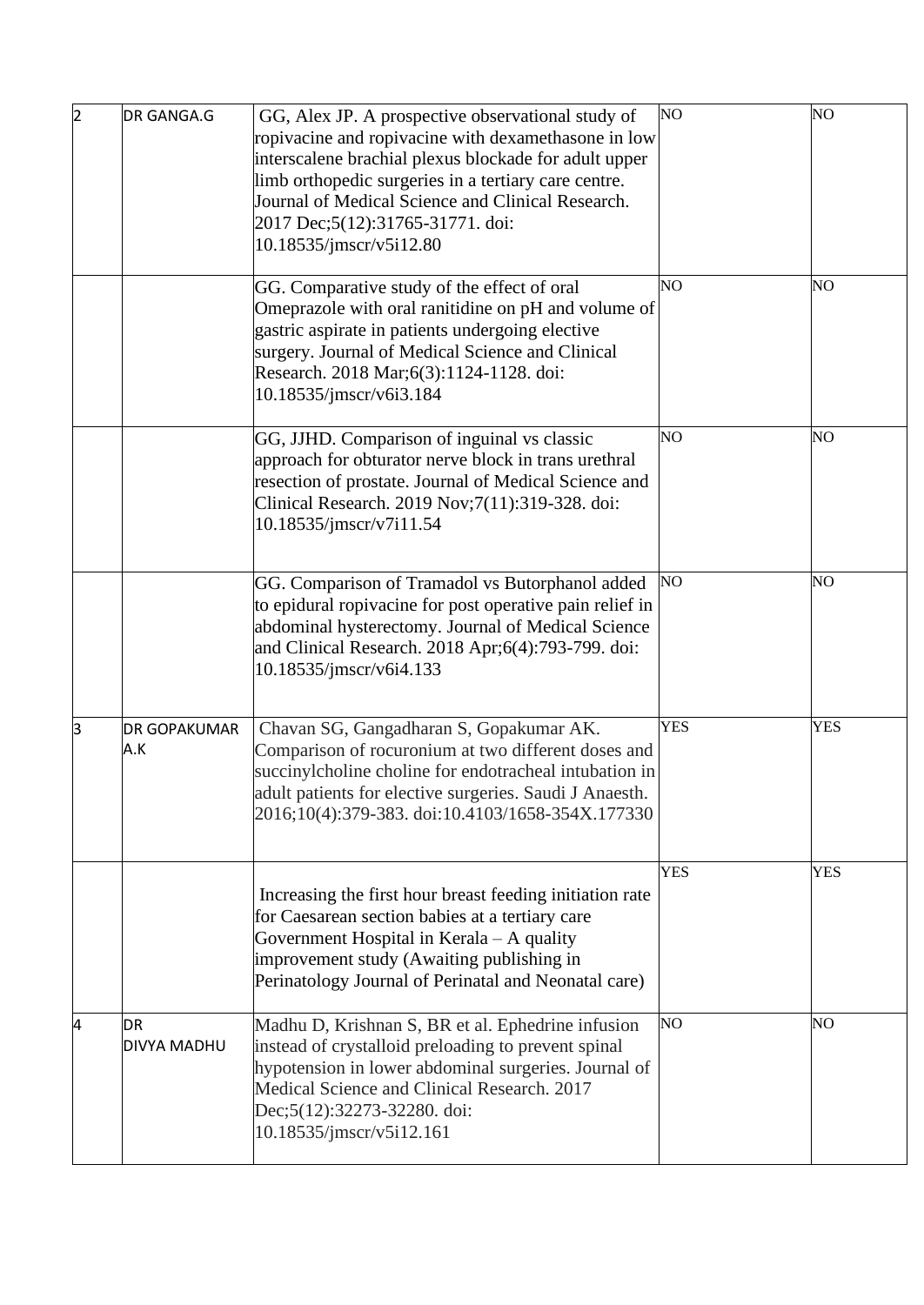|   |                    | BR, Madhu D. Effects of additional of clonidine to<br>bupivacaine in spinal anaesthesia for abdominal<br>hysterectomy. Journal of Medical Science and<br>Clinical Research. 2017 Jun;5(6):22932-22939. doi:<br>10.18535/jmscr/v5i6.22                                                                           | NO             | N <sub>O</sub> |
|---|--------------------|-----------------------------------------------------------------------------------------------------------------------------------------------------------------------------------------------------------------------------------------------------------------------------------------------------------------|----------------|----------------|
|   |                    | Krishnan S, Madhu D, Maya et al. Combined spinal<br>epidural block using low dose intrathecal bupivacaine<br>with fentanyl in high risk geriatric patients for<br>proximal femoral surgeries. Journal of Medical<br>Science and Clinical Research. 2018 Jan;6(1):32491-<br>32498. doi: 110.18535/jmscr/v6i1.171 | NO             | NO             |
| 5 | <b>DR ANOOP.P</b>  | Rajan R, Prabhakaran A, Morris LJ. Effects of<br>adding Clonidine to bupivacaine for caudal analgesia<br>in children. Journal of Medical Science and Clinical<br>Research. 2017 Apr;5(4):20892-20899. doi:<br>10.18535/jmscr/v5i4.183                                                                           | NO             | NO             |
|   |                    | Prabhakaran A, Rajan R, KGN. Comparative study of NO<br>oral clonidine and diazepam as premedicants in<br>children. Journal of Medical Science and Clinical<br>Research. 2017 Jun;5(6):23564-23569. doi:<br>10.18535/jmscr/v5i6.125                                                                             |                | NO             |
| 6 | <b>DR REHANA.B</b> | BR, Madhu D. Effects of additional of clonidine to<br>bupivacaine in spinal anaesthesia for abdominal<br>hysterectomy. Journal of Medical Science and<br>Clinical Research. 2017 Jun;5(6):22932-22939. doi:<br>10.18535/jmscr/v5i6.22                                                                           | NO <sub></sub> | NO             |
|   |                    | Bindhumol VR, BR, Morris LJ. Proportion of poor<br>visualization of glottis documented using Cormack-<br>Lehame grading during Anesthesia. Journal of<br>Medical Science and Clinical Research. 2017<br>Jun;5(6):24005-24013. doi: 10.18535/jmscr/v5i6.198                                                      | NO             | NO             |

## **ANNEXURE-1 OBSTETRICS & GYNAECOLOGY**

| lSr.      | saculty - |                                             | Pubmed Indexed | copes |  |
|-----------|-----------|---------------------------------------------|----------------|-------|--|
| <b>No</b> |           | Publication in Vancouver referencing style. | Yes/No         |       |  |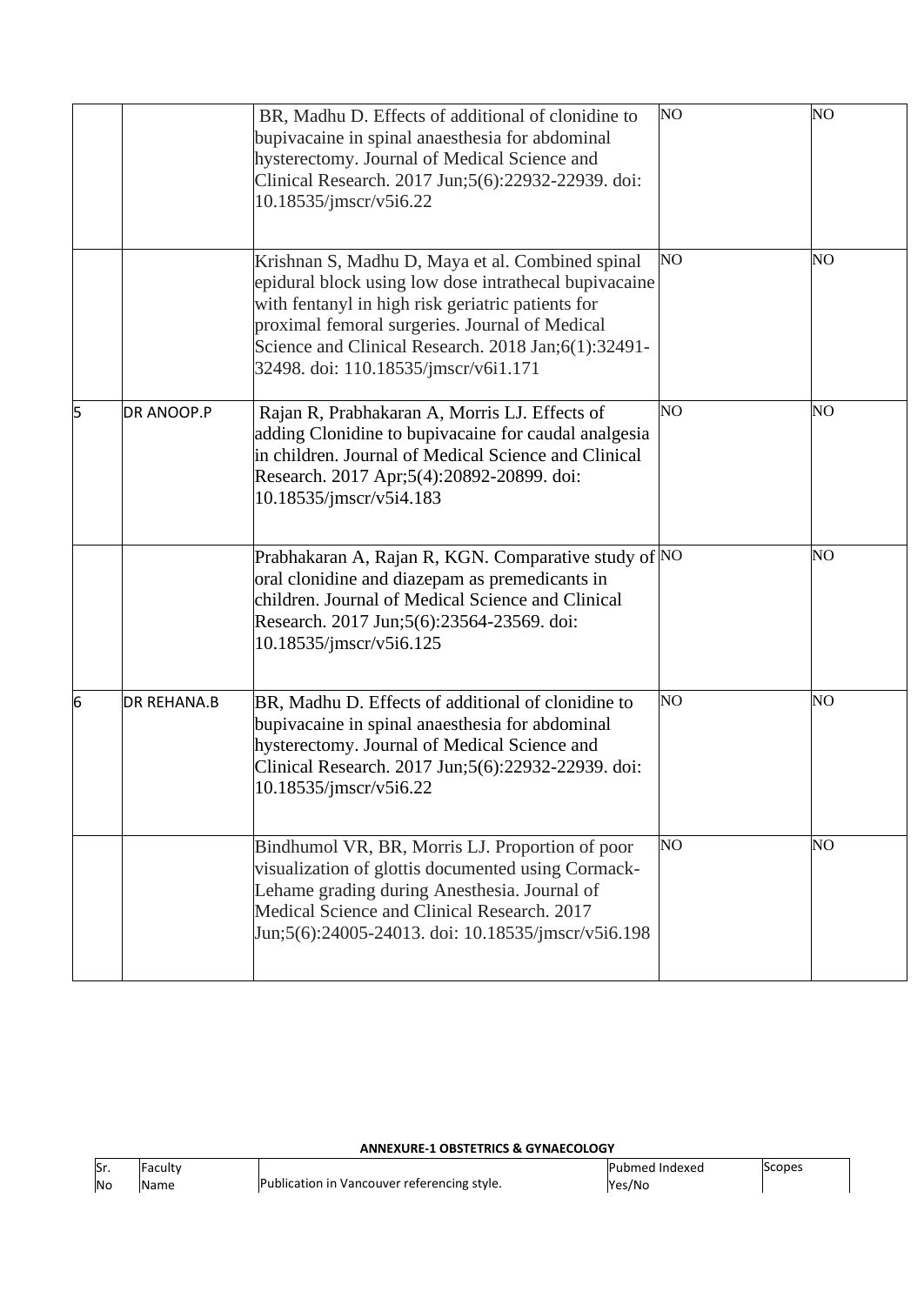| 1. | Dr.Sujamol Jacob | 1. Outcome of immediate postpartum intrauterine                | No |  |
|----|------------------|----------------------------------------------------------------|----|--|
|    |                  | contraceptive device in caesarean versus vaginal insertion     |    |  |
|    |                  | - a comparative study                                          |    |  |
|    |                  | IJRCOG 2017 FEB 6(2) pg 694-699                                |    |  |
|    |                  |                                                                |    |  |
|    |                  | Dr Sujamol Jacob - Second author                               |    |  |
|    |                  |                                                                |    |  |
|    |                  | 2. Changing trends in risk factors of ectopic pregnancy $-$ a  |    |  |
|    |                  | case control study                                             |    |  |
|    |                  | Jemds 2017: 6(11): 831 - 836 DOI: 110:14260                    |    |  |
|    |                  | Dr Sujamol Jacob-1st author 2017/181                           |    |  |
|    |                  |                                                                |    |  |
|    |                  | 3. Effectiveness of baby-friendly hospital initiative          |    |  |
|    |                  | implementation on timely initiation of breastfeeding - a       |    |  |
|    |                  | comparative study.                                             |    |  |
|    |                  |                                                                |    |  |
|    |                  | International journal of Community Medicine and public         |    |  |
|    |                  | Health.                                                        |    |  |
|    |                  | 2017 March 4(3): 646 - 657                                     |    |  |
|    |                  | Dr Sujamol Jacob-1st author                                    |    |  |
|    |                  |                                                                |    |  |
|    |                  | 4. Feto Maternal Outcome of Major Psychiatric Problems         |    |  |
|    |                  | in Pregnancy                                                   |    |  |
|    |                  | Journal of Medical Science and Clinical Research JMSCR         |    |  |
|    |                  | 2017 March Vol5 Issue 3 Pg 18685 - 18693                       |    |  |
|    |                  | Dr Sujamol Jacob-1st author                                    |    |  |
|    |                  |                                                                |    |  |
|    |                  |                                                                |    |  |
|    |                  | 5. Rudimentary horn pregnancy a rare entity A                  |    |  |
|    |                  | case report                                                    |    |  |
|    |                  | IJRCOG 2020 April 9(4): 1761 - 1765                            |    |  |
|    |                  | Dr Sujamol Jacob-1st author                                    |    |  |
|    |                  |                                                                |    |  |
|    |                  | 6. Acute Intestinal Obstruction: An unusual presentation of    |    |  |
|    |                  | Benign Uterine Leiomyomas Case report                          |    |  |
|    |                  | Indian Journal of applied research jan 2017                    |    |  |
|    |                  | Volume 7 Issue 1 1559 - 2249 - 555x                            |    |  |
|    |                  | Dr Sujamol Jacob-1st author                                    |    |  |
|    |                  |                                                                |    |  |
|    |                  |                                                                |    |  |
|    |                  | 7. Polycystic Ovaries with Stromal hyperthecosis A             |    |  |
|    |                  | rare presentation: case report                                 |    |  |
|    |                  | Journal of evidence-based medicine: Health (JEBMH)             |    |  |
|    |                  | 5 <sup>th</sup> May 2016 Volume 3 Issue 36                     |    |  |
| l2 | Dr.Deepa M       | 1. correlation of maternal factors on neonatal jaundice        |    |  |
|    |                  | JMSCR - July 2017 vol 5 issue 7 - p24778-24784 Dr. Deepa M-    |    |  |
|    |                  | 2nd author                                                     |    |  |
|    |                  |                                                                |    |  |
|    |                  | 2. Obstetric outcome following vesicular molar evacuation in a |    |  |
|    |                  | tertiary care centre.                                          |    |  |
|    |                  | JMSCR - May 2018 vol 6 issue 5 - p 1068 -1074 Dr. Deepa        |    |  |
|    |                  | M-2nd author                                                   |    |  |
|    |                  |                                                                |    |  |
|    |                  |                                                                |    |  |
|    |                  | 3. Postpartum physical morbidities among postnatal             |    |  |
|    |                  | mothers in a tertiary care centre.                             |    |  |
|    |                  | JEBMH Feb - 2017 Vol - 4, issue 10.                            |    |  |
|    |                  | Dr.Deepa -1st Author                                           |    |  |
|    |                  |                                                                |    |  |
|    |                  | 4. Analysis of postoperative morbidity following cesarean      |    |  |
|    |                  | sections in a tertiary care centre.                            |    |  |
|    |                  | JMSCR Feb $-2017 - Vol 5 - Isue - 2.$                          |    |  |
|    |                  |                                                                |    |  |
|    |                  | Dr.Deepa M . 1st Author                                        |    |  |